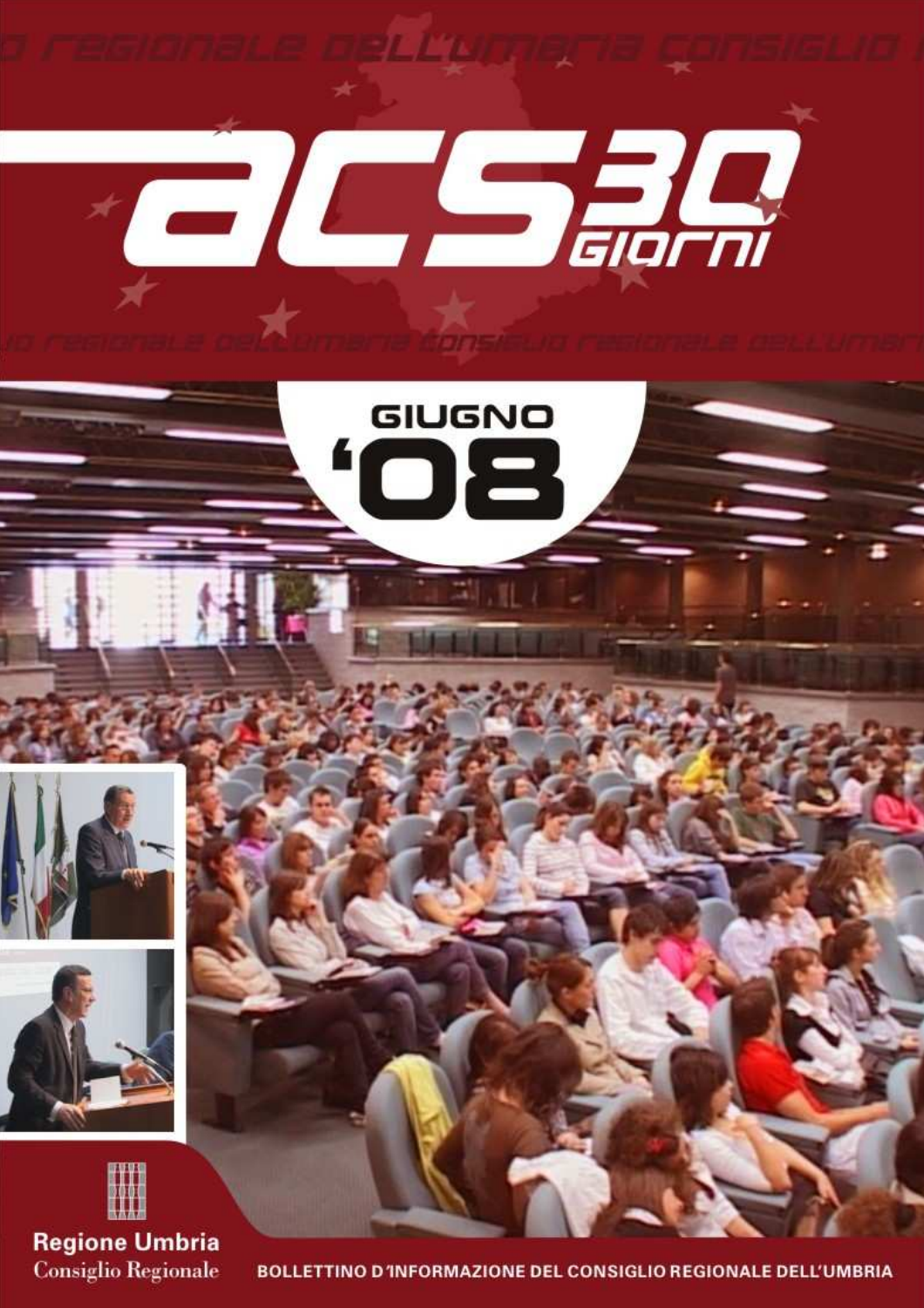





a cura dell'Ufficio stampa del Consiglio regionale dell'Umbria

Direttore responsabile: **Tiziano Bertini** In redazione: **Giampietro Chiodini**, Lucio Brunetti, Paolo Giovagnoni (portavoce Presidente). Marco Paganini, **Alberto Scattolini** Editing: Simona Traversini Grafica: Mauro Gambuli

Supplemento al numero 131 del 30 giugno 2008 dell'agenzia Acs Registrazione tribunale di Perugia n. 27-93 del 22-10-93





**Regione Umbria Consiglio Regionale** 

### **AFFARI ISTITUZIONALI**

MORTE MONACELLI: IL CORDOGLIO DEL PRESIDENTE TIPPOLOTTI  $10$ 

CONSIGLIO REGIONALE: ALFREDO SANTI E ARMANDO FRONDUTI (FORZA ITALIA-PDL) SU-BENTRANO AI DIMISSIONARI SPADONI URBANI E LAFFRANCO - IN APERTURA DI SEDUTA LA SOSTITUZIONE DEI DUE PARLAMENTARI

AGGIORNAMENTI NELLA COMPOSIZIONE DI COMMISSIONI E COMITATI CONSILIARI

MODIFICAZIONI NELLA COMPOSIZIONE DELLA COMMISSIONE SPECIALE PER LE RIFORME **STATUTARIE** 

DOTTORINI CONFERMATO PRESIDENTE DELLA PRIMA COMMISSIONE DI PALAZZO CESARONI -11 SANTI (FI-PDL) SOSTITUISCE SEBASTIANI (FI-PDL) ALLA VICEPRESIDENZA

CONCLUSE LE VISITE DEGLI STUDENTI AL CONSIGLIO REGIONALE DELL'UMBRIA - AUMENTA-NO DEL 30 PER CENTO, RISPETTO ALL'ANNO SCOLASTICO PRECEDENTE, I RAGAZZI COINVOL-**TI** 

 $12<sub>2</sub>$ "SONO TROPPE LE LEGGI REGIONALI UMBRE" - NEVI (FI-PDL) SOLLECITA LA PRESIDENTE LO-RENZETTI AD "ACCELERARE IL PROCESSO DI DELEGIFICAZIONE E SEMPLIFICAZIONE"

"IL COMITATO PER LA LEGISLAZIONE SI STA GIÀ OCCUPANDO DI DELEGIFICAZIONE E SEM-PLIFICAZIONE" - PER CINTIOLI (PD) LA POLEMICA DI NEVI (FI-PDL) È "DEL TUTTO FUORI **LUOGO"** 

### **AMBIENTE**

"L'UMBRIA SEGUA L'ESEMPIO DI VENEZIA E VALORIZZI L'USO DELL'ACQUA PUBBLICA" - DOT-13 TORINI (VERDI E CIVICI) "LIMITARE L'USO DELLA MINERALE IN BOTTIGLIA"

RIFIUTI: "NULLA OSTA AL RILASCIO DELL'AUTORIZZAZIONE AMBIENTALE PER IL TERMOVALO-RIZZATORE DELL'ASM DI TERNI" - LA RISPOSTA DELL'ASSESSORE BOTTINI AL CONSIGLIERE DE SIO (AN-PDL), CHE SI DICE "PERPLESSO"

"Il GOVERNO FACCIA MARCIA INDIETRO SU NUCLEARE E L'UMBRIA DICA NO AD UNA AVVEN-14 TURA SENZA PROSPETTIVE" - UNA NOTA DI DOTTORINI (VERDI E CIVICI) SULL'INCIDENTE IN **SLOVENIA** 

"NO AD ULTERIORI VIE GIUDIZIARIE PER RIBALTARE LA SENTENZA DEL TAR SUL RIO FERGIA" - COMUNICATO DI VINTI (PRC)

"NECESSARIO DARE SEGUITO ALLE DECISIONI DEL CONSIGLIO REGIONALE SULLA CENTRALE ENEL DI BASTARDO" - DOTTORINI (VERDI E CIVICI) PRESENTA UNA INTERROGAZIONE ALLA **GIUNTA REGIONALE** 

TASSA TEVERE-NERA: "LA GIUNTA REGIONALE DICHIARA ILLEGITTIMA LA DELIBERA CONSOR-15 TILE" - PER DE SIO (AN-PDL) "UNA COMMEDIA DI CATTIVO GUSTO CHE CONFERMA L'INCAPACITÀ GOVERNATIVA DELLA MAGGIORANZA"

TASSA TEVERE-NERA: "UNO SCHIAFFO ALLA COMUNITÀ TERNANA: LA DISCRIMINAZIONE CONTINUA" - SECONDO MELASECCHE (UDC) È NECESSARIA LA "MOBILITAZIONE DEI CITTA-**DINI** 

TASSA TEVERE-NERA: "RISPOSTA MOLTO DEBOLE DELLA REGIONE; RISCHIA DI AUMENTARE 16 IL CONTENZIOSO" - NEVI (FI-PDL) SULLA DECISIONE DI ANNULLARE LA DELIBERA DEL CON-SORZIO DI BONIFICA

"UN SOSTEGNO FINANZIARIO STATALE PER LA CRISI IDRICA DEL LAGO TRASIMENO" - RONCA (PD) CHIEDE "L'IMPEGNO SOSTANZIALE DEL GOVERNO"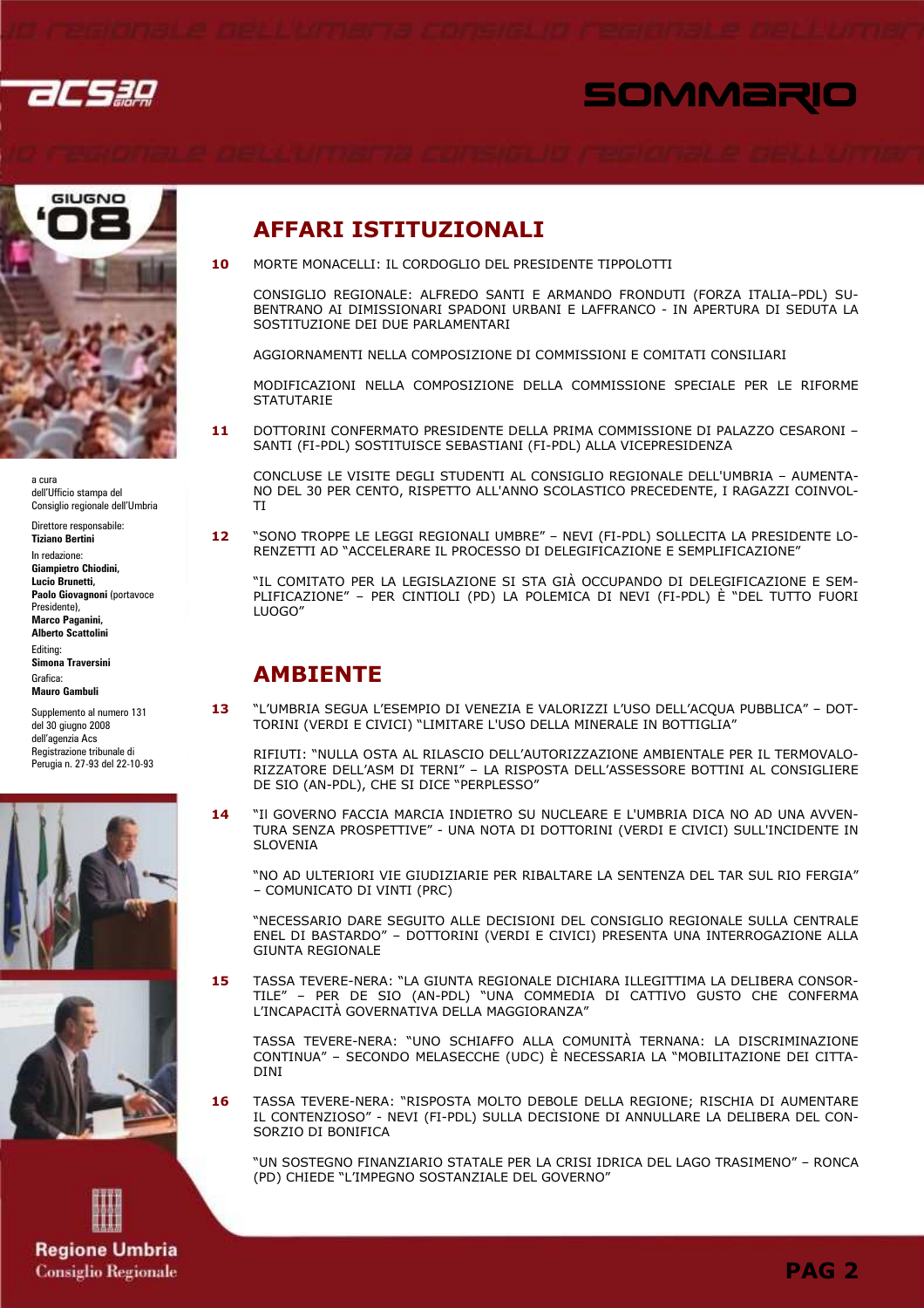











"DOPO PREPO LA COLATA DI CEMENTO RISCHIA DI TRAVOLGERE ANCHE LO STADIO SANTA  $17$ GIULIANA" - VINTI "L'ENNESIMA FERITA INFERTA ALLA TRADIZIONE SPORTIVA E AL TERRITO-RIO PERUGINO"

## **CACCIA**

18 "SENZA IL PARERE DELL'INFS IL CALENDARIO VENATORIO È INCOMPLETO" – MANTOVANI (FI-PDL) SULL'ATTO DELLA GIUNTA ALL'ORDINE DEL GIORNO DOMANI IN TERZA COMMISSIONE CONSILIARE

"CHIEDONO DI REINSERIRE PERNICI ROSSE E QUAGLIE, OFFRONO PIÙ RISPETTO PER AM-BIFNTE F LA SFLVAGGINA" - DALL'AUDIZIONE A PALAZZO CESARONI EMFRGE UN CALENDA-RIO SOSTANZIALMENTE CONDIVISO

"IL NUOVO CALENDARIO VENATORIO DOVREBBE ESSERE UN RITORNO AL PASSATO" - TRAC-19 CHEGIANI (LA DESTRA) ANNUNCIA ALCUNI EMENDAMENTI IN COMMISSIONE

PARERE FAVOREVOLE DELLA TERZA COMMISSIONE SUL CALENDARIO VENATORIO - ASTEN-SIONE DEI CONSIGLIERI DEL CENTRODESTRA

## **CULTURA**

21 PRESENTATO IL BILANCIO DELL'ISUC (ISTITUTO PER LA STORIA DELL'UMBRIA CONTEMPORA-NEA) SULL'ATTIVITÀ DEL TRIENNIO 2005-2008

LA FUS È STATA SCIOLTA, I DIPENDENTI PASSANO AL TEATRO STABILE, 90 GIORNI PER LE PROCEDURE DI GIUNTA - IL CONSIGLIO VOTA LA LEGGE DI ESTINZIONE, 24 SÌ E UNA ASTEN-**SIONE** 

- $22$ "L'ESTINZIONE DELLA FUS UN ATTO DOVUTO MA TARDIVO, MENTRE È FERMO IL PIANO DI RIORDINO PER LO SPETTACOLO" - UNA NOTA DI ZAFFINI (AN)
- "IL SUCCESSO DEL TEATRO LIRICO DI SPOLETO IN GIAPPONE RAFFORZA L'IMMAGINE DELLA  $23$ REGIONE UMBRIA" - PER CINTIOLI (PD) BISOGNA INSISTERE SULLA FILIERA ARTE-CULTURA-**TURISMO**

L'ACCADEMIA DI BELLE ARTI "P.VANNUCCI" DI PERUGIA SI TROVA IN UNA SITUAZIONE DI<br>GRAVE CRISI FINANZIARIA – UNA MOZIONE DEL PARTITO DEMOCRATICO CHIEDE ALLA GIUN-TA DI INTERVENIRE PRESSO L'ESECUTIVO NAZIONALE

 $24$ PARERE FAVOREVOLE DEL COMITATO PER LA LEGISLAZIONE SULLA PROPOSTA DI LEGGE CHE DISCIPLINA LE MANIFESTAZIONI STORICHE LIMBRE

"PER L'ACCADEMIA 'PIETRO VANNUCCI' È REALISTICAMENTE DIFFICILE CONTARE SUI FINAN-ZIAMENTI DELLO STATO" - AUDIZIONE DELL'ASSESSORE ROMETTI AL COMITATO CONSILIARE DI VIGILANZA

ACCADEMIA BELLE ARTI: "MASSIMO IMPEGNO DELLE ISTITUZIONI PER RISOLVERE LA CRISI" -25 IL PRESIDENTE TIPPOLOTTI VENERDÌ 4 LUGLIO INCONTRA IL PRESIDENTE DE POI E IL DIRET-**TORE FABBRONI** 

### **ECONOMIA/LAVORO**

"BENE L'INIZIATIVA DEL GOVERNO A TUTELA DELLA THYSSEN- KRUPP E DELLE AZIENDE TER-NANE" - LA SODDISFAZIONE DI ROSSI (PD) PER LA LETTERA DI BERLUSCONI AL PRESIDENTE DELLA COMMISSIONE FUROPEA



**Regione Umbria Consiglio Regionale**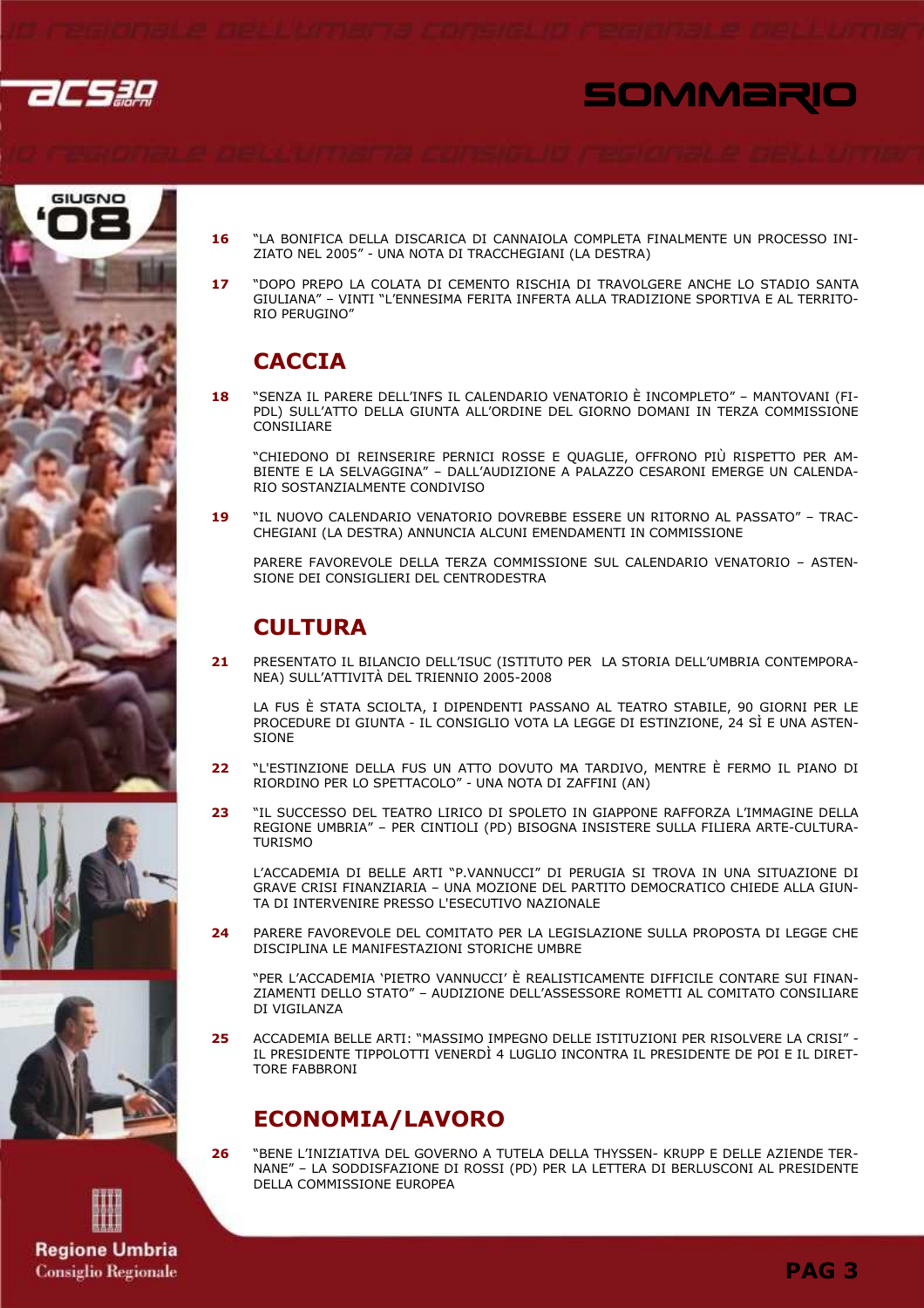26530

## SOMMARIO







**Regione Umbria Consiglio Regionale** 

26 "NELL'AGENDA DEL GOVERNO LE TARIFFE ENERGETICHE E LA MAXIMULTA DELLA COMMIS-SIONE EUROPEA ALLE AZIENDE DELLA EX TERNI" - DE SIO (AN-PDL) HA CHIESTO L'IMPEGNO PERSONALE AL MINISTRO RONCHI

"LA MORTE DELL'EX CAPOTURNO DELL'INCENERITORE ASM DI TERNI FACCIA RIFLETTERE L'INTERA CLASSE POLITICA LOCALE" - PER MELASECCHE (UDC) "LA CITTÀ NON DEVE PIÙ ES-SERE ZONA FRANCA"

"INSIEME A REGIONE TOSCANA E SINDACATI PER EVITARE LA VENDITA O LA CHIUSURA DEL- $27$ LA NESTLÈ DI SANSEPOLCRO" - L'ASSESSORE GIOVANNETTI RISPONDE A LIGNANI MARCHE-SANI (CDL)

"L'INTERVENTO DI BERLUSCONI SU BARROSO È IL SEGNO DI UNA ATTENZIONE GRANDE DEL NUOVO GOVERNO VERSO LA NOSTRA ACCIAIERIA" - UNA NOTA DI NEVI (FI-PDL)

"LE REGIONI UMBRIA E MARCHE, IL GOVERNO E I SINDACATI DEVONO CONTRIBUIRE ALLA 28 SOLUZIONE DELLA CRISI ALLA MERLONI:" - VINTI E LUPINI (PRC-SE) DOMANI A FABRIANO PER UN'INIZIATIVA POLITICA CONGIUNTA

"LA CRISI MERLONI È DI LIVELLO NAZIONALE E IL GOVERNO DEVE INTERVENIRE" - STEFANO VINTI F I RAPPRESENTANTI DI RIFONDAZIONE COMUNISTA DI UMBRIA E MARCHE CHIEDONO **L'ATTENZIONE DELL'ESECUTIVO** 

"OUALE FUTURO PER LA 'BOSCO' E L'AST?" - INTERROGAZIONE DI NEVI (FI-PDL) ALLA PRE-SIDENTE DELLA REGIONE

THYSSEN KRUPP: SULLA VICENDA ENERGIA LE ISTITUZIONI NON POSSONO SCARICARE LE COLPE SOLO SULL'AZIENDA - DE SIO (AN-PDL) A PROPOSITO DELLA VERIFICA SUL PATTO PER LO SVILUPPO

- THYSSEN-KRUPP: "REGIONE E COMUNI DI TERNI E NARNI SONO RESPONSABILI DEI PROBLE- $2<sub>q</sub>$ MI DI APPROVIGIONAMENTO ENERGETICO DELLE INDUSTRIE DELLA CONCA"- NOTA DI MELA-SECCHE (UDC)
- 30 "INIZIATIVE PER LA SORVEGLIANZA DEI PREZZI A TUTELA DEI CONSUMATORI" - INTERROGA-ZIONE DI MASCI (PD) CHE PROPONE UN SISTEMA DI INFORMAZIONE MULTICANALE

"ANCHE I SINDACATI CHIEDONO IL COINVOLGIMENTO DEL GOVERNO NAZIONALE NELLA CRI-SI MERLONI" - DA VINTI (PRC-SE) IL SOSTEGNO DI RIFONDAZIONE COMUNISTA PER LA SO-LUZIONE DELLA VERTENZA

"FINANZIAMENTI INIQUI PER IL COMMERCIO EQUO E SOLIDALE" - ZAFFINI (AN) INTERROGA 31 LA GIUNTA SUGLI "OLTRE 100MILA EURO ELARGITI PER LE MANIFESTAZIONI ED I PROGETTI **DEL COMES"** 

"SOSTEGNO ALLE COOPERATIVE REALMENTE MUTUALISTICHE" - INTERVENTO DI FRONDUTI (FI-PDL) ALLA CONFERENZA SULLA COOPERAZIONE

COMMERCIO EQUO: "ZAFFINI PARLA SENZA COGNIZIONE DI CAUSA, DOVREBBE VERGOGNAR-32 SI" - DOTTORINI (VERDI E CIVICI) REPLICA AL CAPOGRUPPO DI AN-PDL

"BANKITALIA CERTIFICA L'IPERTROFIA DELLA SPESA PUBBLICA IN UMBRIA" - NEVI (FI-PDL) CHIEDE CHE IL CONSIGLIO REGIONALE AVVII UNA DISCUSSIONE SU QUESTA "EMERGENZA"

"UN ESITO IRRISPETTOSO DELLA VOLONTÀ DELL'INTERO TERRITORIO. ORA È NECESSARIO  $33$ COINVOLGERE IL GOVERNO NAZIONALE" - DOTTORINI (VERDI E CIVICI) INTERVIENE SULLA **VERTENZA BUITONI** 

### **ENERGIA**

 $34$ 

"STUCCHEVOLE PANTOMIMA DA REGIONE E SINDACO DI TERNI. ERRORI GRAVI, MANCHEVO-LEZZE E VUOTI DI MEMORIA" - MELASECCHE (UDC) SU APPROVVIGIONAMENTO ENERGETICO E COMPETITIVITÀ"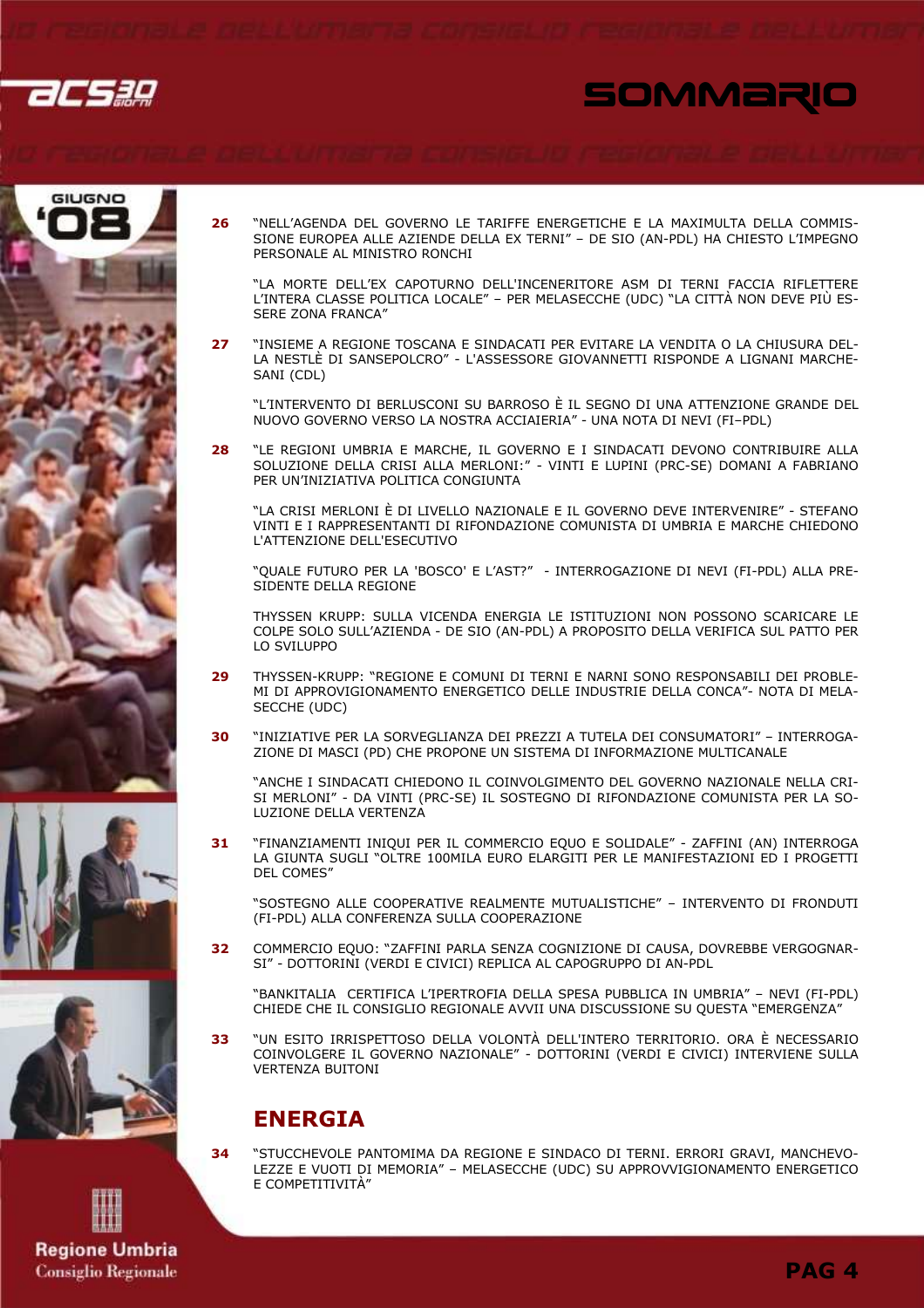









- "IN OUATTRO ANNI GIOVANNETTI NON HA OTTENUTO NESSUN RISULTATO PER IL DISTRETTO  $34$ TERNANO-NARNESE" - ENRICO MELASECCHE (UDC) CRITICA L'ASSESSORE REGIONALE ALLE ATTIVITÀ PRODUTTIVE
- "BENE RUBBIA A PERUGIA, FONTI RINNOVABILI PER RILANCIARE LA NOSTRA ECONOMIA" -35 NOTA DI DOTTORINI (VERDI E CIVICI)

"NON GRAVARE IL TERRITORIO TERNANO-NARNESE, GIÀ PESANTEMENTE INOUINATO, ANCHE CON UNA CENTRALE NUCLEARE" - CONFERENZA STAMPA DI MELASECCHE (UDC)

"L'UMBRIA DICA NO ALLE CENTRALI NUCLEARI" - PER DOTTORINI (VERDI E CIVICI) "È UNA  $36$ FOLLIA LA PROPOSTA DEL CENTRODESTRA"

"ASSURDO COMMENTARE UNA NON NOTIZIA, MONTORO PER SISMICITÀ E MORFOLOGIA NON POTREBBE OSPITARE UNA CENTRALE NUCLEARE" - DE SIO E NEVI (PDL) SULLE REAZIONI ALLE NOTIZIE GIORNALISTICHE

"L'UMBRIA DICE NO AL NUCLEARE E DEVE CONTINUARE AD INVESTIRE NELLE FONTI RINNO-37 VABILI" - DOTTORINI (VERDI E CIVICI) APPOGGIA LE DICHIARAZIONI DELL'ASSESSORE GIO-**VANNETTI** 

### **INFORMATICA**

"RISOLVERE I PROBLEMI DI RETE ALL'UFFICIO POSTALE DI SCHEGGIA" - UNA NOTA DI CARPI-38 NELLI (PDCI)

### **INFORMAZIONE**

IN ONDA SULLE TV LOCALI LA SEDUTA DEL CONSIGLIO REGIONALE DEL 3 GIUGNO DEDICATA 39 ALLE INTERROGAZIONI A RISPOSTA IMMEDIATA (QUESTION TIME)

"ACS 30 GIORNI", BOLLETTINO MENSILE DI INFORMAZIONE DEL CONSIGLIO REGIONALE DEL-L'UMBRIA - ONLINE L'EDIZIONE DI MAGGIO

IN ONDA "IL PUNTO", SETTIMANALE TELEVISIVO DI APPROFONDIMENTO DEL CONSIGLIO RE-GIONALE – CONFRONTO TRA I CONSIGLIERI VINTI (PRC-SE) E FRONDUTI (FI-PDL)

40 IN ONDA IL NUMERO 126 DI "TELECRU", IL NOTIZIARIO TELEVISIVO DEL CONSIGLIO REGIO-NALE DELL'UMBRIA

IN ONDA "IL PUNTO", SETTIMANALE TELEVISIVO DI APPROFONDIMENTO DEL CONSIGLIO RE-GIONALE - CONFRONTO TRA I CONSIGLIERI CINTIOLI (PD) E LIGNANI MARCHESANI (CDL PER L'UMBRIA)

IN ONDA IL NUMERO 127 DI "TELECRU", IL NOTIZIARIO TELEVISIVO DEL CONSIGLIO REGIO-NALE DELL'UMBRIA

SUL GIORNALE TELEMATICO "ACS ONLINE", TUTTA LA COMUNICAZIONE MULTICANALE DEL CONSIGLIO REGIONALE DELL'UMBRIA - IN EVIDENZA LA SCHEDA SULLA RIFORMA DELLE A-**GENZIE REGIONALI** 

IN ONDA "IL PUNTO", SETTIMANALE TELEVISIVO DI APPROFONDIMENTO DEL CONSIGLIO REGIONALE – CONFRONTO TRA I CONSIGLIERI SEBASTIANI (FI-PDL) E CARPINELLI (PDCI) 41

IN ONDA IL NUMERO 128 DI "TELECRU", IL NOTIZIARIO TELEVISIVO DEL CONSIGLIO REGIO-**NALE DELL'UMBRIA**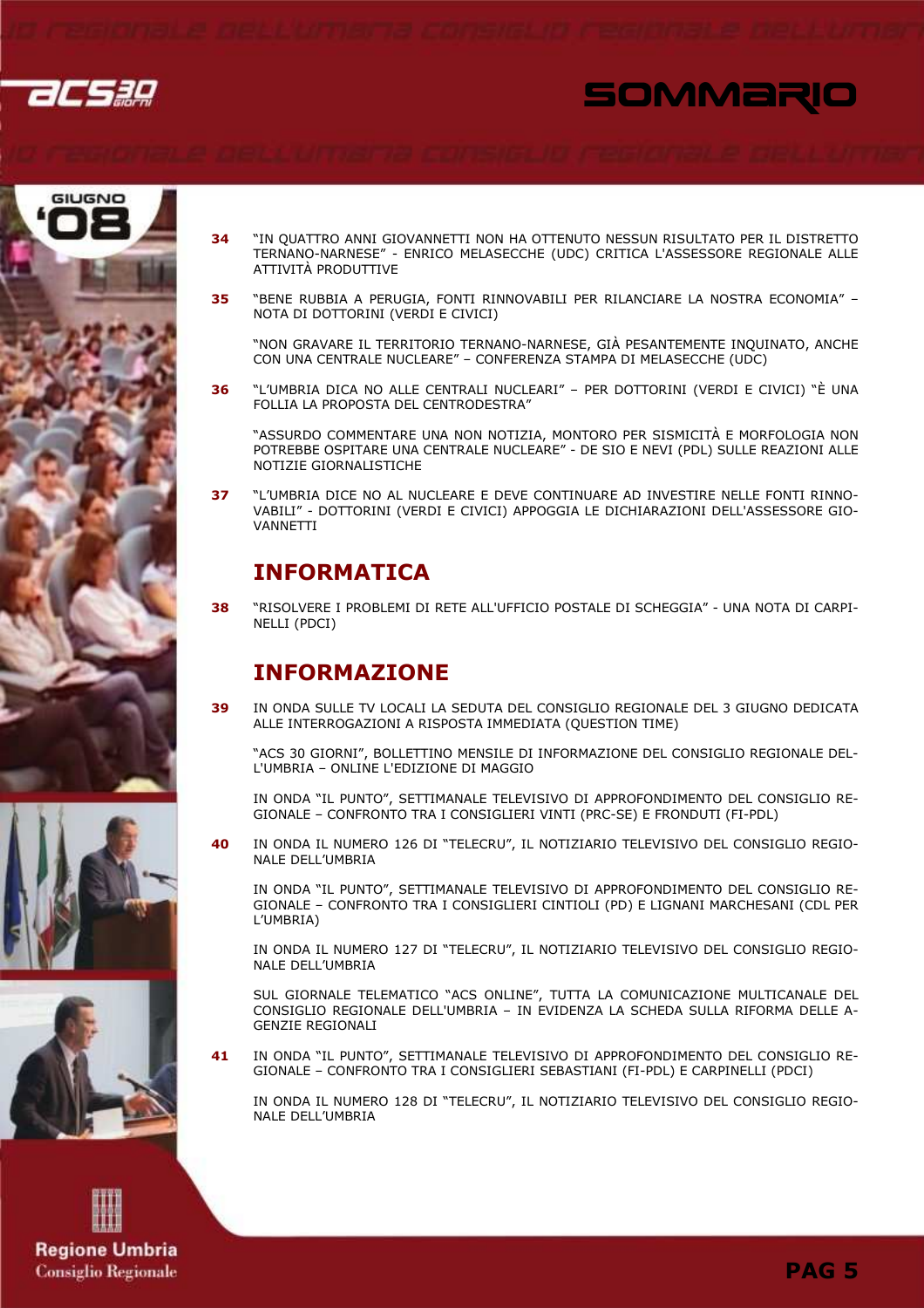







## **Regione Umbria Consiglio Regionale**

### **INFRASTRUTTURE**

"LA CAMERA DI COMMERCIO IGNORA LE PRIORITÀ INDIVIDUATE DALLA REGIONE UMBRIA" -42 CINTIOLI (PD) CHIEDE ATTENZIONE PER LA STRADA DELLE TRE VALLI

### **ISTRUZIONE**

- PIANO TRIENNALE INFANZIA: PASSA A MAGGIORANZA IL DOCUMENTO CHE SI PROPONE DI 43 COPRIRE IL 33 PER CENTO DELLA DOMANDA DI POSTI NIDO NEL 2010 - PER L'OPPOSIZIONE "RITARDO ECCESSIVO E PARAMETRI DA RIVEDERE".
- "I TAGLI DEL PERSONALE ATA SONO DI COMPETENZA DELL'UFFICIO SCOLASTICO REGIONALE"  $45$ - L'ASSESSORE PRODI HA RISPOSTO A UNA INTERROGAZIONE DI GILIONI E ROSSI (PD)

ASILI NIDO: "FAVORIRE LE STRUTTURE PRIVATE, CHE COSTANO MENO, SENZA NULLA TO-GLIERE A OUELLE PUBBLICHE" - PER MANTOVANI (FI-PDL) È OUESTA LA STRADA DA SEGUIRE PER I SERVIZI ALL'INFANZIA

APPROVATE IN COMMISSIONE LE LINEE GUIDA PER I NUOVI INDIRIZZI SCOLASTICI DELLE  $46$ SUPERIORI - A SETTEMBRE "CONFRONTO APERTO" CON LA GIUNTA SU DUE PROPOSTE DI LEGGE (PD E PDL) A FAVORE DEI GIOVANI

"CON I TAGLI ALLA DOCENZA NON SI AIUTA LA SCUOLA ITALIANA" - NOTA DI ROSSI (PD) SULLA RIORGANIZZAZIONE DEL PERSONALE

### POLITICA/ATTUALITÀ

"GRAVE IL TAGLIO DEI FONDI GIÀ ASSEGNATI ALL'UMBRIA" - DA VINTI (PRC-SE) PIENO SO-48 STEGNO ALLA PRESIDENTE LORENZETTI SUI FONDI TOLTI DAL GOVERNO

"SONO ANNI CHE SI PARLA DEI TAGLI DECISI DAL GOVERNO" - MODENA (FI-PDL) REPLICA ALLA PRESIDENTE DELLA REGIONE

"TAGLI DEL GOVERNO: ECCO I PRIMI FRUTTI DELLA CURA BERLUSCONI" - DOTTORINI (VERDI E CIVICI) SI CHIEDE "DOVE SONO I PARLAMENTARI DEL PDL"

- 49 II NUOVO GRUPPO FI-PDL "PER RAGGIUNGERE L'ALTERNANZA DI GOVERNO ANCHE IN UM-BRIA" - CONFERENZA STAMPA A PALAZZO CESARONI
- 50 "SULLA VICENDA DEGLI APPALTI OCCORRONO ULTERIORI DECISIONI" - UNA NOTA DI VINTI (PRC-SE) SULLA SITUAZIONE ALLA PROVINCIA DI PERUGIA

"COSTRUIRE L'ALLEANZA CON IL PDL IN VISTA DELLE PROSSIME ELEZIONI" - CONFERENZA STAMPA DI TRACCHEGIANI (LA DESTRA)

DIMISSIONI ASSESSORE FIORITI: "NO AL PRIMATO DELLA BUROCRAZIA SULLA POLITICA" -51 VINTI (PRC-SE), "RIPRISTINARE SUPREMAZIA DEL VOTO; DISPONIBILI AD ULTERIORI RE-SPONSABILITÀ DI GOVERNO IN PROVINCIA"

"TASSE SULLE RENDITE PARASSITARIE E TUTELA REALE DEI CETI DEBOLI" - LIGNANI MAR-CHESANI (CDL PER L'UMBRIA) PLAUDE ALLA MANOVRA ECONOMICA DEL GOVERNO

"LA REALTÀ UMBRA È PIÙ COMPLESSA DI QUANTO DICE BRUNETTA" - VINTI (PRC-SE) REPLI-52 CA "ALL'ATTACCO DECISO E PROPAGANDISTICO" DEL MINISTRO DELLA FUNZIONE PUBBLICA **IERI IN UMBRIA** 

"GLI APPALTI PILOTATI SONO UN ASPETTO DEL REGIME UMBRO" - TRACCHEGIANI (LA DE-STRA) COMMENTA L'INCHIESTA CHE HA COINVOLTO LA PROVINCIA DI PERUGIA

"LE MAZZETTE AL COMUNE DI NARNI EVIDENZIANO CHE GLI AMMINISTRATORI 'ROSSI' NON CONTROLLANO CIÒ CHE AVVIENE NEGLI UFFICI" - NOTA DEL CONSIGLIERE NEVI (FI-PDL)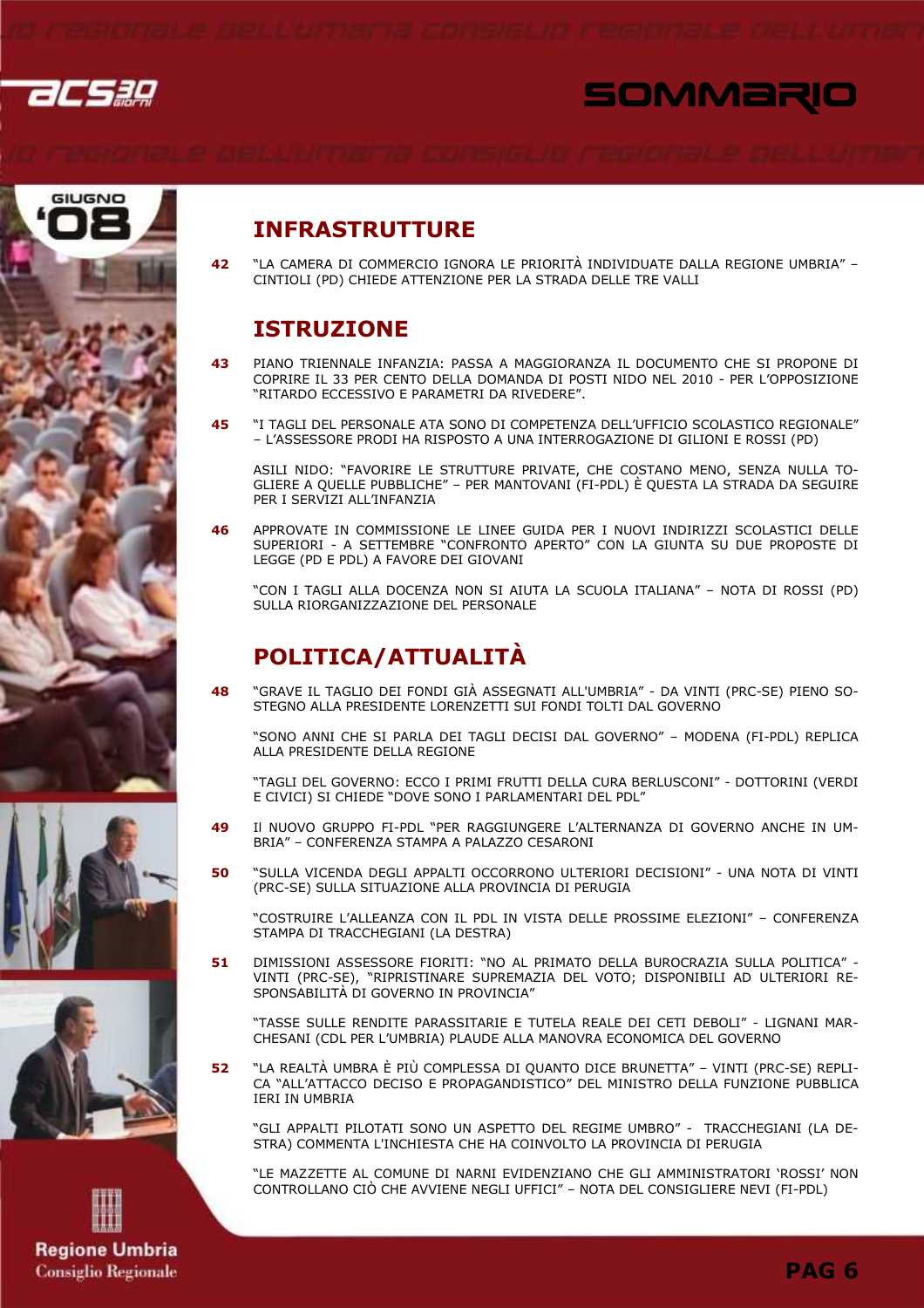





#### 54 SISMA 1997: "RIDEFINIRE LA RESTITUZIONE DELLA BUSTA PESANTE" - UNA MOZIONE DI CINTIOLI E MASCI (PD) CHIEDE ALL'ESECUTIVO DI INTERVENIRE PRESSO IL GOVERNO NA-ZIONALE PER CHIUDERE LA PARTITA TERREMOTO

RICOSTRUZIONE

### RIFORME

- 55 LE COMUNITÀ MONTANE DELL'UMBRIA SARANNO AMMINISTRATE DAI SINDACI O ASSESSORI DEI COMUNI CHE LE COMPONGONO. RIDOTTE LE INDENNITÀ. APPROVATO IL DDL DELLA GIUNTA
- 57 CONTINUA L'ITER DEL PROVVEDIMENTO DI RIFORMA DELLE AGENZIE REGIONALI OGGI A PALAZZO CESARONI L'AUDIZIONE CON I PRESIDENTI. DA MERCOLEDÌ PROSSIMO L'ESAME DELL'ARTICOLATO

"LA RIFORMA DELLE COMUNITÀ MONTANE CI FARÀ RISPARMIARE 700MILA EURO" - UNA NOTA DI ROSSI (PD)

COMUNITÀ MONTANE: "IN UMBRIA NON CI SONO PIÙ POLITICHE" – REPLICA DI MODENA (FI-PDL) AL CAPOGRUPPO PD

58 RIFORMA AGENZIE: "DA FIORE ALL'OCCHIELLO A TERRENO DI SCONTRO NELLA MAGGIORAN-ZA" – NOTA DI LIGNANI MARCHESANI (CDL PER L'UMBRIA)

VIA LIBERA ALLE LINEE DI INDIRIZZO PER LA RIFORMA DELLE AGENZIE – LA PRIMA COMMIS-SIONE APPROVA IL DOCUMENTO DELLA GIUNTA CON IL VOTO CONTRARIO DELL'OPPOSIZIONE DI CENTRODESTRA

59 "VERRANNO FAVORITE LA COMPETITIVITÀ E L'INNOVAZIONE DEL SISTEMA UMBRO" - ROSSI (PD) SULLE LINEE DI INDIRIZZO DELLA RIFORMA DELLE AGENZIE APPROVATE IERI DALLA PRIMA COMMISSIONE

IL CONSIGLIO REGIONALE APPROVA LE LINEE DI INDIRIZZO PER LA RIFORMA DELLE AGENZIE – VOTO CONTRARIO DELL'OPPOSIZIONE DI CENTRODESTRA

## SANITÀ

63 "ALLE PARAFARMACIE È PRECLUSA LA DISPENSAZIONE SU RICETTA MEDICA IN QUANTO E-SERCIZI COMMERCIALI" – L'ASSESSORE ROSI SU UN'INTERROGAZIONE DI TRACCHEGIANI (LA DESTRA)

"VERSO LE MEDICINE NON CONVENZIONALI SI AVVICINANO SEMPRE PIÙ PAZIENTI" – TRAC-CHEGIANI (LA DESTRA) "IN QUESTO SETTORE È URGENTE CHIAREZZA E ORDINE". SE NE DI-SCUTE DOMANI IN III COMMISSIONE

64 FISSATO L'ITER DELLE PROPOSTE DI LEGGE SU CENTRI BENESSERE E PARTO INDOLORE E IL CALENDARIO DELLE PRIORITÀ - I LAVORI DELLA COMMISSIONE AFFARI SOCIALI

IN CONSIGLIO REGIONALE LA RELAZIONE DELLA COMMISSIONE DI INCHIESTA SULL'ASSEN-TEISMO NELLE STRUTTURE SANITARIE – I RILIEVI DELL'OPPOSIZIONE

- 65 "I FATTI DELLA CLINICA 'SANTA RITA' DIMOSTRANO LA SUPERIORITÀ DEL MODELLO SANITA-RIO UMBRO SU QUELLO LOMBARDO" - UNA NOTA DI VINTI (PRC-SE)
- 66 "PARTO INDOLORE NEGLI OBIETTIVI DELL'IMMINENTE PIANO SANITARIO" LA TERZA COM-MISSIONE SOSPENDE L'ITER DELLA PROPOSTA DI LEGGE. CALENDARIO VENATORIO IN AUDI-ZIONE VENERDÌ 20 GIUGNO

"NECESSARI URGENTI PROVVEDIMENTI A TUTELA DELLE PERSONE CON PROBLEMATICHE DI SALUTE MENTALE" - UNA INTERROGAZIONE DI SEBASTIANI (FI-PDL)





**Regione Umbria Consiglio Regionale**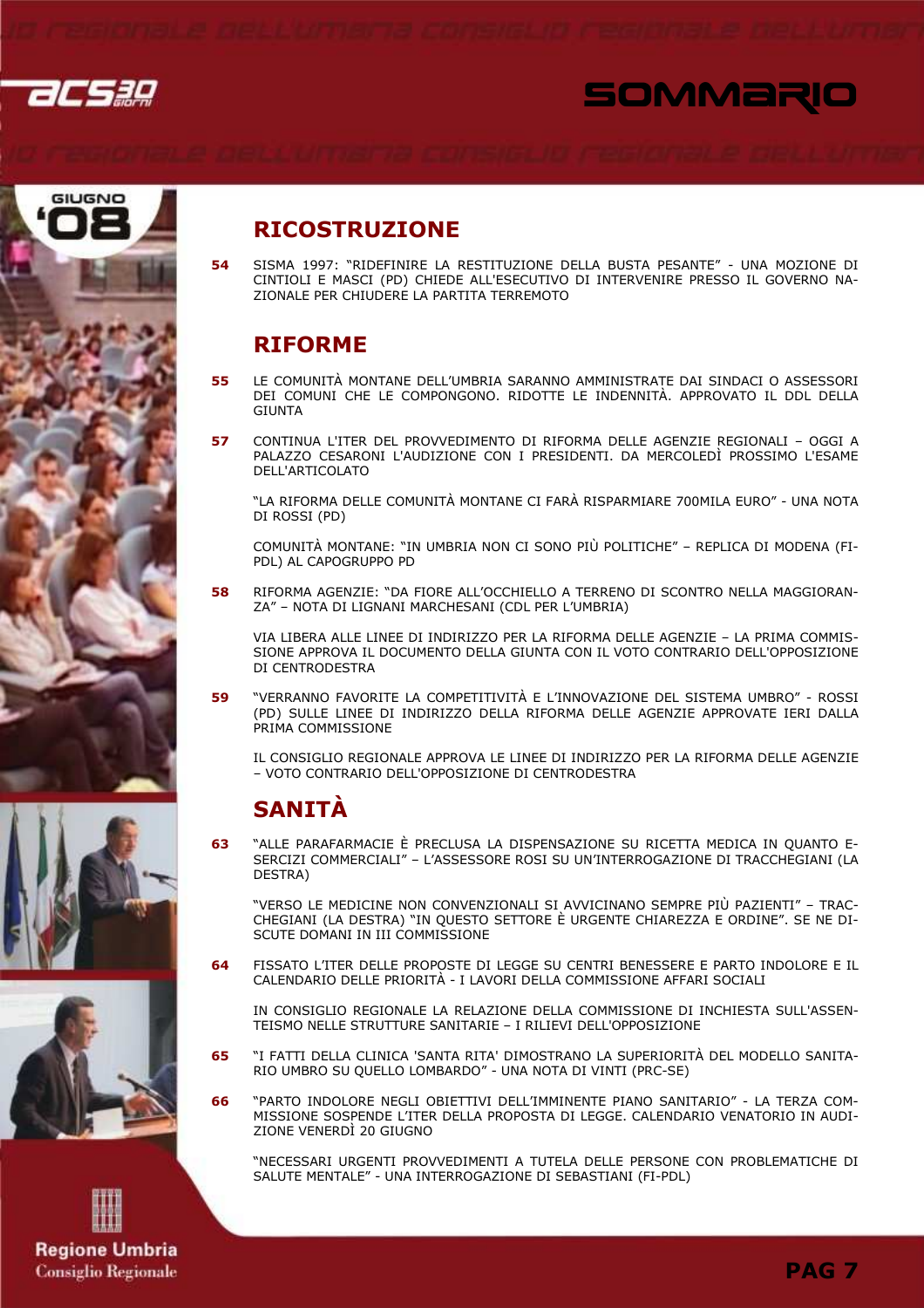

67





- 
- 



COSTANTE MONITORAGGIO DELL'APPLICAZIONE DELLA '194‴. LA MOZIONE SI DISCUTE DO-MANI IN CONSIGLIO REGIONALE

SPAZIO VICINO AL NOSOCOMIO

RA" -NEVI (FI-PDL) ANNUNCIA UNA INTERROGAZIONE ALLA GIUNTA

68 ABORTO IN UMBRIA: NO DEL CONSIGLIO ALLA MOZIONE DI AN-PDL E FI-PDL CHE ASSOCIA ABORTO E DENATALITÀ - RESPINTO IL DOCUMENTO CHE CHIEDEVA PIÙ PREVENZIONE E PIÙ RISORSE ALLE MADRI IN DIFFICOLTÀ

"L'UMBRIA SECONDA IN ITALIA PER L'INCREMENTO DELLA SPESA FARMACEUTICA OSPEDALIE-

ELISOCCORSO: "IMPENSABILE SPOSTARE L'AREA DI ATTERRAGGIO A BEN 8.5 CHILOMETRI DALL'OSPEDALE S. MARIA DI TERNI" -MELASECCHE (UDC) CHIEDE CHE SI INDIVIDUI UNO

"PREVENIRE E RIDURRE IL RICORSO ALL'ABORTO" - PER ZAFFINI (AN-PDL) "NECESSARIO UN

70 ABORTO: "IN UMBRIA 293 INTERRUZIONI VOLONTARIE DI GRAVIDANZA OGNI MILLE 'NATI VI-VI" - LA REPLICA DI ZAFFINI (AN-PDL) A GILIONI E ROSI

### **SICUREZZA DEI CITTADINI**

"LA GIUNTA CI DICA QUANTI DEGLI IMPEGNI ASSUNTI DALLA REGIONE UMBRIA NEL PATTO 72 PER LA SICUREZZA SONO STATI ATTUATI" - INTERROGAZIONE DEL GRUPPO DI FORZA ITA-LIA-PDL

"LA NOSTRA PROPOSTA DI MOBILITARE L'ESERCITO È DIVENTATA REALTÀ" – LA SODDISFA-ZIONE DI TRACCHEGIANI (LA DESTRA) PER LA SCELTA DEL GOVERNO DI AFFIANCARE I MILI-TART ALLE FORZE DELL'ORDINE

73 PROPOSTA DI LEGGE UNITARIA DEI GRUPPI DEL CENTROSINISTRA - VERSO I "PATTI INTE-GRATI PER LA SICUREZZA URBANA"

## **SOCIALE**

 $74$ "AIUTI AI COMUNI PER SOSTENERE IL RECUPERO DEI MINORI DISAGIATI" - INTERROGAZIONE ALLA GIUNTA REGIONALE DEL CONSIGLIERE SEBASTIANI (FI-PDL)

PLAUSO DI LUPINI (PRC-SE) ALLA GIUNTA REGIONALE PER IL FINANZIAMENTO A FAVORE DELLA EX SCUOLA ELEMENTARE DI PADULE

### **SPORT**

 $77$ 

75 IL CALCIO DOMINA NELL'INFORMAZIONE SPORTIVA LOCALE - IL DATO EMERGE DALLA RICER-CA COMMISSIONATA AL CO.RE.COM DAL CONI REGIONALE, CHE SARÀ ILLUSTRATA NEI DET-TAGLI A SETTEMBRE

### **TRASPORTI**

"ASSOLUTAMENTE CARENTE L'INFORMAZIONE AI CITTADINI SULLA RISTRUTTURAZIONE DEI 76 TRASPORTO URBANO A PERUGIA" - LA CRITICA DI VINTI (PRC-SE) SULLA "INADEGUATEZZA INFORMATIVA"

"REALIZZARE UN NUOVO SISTEMA PER LA MOBILITÀ REGIONALE" - LO CHIEDE UNA MOZIONE DEL GRUPPO DEL PARTITO DEMOCRATICO A PALAZZO CESARONI

"IL SERVIZIO PUBBLICO STRONCATO DALL'AMMINISTRAZIONE LOCALE" - UNA INTERROGA-ZIONE DI ZAFFINI (AN) SUI TRENTANOVE MILIONI DI EURO PROVENIENTI DAL GETTITO DELL'ACCISA REGIONALE SUI CARBURANTI

**Regione Umbria Consiglio Regionale**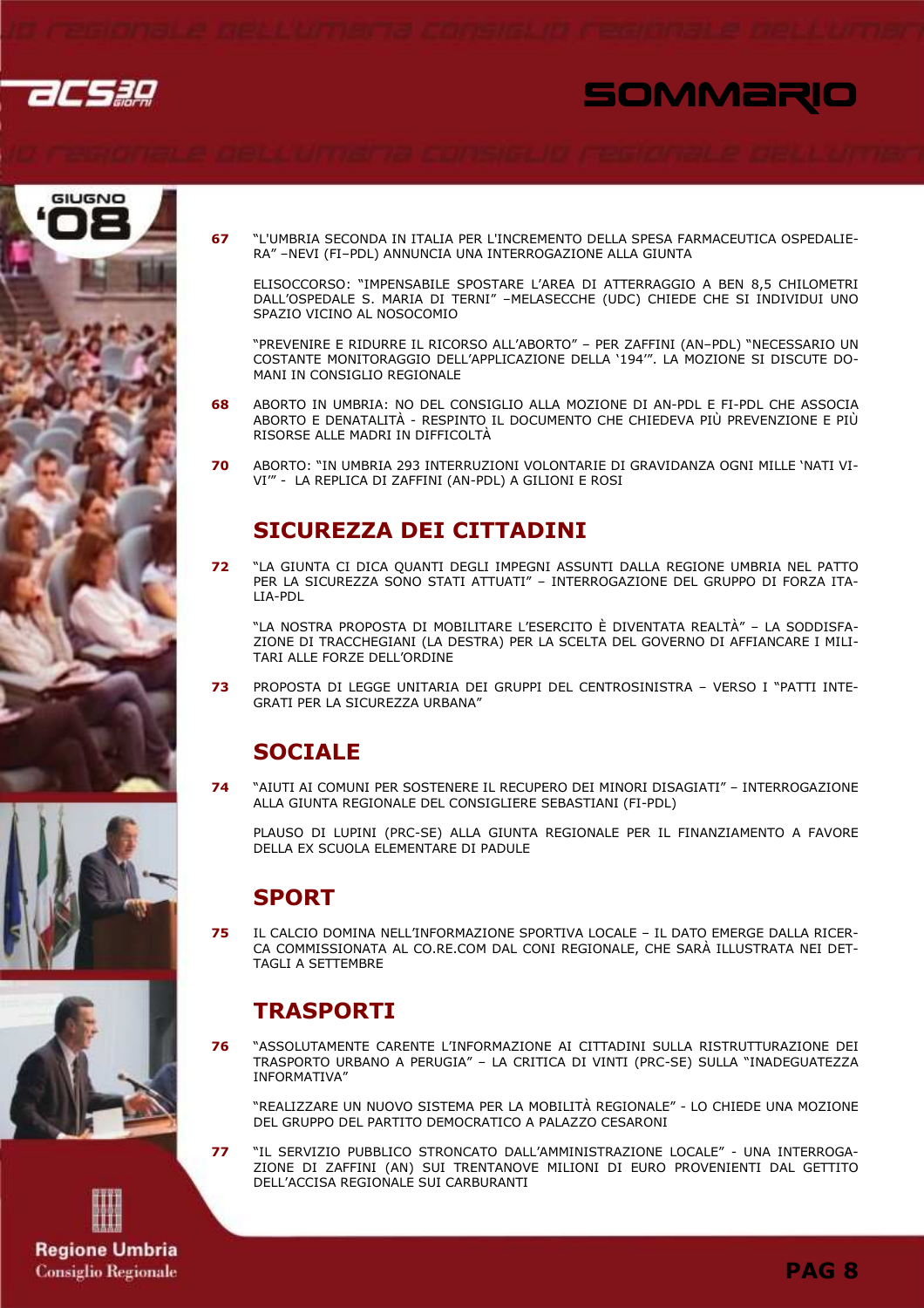











- "OUANDO SARANNO UTILIZZATI I NUOVI TRENI ELETTRICI DELLA FCU SUL TRATTO SANSE-77 POLCRO-TERNI?" - LIGNANI MARCHESANI (CDL PER L'UMBRIA) INTERROGA LA GIUNTA RE-**GIONALE**
- "LA QUERELA DELL'AMMINISTRAZIONE COMUNALE DI PERUGIA NON MI TAPPERÀ CERTO LA 78 BOCCA" - LIGNANI MARCHESANI (CDL PER L'UMBRIA) RISPONDE AL COMUNE

### **TURISMO**

79 "SOLO LE STRUTTURE RICETTIVE CON PISCINE PIÙ GRANDI DOVRANNO DOTARSI DI UN AS-SISTENTE AI BAGNANTI" - L'ASSESSORE ROSI RISPONDE ALL'INTERROGAZIONE DI MANTO-VANI E NEVI (FI-PDL)

### **URBANISTICA/EDILIZIA**

80 "RIVITALIZZAZIONE, RIQUALIFICAZIONE E VALORIZZAZIONE DEI CENTRI STORICI" - LA II COMMISSIONE HA APPROVATO A MAGGIORANZA IL DISEGNO DI LEGGE DELLA GIUNTA RE-GIONALE.

"CAMBIARE IL MODELLO DI SVILUPPO BASATO SUL CICLO DEL MATTONE" - CONFERENZA STAMPA DI RIFONDAZIONE COMUNISTA SUGLI ASPETTI INNOVATIVI DELLA LEGGE SUI CEN-TRI STORICI, MARTEDI IN AULA

"PUNTARE SU UNA CRESCENTE CULTURA AMBIENTALE" - L'ASSESSORE BOTTINI IN II COM-81 MISSIONE SUL DDL DELLA GIUNTA "NORME SULLA SOSTENIBILITÀ AMBIENTALE DEGLI IN-TERVENTI URBANISTICI ED EDILIZI"

## **VIARTI TTÀ**

"LA REGIONE NON HA FINANZIATO I T-RED" - ZAFFINI (AN-PDL), SODDISFATTO DELLA RI- $\overline{R}$ SPOSTA DELL'ASSESSORE MASCIO, DICE: "ADESSO I CITTADINI SANNO A CHI ADDEBITARE LE COLPE"

### **VIGILANZA E CONTROLLO**

84 RIUNIONE DEL COMITATO DI VIGILANZA E CONTROLLO CON IL NEO PRESIDENTE SEBASTIANI (FI-PDL)

IL COMITATO PER IL MONITORAGGIO HA INCONTRATO I RESPONSABILI DELL'ADISU - PROSE-GUONO LE AUDIZIONI CON I VERTICI DI ENTI E AGENZIE REGIONALI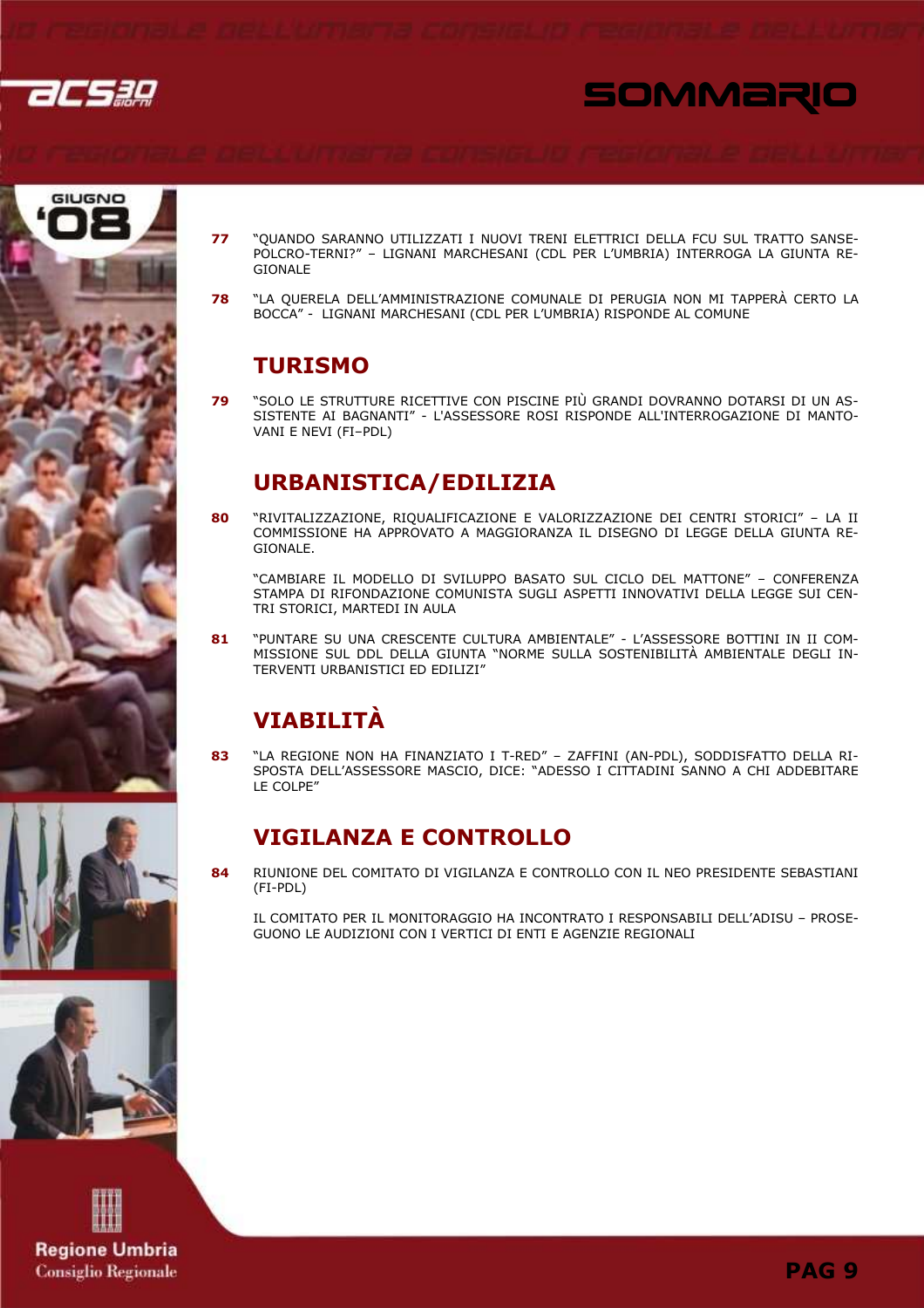

## AFFARI ISTITUZIONALI









#### MORTE MONACELLI: IL CORDOGLIO DEL PRESIDENTE TIPPOLOTTI

Perugia 2 giugno 2008 – Il presidente del Consiglio regionale, Mauro Tippolotti, si è detto "commosso e addolorato per la morte di Marcello Monacelli, decano e maestro dei giornalisti umbri, per tanti anni appassionato cronista della vicende sociali e politico-istituzionali della nostra regione. Con Monacelli – ha aggiunto – scompare uno dei più significativi interpreti della professione giornalistica che egli ha saputo testimoniare con grande autorevolezza, autonomia e passione. Alla moglie, ai familiari e alla redazione umbra de Il Messaggero, il giornale in cui ha speso gran parte della sua vita professionale – ha concluso Tippolotti – esprimo il mio più profondo cordoglio e vicinanza, sicuro di interpretare anche i sentimenti dell'intero Consiglio regionale".

#### CONSIGLIO REGIONALE: ALFREDO SANTI E ARMANDO FRONDUTI (FORZA ITALIA–PDL) SUBENTRANO AI DIMISSIONARI SPADONI URBANI E LAFFRANCO - IN APERTURA DI SEDUTA LA SOSTITUZIONE DEI DUE PAR-LAMENTARI

Perugia, 3 giugno 2008 – Alfredo Santi e Armando Fronduti sono i due nuovi consiglieri regionali che siederanno sui banchi del centrodestra a Palazzo Cesaroni in sostituzione di Pietro Laffranco e Ada Urbani, eletti parlamentari nelle elezioni dello scorso aprile. Sia Santi, eletto nel collegio provinciale di Terni nella lista dell'Udc, che Fronduti, eletto nel collegio di Perugia nelle liste di Forza Italia, entreranno a far parte del gruppo consiliare Forza Italia – Pdl.

Pietro Laffranco e Ada Urbani, con una piccola deroga al regolamento interno, sono intervenuti per salutare i colleghi: ricordando gli anni trascorsi nell'Aula consiliare e il lavoro politico svolto dai banchi dell'opposizione, i neo parlamentari hanno assicurato che manterranno anche nelle nuove cariche assunte il loro impegno in favore dell'Umbria. Il Consiglio regionale ha anche provveduto, secondo quanto previsto dal regolamento, all'elezione dei nuovi vicepresidenti dell'Assemblea (dato che Ada Urbani ricopriva questo ruolo): sono risultati eletti Mara Gilioni (confermata in questo incarico con 17 voti) e Raffaele Nevi (FI Pdl), che avendo ottenuto 10 voti entra a far parte dell'Ufficio di presidenza.

I curriculum dei nuovi consiglieri regionali:

Alfredo Santi, nato ad Alviano (Tr) il 13 luglio 1946, sposato, una figlia, laureato in matematica alla "Sapienza" di Roma; è stato per oltre trenta anni docente di matematica nelle scuole superiori di secondo grado (dal 1970 al 2001) e sindaco del Comune di Alviano (TR) dal 1975 al 2004. Dal 2004 è consigliere provinciale nel gruppo Udc della Provincia di Terni. È stato anche assessore alla Comunità montana "Croce di Serra" del Comune di Guardea (dal 1977 al 1985), membro del Da dell'Usl Basso Tevere (dal 1980 al 1985), assessore al Consorzio trasporti della Provincia di

Terni (dal 1988 al 1990), consigliere A.A.T.O. Umbria 2 (dal 2000 al 2004) e presidente del Comitato di vigilanza del Consorzio agrario di Livorno (dal 2004 al 2006).

Armando Fronduti, nato a Perugia il 22 aprile 1947, sposato, una figlia, laureato in Ingegneria civile a Roma; si è sempre occupato di edilizia, ambiente e territorio: è presidente della Confedilizia umbra dal 1979 (vicepresidente nazionale dal 1989 al 1993) ed è stato componente della Cta (Commissione tecnica amministrativa) regionale e membro dell'Istituto case popolari (Iacp). Anche membro del Cer (Comitato per l'edilizia residenziale del Ministero dei lavori pubblici) e consigliere d'amministrazione dell'Agip – Gas. Ha pubblicato i volumi "L'equo canone e legislazione edilizia" (1978) e "Condono edilizio in Umbria: cosa fare" (1986). Forte il suo impegno dal 1997 per i proprietari di case terremotati. Attualmente è consigliere comunale di Perugia nel gruppo FI ed è responsabile di FI dell'Ufficio enti locali della Provincia di Perugia. Anche presidente del club perugino di FI "Casa, famiglia, sicurezza e lavoro", con 240 aderenti.

#### AGGIORNAMENTI NELLA COMPOSIZIONE DI COMMISSIONI E COMITATI CONSILIARI

Perugia, 9 giugno 2008 – A seguito del recente ingresso di neo consiglieri regionali e della modificazione nella composizione di alcuni gruppi consiliari il presidente del Consiglio regionale, Mauro Tippolotti, ha provveduto a modificare la struttura delle commissioni e dei Comitati consiliari permanenti. Nella prima Commissione (Affari istituzionali e comunitari) il consigliere Alfredo Santi (FI-Pdl) sostituisce il consigliere Enrico Sebastiani (FI-Pdl). Nella seconda Commissione (Attività economiche e governo del territorio) subentrano i consiglieri del gruppo FI-Pdl Armando Fronduti ed Enrico Sebastiani in sostituzione dei neo parlamentari Ada Spadoni Urbani e Pietro Laffranco; nella riunione odierna la seconda Commissione ha ratificato gli ingressi dei due consiglieri e provveduto alla elezione del presidente, con la riconferma di Franco Tomassoni (Pd), e del vicepresidente, con l'indicazione di Armando Fronduti. Per quanto riguarda i Comitati permanenti, in quello per la Legislazione il consigliere Armando Fronduti sostituisce Fiammetta Modena (FI-Pdl), mentre per quello che si occupa del Monitoraggio e la vigilanza sull'amministrazione regionale il consigliere Enrico Sebastiani subentra nell'incarico di presidente a Raffaele Nevi (FI-Pdl) che è stato eletto vicepresidente del Consiglio regionale.

#### MODIFICAZIONI NELLA COMPOSIZIONE DELLA COMMISSIONE SPECIALE PER LE RI-FORME STATUTARIE

Perugia, 10 giugno 2008 - A seguito del recente ingresso di neo consiglieri regionali e della modificazione nella composizione di alcuni gruppi consiliari il presidente del Consiglio regionale, Mau-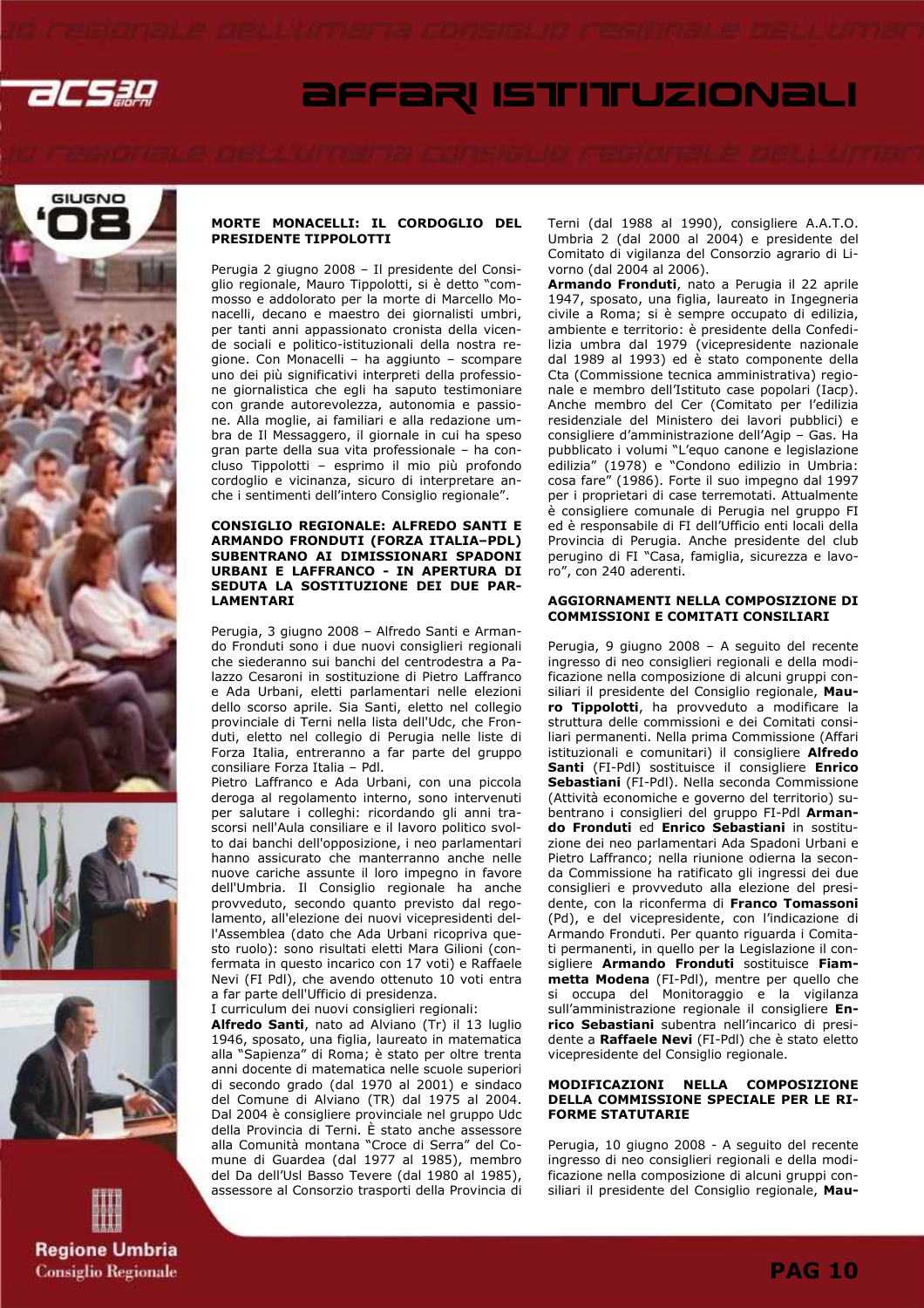

## AFFARI ISTITUZIONALI









ro Tippolotti, ha provveduto ad aggiornare la struttura della "Commissione speciale per le riforme statutarie e regolamentari" presieduta da Ada Girolamini (Sdi). Fanno quindi il loro ingresso Andrea Lignani Marchesani ( presidente del gruppo Cdl Per l'Umbria) che subentra all'onorevole Pietro Laffranco, e Enrico Melasecche (presidente del gruppo Udc) in sostituzione del consigliere Enrico Sebastiani (FI-Pdl).

#### DOTTORINI CONFERMATO PRESIDENTE DELLA PRIMA COMMISSIONE DI PALAZZO CESARONI – SANTI (FI-PDL) SOSTITUISCE SEBASTIANI ALLA VICEPRESIDENZA

Perugia, 11 giugno 2008 – La Commissione Affari istituzionali e comunitari del Consiglio regionale ha confermato Oliviero Dottorini (Verdi e civici) alla presidenza.

Il voto, reso necessario dall'uscita del vicepresidente Enrico Sebastiani (FI–Pdl) dalla Commissione, ha anche indicato Alfredo Santi (FI–Pdl) quale suo sostituto.

#### CONCLUSE LE VISITE DEGLI STUDENTI AL CONSIGLIO REGIONALE DELL'UMBRIA – AUMENTANO DEL 30 PER CENTO, RISPETTO ALL'ANNO SCOLASTICO PRECEDENTE, I RA-GAZZI COINVOLTI

Continuano ad aumentare le presenze degli studenti delle scuole umbre a Palazzo Cesaroni. Il programma delle visite alla sede dell'Assemblea legislativa, che rientra nel progetto "Cittadino consapevole", ha coinvolto oltre 142 mila ragazzi (6300 solo nell'anno scolastico appena concluso) per i quali sono stati predisposti percorsi e programmi di vista personalizzati e differenziati.

Perugia, 18 giugno 2008 – Con il termine dell'anno scolastico 2007 – 2008 si sono conclude anche le visite degli studenti delle scuole umbre alla sede dell'Assemblea legislativa regionale. È quindi tempo di stilare un bilancio di una delle attività, tra quelle non strettamente istituzionali, su cui l'Ufficio di presidenza e il servizio comunicazione del Consiglio hanno posto maggiore attenzione, offrendo un sostegno concreto alla progettualità dei diversi istituti scolastici e personalizzando il programma delle visite e degli incontri ed ottenendo un positivo riscontro in termini di adesioni al programma che rientra nell'ambito del progetto "Cittadino consapevole". Sono stati dunque 6.300 gli alunni delle scuole di ogni ordine e grado che hanno seguito le "lezioni" tenute dal personale della sezione "Educazione alla cittadinanza" del Consiglio regionale (Claudia Dorillo e Anna Vittoria Nania) durante l'anno scolastico appena concluso: una cifra che porta a oltre 142 mila il numero complessivo degli studenti transitati da Palazzo Cesaroni dal 1982, anno in cui la legge regionale che "apriva" l'Assemblea alle scuole divenne operativa. I ragazzi hanno visitato la sede del Consiglio regionale scoprendone le funzioni, la struttura e gli obiettivi, partecipando ad una seduta simulata in cui essi stessi hanno occupato i seggi di Palazzo Cesaroni, scegliendo un proprio presidente e ponendo domande ed interrogativi ai "veri" consiglieri o al "vero" presidente dell'Assemblea.

Come spiega la dirigente del servizio Comunicazione, Marina Ricciarelli, "Si tratta di un percorso formativo inserito nel più ampio contesto dei progetti di cittadinanza consapevole e di cittadinanza europea: programmi didattici pensati per formare e accrescere la consapevolezza del ruolo di cittadini in formazione degli studenti, fornendo loro gli elementi per un approccio cosciente con le istituzioni e le "regole del gioco democratico" attraverso l'incontro ed il confronto con i suoi attori principali. Il progetto Cittadino consapevole – avviato in sinergia con l'Istituto per la storia dell'Umbria contemporanea, ha mosso i primi passi nel 2001 ed ha visto la pubblicazione di vari testi dedicati ai ragazzi delle scuole: tra le ultime, realizzate con la Giunti progetti educativi, "Ci siamo anche noi! Guida a fumetti per la visita al Consiglio regionale (2005)" e "Educazione alla cittadinanza. Il Consiglio regionale dell'Umbria e i giovani (2008)".

Il programma non dimentica di agevolare l'accesso degli studenti alla sede del Consiglio: un'apposita legge prevede lo stanziamento di fondi per finanziare il noleggio di autobus e un accordo con la Ferrovia centrale umbra consente l'utilizzo di vagoni riservati ai ragazzi che raggiungono il capoluogo da una delle località servite dalla rete regionale ("Tutti in carrozza a Palazzo Cesaroni").

L'anno scolastico 2007 – 2008 è stato sicuramente caratterizzato dalle iniziative organizzate (in collaborazione con l'Ufficio scolastico regionale) per celebrare il sessantesimo anniversario della Costituzione repubblicana: numerose iniziative hanno coinvolto gli studenti delle scuole di Todi, Perugia, Spoleto, Torgiano, Tuoro, Resina, Umbertide, Foligno, Orvieto, Terni e Bevagna. Per l'occasione è stato bandito un concorso riservato alle scuole umbre intitolato "Giovane è la Costituzione": gli studenti vincitori sono stati premiati durante un'iniziativa svoltasi a Perugia cui ha partecipato anche il vicepresidente del Consiglio superiore della magistratura, Nicola Mancino.

"Ritengo assolutamente prioritario – osserva Mauro Tippolotti, presidente del Consiglio regionale dell'Umbria - il ruolo del Consiglio regionale per il fondamentale diritto all'accesso partecipato che, dalla conoscenza del luogo della rappresentazione della democrazia, conduca alla scoperta della legittimazione della stessa rappresentanza democratica. Da questo deriva l'importanza della funzione della comunicazione istituzionale e del ruolo degli operatori che accolgono i giovani nei palazzi del potere, aperti all'esercizio della democrazia. Occorre quindi trovare la necessaria modulazione dei linguaggi e dei relativi strumenti, affinché la comunicazione rappresenti appieno il senso di informazione uguale democrazia. Su questa linea si è mosso il Consiglio regionale del-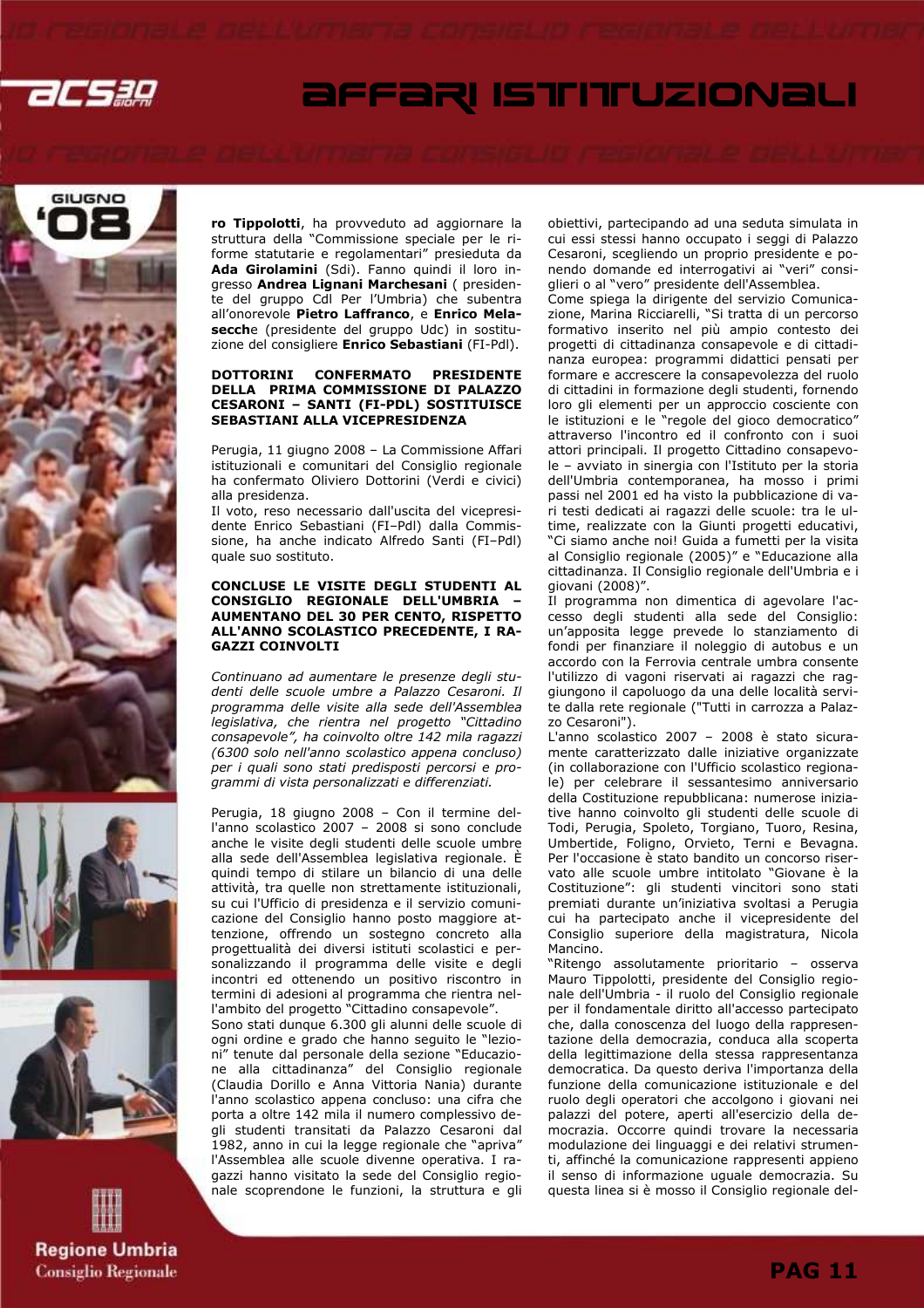

## AFFARI ISTITUZIONALI









l'Umbria quando ha realizzato un'offerta formativa, articolata e diversificata per fasce d'età, per gli studenti in visita, con un impegno attivo che individua le giovani generazioni come protagoniste della costruzione dell'Europa del XXI secolo".

#### "SONO TROPPE LE LEGGI REGIONALI UM-BRE" – NEVI (FI-PDL) SOLLECITA LA PRE-SIDENTE LORENZETTI AD "ACCELERARE IL PROCESSO DI DELEGIFICAZIONE E SEMPLI-FICAZIONE"

Perugia 18 giugno 2008 - "È ora che il Governo Lorenzetti acceleri il processo di delegificazione e semplificazione coinvolgendo anche il Consiglio regionale. Sarebbe utile che si procedesse subito ad istituire un gruppo di lavoro misto Consiglio Giunta, per ripulire i testi e abrogare norme ormai superate". È quanto propone il vicepresidente del Consiglio regionale Raffaele Nevi (FI-Pdl) commentando i dati pubblicati oggi dal Sole 24 Ore-Centro Nord. Secondo l'esponente del Centrodestra, l'alto numero di leggi regionali attualmente in vigore "costituisce un altro record negativo per l'Umbria che, con quasi 1.000 leggi, si piazza al primo posto tra quelle del Centro-Nord, seguita da Emilia Romagna (678 leggi), Marche (783) e Toscana (545).

Nevi ha assicurato che porrà la questione all'attenzione della Presidenza del Consiglio nella prossima riunione dell'Ufficio di Presidenza.

#### "IL COMITATO PER LA LEGISLAZIONE SI STA GIÀ OCCUPANDO DI DELEGIFICAZIONE E SEMPLIFICAZIONE" – PER CINTIOLI (PD) LA POLEMICA DI NEVI (FI-PDL) È "DEL TUTTO FUORI LUOGO"

Il presidente del Comitato per la legislazione, Giancarlo Cintioli (PD), polemizza con il vicepresidente del Consiglio regionale Nevi (FI) intervenuto sul numero "eccessivo" delle leggi regionali umbre: "La proposta del consigliere Nevi di istituire un gruppo di lavoro misto Consiglio-Giunta per ripulire i testi ed abrogare le norme ormai superate è del tutto fuori luogo: nella fretta di commentare i dati riportati dal Sole 24 Ore-Centro-Nord dimentica che lo Statuto della Regione e il Regolamento del Consiglio hanno previsto l'istituzione di un apposito Comitato per la legislazione che sta svolgendo proprio questi compiti".

Perugia 18 giugno 2008 - "Nella fretta di commentare le dichiarazioni dell'assessore Riommi riportate dal 'Sole 24 Ore' in merito al numero delle leggi dell'Umbria, il consigliere regionale Nevi dimentica che lo Statuto della Regione e il Regolamento del Consiglio l'istituzione di un apposito Comitato per la legislazione che tra i propri compiti, oltre ad esprimere pareri sulla qualità dei testi legislativi e a proporre l'inserimento di clausole valutative, ha anche quello di redigere il parere sul programma di delegificazione, riordino e semplificazione predisposto dalla Giunta Regionale". Con queste parole, il presidente del Comitato per la legislazione del Consiglio regionale Giancarlo Cintioli (PD) risponde al vicepresidente del Consiglio regionale Raffaele Nevi (FI-Pdl) che sollecitava la presidente della Regione ad accelerare il processo di delegificazione e semplificazione.

Secondo Cintioli appare "del tutto fuori luogo la proposta di istituire un gruppo di lavoro misto Consiglio Giunta per ripulire i testi ed abrogare le norme ormai superate. Voglio ricordare – ha sottolineato - le difficoltà iniziali legate al fatto che il Comitato per la legislazione è di recente istituzione, ma soprattutto dovute alla mancanza di spazi operativi a causa della riorganizzazione dei gruppi di centro-destra in Regione che hanno tardato a liberare i locali individuati per il Comitato stesso".

Il presidente del Comitato per la legislazione fa infine sapere che le questioni relative ai processi di delegificazione e semplificazione delle leggi regionali sono stati posti all'ordine del giorno nella seduta del 25 giugno.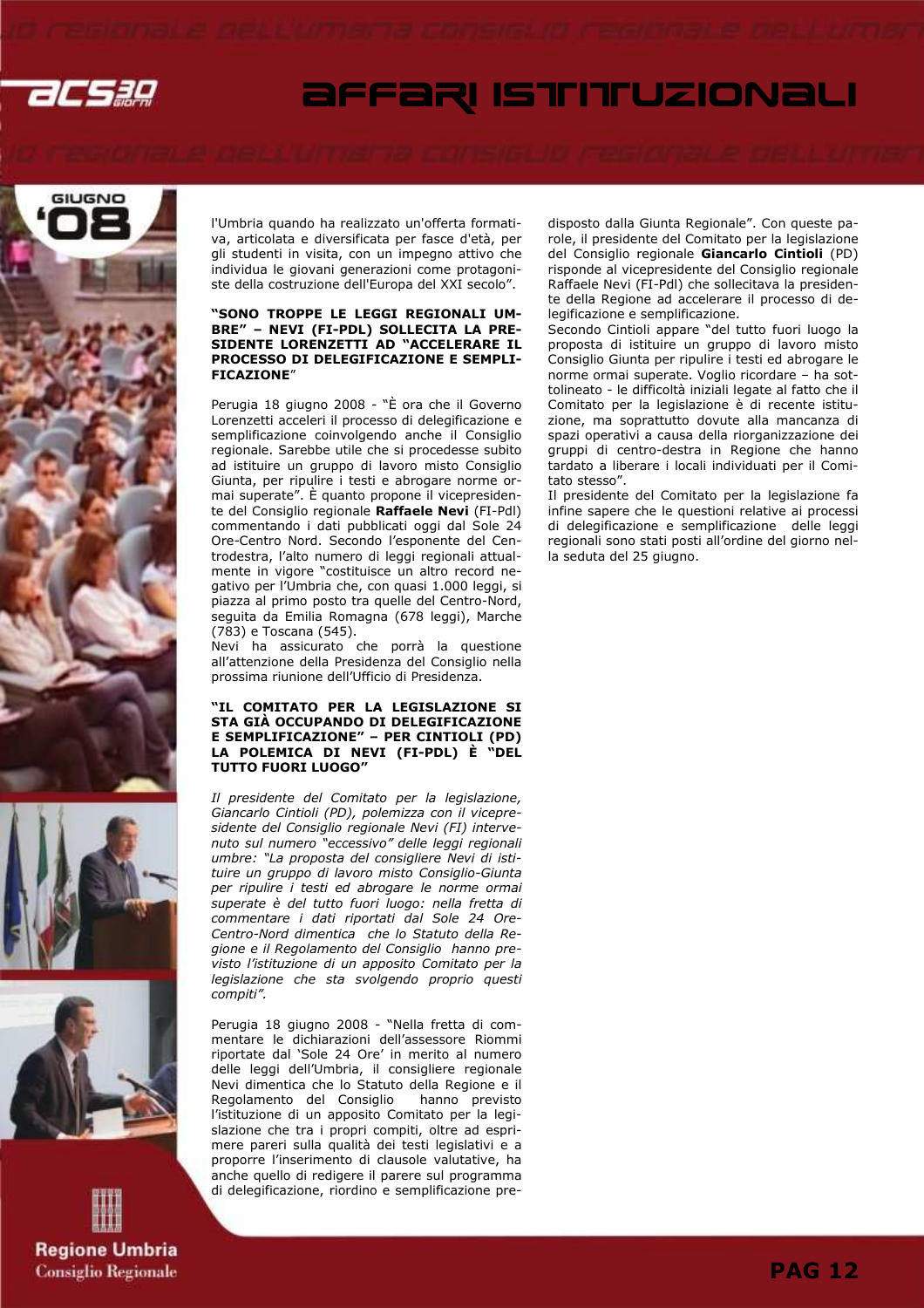









#### "L'UMBRIA SEGUA L'ESEMPIO DI VENEZIA E VALORIZZI L'USO DELL'ACQUA PUBBLICA" – DOTTORINI (VERDI E CIVICI) "LIMITARE L'USO DELLA MINERALE IN BOTTIGLIA"

"Seguire l'esempio del Comune di Venezia: un kit (una bottiglietta riutilizzabile e una mappa della città che indica le fontanelle disseminate nei vari quartieri) ad uso dei turisti, per limitare l'uso dell'acqua minerale in bottiglia". È quanto sottolinea, in una nota, Oliviero Dottorini (Verdi e Civici) convinto che, "anche in Umbria, è possibile valorizzare l'utilizzo dell'acqua pubblica contribuendo, così, anche alla riduzione dei rifiuti".

"È ormai dimostrato, - spiega – che dall'acquedotto sgorga acqua super controllata e sicura".

Perugia, 3 giugno 2008 - "Anche in Umbria è possibile mettere in atto misure concrete per valorizzare l'utilizzo pubblico dell'acqua e per contribuire alla riduzione nella produzione di rifiuti". Così il capogruppo dei Verdi e Civici, Oliviero Dottorini che, in una nota, commenta la campagna "100X100 pubblica" attraverso la quale il comune di Venezia ha previsto la distribuzione di un kit (una bottiglietta riutilizzabile e una mappa della città che indica le fontanelle disseminate nei vari quartieri) ad uso dei turisti, per limitare l'uso dell'acqua minerale in bottiglia.

"È un'iniziativa lodevole, – osserva Dottorini - un provvedimento semplice, a basso costo, ma in grado di avere un impatto significativo nell'evitare lo spreco di una risorsa preziosa come l'acqua e nel diminuire la quantità di rifiuti causata da un eccessivo consumo di acqua minerale in bottiglie di plastica".

Per l'esponente del Sole che Ride "è assolutamente necessario che, anche in Umbria, siano attivate iniziative del genere, per dare una risposta seria al problema della gestione della risorsa idrica e per iniziare un serio programma di riduzione dei rifiuti che, nel caso delle bottiglie di plastica, hanno una forte incidenza ambientale ed economica sulla collettività. Gli italiani – sottolinea Dottorini - sono i principali consumatori al mondo di acqua in bottiglia e recuperare e smaltire le bottigliette ha un costo elevato. Inoltre, - aggiunge - le aziende delle acque minerali attingono spesso da sorgenti che dovrebbero servire a fornire acqua alle comunità adiacenti, privando i cittadini di una risorsa che dovrebbe essere un diritto di tutti e non una fiente do Dottorini, è quindi, "necessario dare impulso a tutte le iniziative finalizzate alla diffusione dell'acqua che sgorga dai rubinetti: dalla creazione di un marchio per l'acqua pubblica alla informazione attraverso materiale divulgativo, dai kit per i turisti all'innalzamento dei canoni per le aziende di prelievo che l'Umbria ha già predisposto. A questo proposito – commenta - ci colpisce la timidezza con cui gli Ato propagandano la bontà delle proprie acque". "L'iniziativa di Venezia – sottolinea - è stata pensata per sponsorizzare l'acqua pubblica come bene comune, per evitare che sia sprecata e per ridurre i rifiuti, ma può avere anche delle ricadute positive direttamente sui cittadini. Promuovere l'acqua dell'acquedotto pubblico – spiega Dottorini – fa bene, oltre che all'ambiente, anche alla salute e al portafoglio dei cittadini. È ormai dimostrato, infatti, - conclude - che l'acqua dell'acquedotto è super controllata e garantisce un consumo sicuro. Inoltre, conti alla mano, emerge che l'acqua del rubinetto costa mediamente meno di un centesimo al litro contro i circa 26 di un prodotto industriale".

AMBIENTE

#### RIFIUTI: "NULLA OSTA AL RILASCIO DELL'AUTORIZZAZIONE AMBIENTALE PER IL TERMOVALORIZZATORE DELL'ASM DI TERNI" – LA RISPOSTA DELL'ASSESSORE BOTTINI AL CONSIGLIERE DE SIO (AN-PDL), CHE SI DICE "PERPLESSO"

L'assessore all'ambiente Lamberto Bottini ha detto che la Regione potrà rilasciare le Autorizzazioni integrate ambientali (che sono scadute) per il termovalorizzatore dell'Asm Spa di Terni, rispondendo così ad un'interrogazione di Alfredo De Sio (An-Pdl) che ha chiesto lumi sull'impianto, fermo da tempo e su cui grava ora anche un'inchiesta della magistratura. Per questi motivi De Sio si è dichiarato "perplesso" ed ha chiesto alla Regione "di prendere coscienza del problema e guardare a soluzioni nuove".

Perugia, 4 giugno 2008 – Rispondendo ad un'interrogazione del consigliere Alfredo De Sio (An-Pdl), durante il question time di ieri, che chiedeva di conoscere gli intendimenti della Giunta regionale sul rilascio delle nuove autorizzazioni Aia (Autorizzazione integrata ambientale) a proposito del termovalorizzatore di rifiuti dell'Asm Terni Spa (fermo e in attesa di interventi strutturali), l'assessore all'ambiente Lamberto Bottini ha affermato che "nulla osta al rilascio dell'autorizzazione ambientale. Ci stiamo impegnando con il Comune di Terni sugli aspetti principali del Piano – ha spiegato l'assessore – quindi per la riduzione dei rifiuti, l'incremento della raccolta differenziata e per l'alleggerimento del contesto ternano che porti ad un deciso miglioramento ambientale. Stiamo valutando la situazione e verificando le opportunità di rilancio – ha aggiunto – ma non ci sono elementi per impedire il rilascio, dietro il soddisfacimento di determinate prescrizioni ".

Il consigliere De Sio si è detto "perplesso", perché "ad oggi non vi è più un impianto funzionante e non vi sono nemmeno le condizioni per poterlo ritenere tale, visto che il fermo tecnico delle attività è divenuto totale, vista l'obsolescenza dell'impianto e il fatto che c'è un'inchiesta in corso. Mi chiedo – ha aggiunto De Sio – perché si lascia aperta la porta ad una autorizzazione integrata ambientale, sperando in un miracolo? La Regione dovrebbe prendere coscienza del problema e guardare verso soluzioni nuove, non rimettere in sesto una situazione che di per sé non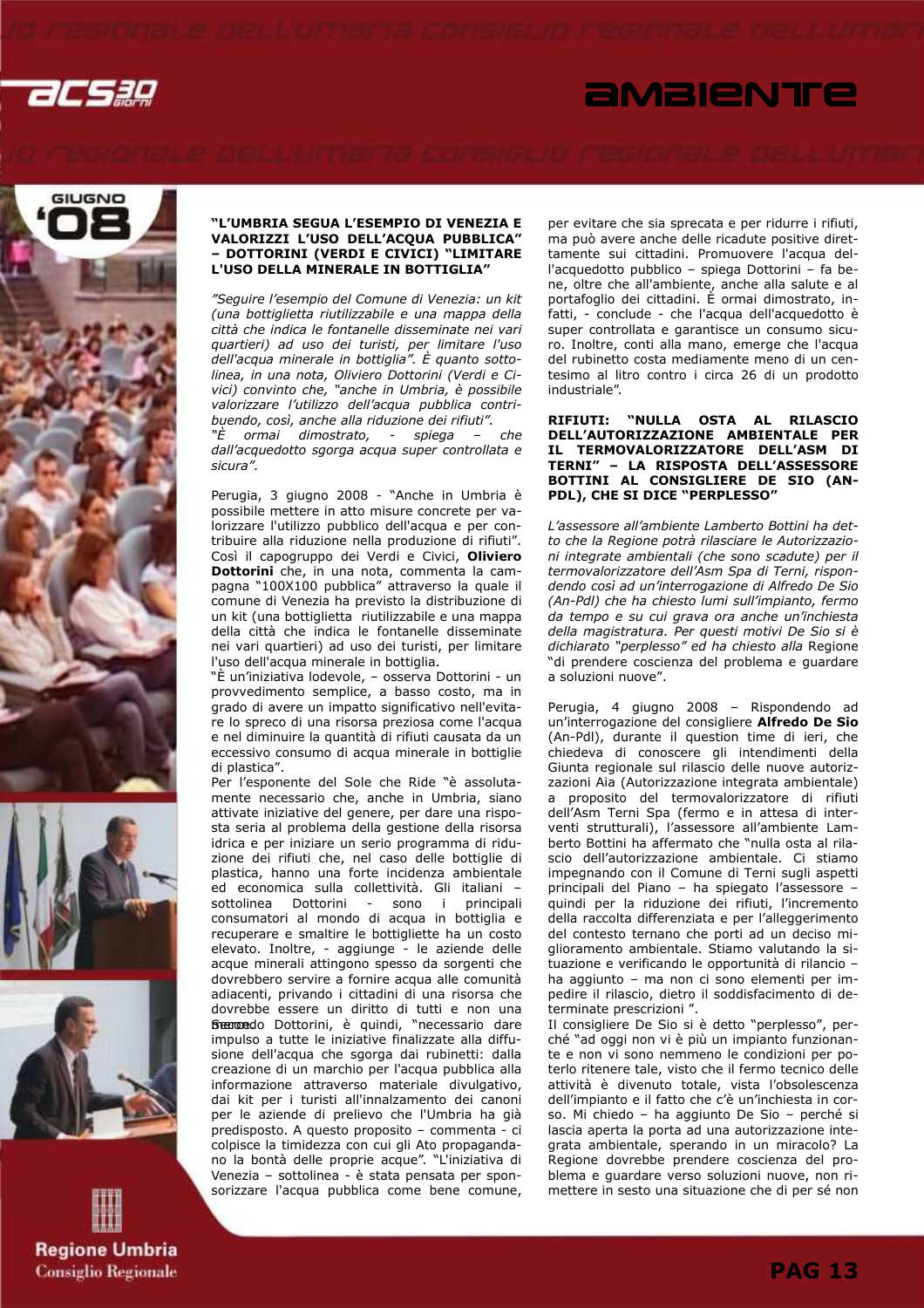

## *<u>AMBIENTE</u>*







sta in piedi, dovendo anche aspettare l'esito delle indagini e dare le risposte che i cittadini chiedono sia sotto il profilo della compatibilità ambientale che per quanto riguarda i costi".

#### "Il GOVERNO FACCIA MARCIA INDIETRO SU NUCLEARE E L'UMBRIA DICA NO AD UNA AVVENTURA SENZA PROSPETTIVE" - UNA NOTA DI DOTTORINI (VERDI E CIVICI) SULL'INCIDENTE IN SLOVENIA

Il consigliere regionale dei Verdi e civici, Oliviero Dottorini commenta l'incidente avvenuto nella centrale nucleare slovena di Krsko puntando il dito sui problemi della sicurezza, sugli alti costi, sul problema dello smaltimento delle scorie e sui tempi di realizzazione. Dottorini auspica che la Regione Umbria manifesti la propria indisponibilità ad ospitare centrali nucleari e vari rapidamente nuovo Piano energetico.

Perugia, 5 giugno 2008 - "Lontana da noi la volontà di creare allarmismi, ma la vicenda dell'incidente alla centrale in Slovenia ci fa ritenere sempre più urgente una marcia indietro del governo nazionale rispetto alla volontà di rilanciare il nucleare. Quello della sicurezza è solo uno dei problemi di una scelta ideologica e perdente come quella del nucleare, che avrà come unico effetto quello di bloccare i percorsi di modernizzazione del paese avviati con i provvedimenti in favore delle energie rinnovabili e dell'efficienza energetica. Sarebbe paradossale che l'Italia giungesse a programmare la propria politica energetica puntando sul nucleare proprio quando paesi come Stati Uniti, Germania, Olanda e Svezia se ne stanno allontanando anche in considerazione del fatto che l'atomo da fissione non ha risolto i gravi problemi generati dagli elevatissimi costi e dallo smaltimento delle scorie radioattive". Il capogruppo regionale dei Verdi e civici Oliviero Dottorini commenta con queste parole la notizia dell'incidente alla centrale nucleare di Krsko, chiedendo anche che "la Regione Umbria ribadisca la propria indisponibilità a un'avventura sbagliata perché antieconomica, vecchia e pericolosa".

"Penso che la migliore risposta che il 'Cuore verde d'Italia' possa dare alle scelte propagandistiche del governo nazionale – aggiunge il consigliere Dottorini - sia quello di rivedere il proprio Piano energetico regionale, puntando con coraggio e lungimiranza sulle fonti rinnovabili e sull'efficienza energetica, ribadendo la propria indisponibilità ad ospitare centrali nucleari. Abbiamo la necessità di immaginare un nuovo modello energetico, più sicuro, più economico e anche più democratico. La risposta alla dittatura del petrolio e delle fonti fossili non è il nucleare, anche perché è noto che a livello globale il solo eolico produce più energia rispetto al nucleare. Sole, vento, acqua, geotermia, biomasse, assieme all'idrogeno, rappresentano una grande sfida per una prospettiva energetica nazionale di grande rilievo. La destra italiana e alcuni grandi gruppi economici tentano invece un'avventura senza prospettive proprio a vent'anni dallo storico referendum con cui gli italiani dettero un'indicazione chiara e lungimirante. Purtroppo a quella scelta – conclude - sono seguite politiche miopi, fortemente condizionate da interessi economici non sempre trasparenti, che hanno legato le sorti energetiche dell'Italia al carbone e al petrolio, non consentendo lo sviluppo di una filiera energetica pulita e rinnovabile. Tutte scelte che l'attuale governo pare intenzionato a incentivare e che non ci fanno immaginare nulla di buono".

#### "NO AD ULTERIORI VIE GIUDIZIARIE PER RIBALTARE LA SENTENZA DEL TAR SUL RIO FERGIA" – COMUNICATO DI STEFANO VINTI (PRC-SE)

Per Rifondazione comunista non si devono cercare nuove vie giudiziarie per capovolgere la sentenza del Tar dell'Umbria sulla vicenda del Rio Fergia, "una sentenza popolare che chiarisce come l'acqua sia un bene comune" sostiene Stefano Vinti (Prc). Il capogruppo regionale di Rifondazione annuncia anche il sostegno alla Giornata nazionale di iniziativa e mobilitazione sociale "Cento territori per l'acqua pubblica e i beni comuni!", indetta per il 21 giugno prossimo dal Forum italiano dei Movimenti per l'acqua.

Perugia, 10 giugno 2008 – Il capogruppo regionale di Rifondazione comunista, Stefano Vinti, esprime in una nota la posizione del suo partito sulla vicenda del Rio Fergia: "Rispetto ai recenti incontri intercorsi fra la Giunta comunale di Gualdo Tadino e la presidente Lorenzetti in merito alla vicenda del Rio Fergia – afferma Vinti - continuiamo a sostenere che non si debbano cercare altre vie giudiziarie per ribaltare una sentenza come quella del Tar dell'Umbria, una sentenza popolare che chiarisce come l'acqua sia un bene comune. A maggior ragione oggi – continua Vinti – visto che l'acqua è nuovamente sotto attacco a causa del Piano di liberalizzazioni di Tremonti. Noi ci sentiamo impegnati a tutelare il nostro territorio, i beni comuni e le identità delle comunità locali per una gestione pubblica del servizio idrico e la lotta alle privatizzazioni. Per questo – conclude il ecapogruppo di Rifondazione comunista sosterremo la Giornata nazionale di iniziativa, mobilitazione e comunicazione sociale - 'Cento territori per l'acqua pubblica e i beni comuni!' indetta per il 21 giugno 2008 dal Forum Italiano dei Movimenti per l'Acqua".

#### "NECESSARIO DARE SEGUITO ALLE DECI-SIONI DEL CONSIGLIO REGIONALE SULLA CENTRALE ENEL DI BASTARDO" – DOTTO-RINI (VERDI E CIVICI) PRESENTA UNA IN-TERROGAZIONE ALLA GIUNTA REGIONALE

"Se e quali misure sono state attivate per adempiere ai punti impegnativi dell'ordine del giorno, approvato a maggioranza dal Consiglio regionale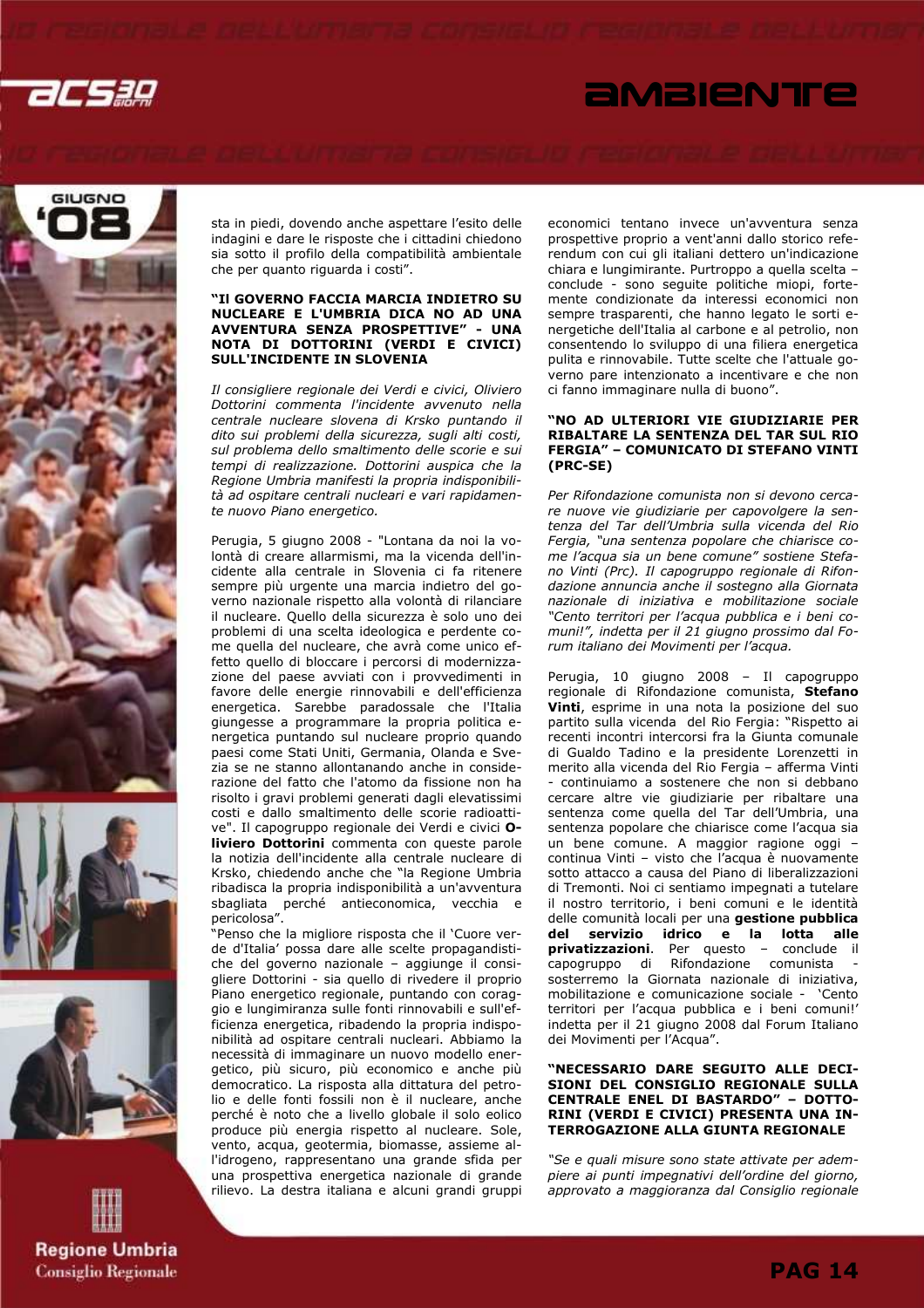

## *<u>AMBIENTE</u>*









lo scorso ottobre, in merito alla Centrale Enel di Bastardo, per la quale doveva essere riconsiderato il progetto Enel di co-combustione a biomasse agricole previsto per la centrale 'Pietro Vannucci $\overline{''}$ . È quanto chiede, attraverso un'interrogazione, alla Giunta regionale, il capogruppo dei Verdi e Civici, Oliviero Dottorini". Per l'esponente del Sole che Ride è necessario "fare luce su una situazione che riguarda le prospettive di sviluppo dell'intera regione e la salute di molti cittadini. Altri ritardi non sarebbero giustificabili".

Perugia, 12 giugno 2008 – "A più di sette mesi dall'approvazione dell'ordine del giorno sulla centrale Enel 'Pietro Vannucci' di Ponte di Ferro è giusto verificare quanti degli impegni attribuiti alla Giunta sono stati rispettati e chiedere alla stessa Giunta di attivarsi al più presto per completare tutte le procedure necessarie a soddisfare i contenuti della mozione". È quanto scrive, in una nota, il capogruppo dei Verdi e Civici, Oliviero Dottorini, che fa sapere di aver presentato un'interrogazione urgente all'esecutivo regionale per sapere "se e quali misure siano state attivate per adempiere ai punti impegnativi dell'ordine del giorno approvato a maggioranza dal Consiglio regionale il 30 ottobre scorso".

"L'ordine del giorno approvato – ricorda Dottorini - impegnava la Giunta regionale a riconsiderare il progetto Enel di co-combustione a biomasse agricole previsto per la centrale 'Pietro Vannucci', anche alla luce del vigente Piano energetico regionale, alla luce delle deliberazioni del comune di Gualdo Cattaneo e delle severe osservazioni di Apat e ministero dell'Ambiente e della Tutela del territorio e del mare".

"Tra l'altro – aggiunge l'esponente del Sole che Ride – veniva chiesto: di effettuare un'indagine epidemiologica sul territorio del comune di Gualdo Cattaneo e quelli limitrofi per verificare la diffusione di malattie e patologie correlate alla combustione del materiale utilizzato attualmente per la produzione di energia all'interno della centrale; di non bruciare nella centrale di Ponte di Ferro rifiuti o altro materiale inquinante ulteriore rispetto a quello già attualmente in uso (carbone) e di valutare, in accordo con le istituzioni locali, attivando la più larga partecipazione, la possibilità di una progressiva riconversione dall'attuale centrale a carbone verso impianti di produzione di energia da fonti rinnovabili, quali fotovoltaico, solare termodinamico ed eolico, sempre secondo i limiti posti dall'attuale Piano energetico regionale".

"Ci giungono testimonianze – dice preoccupato Dottorini - di continui via vai di camion all'interno dell'impianto durante le ore notturne. Pertanto, la Giunta ci dica se è a conoscenza di questa situazione e se si tratta di normale routine oppure di qualche iniziativa di meno nobile e dichiarabile natura". "La mozione presentata dalle forze di centrosinistra e approvata più di sette mesi fa dal Consiglio regionale – spiega il capogruppo regionale dei Verdi - aveva grandi qualità di chiarezza e di equilibrio, respingendo la volontà di rilancio della centrale a carbone sostenuta dalle forze di centrodestra. Adesso – commenta - occorre che la Giunta faccia luce su una situazione che riguarda le prospettive di rilancio economico dell'intera regione e che sta toccando da vicino la salute e la sicurezza dei cittadini di Gualdo Cattaneo e Giano dell'Umbria. Gli strumenti ci sono, sono stati indicati dal Consiglio regionale, manca soltanto – conclude - la determinazione per dare seguito all'ordine del giorno".

#### TASSA TEVERE-NERA: "LA GIUNTA REGIONALE DICHIARA ILLEGITTIMA LA DELIBERA CONSORTILE" – PER DE SIO (AN-PDL) "UNA COMMEDIA DI CATTIVO GUSTO CHE CONFERMA L'INCAPACITÀ GOVERNATIVA DELLA MAGGIORANZA"

Perugia, 19 giugno 2008 - "Una commedia di cattivo gusto che conferma l'assoluta incapacità del centrosinistra di governare con efficienza ed equità". Il consigliere **Alfredo De Sio** (An-Pdl) commenta così "la decisione della Giunta regionale di dichiarare illegittima la delibera consortile che sospende il piano di classifica per l'applicazione della tassa Tevere-Nera".

"A fronte di un provvedimento – aggiunge - che era stato ispirato proprio dalla illegittimità stabilita dal Giudice, dopo i ricorsi di soggetti che non ricevevano alcun beneficio, la Giunta regionale dichiara lo stesso illegittimo senza curarsi dei contenziosi inevitabili e costosissimi che si creeranno per l'Ente di bonifica".

"La Giunta regionale - ricorda De Sio – propone, con atteggiamento pilatesco ed incomprensibile, di ripristinare la tassa, salvo poi invocare una nuova legge. Come se in questi anni – conclude in Consiglio regionale, il centrosinistra non si fosse sempre opposto a norme proposte dal centrodestra che recepivano i criteri di beneficio specifico e diretto per i cittadini contribuenti".

#### TASSA TEVERE-NERA: "UNO SCHIAFFO ALLA COMUNITÀ TERNANA: LA DISCRIMINAZIO-NE CONTINUA" – SECONDO MELASECCHE (UDC) È NECESSARIA LA "MOBILITAZIONE DEI CITTADINI

Perugia 19 giugno 2008 - Il consigliere regionale Enrico Melasecche (Udc) interviene nel merito della decisione della Regione Umbria che ha stabilito l'illegittimità della delibera 92 del Consorzio Tevere-Nera: "È sconcertante la sordità della sinistra dinanzi alle giuste istanze della gente che rivendicano pari dignità tra tutti i territori dell'Umbria. La Regione – aggiunge l'esponente dell'Udc - continua a riservare particolari sgradite attenzioni nei confronti di alcune precise zone dell'Umbria, sancendo di fatto atteggiamenti fortemente discriminatori. Si tratta di veri e propri schiaffi verso comunità che, da troppo tempo, si stanno accollando tasse, rifiuti e inquinamento declinati da altre. Decisioni gravi – sottolinea che potrebbero comportare lo sfilacciamento di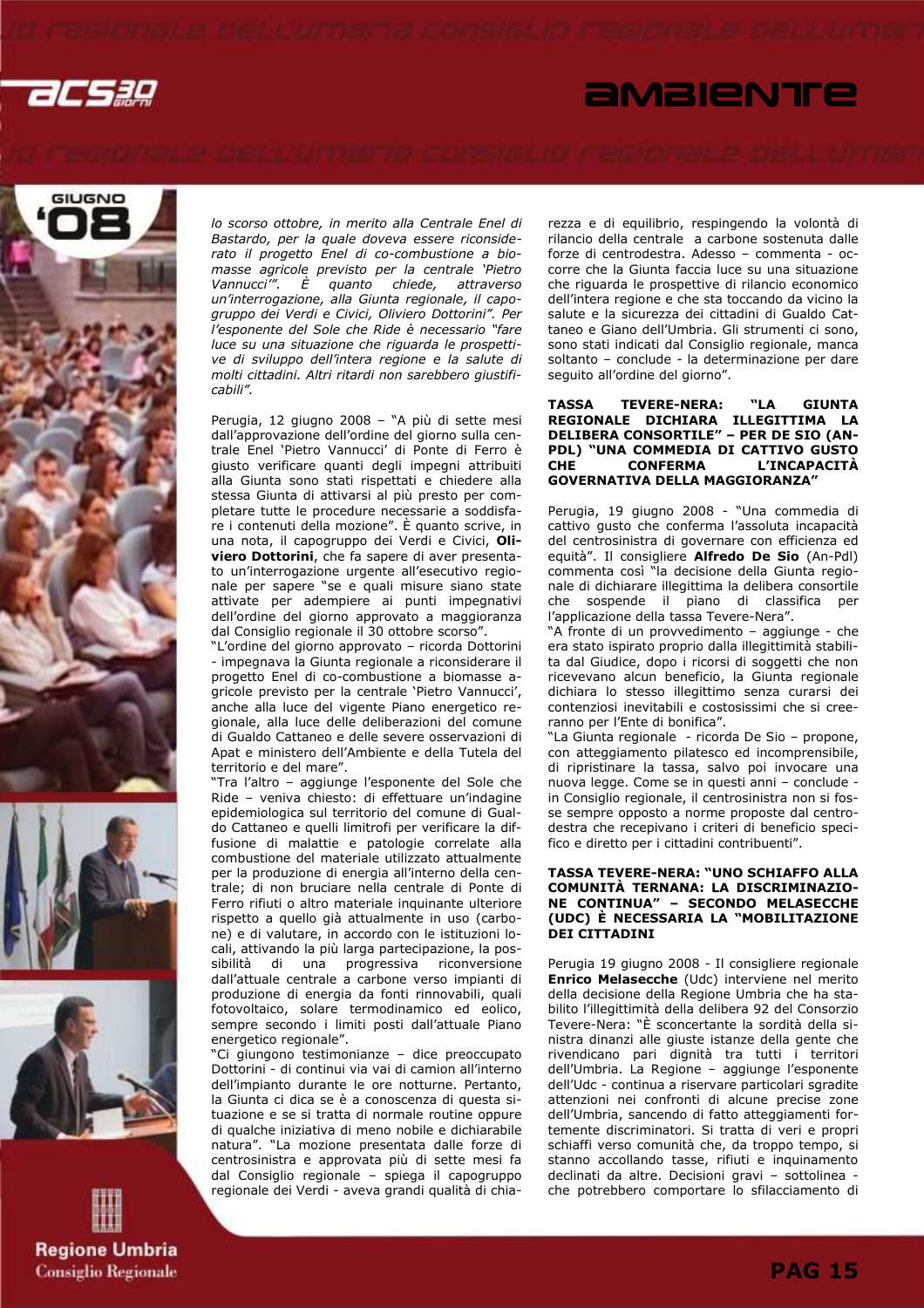

# *<u>AMBIENTE</u>*









taluni territori rispetto ad una Regione sentita ormai come lontanissima".

Secondo Melasecche occorre "metter nuovamente mano all'arma dei ricorsi in sede di Commissione Tributaria per fare fronte al ripristino della tassa Tevere-Nera. Ma questo – conclude - potrebbe non bastare: sono infatti sempre di più i cittadini e le imprese che invocano una mobilitazione non più episodica, ma sistematica, contro scelte così impopolari".

#### TASSA TEVERE-NERA: "RISPOSTA MOLTO DEBOLE DELLA REGIONE; RISCHIA DI AU-MENTARE IL CONTENZIOSO" - NEVI (FI-PDL) SULLA DECISIONE DI ANNULLARE LA DELIBERA DEL CONSORZIO DI BONIFICA

Perugia, 19 giugno 2008 - La decisione della Giunta regionale di dichiarare illegittima la delibera 92 del Consorzio Tevere - nera, "appare molto debole e rischia di inasprire il contenzioso già enorme che si registra su questo tema: è arrivato il momento di mettere mano seriamente alla legge e cercare i punti più avanzati di mediazione".

Raffaele Nevi, consigliere regionale di Fi - Pdl e vice presidente del Consiglio, commenta così gli ultimi sviluppi della vicenda ed aggiunge: " Per ora l'unico fatto nuovo è che, sia l'assessore di Rifondazione comunista sia quello dei Comunisti italiani, hanno votato a favore, mettendo in discussione una impostazione che loro per primi avevano sollevato uscendo dalla Giunta qualche tempo fa. Ma ormai, conclude Nevi, "ci siamo abituati a quelli che - dal Rio Fergia, alle agenzie, fino ad arrivare alla Tevere - Nera, strillano e poi si allineano per paura di perdere il posto. E intanto il cittadino paga".

#### "UN SOSTEGNO FINANZIARIO STATALE PER LA CRISI IDRICA DEL LAGO TRASIMENO" – RONCA (PD) CHIEDE "L'IMPEGNO SOSTAN-ZIALE DEL GOVERNO"

\*\*Preoccupato per la crisi idrica del lago Trasimeno, il consigliere del Partito democratico, Enzo Ronca, chiede "un impegno sostanziale da parte del Governo" che porti ad "un sostegno finanziario statale". Convinto che "le istituzioni locali hanno fatto, in questi anni, tutto il possibile e nel migliori dei modi", l'esponente del PD auspica "un intervento finanziario importante da parte dei ministeri dell'Agricoltura e dell'Ambiente".

Perugia, 21 giugno 2008 – "Per fare fronte alla crisi del lago Trasimeno è necessario un sostegno finanziario statale". È quanto scrive, in una nota, Enzo Ronca (PD) che commenta "con soddisfazione" le proposte emerse nel Tavolo istituzionale di monitoraggio costante del lago, sottolineando, però, "l'importanza di un impegno sostanziale anche da parte del Governo".

"Tutto quello che le istituzioni locali potevano fare in questi anni – spiega Ronca - è stato fatto nel migliore dei modi, con un'intensa collaborazione tra i diversi enti locali e la Regione e con grande attenzione ai bisogni provenienti dal mondo produttivo del territorio".

Per l'esponente del Partito democratico, però "la crisi idrica permane e permarrà ancora per diversi anni, almeno fino a quando il sistema di condutture collegato alla diga del Montedoglio non sarà ultimato in tutto il perimetro lacustre. È per questo – osserva - che è auspicabile un intervento finanziario importante anche dai ministeri dell'Agricoltura e dell'Ambiente. Le necessità finanziarie evidenziate nel Tavolo istituzionale – conclude Ronca – si aggirano intorno ai 6 milioni di euro".

#### "LA BONIFICA DELLA DISCARICA DI CAN-NAIOLA COMPLETA FINALMENTE UN PRO-CESSO INIZIATO NEL 2005" - UNA NOTA DI TRACCHEGIANI (LA DESTRA)

Il capogruppo regionale de La Destra esprime soddisfazione per la bonifica definitiva della discarica abusiva di Cannaiola di Trevi. Aldo Tracchegiani ricorda che proprio questo intervento fu al centro di uno dei suoi primi atti da consigliere regionale, nel 2005.

Perugia, 25 giugno 2008 - Aldo Tracchegiani (la Destra) valuta come estremamente positiva la notizia della bonifica definitiva della discarica abusiva di Cannaiola, che fu oggetto dei suoi primi atti di consigliere regionale nel 2005.

"Sulle condizioni della discarica - ricorda il consigliere regionale - già nel maggio del 2005 era stata presentata un'interpellanza al presidente della Giunta che si faceva carico delle proteste degli abitanti della frazione del comune di Trevi, in particolar modo delle famiglie dei ragazzi la cui scuola si trova nelle adiacenze della discarica, mobilitatisi per la difesa dei propri interessi e richiedenti la bonifica del sito. Un ulteriore passo in questa direzione – continua Tracchegiani - era stato fatto con un'interrogazione, del luglio del 2005, nella quale si specificava che tale problema sussisteva dal 1996; tre anni dopo fu la stessa Polizia provinciale a ricevere denunce per accumulo di rifiuti di tipo non autorizzato e potenzialmente inquinante, fatto confermato dalle analisi effettuate dall'Arpa nel 2002, che hanno riscontrato un inquinamento delle acque superficiali e la presenza di metalli pesanti particolarmente pericolosi, come il cromo esavalente, aggravato dal degrado dei fusti in cui era contenuto".

"Nel frattempo – sottolinea l'esponente de la Destra - l'opposizione della popolazione locale si è sempre più organizzata, allarmata a causa dell'insorgenza di patologie che hanno colpito alcuni bambini, proprio in coincidenza di questa situazione. Solo oggi, nel corso del primo semestre del 2008, si è riusciti a trovare i fondi per avviare questi lavori, per un investimento complessivo di oltre due milioni e mezzo di euro. Ci sono voluti però anni perché questa situazione, abbondantemente documentata, fosse inserita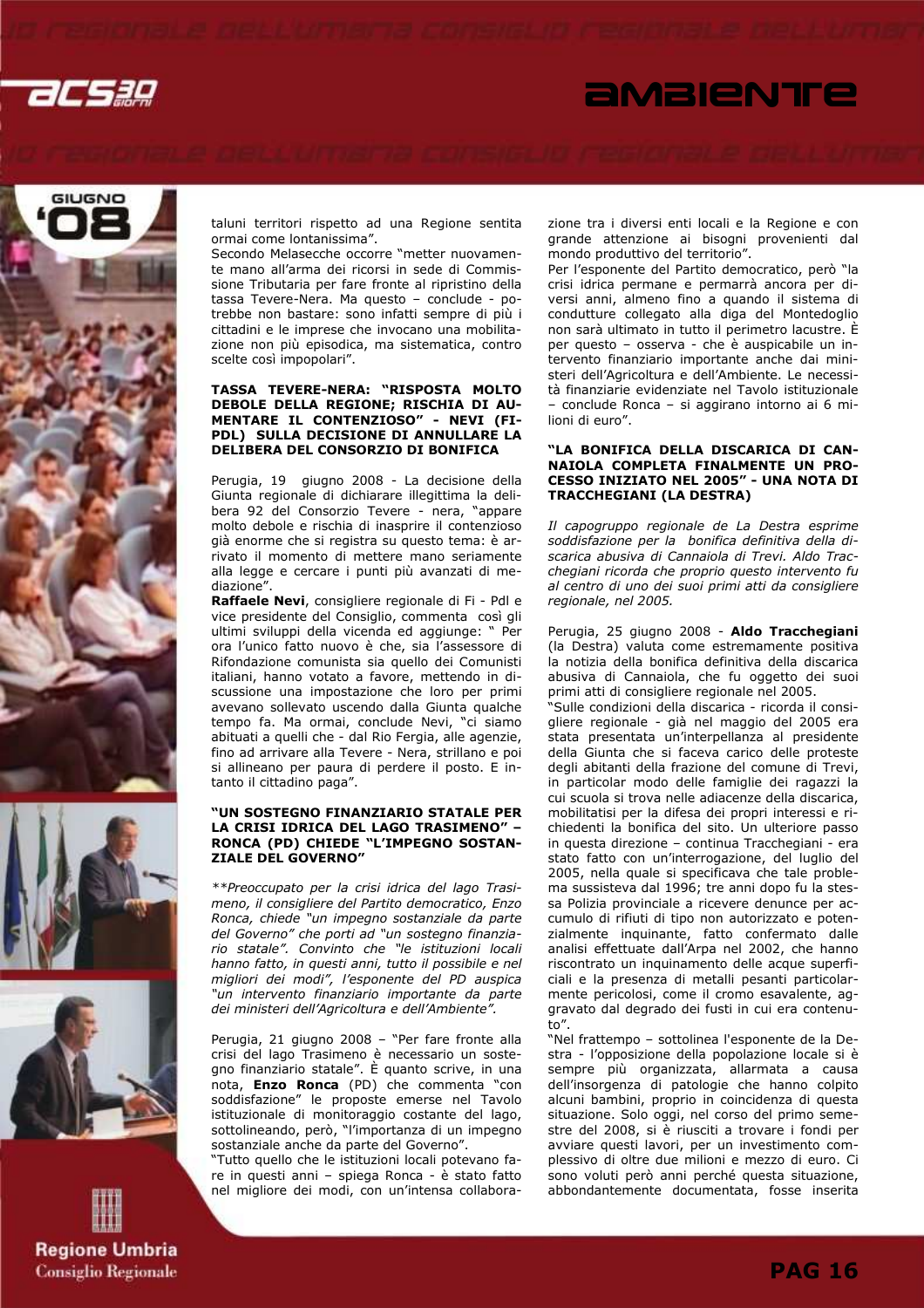2CS3Q

## *<u>AMBIENTE</u>*







nelle priorità della Regione e del Comune di Trevi, nonostante il notevole anticipo con cui venne da me denunciata. Malgrado le maldicenze create ad arte dalle forze della sinistra, la destra italiana essa dimostra ancora una volta la propria vicinanza alla popolazione locale in favore dell'ambiente".

#### "DOPO PREPO LA COLATA DI CEMENTO RI-SCHIA DI TRAVOLGERE ANCHE LO STADIO SANTA GIULIANA" – VINTI "L'ENNESIMA FERITA INFERTA ALLA TRADIZIONE SPOR-TIVA E AL TERRITORIO PERUGINO"

"Preoccupato" per la possibilità di vedere trasformato lo stadio 'Santa Giuliana' di Perugia "da tempio dell'atletica a quello del jazz", il capogruppo di Rifondazione comunista, Stefano Vinti, definisce "poco chiara" la vicenda, sottolineando il rischio "di un'ennesima ferita per la tradizione sportiva e il territorio perugino". Vinti invita, quindi, la Giunta comunale "a tirare fuori eventuali progetti, con tanto di destinazioni d'uso, delle varie aree che si vogliono costruire sul manto verde del 'Santa Giuliana'". Il capogruppo del Prc-Se fa sapere anche di essere favorevole alla petizione popolare, nata per contrastare il progetto.

Perugia, 26 giugno 2008 – "La trasformazione dello stadio Santa Giuliana da tempio dell'atletica a quello del jazz, non solo appare poco chiara, ma rischia di essere l'ennesima ferita inferta alla tradizione sportiva e al territorio perugino". È quanto scrive, in una nota, il capogruppo di Rifondazione comunista, Stefano Vinti per il quale "è necessario che la Giunta comunale, dopo le parole urlate ai giornali, tiri fuori anche eventuali progetti, con tanto di destinazioni d'uso, delle varie aree che si vogliono costruire sul manto verde del 'Santa Giuliana'".

Per Vinti "è troppo alto il rischio che oltre alla stadio del jazz ci si trovino anche negozi, uffici e chissà cos'altro. Tutti elementi – commenta - che andrebbero nettamente in contrasto con una zona di Perugia che deve, invece, mantenere la sua armonia con il resto del paesaggio. Deve mantenere anche – continua - una sua filosofia di base: ovvero che resti un luogo a disposizione della cultura e della città. Non vorrei, insomma, che il 'Santa Giuliana' faccia la stessa fine del campo di Prepo, dove si svilupparono le doti calcistiche di Giancarlo Antognoni, campione del mondo e che ora è stato sepolto da una colata di cemento".

"Sono perciò favorevole – fa sapere Vinti - alla petizione popolare per la quale sta raccogliendo le firme, in questi giorni, Giorgio Molini, il 'papà' dell'atletica perugina. È chiaro, comunque, - osserva - che il progetto, prima di essere approvato dalle istituzioni, dovrà essere presentato anche alla popolazione. Inoltre, - conclude Vinti finché non sarà realizzata la pista alternativa per l'atletica, a Pian di Massiano, i lavori al 'Santa Giuliana' non potranno iniziare".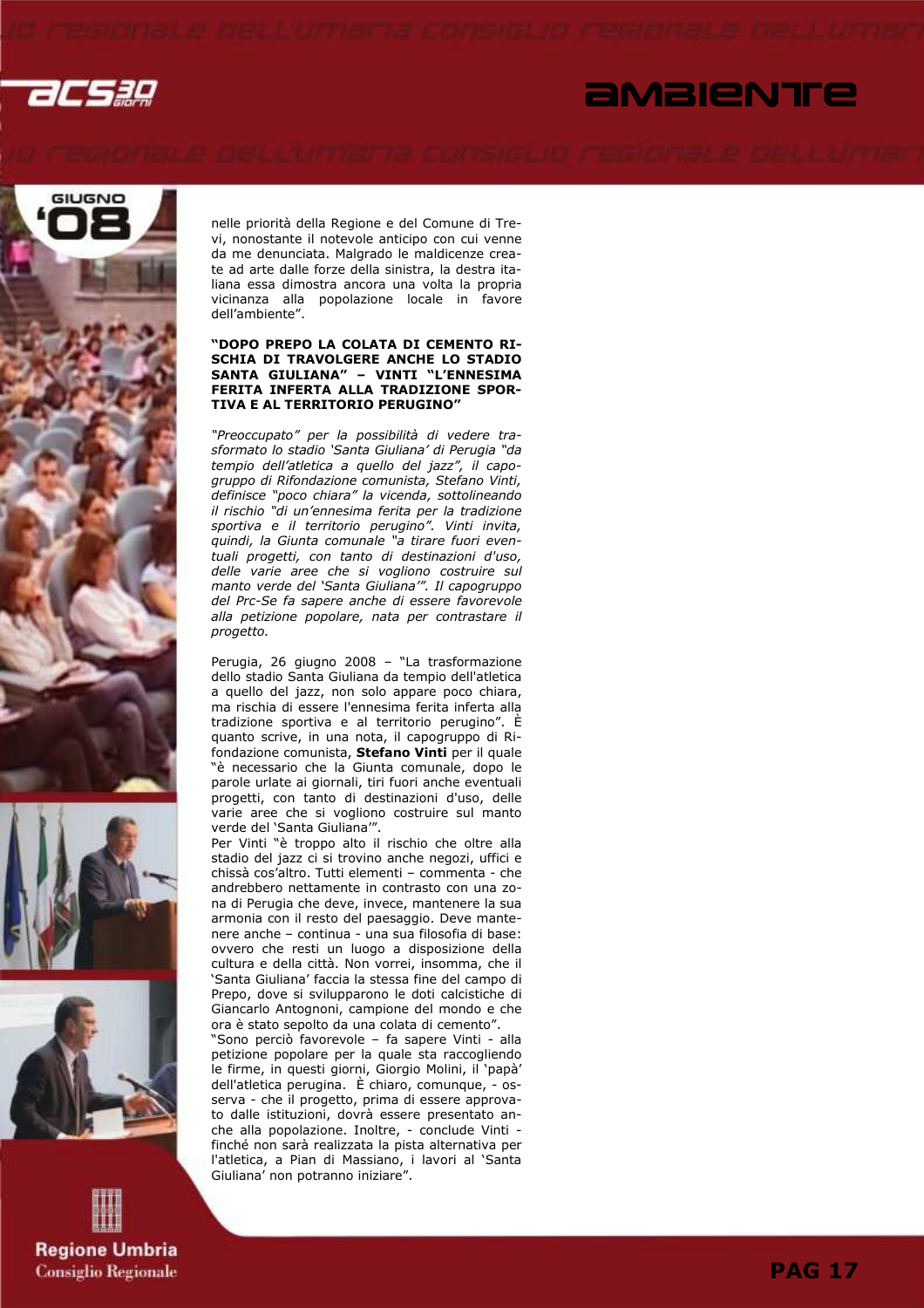









#### "SENZA IL PARERE DELL'INFS IL CALENDA-RIO VENATORIO È INCOMPLETO" – MAN-TOVANI (FI-PDL) SULL'ATTO DELLA GIUNTA ALL'ORDINE DEL GIORNO DOMANI IN TER-**ZA COMMISSIONE CONSILIARE**

"Senza il parere dell'Istituto nazionale fauna selvatica (Infs) il calendario venatorio è incompleto e non può essere approvato dalla Terza Commissione consiliare". È questo, in sintesi, il pensiero di Massimo Mantovani (FI - PdL), membro della stessa Commissione nella quale, domani, è prevista la partecipazione su questo atto della Giunta. Per l'esponente forzista, l'assenza del parere Infs potrebbe dar luogo a ricorsi che allungherebbero i tempi e comporterebbero meno certezze per tutto il mondo venatorio regionale.

Perugia, 11 giugno 2008 – "Il calendario venatorio, così come presentato dalla Giunta regionale, è un atto incompleto perché manca del parere dell'Istituto nazionale fauna selvatica (Infs) e quindi potrebbe aprire la strada ad eventuali ricorsi". È quanto sottolinea, in una nota, Massimo Mantovani (FI-PdL), membro della Terza Commissione consiliare dove domani è prevista la discussione su questo atto.

"Anche se non vincolante – spiega l'esponente forzista – è di grande importanza il parere dell'Infs perché, come già accaduto negli anni precedenti, potrebbe dar luogo a ricorsi. Poi – aggiunge – l'assenza di questo parere impedisce al Consiglio regionale di valutare compiutamente il calendario venatorio a partire dalla preapertura, oggetto di censure nel passato".

"Mantovani fa sapere che "manca anche il parere della Consulta faunistica venatoria. Per questo – sottolinea – sollecito la Giunta regionale a completare l'atto, con i due pareri, prima della partecipazione e dell'approvazione da parte della Commissione".

Mantovani ricorda che "qualora il parere dell'Infs giungesse dopo l'approvazione dell'atto e la Giunta dovesse adeguarsi alle indicazioni emerse, occorrerebbe un altro passaggio supplementare che allungherebbe i tempi. Tutto ciò – conclude – comporterebbe meno certezze per tutto il mondo venatorio regionale".

#### "CHIEDONO DI REINSERIRE PERNICI ROS-SE E QUAGLIE, OFFRONO PIÙ RISPETTO PER AMBIENTE E LA SELVAGGINA" – DALL'AUDIZIONE A PALAZZO CESARONI EMERGE UN CALENDARIO SOSTANZIAL-MENTE CONDIVISO

L'audizione sui contenuti del Calendario venatorio umbro, organizzata a Palazzo Cesaroni dalla terza Commissione consiliare, ha messo in evidenza una sostanziale condivisione da parte delle associazioni venatorie. È stata chiesta la reintroduzione della caccia alla pernice rossa ed alla quaglia. Il testo verrà esaminato dalla stessa commissione, giovedì 26 giugno, e non è escluso che venga approvato con l'accoglimento di alcuni dei suggerimenti pervenuti.

**Caccia** 

Perugia, 20 giugno 2008 - Calendario venatorio umbro 2008-09 meno contestato degli altri anni, perché adottato in tempi giusti e con scelte sostanzialmente condivise; ma che si può integrare ed aggiustare in alcuni punti, ad esempio intensificando la caccia al cinghiale, i cui danni all'agricoltura sono in crescita e reintroducendo alcune specie cacciabili, come la pernice rossa che nel frattempo si è ripopolata e la quaglia richieste da più associazioni, e perfino della coturnice, proposta da Libera Caccia, purché "in forma sperimentale e controllata".

È quanto è emerso, a Palazzo Cesaroni, dalla audizione organizzata dalla terza Commissione, presieduta da Enzo Ronca, che giovedì prossimo esaminerà il testo del documento annuale che regola la caccia.

Più che sulle specie cacciabili il confronto che ha registrato quindici interventi, a nome di associazioni venatorie, enti ed altre organizzazioni, si è incentrato sulla necessità non nuova di perseguire un calendario omogeneo con le regioni confinanti: un tema affrontato da tutti, anche se molti hanno sottolineato la difficoltà a raggiungere questo obiettivo che, è stato detto, interessa di fatto solo dell'Umbria, regione cerniera e interclusa del centro Italia, e per certi versi, ha evidenziato l'assessore provinciale Massimo Buconi "è anche controproducente, in quanto, a parità di date di apertura, riduce la possibilità di interscambio con i territori confinanti".

Richiami ad una caccia più corretta, sia nel rispetto della selvaggina che dell'ambiente, sono venuti da più di un rappresentante delle associazioni venatorie. Hanno chiesto in particolare di porre fine e limitare la cosiddetta "scacciarella", in pratica lo spingere la selvaggina verso cacciatori appostati, Stefano Tacconi (Libera Caccia) e Tito Sposini (Federcaccia) che ha anche stigmatizzato l'abbandono dei bossoli delle cartucce sugli appostamenti e la realizzazione di questi ultimi con il taglio di piante o vegetazione pregiata. Tutti d'accordo nel proibire le segnalazioni fatte dai cacciatori anche con mesi di anticipo e spesso con plastica colorata, per precostituire il diritto di realizzare lì un appostamento da utilizzare nel giorno della apertura della caccia; ma a richiesta unanime si propone di portare il limite a 24 ore prima, rispetto alle 12, troppo drastiche del Calendario e alcuni propongono l'obbligo di appostamenti artificiali in materiali sintetici recuperabili e riutilizzabili.

Al termine della audizione, il presidente della Commissione Enzo Ronca, presente all'incontro con i colleghi Aldo Tracchegiani (La Destra) e Massimo Mantovani (Fi-Pdl) si è detto soddisfatto per il numero e la qualità la qualità degli interventi, anticipando la volontà di approvare il calendario già nella seduta di giovedì prossimo 26 giugno, senza escludere la possibilità di recepire alcune delle osservazioni pervenute.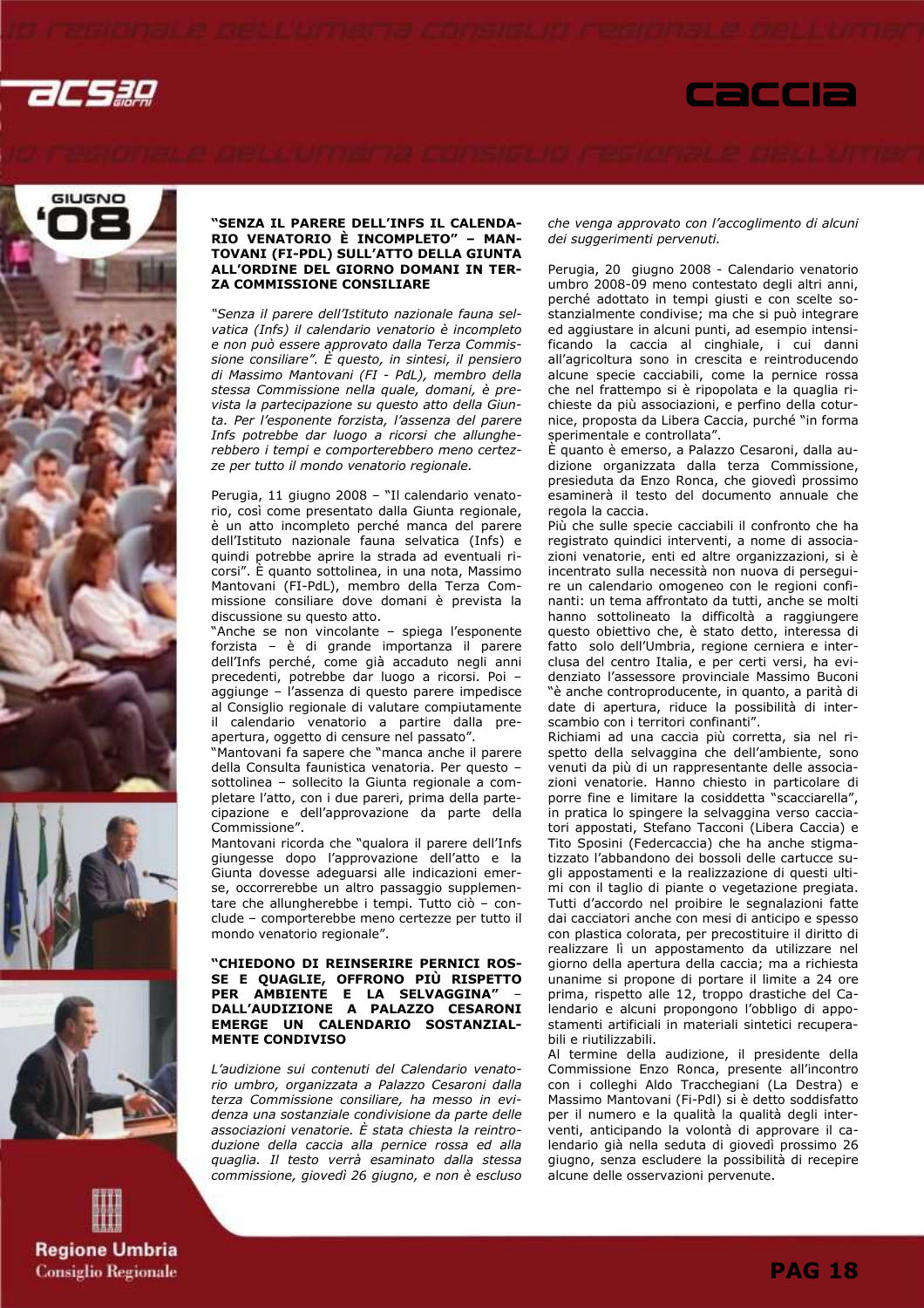









#### "IL NUOVO CALENDARIO VENATORIO DO-VREBBE ESSERE UN RITORNO AL PASSATO" – TRACCHEGIANI (LA DESTRA) ANNUNCIA ALCUNI EMENDAMENTI IN COMMISSIONE

Il capogruppo de La Destra, Aldo Tracchegiani auspica "un ritorno al passato" per il nuovo calendario venatorio regionale e cioè a quelli precedenti il 2007, "ottimali per l'Umbria poiché distribuivano i cacciatori su tutto il territorio regionale". Critico sulle linee che caratterizzano il nuovo calendario, l'esponente de la Destra annuncia alcuni emendamenti in III Commissione dove è in discussione l'argomento. Le sue proposte riguardano: la preapertura generale alla migratoria e alla stanziale e il divieto di 'segnare', con troppo anticipo, il territorio per l'appostamento temporaneo.

Perugia, 24 giugno 2008 – "Il nuovo calendario venatorio dovrebbe essere un ritorno al passato"- È quanto scrive, in una nota, il capogruppo de La Destra, Aldo Tracchegiani, per il quale "Il calendario venatorio umbro, anche quest'anno, intende seguire la medesima linea del politically correct dello scorso anno e concentrare solo su poche specie, il fuoco dei cacciatori".

"Nelle stagioni precedenti a quella 2007/2008 – spiega - il calendario venatorio era stato il faticoso risultato di sintesi, raggiunto dagli amministratori che erano giunti alla conclusione che l'Umbria, regione con la maggiore concentrazione di 'doppiette' in relazione al territorio, avrebbe potuto usufruire di un proprio specifico calendario".

"Si era convenuto – aggiunge Tracchegiani - che, distribuendo su tutto il territorio i cacciatori, si sarebbe potuto ottenere un duplice risultato: evitare la pressione venatoria su poche specie e soddisfare anche coloro che prediligono la caccia con il cane, ovvero gli stessi che oggi si vedono costretti a lasciarlo a casa".

A seguito di queste considerazioni, il capogruppo de La Destra annuncia alcuni emendamenti in III Commissione dove si sta discutendo dell'argomento.

"Il primo emendamento, - fa sapere Tracchegiani avrà vita dura perché prevede la preapertura generale alla migratoria e alla stanziale come in passato. Se questa opzione venisse bocciata – commenta - proporrò di aggiungere alle altre prede 'estatine', la quaglia, con possibilità di caccia limitata ai terreni incolti, alle stoppie e ai prati da pascolo. Altra questione molto sentita dai cacciatori – aggiunge - è l'eliminazione della consuetudine di 'segnare' mesi prima il territorio per l'appostamento temporaneo. Relativamente a questo caso, – spiega - chiedo di permettere la realizzazione del sito solo nelle 24 ore precedenti l'apertura. In questo modo si evita la possibilità che un singolo cacciatore faccia propri più siti impedendo la stessa opportunità agli altri cacciatori".

Per Tracchegiani "il calendario venatorio è un appuntamento importante sia per i cacciatori che per gli operatori del settore: armerie e negozi specializzati. Ricordo all'assessore Bottini che il mondo venatorio attende altre risposte importanti, come la questione deroghe, con la possibilità, fino ad oggi negata, di cacciare il fringuello. Sappiamo che alcune regioni limitrofe godranno di tale opportunità".

**Caccia** 

"Se in Umbria – conclude Tracchegiani - per burocrazia o incapacità di gestione, dopo aver prodotto, grazie al nostro determinante contributo, una buona legge sulle deroghe, ciò non sarà possibile, le 'doppiette' umbre scenderanno in piazza, come ha già fatto in passato il 'Comitato 409' che si è battuto, vincendo, contro il decreto 251".

#### PARERE FAVOREVOLE DELLA TERZA COM-MISSIONE SUL CALENDARIO VENATORIO – ASTENSIONE DEI CONSIGLIERI DEL CEN-**TRODESTRA**

La Commissione Sanità e servizi sociali del Consiglio regionale ha espresso parere favorevole alla proposta di calendario venatorio elaborata dalla Giunta. Al testo sono state apportate alcune modifiche condivise da tutti i consiglieri e dall'assessore Bottini. I rappresentanti del centrodestra si sono comunque astenuti ritenendo questo tipo di calendario venatorio non apprezzato dalla maggioranza dei cacciatori umbri.

Perugia, 26 giugno 2008 – La Terza Commissione di Palazzo Cesaroni ha espresso parere favorevole (5 sì e 4 astensioni) alla proposta di calendario venatorio presentata dalla Giunta regionale. Molte delle proposte di modifica presentate sia dai consiglieri del Partito democratico che di Alleanza nazionale (Zaffini), la Destra (Tracchegiani) e Forza Italia – Pdl (Mantovani), sono state recepite dall'assessore all'ambiente Lamberto Bottini ed andranno quindi ad integrare il documento, della cui approvazione il presidente Enzo Ronca si è detto soddisfatto proprio perché avvenuta dopo un lavoro di rielaborazione condivisa del testo.

Le principali modifiche apportate al calendario sono: la possibilità di cacciare gli ungulati (cervidi e bovidi) per 3 giorni nel mese di ottobre, evitando sovrapposizioni con la caccia al cinghiale; l'opportunità di cacciare la pernice rossa solo per il 2008/2009, dall'anno successivo non sarà più possibile dato che si tratta di una specie non autoctona che non può quindi essere ripopolata nelle zone di protezione; la proroga a 15 ore (dalle 12 previste) del tempo previsto per la costruzione dei capanni di caccia, con l'ipotesi di passare dal prossimo anno a strutture prefabbricate; il divieto di segnare (e quindi "riservare") le zone e i punti dove costruire degli appostamenti; l'apertura della stagione di caccia nelle riserve agrituristiche contemporaneamente alla stagione venatoria.

Non sono state invece accolte le proposte di: consentire l'addestramento dei cani durante il periodo di silenzio venatorio; prorogare di 15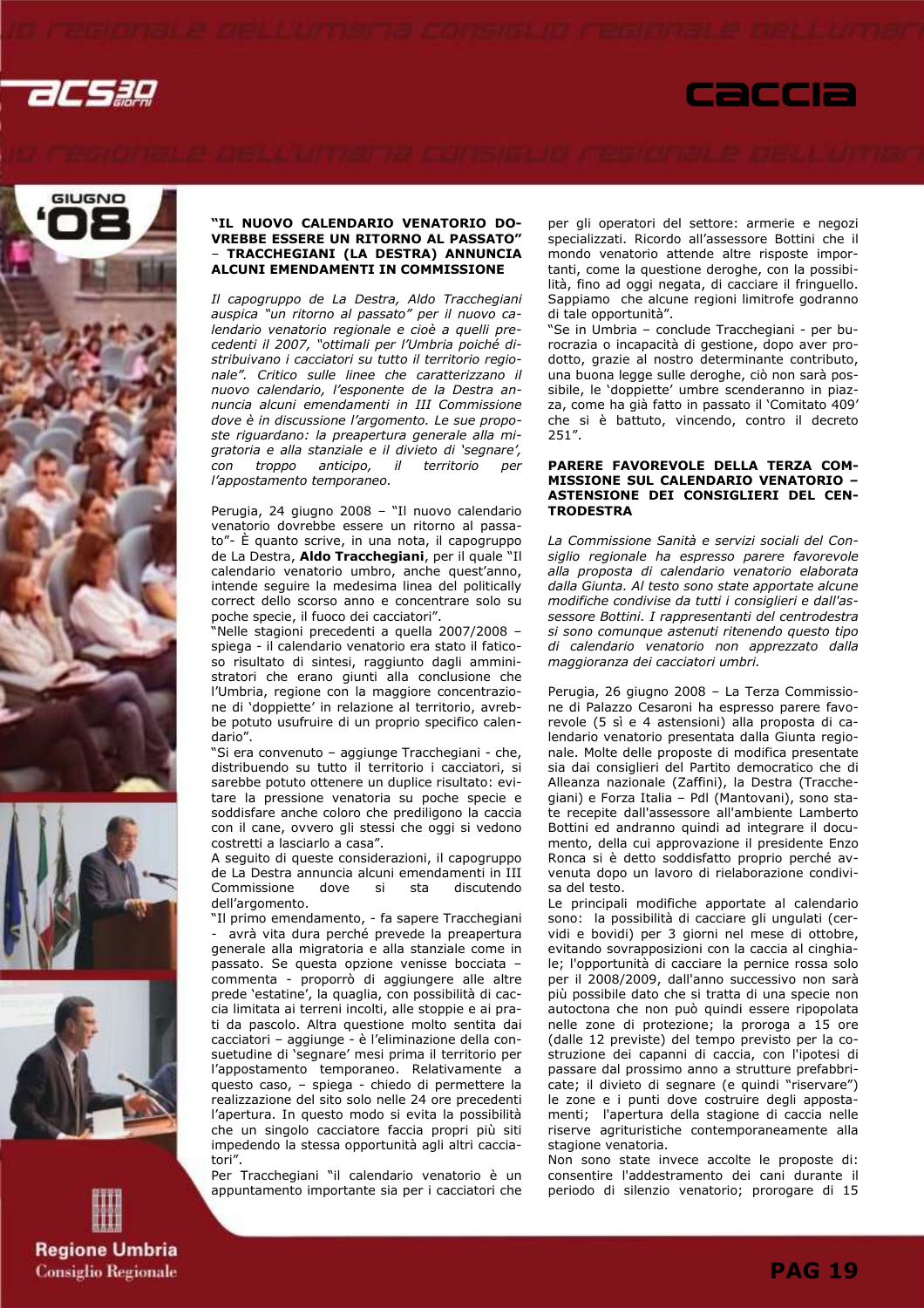







**Regione Umbria Consiglio Regionale**  minuti il termine serale per la caccia (fissato dalla legge nell'ora del tramonto); consentire la caccia in deroga al fringuello, allo stormo e al passero (che altre Regioni hanno autorizzato senza il parere dell'Istituto per la fauna selvatica ricevendo poi delle sanzioni) e alla coturnice (per cui sarà però prevista la caccia in via sperimentale dal prossimo anno); autorizzare la caccia alla quaglia (una specie non da<br>appostamento); permettere l'abbattimento permettere l'abbattimento selettivo dei cinghiali (misura che non rientra nel calendario venatorio ed è di competenza delle Rideimone) del dibattito i consiglieri del centrodestra hanno motivato la propria astensione: Massimo Mantovani rimarcando che "dopo il primo anno di sperimentazione di questo tipo di calendario omogeneo sembra che la maggior parte dei cacciatori non lo condivida, con l'evidente rischio di andare verso una caccia per specie" e Aldo Tracchegiani osservando che "non c'è stato un voto contrario perché sono stati accolti vari emendamenti, ma è evidente la necessità di modificare il regolamento della legge 157 (sulla caccia alla quaglia) e la direttiva europea 409 per uniformare la caccia in tutto il territorio dell'Unione europea".

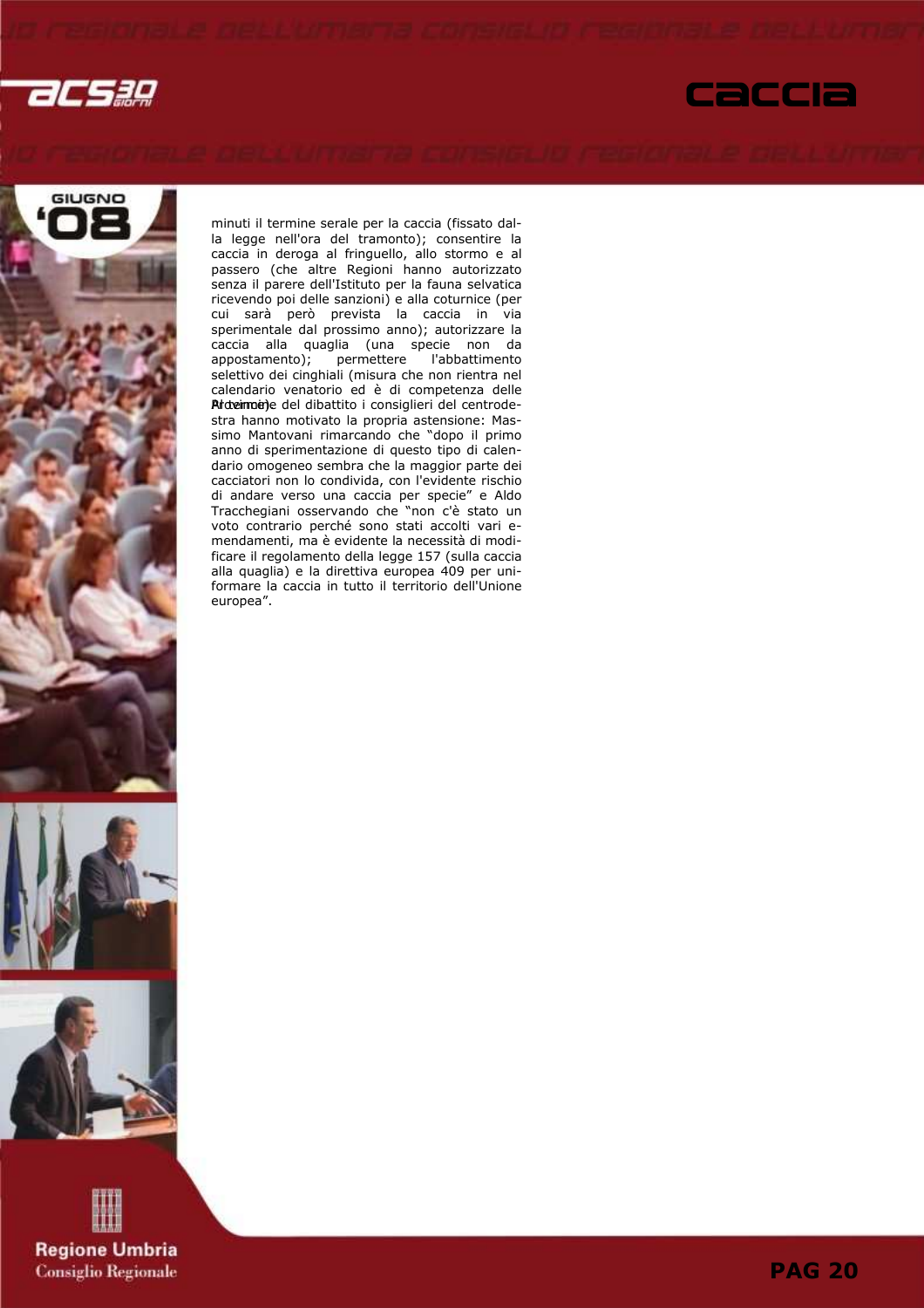

GIUGNO

**Regione Umbria Consiglio Regionale** 



#### PRESENTATO IL BILANCIO DELL'ISUC (I-STITUTO PER LA STORIA DELL'UMBRIA<br>CONTEMPORANEA) SULL'ATTIVITÀ DEL SULL'ATTIVITÀ DEL TRIENNIO 2005-2008

Illustrato a Palazzo Cesaroni il bilancio delle attività svolte dall'Isuc (Istituto per la storia dell'Umbria contemporanea) nel triennio 2005- 2008. Accanto ai tradizionali ambiti d'intervento, l'Istituto si è impegnato a fondo in una dimensione anche europea, portando gli studenti nei luoghi della memoria, come Auschwitz, e coordinando i lavori del progetto Multimedia History Memorial (Mhm), che ha coinvolto scuole di sei Paesi europei su importanti tematiche del Novecento.

Perugia 4 giugno 2008 – Nel corso di una conferenza stampa che si è tenuta stamani a Palazzo Cesaroni, è stato illustrato il bilancio delle attività svolte dall'Isuc (Istituto per la storia dell'Umbria contemporanea) nel triennio 2005-2008. Nato nel 1974 come Istituto per la storia dell'Umbria dal Risorgimento alla Liberazione, dal 1983 l'Isuc ha assunto la denominazione attuale ed è successivamente entrato a far parte della rete degli istituti storici associati all'Insmli (Istituto nazionale per la storia del movimento di liberazione in Italia). Oggi è anche un'agenzia di formazione per insegnanti sulla storia del Novecento e realizza corsi e seminari per le scuole umbre, che ha saputo inserire anche in un contesto di studi europei, a contatto con gli studenti di altre nazioni. Nell'ultimo triennio, infatti, i principali ambiti di intervento dell'Istituto sono stati sia quelli tradizionali, ovvero lo studio della modernizzazione della regione, le vicende del mondo agricolocontadino, i processi di industrializzazione e le questioni istituzionali, che il filone relativo alla storia dell'emigrazione. "L'Isuc – ha ricordato il presidente uscente Mario Tosti - ha avuto un ruolo di primo piano nella progettazione e nell'allestimento del Museo regionale dell'emigrazione di Gualdo Tadino, e durante il triennio ha sempre accompagnato l'attività e i progetti messi in campo dalla struttura. Inoltre – ha aggiunto – l'Isuc ha fornito un contributo importante alla didattica e all'insegnamento della storia, con il prezioso raccordo del professor Dino Renato Nardelli, che ha coordinato anche uno 'Sportello scuola' quale punto di riferimento per molti docenti che nella biblioteca, nella fototeca e negli archivi dell'Isuc hanno trovato materiali per sviluppare i loro progetti formativi". Nel settore della ricerca sono da segnalare ben sedici pubblicazioni, distribuite nelle diverse collane.

Il direttore scientifico Alberto Sorbini ha sottolineato l'importanza del progetto "Il valore della memoria", attraverso il quale gli studenti delle scuole superiori umbre sono stati messi a contatto con alcune tematiche storiche che hanno contribuito alla formazione del senso etico e civile della comunità: "Il 27 gennaio, giorno della memoria, è stato approfondito nelle sue tematiche – ha spiegato - che vanno dall'Olocausto alla Sho-

ah, attraverso varie iniziative realizzate in collaborazione con L'Ufficio scolastico regionale, che ha visto gli studenti umbri impegnati nei laboratori assieme a quelli polacchi e tedeschi, anche recandosi ad Auschwitz per vedere sia il campo che il quartiere ebraico. E accanto al 27 gennaio – ha aggiunto - la celebrazione del 'Giorno del ricordo': le foibe, le complesse vicende del confine orientale con il drammatico esodo dall'Istria e dalla Dalmazia, per riuscire ad arrivare a una visione comune ed al rispetto da parte di tutti delle memorie diverse, per unire e non per continuare a dividere".

**CULTIURA** 

Di grande rilievo il progetto Multimedia History Memorial (Mhm), finanziato dalla Commissione europea, che ha coinvolto sei Stati, del quale l'Istituto è stato promotore e ha svolto le funzioni di responsabile scientifico a livello nazionale e internazionale, coordinando il lavoro di cinque scuole umbre su importanti temi del Novecento, dall'invasione della Polonia alla caduta del muro di Berlino. Gli studenti hanno confrontato i giornali sia tedeschi che polacchi, ma anche inglesi ed italiani, per vedere come hanno raccontato gli eventi. I risultati dei lavori sono raccolti nel portale Mhm, che raccoglie materiale E-learning e fonti storiche originali sugli eventi che sono stati oggetto d'analisi.

Da ricordare anche l'impegno dell'Isuc per il progetto "Cittadino consapevole", che porta tutte le scuole dell'Umbria in visita al Consiglio regionale e, per le scuole superiori, offre la possibilità di lavorare per via telematica con le scuole europee, grazie all'associazione Neos e alla piattaforma informatica messa a disposizione dal Consiglio regionale.

#### LA FUS È STATA SCIOLTA, I DIPENDENTI PASSANO AL TEATRO STABILE, 90 GIORNI PER LE PROCEDURE DI GIUNTA - IL CONSI-GLIO VOTA LA LEGGE DI ESTINZIONE, 24 SÌ E UNA ASTENSIONE

Il Consiglio regionale, con 24 voti favorevoli ed una sola astensione, ha approvato il disegno di legge sulla estinzione della Fus Fondazione Umbria spettacolo nata nel 1992.

Il personale in servizio passerà dalla Fondazione al Teatro stabile dell'Umbria. A seguito delle critiche della opposizione sui tempi troppo lunghi del commissariamento della Fus, l'aula ha recepito un documento finale del centrodestra che fissa in tre mesi i tempi delle procedure a carico della Giunta.

Perugia, 10 giugno 2008 - A sedici anni dalla sua nascita e dopo una fase di commissariamento iniziato nel 2002, la Fus, Fondazione Umbria spettacolo, nata per gestire il settore, unitariamente ed in raccordo con gli enti locali della regione, è stata definitivamente sciolta.

Lo ha deciso l'Assemblea di Palazzo Cesaroni, con un voto quasi unitario, 24 sì e un'astensione (Udc), facendo proprio il disegno di legge predisposto dalla Giunta che, ha spiegato l'assessore

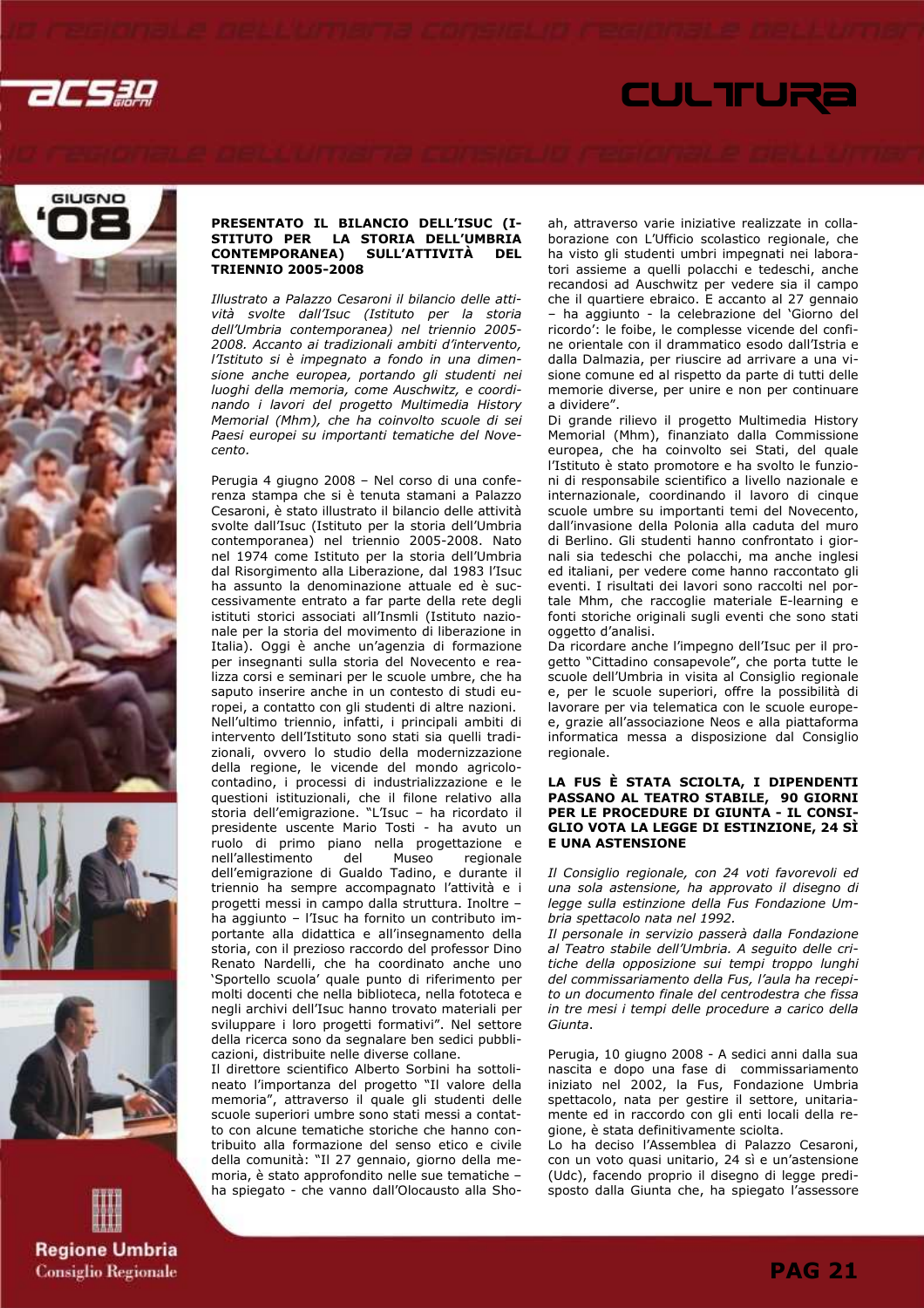









Rometti, "nell'ambito di una razionalizzazione del settore cultura e spettacolo, estingue la Fondazione e dispone il passaggio del personale nei ruoli del Teatro stabile dell'Umbria". Prima del voto finale il Consiglio ha approvato un documento, ispirato dalla minoranza, che fissa in 90 giorni i tempi delle previste procedure a carico della Giunta. Critiche per il prolungato commissariamento della Fus erano state espresse da Fiammetta Modena che così ha spiegato la necessità di fissare tempi certi "non possiamo credere che si siano perduti sette anni solo per ricollocare pochi dipendenti" Illustrando l'atto il relatore di maggioranza FABRIZIO BRACCO (Pd) ha ripercorso la storia della Fus dal 1992, "quando sulle ceneri della vecchia Agenzia regionale (Audac) si pensò di dar vita ad un grande disegno politico e culturale da realizzare tramite lo strumento giuridico della Fondazione, organismo del diritto privato che avrebbe dovuto raccordare gli enti pubblici dell'Umbria nell'organizzazione delle attività dello spettacolo, particolarmente su teatro, cinema, danza e musica". Purtroppo, ha aggiunto Bracco, "negli anni si è dovuto prendere atto con rammarico, e se volete anche con autocritica perché io stesso fui tra i convinti promotori della Fondazione, che la sua funzione si è progressivamente esaurita. Molti enti locali non hanno creduto a questo ruolo e dal 2001 sono venute meno le ragioni di quel progetto. Oggi viene estinta di fatto la Fus, con un consenso ampio maturato anche in prima Commissione e, sancito da accordi sindacali, è stata individuata una soluzione occupazionale per i sei dipendenti che troveranno collocazione all'interno del teatro Stabile dell'Umbria, mantenendo la professionalità acquisita". A giudizio di Bracco il periodo di commissariamento della Fus è stato troppo lungo, "ma non si può dire che si sono perduti sette anni solo per questo, perché si è tentato in tutti i modi di salvare la Fondazione, ricercando quell'intesa con gli enti pubblici che avrebbe dovuto rappresentare il vero merito della Fus". D'accordo con lo scioglimento si è dichiarata FIAMMETTA MODENA (FI), relatrice di minoranza che ha però sollevato il problema dei ritardi accumulati. "La storia della Fus dal 2001, ha detto, si caratterizza negativamente per una serie lunghissima di proroghe al commissario. Non possiamo credere che la collocazione di poche persone abbia bloccato per sette anni la chiusura di un ente inutile che solo nel 2007 è costato 350mila euro, senza nulla produrre. Come opposizione abbiamo presentato una decina di interpellanze per capire che fine avrebbe fatto la Fondazione. Oggi vi invitiamo a riflettere: quando il centro destra pone un problema non lo fa strumentalmente. E siamo ancora preoccupati per possibili ulteriori ritardi, nonostante la legge di scioglimento che andremo ad approvare. Per questo presentiamo un emendamento (poi trasformato in documento finale approvato dal Consiglio) che fissi un termine di 90 giorni per le procedure necessarie ed assicuri tempi certi per evitare il ripetersi di altri ritardi".

A conclusione del dibattito l'assessore regionale alla cultura **SILVANO ROMETTI**, ha detto: "La legge di scioglimento si inquadra in una razionalizzazione del settore cultura. La storia della Fus già tracciata dal consigliere Bracco, inizia nel 1992 quando si pensò di offrire uno strumento di coordinamento agli enti pubblici. Il disegno non è riuscito: oggi il Teatro stabile si occupa di prosa, la Fondazione invece non è riuscita a darsi un ruolo. Subito dopo il mio insediamento mi sono impegnato a risolvere il problema prendendo atto che il mondo dello spettacolo si era organizzato al di fuori dalla Fus. È vero si è perso un po' di tempo, ma solo per ricollocare le sei unità in modo da valorizzare le professioni acquisite. Si è fatto un accordo con le organizzazioni sindacali che dà ampi margini di sicurezza e garanzie ai dipendenti. Anche l'unico precario avrà con il Teatro stabile dell'Umbria un rapporto definito, mentre il dirigente della Fus passa all'organico regionale per seguire le stesse materie. Sui tempi ritengo che per quanto di nostra competenza, la Giunta sia in grado di agire da subito; ma il problema vero è legato alla nomina del commissario liquidatore da parte del Tribunale. Su questo possiamo impegnarci a sollecitare la nomina in tempi relativamente brevi, ma non sappiamo se potranno rispettare i 90 giorni posti con l'emendamento".

Per dichiarazione di voto sono intervenuti anche ENRICO MELASECCHE (Udc), "una lunga vicenda che dà il segno di come si tenta sempre di mantenere in vita enti non più necessari. Ci asteniamo perché siamo convinti che fra qualche mese si tornerà a parlare dello scioglimento della Fus" e **STEFANO VINTI**, (Prc) "la vicenda si conclude con tempi lunghi ma con ampi margini di sicurezza occupazionale per i dipendenti della Fus. Speriamo ora che fra le forze politiche e nel mondo dello spettacolo maturino altre realtà ed altre soluzioni organizzative".

#### "L'ESTINZIONE DELLA FUS UN ATTO DOVU-TO MA TARDIVO, MENTRE È FERMO IL PIA-NO DI RIORDINO PER LO SPETTACOLO" - UNA NOTA DI FRANCO ZAFFINI (AN)

Il capogruppo di Alleanza nazionale commenta la legge di abrogazione della Fondazione Umbria spettacolo mettendone in evidenza il ritardo. Franco Zaffini ricorda che già nel 2003 aveva chiesto la chiusura della Fondazione e sollecita il riordino del sistema dello spettacolo dell'Umbria che soffrirebbe per la carenza di risorse pubbliche e private e la proliferazione degli appuntamenti, con attenzione alla quantità a scapito di quella qualità, segnando un grave deficit nell'offerta culturale regionale.

Perugia, 10 giugno 2008 - "L'abrogazione della legge istitutiva della Fondazione Umbria Spettacolo era un atto dovuto che, sebbene arrivato con un ritardo imbarazzante, ha posto fine ad un esoso spreco di denaro pubblico". Questo il commento del consigliere di Alleanza nazionale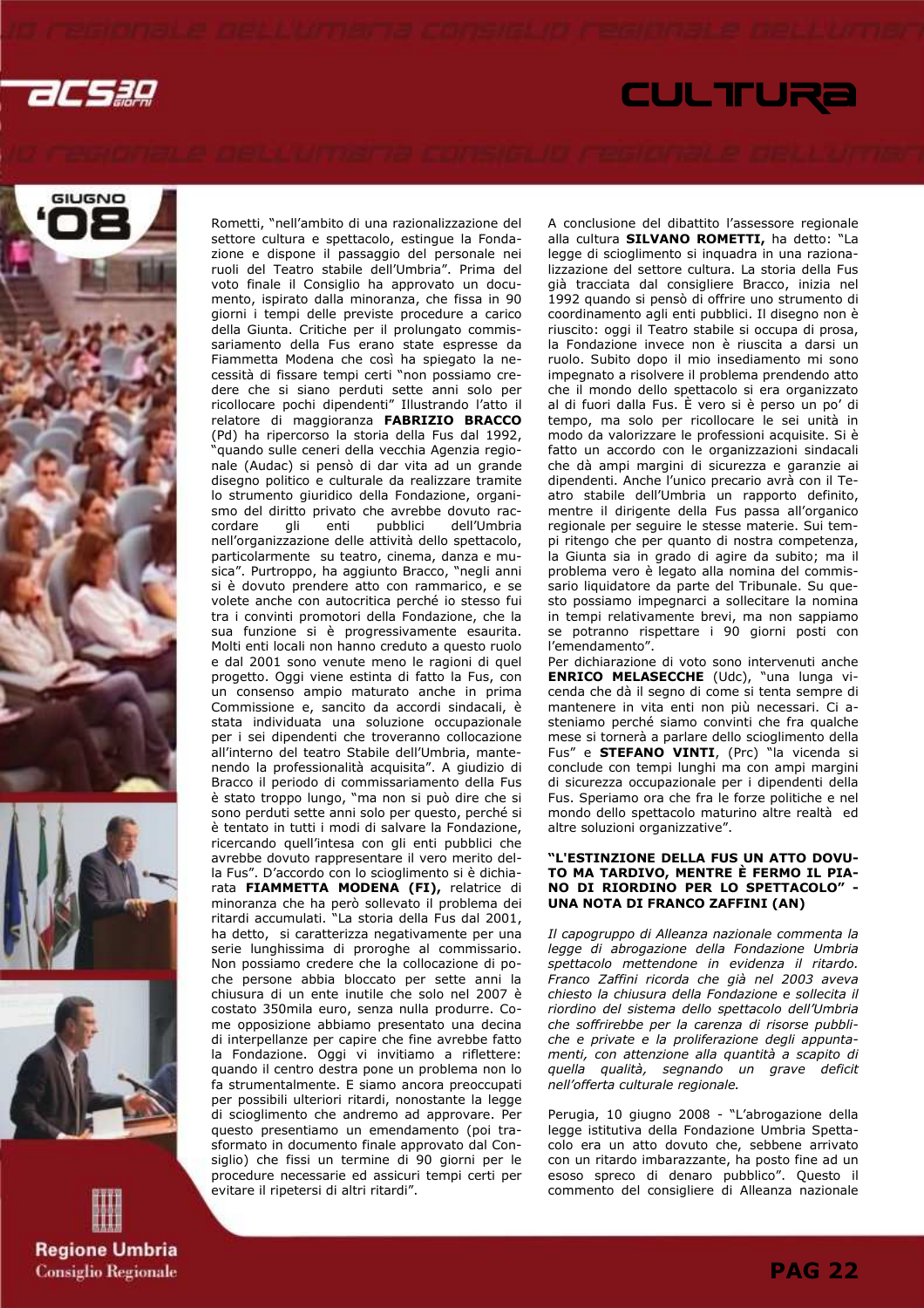











Franco Zaffini, a margine della seduta di consiglio, durante la quale è stato votato il disegno di legge che prevede l'estinzione della Fus.

"Già nel 2003 – ricorda il capogruppo di An - avevo presentato una proposta di legge per il riordino del 'sistema spettacolo' in cui ci contemplava la chiusura della Fus con il relativo passaggio di competenze al Teatro Stabile dell'Umbria. Ci sono voluti sette anni di commissariamento – continua Zaffini - per giungere alla soluzione che Alleanza nazionale auspicava da tempo, sette anni in cui l'Umbria ha speso copiose risorse per tenere in piedi una struttura utile solo a dare reddito ai pochi dipendenti rimasti. Il provvedimento di oggi - sostiene ancora il consigliere di An - mette fine al paradosso e in questo appare condivisibile, tanto che l'intera opposizione ha ritenuto di votarlo insieme a un ordine del giorno, da essa proposto, che impegna la Giunta ad espletare le necessarie procedure entro 90 giorni". Soltanto dopo 7 anni quindi sarebbero state recepite le indicazioni di Alleanza nazionale.

"Rimane invece del tutto aperta - conclude Zaffini - la questione, mai affrontata, del riordino del sistema dello spettacolo dell'Umbria che, alle prese con manifestazioni in evidente affanno, carenza di risorse pubbliche e private, proliferazione degli appuntamenti con attenzione alla quantità, a scapito di quella qualità, segna un grave deficit per l'offerta culturale e turistica della Regione di cui operatori e cittadini stanno pagando i danni".

#### "IL SUCCESSO DEL TEATRO LIRICO DI SPO-LETO IN GIAPPONE RAFFORZA L'IMMAGINE DELLA REGIONE UMBRIA" – PER CINTIOLI (PD) BISOGNA INSISTERE SULLA FILIERA ARTE-CULTURA-TURISMO

Il consigliere regionale Giancarlo Cintioli (Pd) traccia un bilancio estremamente positivo della tournée in Giappone della Compagnia del Teatro Lirico sperimentale di Spoleto, che ha presentato l'opera di Rossini "La Cenerentola" nelle maggiori città del Sol Levante, un evento che contribuisce a rafforzare l'immagine della Regione Umbria grazie al successo del binomio cultura – gastronomia, felicemente esportato. Cintioli rimarca l'importanza dell'iniziativa organizzata dall'Agenzia di Promozione turistica regionale e promossa dalla città di Spoleto e dalla Regione Umbria.

Perugia, 19 giugno 2008 – In una sua nota, il consigliere regionale Giancarlo Cintioli (Pd) sottolinea il successo di immagine conseguito dalla Regione grazie alla tournée del Teatro Lirico Sperimentale di Spoleto in Giappone, spiegando quali sono le ricadute positive: "Spoleto e l'Umbria hanno chiamato il Giappone – afferma Cintioli - e lo hanno fatto con una manifestazione culturale ed eno-gastronomica promozionale svoltasi nei giorni scorsi nella prestigiosa sede dell'Istituto Italiano di Cultura di Tokyo, in occasione della tournée del Teatro Lirico Sperimentale di Spoleto che, ancora una volta, ha avuto modo di mostrare il ruolo che da anni svolge nel diffondere oltre frontiera l'alta qualità del "progetto culturale italiano" contribuendo così, in maniera decisiva, al rafforzamento dell'immagine delle peculiarità della nostra Regione all'estero. Da oltre sessanta anni – prosegue Cintioli - il Teatro Lirico di Spoleto diffonde oltre frontiera la cultura italiana rafforzando così l'immagine della Regione Umbria e dell'Italia nel mondo attraverso concerti e rappresentazioni di opere liriche. L'iniziativa promozionale presso l'Istituto di Cultura, promossa in collaborazione tra Spoleto e la Regione Umbria ed organizzata dall'Agenzia di Promozione turistica regionale, è stata coronata da un grande successo di pubblico e di critica. Proprio per questo – continua Cintioli - nel ringraziare i soggetti che hanno contribuito a garantire la buona riuscita dell'iniziativa, ritengo sia importante che le relazioni tra il Giappone e l'Umbria, anche attraverso il Lirico Sperimentale, si rafforzino nei prossimi anni, poiché consentiranno di esaltare e valorizzare le peculiarità della Regione ma soprattutto di alimentare, attraverso il linguaggio universale della musica, la filiera arte-cultura-turismo che è fondamentale per la crescita civile ed umana dei popoli".

Il consigliere del Pd aggiunge che "la formula utilizzata dagli enti per organizzare l'evento, ossia la capacità di unire risorse umane e finanziarie oltre che di creare un mix tra arte e tradizioni gastronomiche, è da valorizzare ulteriormente, perché in grado di rispondere alla domanda sempre più crescente di conoscenza della cultura italiana proveniente dall'estero".

#### L'ACCADEMIA DI BELLE ARTI "P.VANNUCCI" DI PERUGIA SI TROVA IN UNA SITUAZIONE DI GRAVE CRISI FINAN-ZIARIA – UNA MOZIONE DEL PARTITO DE-MOCRATICO CHIEDE ALLA GIUNTA DI IN-TERVENIRE PRESSO L'ESECUTIVO NAZIO-NALE

Una mozione del gruppo regionale del Partito democratico sollecita un intervento della Giunta regionale per evitare il grave danno per l'intera comunità regionale che sarebbe causato dal declino di un istituto, l'Accademia di belle arti di Perugia, che, con le due università e il conservatorio di musica, rappresenta un importante polo di eccellenza per la città e la regione intera.

Perugia, 24 giugno 2008 – La Giunta regionale solleciti il Governo affinché vengano ripristinati i finanziamenti di 400 mila euro a favore dell'Accademia di belle arti "Pietro Vannucci" di Perugia e avvii il processo di statizzazione dell'unico istituto di tale natura presente nella regione. Lo chiede una mozione sottoscritta dal gruppo regionale del Partito democratico, primo firmatario Fabrizio Bracco, che invita anche l'Esecutivo ad "esperire tutte le possibilità e a met-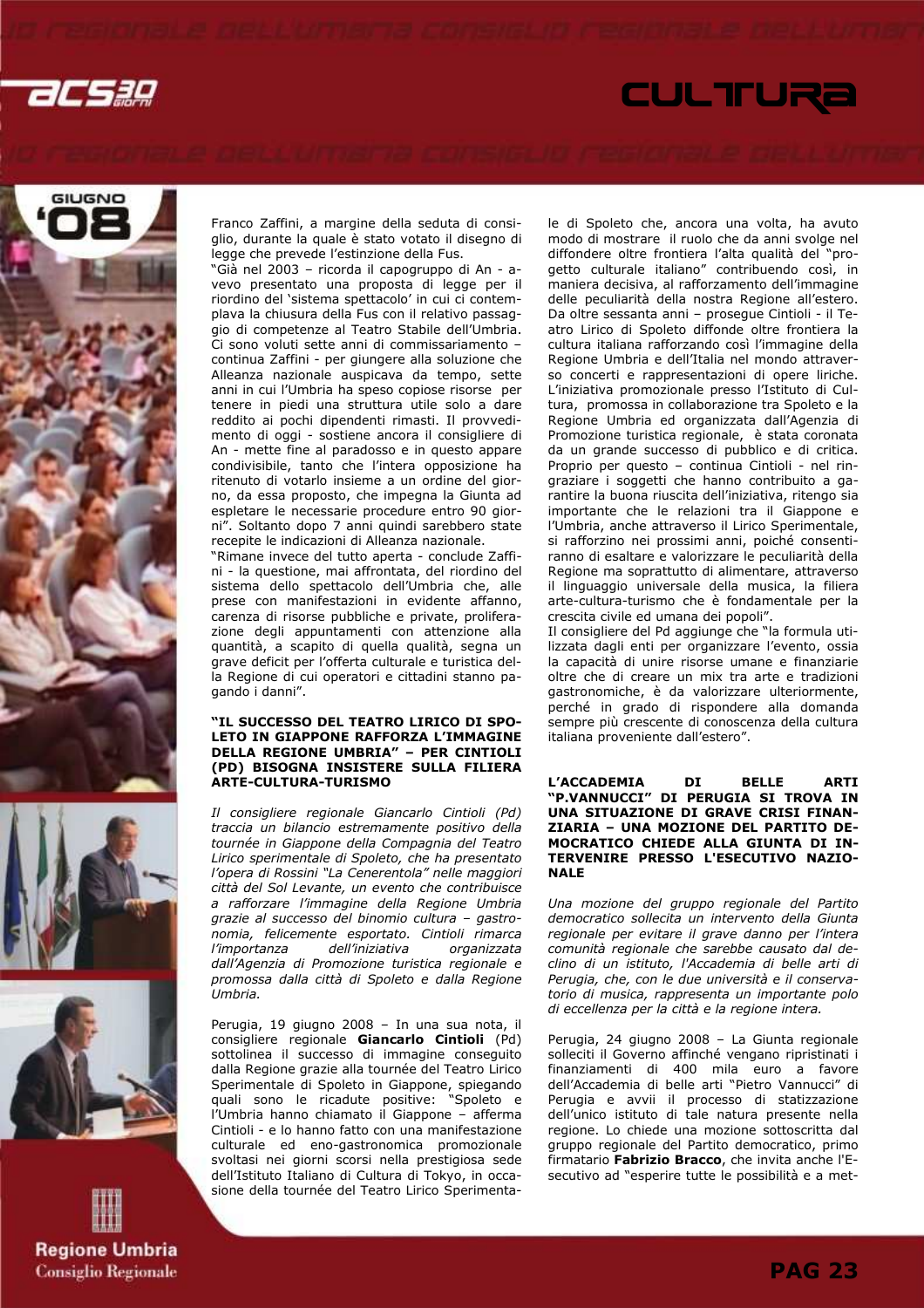











tere in campo ogni iniziativa volte a reperire ulteriori risorse a favore dell'Accademia".

"Nonostante l'impegno delle Istituzioni locali e della Regione Umbria e la solidarietà della comunità regionale – spiegano i consiglieri regionali l'Accademia di Belle Arti di Perugia si trova ancora in una precaria condizione che ne rende incertissimo il futuro. Una situazione che si è aggravata con il lento esaurirsi dei fondi, peraltro insufficienti, stanziati dagli enti sovventori (Comune e Provincia di Perugia e Regione Umbria) e la mancata previsione di una sovvenzione straordinaria da parte dello Stato prevista per le cinque accademie storiche finanziate dagli enti locali (Genova, Ravenna, Bergamo, Verona e Perugia)".

"Il Governo in carica – denuncia il documento del Partito democratico - ha provveduto a tagliare risorse, che per l'Accademia di Belle Arti di Perugia ammontavano a 400 mila euro, stanziate con la legge finanziaria 2008 per le accademie non statali. Senza tale finanziamento sarà impossibile, per l'Accademia, svolgere le funzioni di ricerca e alta formazione artistica così come previsto dal riordino del settore con l'applicazione della legge 508/1999 che impone una revisione dei corsi ordinari e il rilancio della struttura didattica in nuovi settori per la formazione di nuove professionalità in campo artistico.

Come già rilevato nella mozione approvata all'unanimità nell'ottobre scorso dal Consiglio regionale – aggiungono - da mesi il personale docente, non docente e gli studenti sono in attesa di un quadro generale che contempli un effettivo sostentamento finanziario e un progetto di rilancio dell'importante istituto".

"Il ruolo dell'Accademia di belle arti "Pietro Vannucci" - concludono Fabrizio Bracco, Gianluca Rossi, Paolo Baiardini, Eros Brega, Giancarlo Cintioli, Mara Gilioni, Luigi Masci, Enzo Ronca e Franco Tomassoni – è imprescindibile per la città di Perugia e la Regione Umbria. Nata nel 1573, poco dopo quella di Firenze, l'Accademia è uno degli Istituti superiori di istruzione artistica più antichi d'Italia e per oltre quattro secoli, è rimasta intimamente legata alla storia di Perugia e dell'Umbria contribuendo attivamente allo sviluppo della vita culturale ed artistica nella regione e nell'intero paese. Il declino di un istituto che, con le due università e il conservatorio di musica, può rappresentare un importante polo di eccellenza, porterebbe grave danno all'intera comunità regionale".

#### PARERE FAVOREVOLE DEL COMITATO PER LA LEGISLAZIONE SULLA PROPOSTA DI LEGGE CHE DISCIPLINA LE MANIFESTA-ZIONI STORICHE UMBRE

Perugia, 26 giugno 2008 – Il Comitato per la legislazione del Consiglio regionale, presieduto dal consigliere Giancarlo Cintioli (PD), nella riunione di mercoledì scorso, ha espresso all'unanimità parere favorevole sul testo che unifica le proposte di legge "Disciplina delle manifestazioni storiche dell'Umbria", dei consiglieri Masci, Brega e Tomassoni (PD) e "Disposizioni concernenti manifestazioni storiche e altre espressioni della cultura folclorica", della Giunta regionale. La nuova legge, che ora andrà all'esame della III Commissione, ha l'obiettivo di valorizzare e qualificare le manifestazioni e le rievocazioni storiche soprattutto in un'ottica di promozione integrata della regione, di sviluppo del turismo culturale e di valorizzazione dei centri storici.

Il Comitato ha inoltre proposto l'inserimento nel testo normativo della cosiddetta "clausola valutativa", per consentire l'esercizio della funzione di controllo sull'attuazione e sugli effetti della legge. In sostanza si prevede che, entro due anni dall'entrata in vigore della legge in questione e successivamente con cadenza annuale, la Giunta regionale dia conto dei risultati ottenuti per ciò che riguarda la consistenza dell'elenco delle manifestazioni, l'efficacia del calendario al fine di evitare sovrapposizioni, l'entità e qualità dei contributi e l'andamento dei flussi turistici nei territori in cui si svolgono gli eventi.

 All'inizio della seduta il presidente Cintioli ha salutato ed accolto nel Comitato il consigliere Armando Fronduti (FI-Pdl) che ha preso il posto di Fiammetta Modena. Del Comitato fanno parte Franco Zaffini (An-Pdl) in qualità di vicepresidente, Franco Tomassoni e Gianluca Rossi (Pd).

#### "PER L'ACCADEMIA 'PIETRO VANNUCCI' È REALISTICAMENTE DIFFICILE CONTARE SUI FINANZIAMENTI DELLO STATO" – AUDI-ZIONE DELL'ASSESSORE ROMETTI AL CO-MITATO CONSILIARE DI VIGILANZA

L'assessore regionale alle Attività culturali, Silvano Rometti, ha partecipato alla riunione di oggi del Comitato per il monitoraggio e la vigilanza sull'Amministrazione regionale, presieduto da Enrico Sebastiani (FI-Pdl), dove ha relazionato su un Ordine del giorno e due Mozioni, firmate da tutti i gruppi consiliari di Palazzo Cesaroni, in merito alla grave situazione finanziaria dell'Accademia di Belle Arti 'Pietro Vannucci' di Perugia. Sottolineando il taglio di risorse deciso dal Governo centrale, l'assessore ha annunciato, per il prossimo 3 luglio, un Tavolo con: Comune di Perugia, Provincia di Perugia, Regione Umbria e al quale sono stati anche invitati i parlamentari umbri. L'obiettivo è quello di sensibilizzare il Governo per lo stanziamento di nuove risorse.

Perugia, 26 giugno 2008 – "L'attuale Governo, dai 10 milioni di euro stanziati dal precedente Esecutivo per le istituzioni di alta formazione e specializzazione artistica, nelle quali rientrava anche l'accademia 'Pietro Vannucci', ha tagliato tali risorse riducendole a tre milioni di euro, cancellando quelle relative al 2009 e 2010". Lo ha detto l'assessore regionale alle Attività culturali, Silvano rometti nel corso di una audizione al Comitato per il monitoraggio e la vigilanza sull'Amministrazione regionale, presieduto da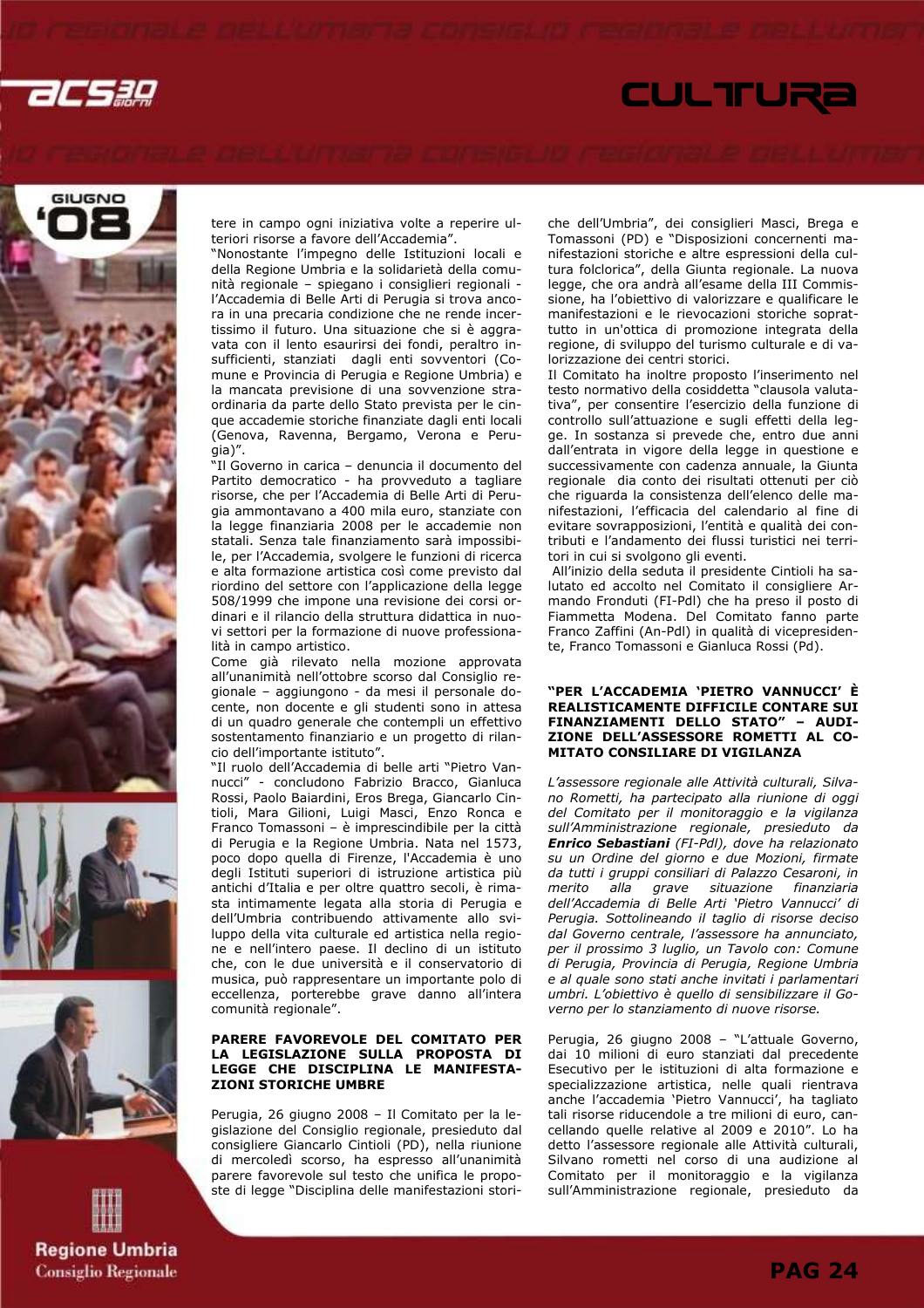











Enrico Sebastiani (FI-Pdl). La presenza dell'assessore è stata richiesta per la "verifica dello stato dell'arte di due atti di indirizzo relativi alla situazione di grave crisi finanziaria dell'accademia di Belle arti 'Pietro Vannucci' di Perugia. Si tratta di un ordine del giorno votato nel Consiglio regionale dell'ottobre 2006 da esponenti di maggioranza e opposizione (interventi finalizzati alla statalizzazione dell'Accademia); di una mozione, anche in questo caso sottoscritta dai consiglieri di ogni schieramento (situazione di grave crisi finanziaria dell'Accademia perugina). A questi due atti si è aggiunta un'ulteriore mozione datata 24 giugno 2008 a firma dei consiglieri del Partito democratico concernente, ancora, la grave crisi finanziaria dell'Istituto. Nei tre atti viene chiesto alla Giunta regionale di sollecitare il Governo, oltre che per i finanziamenti necessari, anche per la statizzazione. Alla stessa Giunta viene chiesto di mettere in campo ogni iniziativa per reperire risorse a favore reperire risorse a favore dell'Accademia.

L'assessore Rometti ha parlato delle "difficili condizioni economiche in cui versano le accademie civiche private. Tra queste – ha detto – l'Accademia di Perugia è in una fase drammatica di difficoltà nonostante l'intervento del Comune di Perugia, Provincia di Perugia e Regione Umbria, che non è tra gli enti fondatori, che stanno facendo tutto quanto è nelle loro possibilità. La Regione Umbria – ha ricordato – ha assicurato all'Accademia, nel corso del 2007, risorse per 200 mila euro e per il 2008 ha già stanziato, con la propria legge di bilancio, ulteriori 150 mila euro. Nel 2007, l'Accademia ha avuto un finanziamento statale di 400 mila euro".

Rometti ha fatto anche sapere che il prossimo 3 luglio, promosso dal sindaco di Perugia, Renato Locchi, ci sarà un incontro al quale sono stati invitati, insieme a Regione e Provincia di Perugia, anche i parlamentari umbri. L'obiettivo è "sollecitare il Governo". "Quello dell'Accademia delle Belle arti di Perugia – ha concluso Rometti – è un problema che sta particolarmente a cuore alla Giunta regionale e alla presidente Lorenzetti".

#### ACCADEMIA BELLE ARTI: "MASSIMO IMPE-GNO DELLE ISTITUZIONI PER RISOLVERE LA CRISI" - IL PRESIDENTE TIPPOLOTTI VENERDÌ 4 LUGLIO INCONTRA IL PRESI-DENTE DE POI E IL DIRETTORE FABBRONI

Perugia 27 giugno 2008 - Il presidente del Consiglio regionale Mauro Tippolotti incontrerà, venerdì 4 luglio prossimo alle ore 12, a palazzo Cesaroni, il presidente dell'Accademia di Belle Arti di Perugia, Alfredo De Poi e il direttore Fabrizio Fabbroni, per un confronto sulla difficile situazione in cui si trova la prestigiosa istituzione culturale.

"Il Consiglio regionale – ha detto Tippolotti - ha sempre posto la massima attenzione alle gravissime problematiche che, ormai da qualche anno, investono la l'Accademia di Belle Arti 'Pietro Vannucci' di Perugia. Nel 2006 e nel 2007 – spiega -

vennero approvati all'unanimità due ordini del giorno che impegnavano la Giunta regionale ad attivarsi presso il Governo nazionale, e le istituzioni locali, per raggiungere l'obiettivo della statizzazione dell'Accademia e per garantire finanziamenti straordinari, necessari alla continuità didattica e amministrativa. In questi giorni, inoltre, è stata presentata dal gruppo del Pd una mozione su questi temi. Da oltre 4 secoli – aggiunge Tippolotti - l'Accademia 'P. Vannucci' contribuisce attivamente allo sviluppo culturale ed artistico della città di Perugia, della regione e dell'intero Paese', e deve essere messa nelle condizioni di continuare a svolgere questo altissimo e irrinunciabile ruolo, attraverso l'azione di tutti i soggetti i interessati. Per parte mia – conclude – assicuro il massimo impegno dell'istituzione che rappresento".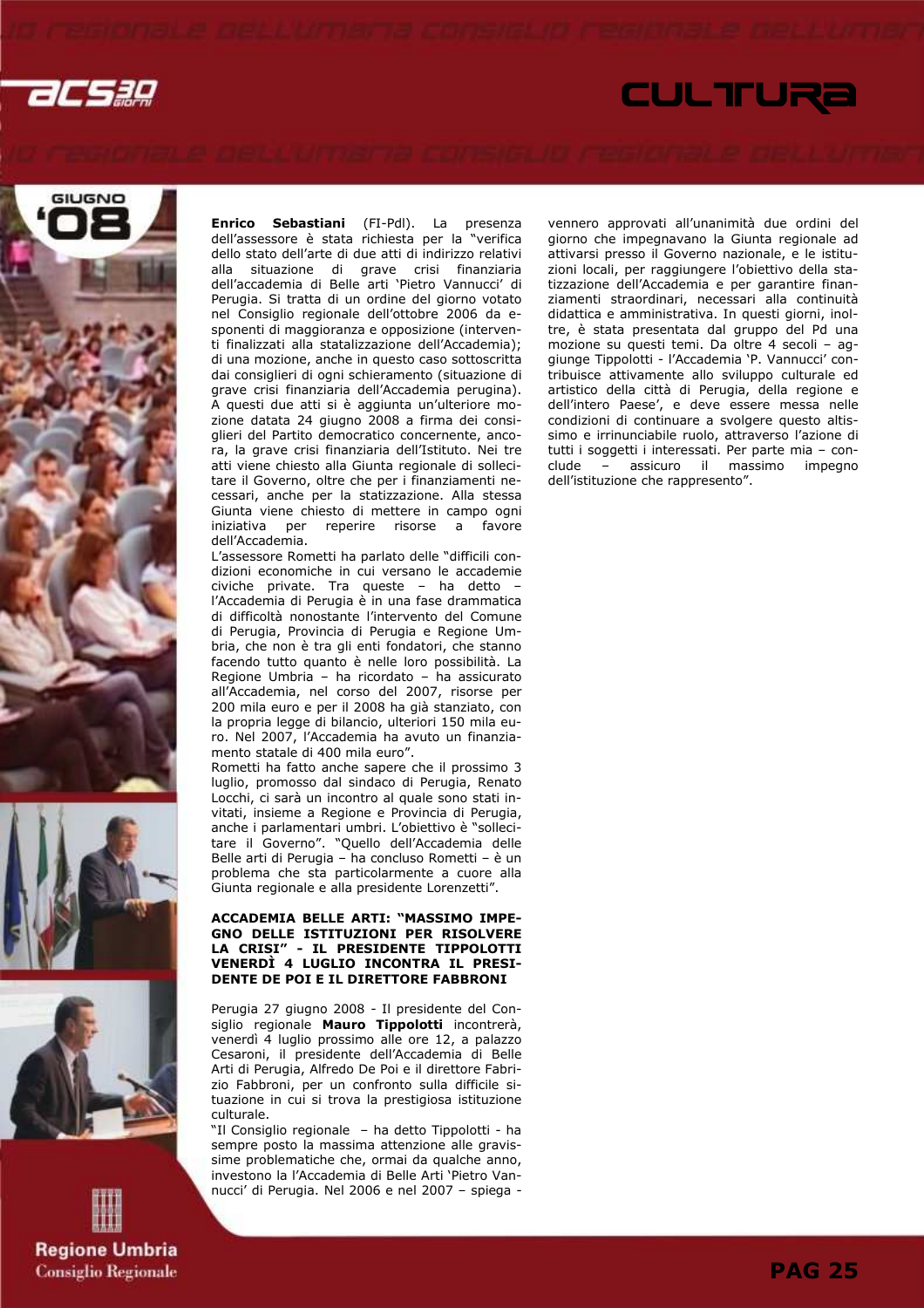









#### "BENE L'INIZIATIVA DEL GOVERNO A TUTE-LA DELLA THYSSEN-KRUPP E DELLE AZIEN-DE TERNANE" – LA SODDISFAZIONE DI ROSSI (PD) PER LA LETTERA DI BERLU-SCONI AL PRESIDENTE DELLA COMMISSIO-NE EUROPEA

Perugia, 4 giugno 2008 - "Bene l'iniziativa del Governo a tutela delle aziende ternane, Thyssen-Krupp in testa. Berlusconi fa propria un'azione di tutela avviata dal governo Prodi". Così il capogruppo del Partito Democratico, Gianluca Rossi che in una nota esprime la sua "soddisfazione per il contenuto della lettera inviata dal presidente del Consiglio Berlusconi al presidente della Commissione europea Josè Barroso sulla vicenda energetica dell'Ast-Tk". Rossi, però, respinge le critiche provenienti da esponenti del centrodestra in Consiglio regionale su "un ipotetico atteggiamento lassista del governo Prodi" sulla questione della procedura di infrazione ai danni delle imprese ternane. "L'impegno del precedente governo, – ricorda Rossi – ed in particolare dell'allora ministro Bersani, hanno permesso di evitare, fino ad ora, gravi conseguenze economiche al tessuto produttivo della città di Terni e della regione Umbria. Quello di Berlusconi – conclude - è un atto dovuto. Non si facciano quindi critiche faziose, ma si lavori tutti quanti insieme, governo regionale e nazionale, per risolvere definitivamente la situazione".

#### "NELL'AGENDA DEL GOVERNO LE TARIFFE ENERGETICHE E LA MAXIMULTA DELLA COMMISSIONE EUROPEA ALLE AZIENDE DELLA EX TERNI" – DE SIO (AN-PDL) HA CHIESTO L'IMPEGNO PERSONALE AL MINI-STRO RONCHI

Il consigliere Alfredo De Sio (An-Pdl), in una nota, esprime soddisfazione per l'impegno del Governo italiano verso la vicenda delle tariffe energetiche e della maximulta inflitta dalla Commissione europea alle aziende della ex Terni (Thyssen-Krupp, Terni industrie chimiche e Cementir). L'esponente del centrodestra fa sapere di aver chiesto, insieme all'onorevole Pietro Laffranco, al ministro delle Politiche comunitarie, Andrea Ronchi, "di seguire con attenzione l'intera vicenda".

Perugia, 4 giugno 2008 – "La vicenda delle tariffe energetiche e della maximulta inflitta dalla Commissione europea alle aziende della ex Terni (Thyssen-Krupp, Terni industrie chimiche e Cementir) è entrata appieno nella agenda del Governo italiano. Insieme all'onorevole Pietro Laffranco abbiamo chiesto al ministro Andrea Ronchi di seguire con attenzione l'intera vicenda". È quanto fa sapere, attraverso una nota, il consigliere Alfredo De Sio (An-Pdl) nella quale ricorda, in proposito, la lettera del premier Silvio Berlusconi al presidente della Commissione europea José Barroso e l'impegno del Governo italiano, attraverso il ministro delle Politiche comunitarie, ad approfondire i termini della complessa vicenda e gli spazi per ottenere la concreta applicazione delle norme contenute nelle leggi che regolavano tempi e quantitativi degli indennizzi tariffari nell'applicazione del regime del 'decalage'".

"Insieme a Laffranco – continua De Sio - abbiamo già avuto alcuni incontri nei quali è stato possibile verificare l'incongruità delle interpretazioni che hanno portato alla maximulta e nelle prossime ore ne avremo altri per definire nei dettagli le azioni per una possibile positiva soluzione della vicenda". "I tempi sono stretti – commenta l'esponente di An - e la poca attenzione che vi è stata sull'argomento nei mesi precedenti, impone una forte azione chiarificatrice con la Commissione europea affinché il regime tariffario previsto dalla legge '9/91' per le aziende in questione, possa trovare concreta attuazione attraverso autentiche e legittime interpretazioni delle norme". L'intenzione di De Sio, condivisa con Laffranco, è di "far sì che l'area Terni-Narni sia inserita tra le priorità delle politiche territoriali del nuovo Governo, con la soluzione del problema energetico per questa strategica area produttiva e l'adozione di un nuovo "Patto" da stilare con aziende, lavoratori ed istituzioni. Però, - osserva e conclude De Sio - a differenza di quanto avvenuto nel recente passato, gli impegni devono essere concreti e vincolanti per tutti, a cominciare dalle istituzioni locali mostratesi troppo spesso bloccate a prendere decisioni ed assumersi responsabilità".

#### "LA MORTE DELL'EX CAPOTURNO DELL'IN-CENERITORE ASM DI TERNI FACCIA RI-FLETTERE L'INTERA CLASSE POLITICA LO-CALE" – PER MELASECCHE (UDC) "LA CITTÀ NON DEVE PIÙ ESSERE ZONA FRANCA"

"La morte dell'ex capoturno dell'inceneritore dell'Asm di Terni deve far riflettere l'intera classe politica locale": così il consigliere regionale Enrico Melasecche che ritiene "privo di senso da parte della Regione concedere oggi le autorizzazioni ambientali ad un impianto come quello Asm di Terni, ormai reso inservibile dalle mancate manutenzioni". Secondo l'esponente Udc "non è più pensabile costruire il futuro della città di Terni prescindendo dal rapporto tra l'uomo e il suo ambiente di lavoro".

Perugia, 4 giugno 2008 - "Con la prematura scomparsa di Giorgio Moretti per la stessa malattia che ha colpito altri suoi colleghi, non può non aprirsi un momento di profonda riflessione per l'intera classe dirigente". La morte per tumore dell'ex-capoturno dell'inceneritore dell'Asm di Terni induce il consigliere regionale Enrico Melasecche (Udc) alcuni interrogativi e si chiede, in primo luogo "come si possa parlare di sviluppo compatibile, con una ritualità di pura forma, forzando viceversa normative poste a difesa della salute pubblica", e ricorda come da tante parti sia stata "tante volte sollecitata la sensibilità dei vari livelli decisionali su temi di fondamentale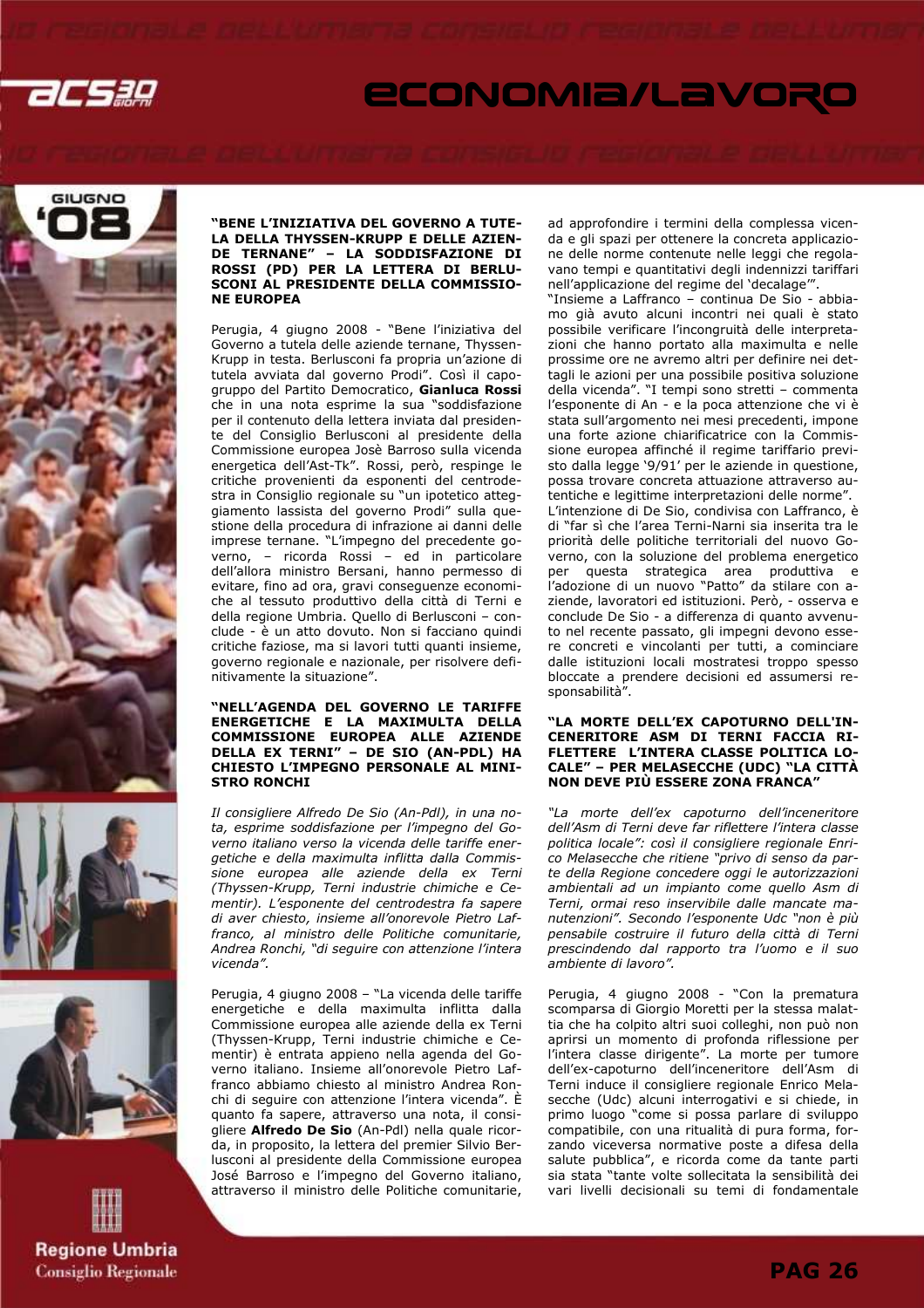









importanza per la nostra comunità". Melasecche si chiede poi "che senso avrebbe da parte della Regione concedere oggi le autorizzazioni integrate ambientali ad un impianto come quello Asm di Terni, ormai di fatto reso inservibile dalle mancate manutenzioni", e ancora: "Perché in altro caso – aggiunge - è stato consentito ad un impianto che funzionava a biomasse di bruciare rifiuti industriali contenenti cloro, immettendo nell'aria oltre 140mila tonnellate di anidride carbonica ogni anno, sottraendo ossigeno ai ternani ma aggiungendo Pm 10 e Pm 2,5 in un territorio chiuso come la nostra Conca ternana? E perché nessuno, dalla Regione alla Provincia fino al Comune, non ha mai detto nulla? Possibile che, all'epoca, i destini della Ternana fossero più importanti della vita delle persone?".

Secondo l'esponente dell'Udc "non è' possibile continuare ad imporre un ecologismo spinto solo fuori dalla Conca, contribuendo invece a saturare l'atmosfera con insediamenti pari al decuplo di un inceneritore tipo Terni En.A. È ora di finirla – dice - di concepire Terni, ancor oggi, come zona franca a livello ambientale. Le parole sono pietre – prosegue Melasecche – e non è possibile che, dinanzi a centinaia di famiglie che chiedono di capire quale sia la fonte delle ammorbanti nubi notturne, l'Agenzia regionale per l'ambiente non ne trovi l'origine e la politica risponda con sufficienza, giustificando tutto con la 'ripresa produttiva in corso'. E non è pensabile – conclude - costruire il futuro della città prescindendo dal rapporto tra l'uomo e il suo ambiente di lavoro".

#### "INSIEME A REGIONE TOSCANA E SINDA-CATI PER EVITARE LA VENDITA O LA CHIU-SURA DELLA NESTLÈ DI SANSEPOLCRO" L'ASSESSORE GIOVANNETTI RISPONDE A LIGNANI MARCHESANI (CDL)

L'assessore alle attività produttive Mario Giovannetti ha spiegato, durante la seduta di question time di ieri, che la Regione Umbria, insieme a quella Toscana e ai sindacati, punta alla salvaguardia del sito produttivo Nestlé di San Sepolcro, al mantenimento dei posti di lavoro e ad un piano industriale credibile che possa garantirli. Il consigliere Lignani Marchesani (Cdl per l'Umbria), firmatario dell'interrogazione sul futuro degli stabilimenti toscani, ha riconosciuto il ruolo svolto dalla Giunta regionale chiedendo però un maggiore impegno, che non sia condizionato dalla presenza Nestlé in Umbria.

Perugia, 4 giugno 2008 - "Sin dal primo momento abbiamo attivato una forte collaborazione con le istituzioni toscane, proprio perché molti lavoratori umbri lavorano in quell'azienda. Abbiamo condiviso con le istituzioni toscane e con i sindacati una posizione molto precisa che abbiamo continuato a sostenere: abbiamo rifiutato la scelta di Nestlé di vendere i marchi della pasta e delle fette biscottate mettendo in campo un'operazione puramente finanziaria, chiedendo invece la salvaguardia del sito produttivo e dei livelli occupazionali e un piano industriale credibile da parte degli acquirenti che puntasse ad un rilancio dello stabilimento di San Sepolcro e che mantenesse un forte legame con il territorio". Lo ha detto l'assessore regionale alle attività produttive Mario Giovannetti rispondendo, durante il question time di ieri, all'interrogazione del consigliere della Cdl per l'Umbria Andrea Lignani Marchesani, sulla possibilità che la Nestlè chiuda o venda i suoi stabilimenti di Sansepolcro e sulle ripercussioni che questa decisione avrebbe sui lavoratori umbri impiegati in quell'azienda.

"Siamo abituati – ha spiegato Giovannetti – a dialogare con le multinazionali e non ci facciamo imporre nulla. Abbiamo coinvolto gli imprenditori umbri e toscani di questo settore e la Nestlé ha manifestato la disponibilità a valutare tutti i piani industriali che saranno presentati: si sta sviluppando un confronto che mi auguro possa consentirci di approdare ad una nuova prospettiva industriale, efficace e proiettata al futuro. Serve un impegno corale di tutti i soggetti, anche politici, per uscire da questa vertenza in modo positivo". Andrea Lignani Marchesani si è dichiarato non completamente soddisfatto della risposta ricevuta: "do atto alla Giunta di essersi esposta, direttamente attraverso la presidente Lorenzetti, con degli intendimenti chiari e dei veti precisi venendo incontro alle richieste della comunità Valtiberina e dei lavoratori degli stabilimenti di Sansepolcro. Devo constatare che c'è un coinvolgimento di forze non solo economico produttive ma anche morali (penso alla presa di posizione dei vescovi di Città di Castello e Arezzo-Sansepolcro) ma al tempo stesso una strumentalizzazione, che non può essere gradita, da parte di parlamentari e politici del centrosinistra che vogliono 'mettere il cappello' su quanto dichiarato dai vescovi. Ad oggi bisogna constatare che soltanto la Regione Toscana ha ottenuto un risultato concreto, di 'bloccare gli orologi' della trattativa. L'Umbria non deve temere di agire, magari per l'esigenza di dover convivere con altri interessi Nestlé.

#### "L'INTERVENTO DI BERLUSCONI SU BAR-ROSO È IL SEGNO DI UNA ATTENZIONE GRANDE DEL NUOVO GOVERNO VERSO LA NOSTRA ACCIAIERIA" - UNA NOTA DI NEVI (FI–PDL)

Perugia, 4 giungo 2008 - "L'intervento di Berlusconi su Barroso è il segno di una attenzione grande del nuovo Governo verso la nostra acciaieria. Il tentativo di rimediare gli errori e l'immobilismo durato due anni con Prodi al Governo, non sarà semplice, ma occorre, come fu nel 2005, essere uniti per fare in modo di trovare una soluzione definitiva per la questione energia". Lo afferma il consigliere regionale di Forza Italia - Pdl Raffaele Nevi aggiungendo di essere "sempre più persuaso che se questa questione sarà trattata personalmente dalla Lorenzetti, senza tentare di fare scaricabarile sul nuovo Governo, allora, forse, si troverà una soluzione positiva e definitiva".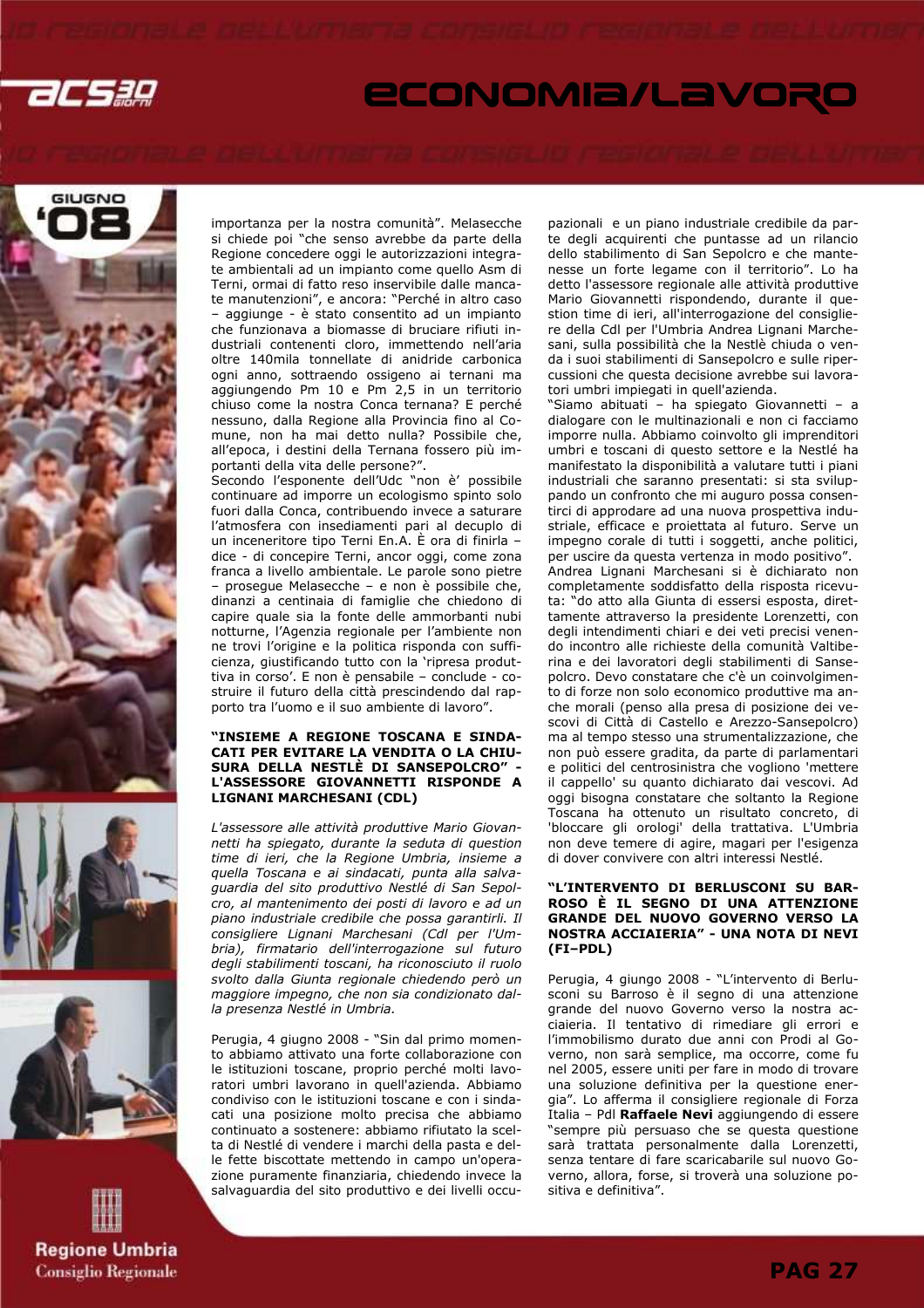









#### "LE REGIONI UMBRIA E MARCHE, IL GO-VERNO E I SINDACATI DEVONO CONTRI-BUIRE ALLA SOLUZIONE DELLA CRISI ALLA MERLONI:" - VINTI E LUPINI (PRC-SE) DO-MANI A FABRIANO PER UN'INIZIATIVA PO-LITICA CONGIUNTA

Perugia, 5 giungo 2008 - La difficile situazione occupazione e industriale della azienda Merloni che dà lavoro a molti cittadini residenti nell'area ricompresa fra le città di Fabriano, Gualdo Tadino e Nocera Umbra, "Richiede una strategia strutturale per uscire dalle sabbie mobili della crisi alla quale devono contribuire le Regioni Umbria e Marche, il Governo, i sindacati e i partiti del lavoro. Lo affermano i consiglieri regionali di Rifondazione comunista Stefano Vinti e Pavilio Lupini annunciando la loro presenza a Fabriano, domani alle ore 11,00 nella sala consiliare del Comune, per affrontare, in una conferenza stampa convocata insieme ad una delegazione di partito delle Marche, i problemi della azienda che "in questi anni, ha messo ciclicamente a rischio gli oltre 4mila posti di lavoro (mille quelli dello stabilimento di Gaifana) con una situazione che nell'ultimo periodo si sarebbe ulteriormente aggravata, fino a far ipotizzare 1.100 esuberi in tutto il gruppo".

I due consiglieri ricordano che l'intervento del governo regionale umbro, "è stato già chiesto, con una interrogazione mirata, sottoscritta dal capogruppo regionale del Prc, Stefano Vinti".

#### "LA CRISI MERLONI È DI LIVELLO NAZIO-NALE E IL GOVERNO DEVE INTERVENIRE" - STEFANO VINTI E I RAPPRESENTANTI DI RIFONDAZIONE COMUNISTA DI UMBRIA E MARCHE CHIEDONO L'ATTENZIONE DELL'E-**SECUTIVO**

Il capogruppo regionale del Prc, intervenendo ad una conferenza stampa indetta dei gruppi consiliari regionali di Umbria e Marche, ha chiesto ai presidenti delle due Regioni di fare pressione sul governo nazionale affinché venga risolta la crisi che colpisce la Antonio Merloni. Secondo Stefano Vinti è importante che le banche aiutino l'azienda ad affrontare la crisi di liquidità in corso.

Perugia, 6 giugno 2008 - "La crisi della Antonio Merloni deve diventare una vertenza nazionale vista la rilevanza economica e sociale di questa impresa". Lo ha detto Stefano Vinti, capogruppo regionale di Rifondazione comunista, intervenendo ad una conferenza stampa, che si è svolta a Fabriano, a cui hanno partecipato delegazioni dei gruppi regionali umbro e marchigiano del partito. "La situazione dell'azienda è molto grave – ha sottolineato Vinti – ed è necessario che i presidenti di Umbria e Marche, Lorenzetti e Spacca, facciamo pressione sul Governo nazionale affinché intervenga a sostengo di una realtà produttiva di grande importanza". "Solo lo stabilimento di Gaifana – ha evidenziato il consigliere regionale - ha 1300 dipendenti, senza contare l'indotto fatto di piccole realtà produttive in cui i lavoratori godono di garanzie occupazionali ancora minori. Ora l'azienda sta attraversando una grossa crisi finanziaria ed ha annunciato la vendita di alcuni settori, la chiusura di uno dei due stabilimenti di Fabriano e una forte ricapitalizzazione. Oltre ad un forte intervento politico e istituzionale – ha aggiunto - è necessario che il sistema del credito umbro e marchigiano faccia la propria parte, sostenendo la Antonio Merloni per affrontare la crisi di liquidità in corso".

#### "QUALE FUTURO PER LA BOSCO E L'AST?" - INTERROGAZIONE DI NEVI (FI-PDL) ALLA PRESIDENTE DELLA REGIONE

Il vicepresidente del Consiglio regionale, Raffaele Nevi, ha presentato un'interrogazione alla presidente della Regione Umbria, Maria Rita Lorenzetti, per conoscere gli intendimenti della Giunta sul futuro della Bosco e dell'Ast. "Spero – afferma Nevi - che non ci siano ulteriori proroghe alla scadenza del 30 giugno per quanto riguarda la Bosco. Per ciò che attiene l'AST – aggiunge - lavoriamo tutti da subito per una soluzione definitiva"

Perugia, 10 giugno 2008 – Il vicepresidente del Consiglio regionale dell'Umbria Raffaele Nevi comunica di avere presentato in data odierna una interrogazione alla presidente della Regione, Maria Rita Lorenzetti, per sapere "quali sono gli intendimenti veri della Giunta regionale in relazione a due importanti questioni che riguardano il futuro del nostro territorio: la Bosco e la questione dell'energia per l'AST". "Le Istituzioni locali – afferma Nevi - invece di lavorare con grande unità per chiudere positivamente questi due annosi problemi, che possono diventare grandi opportunità di sviluppo, mi pare stiano invece facendo uno sterile scaricabarile minando l'unità sindacale e tirando da una parte all'altra senza un preciso, chiaro, condiviso disegno politico. Spero – aggiunge Nevi - che, come promesso dalla Lorenzetti, non ci siano ulteriori proroghe alla scadenza del 30 giugno per quanto riguarda la Bosco (termine per l'acquisizione delle offerte, ndr) e che nessuno si faccia trascinare da sogni senza concretezza che ci farebbero perdere un'occasione unica. Per ciò che attiene l'AST lavoriamo tutti da subito, senza fare scaricabarile per una soluzione definitiva e stendiamo un velo sul passato. Basta chiacchiere – conclude - occorrono fatti!".

#### THYSSEN KRUPP: SULLA VICENDA ENERGIA LE ISTITUZIONI NON POSSONO SCARICARE LE COLPE SOLO SULL'AZIENDA - DE SIO (AN-PDL) A PROPOSITO DELLA VERIFICA SUL PATTO PER LO SVILUPPO

Il consigliere regionale Alfredo De Sio (An-pdl) interviene sulle vicende energetiche ternane che fanno capo alla Thyssen Krupp, per dire che non è ipotizzabile che le istituzioni pubbliche addossi-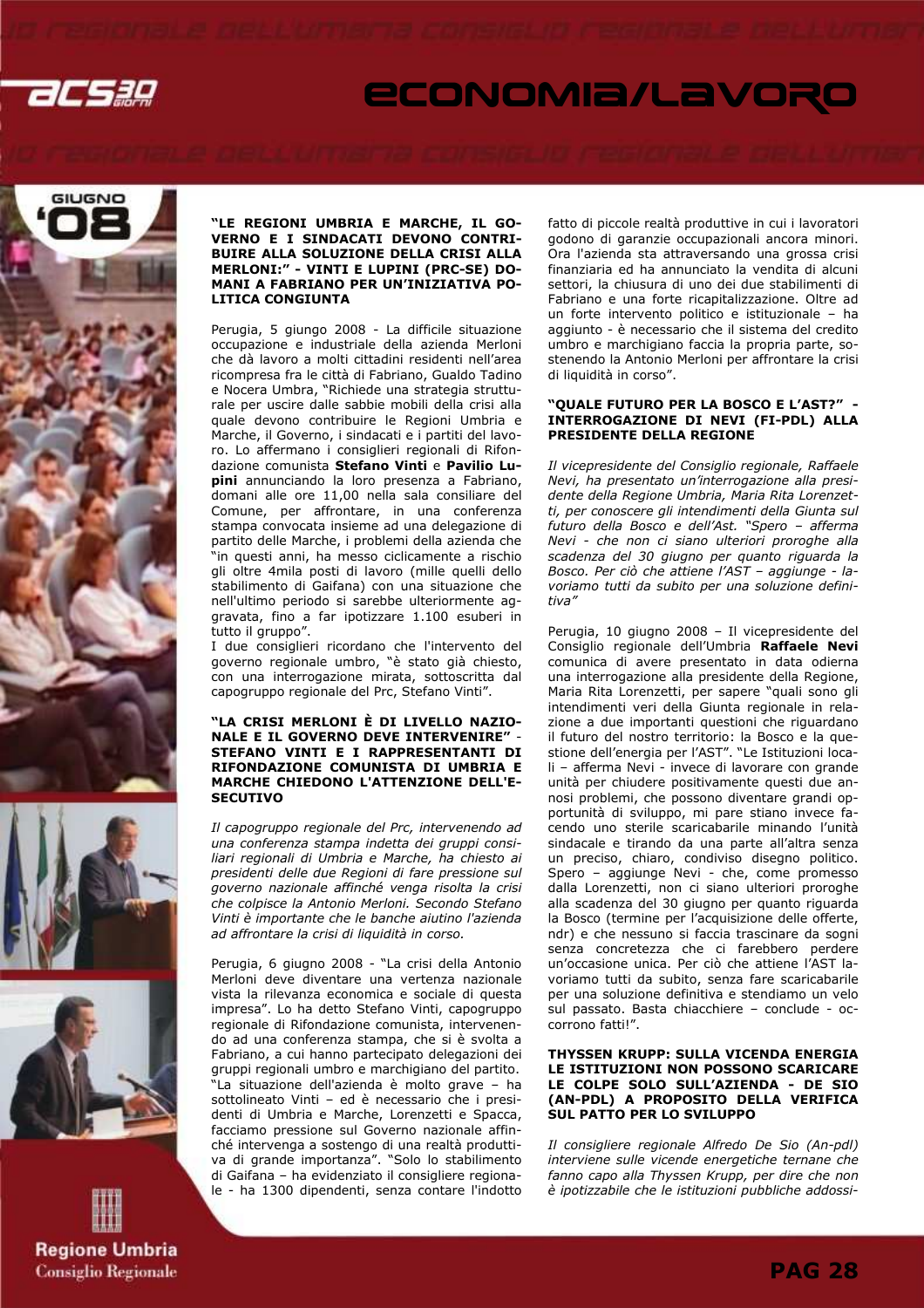







no le responsabilità solo alla azienda tedesca. A giudizio di De Sio la Regione con il Patto di territorio ha svolto solo "un mero ruolo di cerimoniere ne convocare riunioni e tavoli", ma non è riuscita a prendere alcuna decisione operativa in tema di nuovi impianti per la produzione di energia elettrica.

Perugia, 10 giugno 2008 - Non ho mai mancato criticare il ruolo della multinazionale Thyssen Krupp nel nostro territorio e di pretendere impegni chiari e vincolanti in ordine ad investimenti, salvaguardia dei livelli occupazionali e politiche ambientali; ma con altrettanta chiarezza ritengo che le accuse delle istituzioni per la mancata soluzione del problema energetico siano ingenerose quanto ridicole. Lo afferma Alfredo De Sio, consigliere regionale di An-Pdl criticando apertamente "il metodo deresponsabilizzante con cui Regione, Provincia e Comuni di Terni e Narni hanno fatto il punto sull'attuazione del Patto di territorio", ed aggiungendo "a volte è meglio tacere facendo presumere di non essere stati all'altezza del compito affidato, piuttosto che parlare e togliere ogni dubbio". De Sio si domanda: "Non so che cosa intenda l'assessore Giovanetti nel dire che la Regione dell'Umbria ha fatto tutto il suo dovere in merito ai contenuti del patto. Se si riferisce al mero ruolo di cerimoniere svolto in questi anni nel convocare riunioni e tavoli dove non si è riusciti a prendere alcuna decisione è senz'altro vero, così come è dimostrata l'incapacità di promuovere un pacchetto di azioni istituzionali che racchiudessero decisioni su localizzazione, grandezza degli impianti e promozioni di consorzi ad hoc". L'emergenza di oggi, aggiunge De Sio, "è il frutto del lassismo di ieri e non si può dimenticare che a fronte di impegni per investimenti da parte della Thyssen Krupp, gli stessi sono stati fortemente superiori, circa 300 milioni di euro con previsione di altri 245 nei prossimi due anni. Di fronte a questa realtà diventa difficile reclamare un potere contrattuale o di indirizzo da parte di istituzioni inadempienti che si sono disegnate un ruolo di semplici spettatori". De Sio informa in ultimo che, "nei prossimi giorni la vicenda energia, sotto i diversi aspetti delle multe e dell'approvvigionamento a prezzi competitivi, sarà all'esame rispettivamente dell'Unione europea e del Governo Nazionale. Abbiamo, infatti, chiesto ed ottenuto che le prospettive dell'area Terni-Narni fossero inserite tra le priorità dell'agenda di Governo. Fare in fretta operando scelte chiare e con compattezza da parte delle Istituzioni locali è un'esigenza imprescindibile - conclude De Sio - per evitare il ritorno a scenari di dismissione di produzioni e perdita di livelli occupazionali, che precipiterebbero nuovamente il nostro territorio nell'inferno delle incertezze ma riservando automaticamente agli Amministratori locali un posto di diritto nel girone degli ignavi".

THYSSEN-KRUPP: "REGIONE E COMUNI DI TERNI E NARNI SONO RESPONSABILI DEI

#### PROBLEMI DI APPROVIGIONAMENTO E-NERGETICO DELLE INDUSTRIE DELLA CON-CA"- NOTA DI MELASECCHE (UDC)

Secondo il presidente del gruppo Udc, Enrico Melasecche, gli sviluppi della vicenda riguardante l'approvvigionamento energetico per le imprese della Conca ternana rappresenta imputa ai livelli istituzionali i problemi attuali i quali, secondo l'esponente del centrodestra rappresentano "una sonora bocciatura senza appello per l'assessore regionale Giovannetti, e per i sindaci di Terni, Raffaelli e di Narni, Bigaroni".

Perugia 10 giugno 2008 - Secondo il presidente del gruppo regionale Udc, Enrico Melasecche, la vicenda "energia" nel Ternano rappresenta "una sonora bocciatura senza appello per l'assessore regionale Giovannetti, e per i sindaci di Terni, Raffaelli e di Narni, Bigaroni, degni rappresentanti di una classe dirigente parolaia, superficiale, cui manca totalmente una visione per lo sviluppo del nostro territorio".

Sono quattro, a giudizio dell'esponente Udc, gli "errori strategici" commessi dai rappresentanti istituzionali: "Il primo errore avvenne quando nessuno alzò un dito al momento della vendita da parte dell'Enel delle centrali idroelettriche di Galleto e delle altre a monte, infatti, anziché favorire il sacrosanto ritorno all'Ast, furono cedute alla Endesa e oggi, per le note vicende societarie, finiranno alla E-On tedesca. Si accontentarono della convenzione per il Lago di Piediluco, una sorta di collanine con specchietti che i conquistadores regalavano agli indiani prima della colonizzazione. Il secondo errore – spiega Melasecche è più articolato e parte dalla crisi dell'Ast, alla chiusura del magnetico, fino ad oggi. Sostenevamo che l'unica possibilità di essere competitivo per il nostro distretto industriale (siderurgia, chimica e le aziende medio piccole), era realizzare una nuova centrale che il prof. Garribba, allora direttore generale Energia del Ministero dell'Industria, dichiarava che non poteva non essere che da 800 Mgw per le note ragioni di compatibilità economica. Ebbene – sottolinea - si fece di tutto per boicottarla, da Bigaroni, 'più figlio dei fiori' che sindaco, agli altri. La logica politica locale, quella al ribasso, fece il resto".

Melasecche punta inoltre il dito sul Piano energetico regionale "che vedeva da un lato il sottoscritto battersi come un leone per la centrale di Treie, mentre il veto di Rifondazione comunista (degna emula della politica del "NO a prescindere" di Pecoraro Scanio) fece approvare quella che definii una soluzione inattuabile. Tutti sapevano – puntualizza - che mai si sarebbe potuto realizzare un aumento di potenza delle due centrali Edison esistenti, Nera Montoro e Polymer. Solo i nostri politici sono in grado di fare un progetto prescindendo completamente dalle condizioni tecnico-economiche e dalla volontà stessa del proprietario degli impianti. Fu puro cinismo – sottolinea Melasecche - che, da vice presidente della Commissione Industria, contestai esplicita-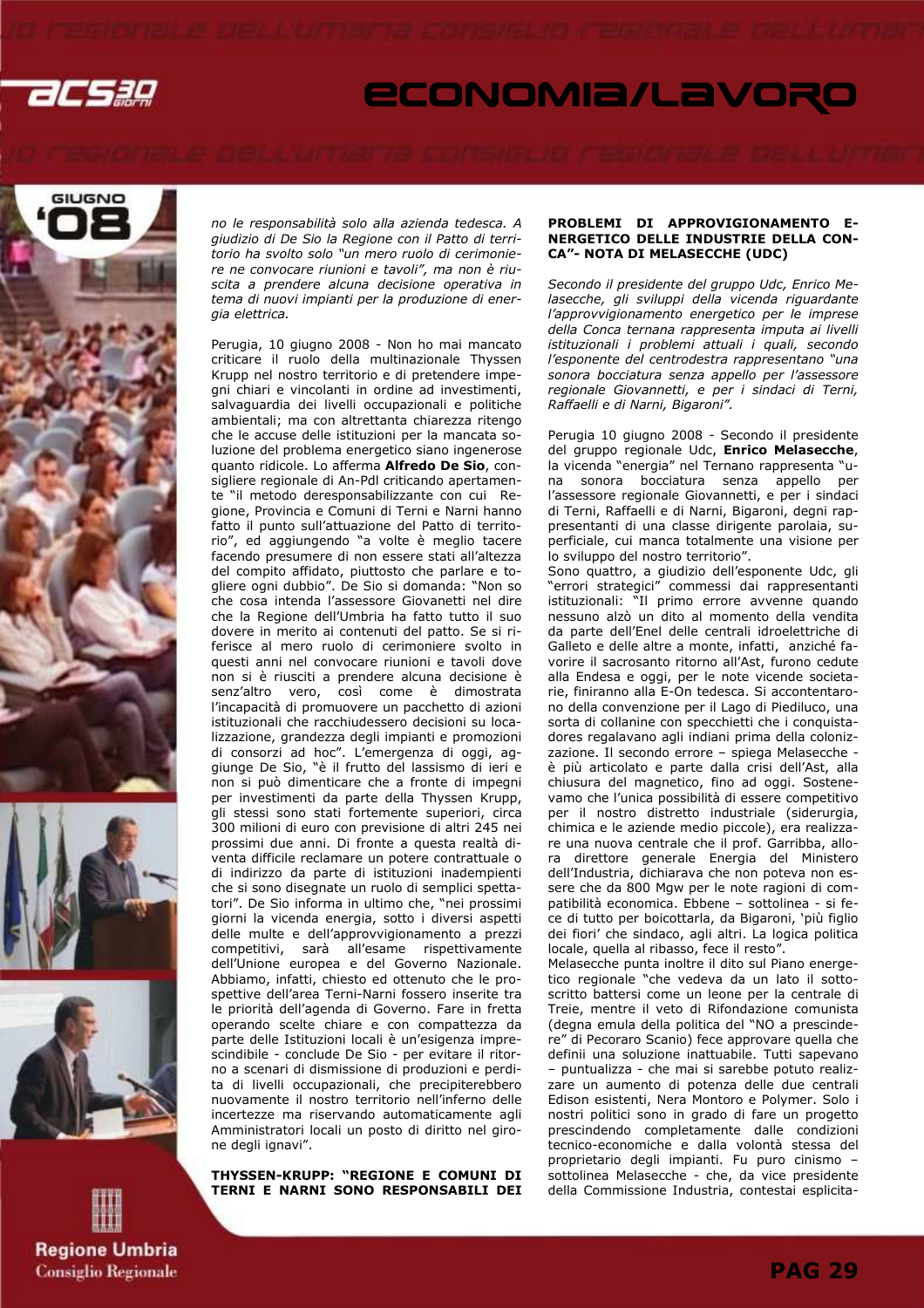









mente anche alla presidente Lorenzetti, mentre l'assessore regionale all'Industria, Giovannetti, continuava nello scaricabarile, affermando che era stato fatto tutto quello che c'era da fare, mentre in realtà non si fece nulla".

Il quarto errore, secondo il consigliere regionale, riguarda il sindaco Raffaelli: "In Consiglio Comunale, a Terni, di fronte alle accorate pressioni sulla necessità di non sottovalutare il problema, dichiarò senza il minimo pudore che 'il problema energia per l'Ast non era più un problema'. Ed evocò in modo confuso manovre internazionali e intrecci societari: forse aveva appena rivisto il primo Sean Connery, "007, dalla Russia con amore".

Il consigliere Melasecche spiega però che "Espenhahnn (amministratore delegato della ThyssenKrupp ndr) ha smentito tutti, affermando che l'Ast rimette 5milioni di euro al mese per il differenziale nel prezzo dell'energia, con tutte le conseguenze immaginabili. Ora – aggiunge Melasecche - realizzare una seconda centrale, analoga a quella di Terni En.A. ma di potenza pari a dieci volte, e ancora una volta nella Conca dove esistono problemi urgentissimi di emissioni da risolvere, è una scelta che va valutata con grande ponderazione dopo una Vas (valutazione ambientale strategica) assolutamente seria e trasparente. Ma – conclude - chi ha impedito la realizzazione a Treie di una centrale, un impegno peraltro sottoscritto con il Governo, in una zona aperta e a bassissima densità abitativa, dovrebbe solo nascondersi dalla vergogna".

#### "INIZIATIVE PER LA SORVEGLIANZA DEI PREZZI A TUTELA DEI CONSUMATORI" INTERROGAZIONE DI MASCI (PD) CHE PROPONE UN SISTEMA DI INFORMAZIONE MULTICANALE

Esprimendo "preoccupazione" per le difficoltà economiche di un numero sempre maggiore di famiglie chiamate a fare i conti con il costante aumento del costo della vita, il vice capogruppo del PD, Luigi Masci, attraverso un'interrogazione, chiede all'Esecutivo regionale di intervenire "in difesa del potere di acquisto, controllando i prezzi anche attraverso l'impiego di moderni mezzi telematici". Masci fa anche sapere di aver presentato una sua dettagliata proposta, all'assessore Giovanetti per la realizzazione di un sistema di pubblicazione multicanale di informazioni".

Perugia, 11 giugno 2008 – "Necessarie ulteriori iniziative per la sorveglianza dei prezzi a tutela dei consumatori". Parte da questa considerazione un'interrogazione di Luigi Masci (Pd) con la quale chiede all'Esecutivo regionale di intervenire "in difesa del potere di acquisto delle famiglie, controllando i prezzi anche attraverso l'impiego di moderni mezzi telematici".

Masci, in una nota, fa sapere di aver già trasmesso, all'assessore Mario Giovanetti, una dettagliata proposta contenente "aspetti tecnici e organizzativi per la realizzazione di un sistema di pubblicazione multicanale di informazioni sui prezzi correnti di alcune categorie merceologiche di particolare interesse per poi pubblicarle attraverso molteplici canali di informazione".

Per Masci, l'obiettivo è quello di "fornire informazioni dettagliate al cittadini affinché possano consapevolmente scegliere tra le numerose proposte del mercato, stimolando al contempo la concorrenza tra gli operatori commerciali".

I mezzi di comunicazione a cui fa riferimento il vice capogruppo regionale del Partito Democratico, riguardano: Internet, telefax, telefono (numero verde). I possibili canali di informazione, spiega Masci potrebbero essere: Internet, televideo, infopoint, telefoni cellulari e fissi, quotidiani locali.

Masci, nella sua interrogazione, evidenzia, comunque, "le diverse iniziative già intraprese dalle istituzioni centrali per la sorveglianza dei prezzi, in attuazione della Finanziaria 2008 e, in sede locale, dalla Regione con il concorso delle associazioni dei consumatori. Ad implementazione, però, di tali attività – aggiunge - risulterebbe utile attivare un più forte sistema di comunicazione con i cittadini".

In conclusione, per l'esponente del PD, "la realtà impone un maggiore rigore nella sorveglianza dei prezzi e delle tariffe dei beni e dei servizi. Anche se ciò – conclude Masci – non risolverà certo il grave problema dei salari, è comunque un'azione utile per contrastare l'inflazione che erode, progressivamente, il potere di acquisto di un numero sempre maggiore di famiglie".

#### "ANCHE I SINDACATI CHIEDONO IL COIN-VOLGIMENTO DEL GOVERNO NAZIONALE NELLA CRISI MERLONI" - DA VINTI (PRC-SE) IL SOSTEGNO DI RIFONDAZIONE CO-MUNISTA PER LA SOLUZIONE DELLA VER-**TENZA**

Il consigliere regionale di Rifondazione comunista Stefano Vinti torna sulla vertenza della Antonio Merloni per sostenere la richiesta, avanzata dai sindacati, di un coinvolgimento del Governo nazionale nella gestione della crisi aziendale. Secondo il capogruppo del Prc "le prossime settimane saranno decisive per costruire la mobilitazione necessaria per imporre al Governo quell'attenzione e quell'impegno fino ad oggi mancato".

Perugia, 12 giugno 2008 - "La decisione delle organizzazioni sindacali di categoria di chiedere nelle prossime settimane il coinvolgimento pieno del Governo e il suo intervento sulla crisi della Antonio Merloni corrisponde alla gravità del problema". Lo afferma il consigliere regionale Stefano Vinti (Prc), ricordando, in una nota firmata anche dal consigliere regionale delle Marche Giuliano Bandoni, che "già nelle scorse settimane le segreterie regionali di Rifondazione comunista dell'Umbria e delle Marche avevano caldeggiato questo percorso".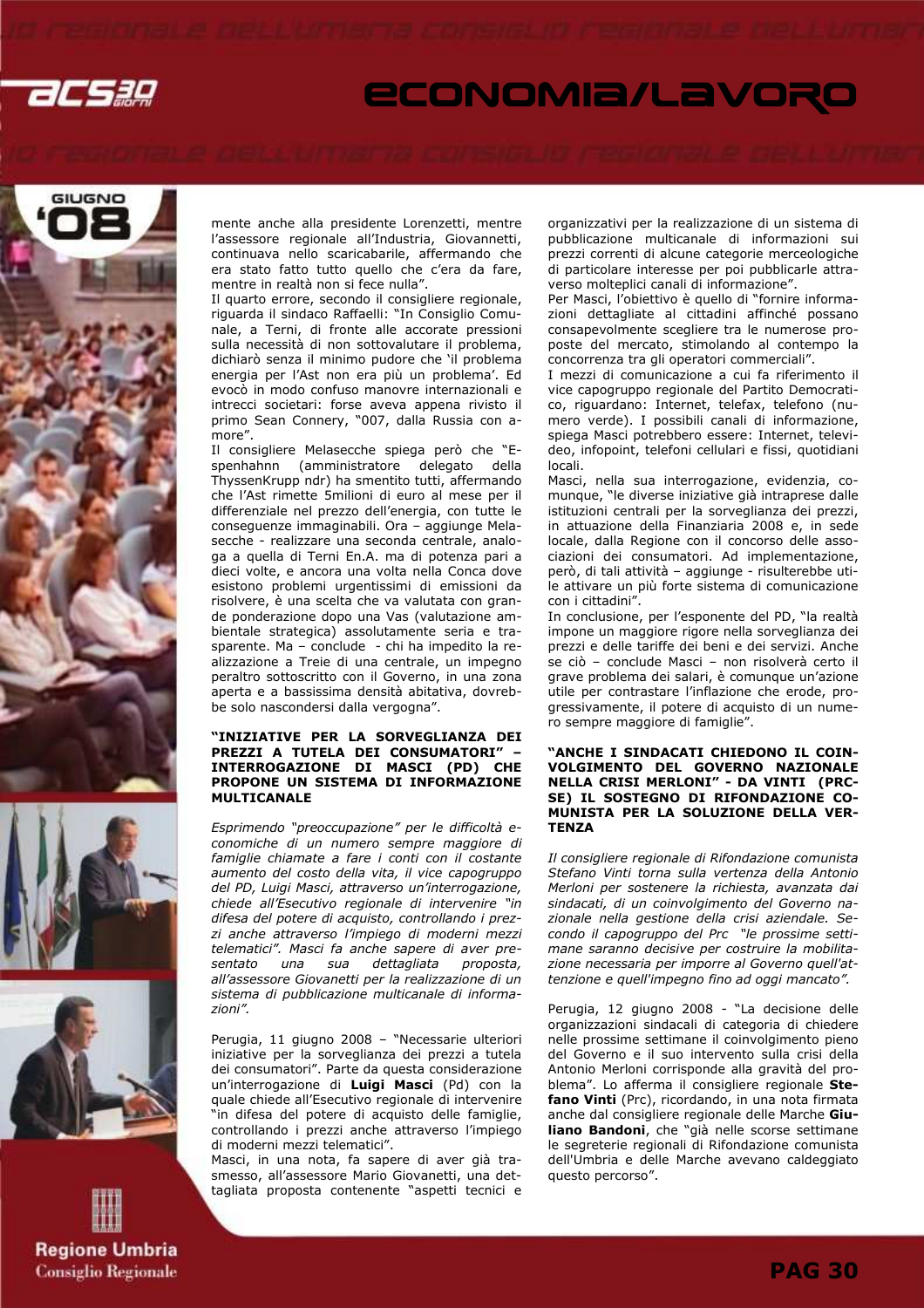









"Tocca ora quindi anche alle istituzioni – osserva Vinti - produrre lo stesso sforzo e muoversi sulla stessa lunghezza d'onda. La mozione unanimemente approvata nell'ultimo Consiglio regionale delle Marche si muove del resto su questa linea. Diventa necessario perciò che siano realizzati prima possibile tutti i passaggi che possano permettere l'attenzione più ampia e l'impegno più fattivo delle istituzioni per affrontare questa crisi e rendere quindi operativo, come già in Umbria, il tavolo interistituzionale auspicato dal dispositivo della mozione. Saranno decisive le prossime settimane – conclude - per costruire la mobilitazione necessaria nel territorio capace di imporre al Governo quell'attenzione e quell'impegno fino ad oggi mancato".

#### "FINANZIAMENTI INIQUI PER IL COMMER-CIO EQUO E SOLIDALE" - ZAFFINI (AN) IN-TERROGA LA GIUNTA SUGLI "OLTRE 100MILA EURO ELARGITI PER LE MANIFE-STAZIONI ED I PROGETTI DEL COMES"

Il capogruppo regionale di Alleanza nazionale critica l'applicazione della Legge sul Commercio equo e solidale e l'organizzazione, da parte della Giunta, della Giornata regionale del Comes. Secondo Franco Zaffini i 46mila euro destinati a questo evento – definito autocelebrativo - sarebbero stati meglio impiegati per interventi in favore della maternità, dell'infanzia, degli anziani e dei disabili.

Perugia, 13 giugno 2008 - "Centoseimila euro, tanto costa ai contribuenti la farsa del commercio equo e solidale, finanziato con i nostri soldi dalla solita cricca rossa che amministra città e Regione". Franco Zaffini, capogruppo di Alleanza nazionale a Palazzo Cesaroni, si dice "sconcertato da questa iniziativa della Giunta con cui si getta al vento del denaro pubblico utile a sovvenzionare ben più validi progetti come, ad esempio, quelli in materia di sicurezza dei cittadini cui vengono assegnati annualmente solo 200mila euro, o quelli destinati ad interventi in favore della maternità, dell'infanzia, degli anziani e dei disabili".

"La legge ragionale sulla 'Diffusione del commercio equo e solidale' - spiega Zaffini - è stata fatta per sviluppare momenti di incontro tra la comunità umbra e la realtà del Commercio equo e solidale (Comes) con relativa esposizione e vendita dei prodotti. Stesso dicasi per la delibera di Giunta che finanziava i progetti nelle scuole, anche questi finalizzati 'allo svolgimento di incontri e dibattiti' e accompagnati immancabilmente dalla 'esposizione e vendita dei prodotti'. "Nei fatti – continua - tutto si traduce in una mostra mercato che serve solo a fare un po' di cassa, un trattamento iniquo per finanziare uno pseudo commercio equo, un modo, ancora una volta, per usare il denaro pubblico in favore di interessi privati. La stessa organizzazione di questa fantomatica giornata del Comes che, ad onor di cronaca, costa da sola 46mila euro, ben oltre il reddito lavorativo annuo del contribuente medio, dimostra come l'unico vero fine non sia quello di sensibilizzare le persone verso una nuova cultura di mercato, come auspicato dalla legge, ma piuttosto quello di far tornare i conti nella più grossa cooperativa del settore in Umbria, ed in altre tre associazioni di promozione sociale 'di rosso vestite'. Quattro soggetti – continua il consigliere di Alleanza nazionale - che, oltre a godere dei profitti della manifestazione di questi giorni, si sono spartite i 60mila euro assegnati per i progetti nelle scuole". Secondo Zaffini scorrendo il programma della kermesse, "è lampante come il mercatino allestito lungo Corso Vannucci sia l'evento portante dell'iniziativa. Nel cartello – aggiunge l'esponente di An - non è previsto alcun incontro di sensibilizzazione, nessun seminario di approfondimento, solo le acrobazie di qualche saltimbanco di strada, presenze di peso e consolidate in queste manifestazioni siglate falce e martello, ed un convegno autocelebrativo, più simile ad una conferenza stampa, tenuto dagli stessi politici autori della legge regionale".

"Anche i lavori eseguiti dagli allievi delle scuole aderenti ai già citati progetti, che dovevano essere i protagonisti di tutta la campagna istituita dalla legge -spiega ancora Zaffini - sono relegati in un angolo dell'intero spazio messo a disposizione dal Comune. È lampante il trattamento di favore riservato agli operatori del Comes, figlio di vecchie tresche politiche. Per di più, la delibera di Giunta concede ai progetti presentati un finanziamento di sessantamila euro che ha gli stessi connotati di un'elargizione, visto che i contributi sono stati erogati per il 90 per cento subito e senza bisogno di rendicontazione. Un sistema di fare politica non nuovo per l'amministrazione di sinistra - conclude il capogruppo regionale di Alleanza nazionale - che non ci fa cadere dalle nuvole, ma non ci può esonerare dal domandare alla Giunta con quale criterio si senta autorizzata a sperperare così il denaro di tutta la comunità, con l'unico, reale quanto evidente scopo di far tornare i conti di una ex maggioranza che così compra il consenso di un consigliere verde per finta, rosso davvero".

#### "SOSTEGNO ALLE COOPERATIVE REALMEN-TE MUTUALISTICHE" – INTERVENTO DI FRONDUTI (FI-PDL) ALLA CONFERENZA SULLA COOPERAZIONE

Con un suo intervento nella Conferenza regionale sulla cooperazione, il consigliere regionale Armando Fronduti (FI-Pdl) ha chiesto il sostegno delle istituzioni all'Unione nazionale delle cooperative italiane e, più in generale, di dare attenzione alle cooperative

"che attraverso le proprie capacità hanno saputo raggiungere livelli di eccellenza senza perdere la vocazione mutualistica".

Perugia, 13 giugno 2008 – Intervenendo alla Conferenza regionale sulla cooperazione che si è tenuta stamani al Centro congressi della Camera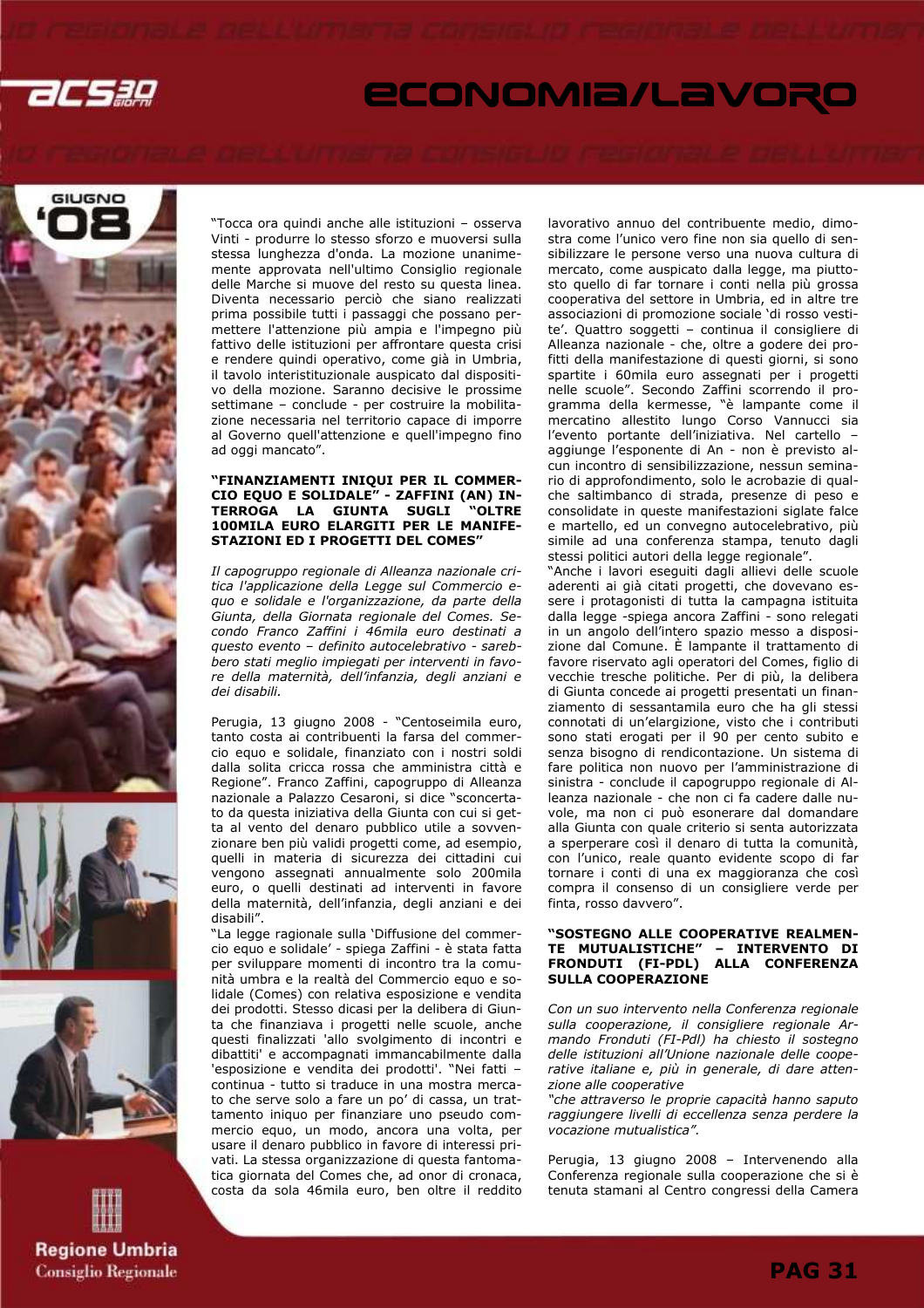









di Commercio, il consigliere regionale Armando Fronduti (FI-Pdl) ha chiesto il sostegno delle istituzioni in favore dell'Unci (Unione nazionale delle cooperative italiane, fondata in Umbria nel 1978 a seguito di scissione dalla Confcooperative), che persegue il progetto dell'economia sociale di mercato basandosi sull'insegnamento della dottrina sociale della chiesa.

"La politica deve essere al servizio dell'Unci e non viceversa – ha affermato Fronduti – per tutelare, sostenere ed incentivare la vera mutualità al servizio dei soci e per lo sviluppo della nostra regione. Oggi – ha continuato esistono cooperative di grandi dimensioni, con fatturati che superano il milione e mezzo di euro, che attraverso le proprie capacità hanno saputo raggiungere livelli di eccellenza senza perdere la vocazione mutualistica e senza produrre discrasie di alcun tipo. Purtroppo è anche vero – secondo Fronduti - che si registra la presenza, in certe regione italiane, di grandi cooperative che sono diventate tali quasi esclusivamente per i loro legami a potentati di tipo politico. Tale fenomeno – ha aggiunto - produce sempre più spesso effetti di distorsione dal metodo e dalla funzione cooperativa e mutualistica. Tutto ciò nuoce pesantemente al movimento tutto e, soprattutto, alla corretta diffusione del modello realmente cooperativo del nostro Paese". Secondo il consigliere regionale "l'unica vera distinzione che può e deve esserci è tra cooperative mutualistiche e quelle che non lo sono. In generale può dirsi fino ad ora fallito, il ruolo della politica quale interprete delle reali esigenze del movimento cooperativo per la crescita e lo sviluppo di quella funzione sociale della cooperazione prevista dall'art. 45 della Costituzione. In Umbria – ha concluso - occorre sottolineare che la cooperazione ha ben realizzato le proprie vocazioni, raggiungendo traguardi importanti, quali ad esempio la proprietà della casa per un terzo delle famiglie umbre attraverso buone leggi attuate nella nostra regione".

### COMMERCIO EQUO: "ZAFFINI PARLA SENZA COGNIZIONE DI CAUSA, DOVREBBE VER-GOGNARSI" - DOTTORINI (VERDI E CIVICI) REPLICA AL CAPOGRUPPO DI AN-PDL

Il capogruppo regionale dei Verdi e Civici, Oliviero Dottorini invita Zaffini (AN-Pdl) a "visitare le realtà del commercio equo, evitando così di fare altre brutte figure. È un errore denigrare l'impegno di tanti volontari che lavorano per un mondo più giusto". Dottorini ricorda al suo interlocutore che "le Botteghe del mondo, in Umbria come in Italia e in Europa, si reggono sul proprio lavoro non godendo di alcuna agevolazione fiscale o economica, e anche la legge approvata dal Consiglio regionale non interviene sugli aspetti economico-commerciali, ma esclusivamente sulla promozione, informazione e sensibilizzazione della comunità locale".

Perugia 13 giugno 2008 - "Inviterei sommessamente il consigliere Zaffini a evitare di buttarla in caciara. Il commercio equo e solidale è una cosa seria e non è giusto che venga confuso con uno dei tanti temi su cui il consigliere di An ama esercitare le proprie capacità distruttive. Le accuse false e infondate che rivolge ai tanti volontari che da anni dedicano tempo, energie e passioni alla promozione di un modello economico più giusto e solidale dovrebbero far vergogna a qualunque persona dotata di buon senso". Con queste parole il capogruppo regionale dei Verdi e Civici, **Oliviero Dottorini**, risponde alle accuse rivolte dal consigliere Franco Zaffini (An) alla prima giornata regionale del commercio equo e solidale istituita con la legge approvata nel gennaio 2007.

"Forse – aggiunge l'esponente del Sole che Ride - Zaffini non sa che le Botteghe del mondo, in Umbria come in Italia e in Europa, si reggono sul proprio lavoro non godendo di alcuna agevolazione fiscale o economica. Anche la legge approvata dal Consiglio regionale non interviene sugli aspetti economico-commerciali, ma esclusivamente sulla promozione, informazione e sensibilizzazione della comunità locale. A chi, come Zaffini, è abituato a coltivare come un valore il proprio angolo di rancori e marginalità, può risultare inconcepibile il tanto lavoro svolto quotidianamente dalle organizzazioni di commercio equo".

Dottorini ricorda poi che grazie alla legge umbra è stato possibile "realizzare percorsi educativi in 200 classi della regione coinvolgendo oltre 3800 bambini e ragazzi per tentare di costruire un approccio culturale alternativo rispetto a quello basato sulla contrapposizione, sulla discriminazione e sulle espulsioni di massa. Un esempio di fondi pubblici ben spesi e utilizzati in modo trasparente e concreto. È comprensibile e tutto sommato anche prevedibile che per chi affonda le proprie radici nella cultura dell'intolleranza e delle maniere forti non sia utile investire risorse per promuovere i valori della solidarietà e della cooperazione tra i popoli. Pertanto – conclude - invitiamo il collega Zaffini ad andare a visitare le realtà equosolidali presenti in questi giorni a Perugia in modo da prendere contatto con una realtà che evidentemente non conosce, ma che non rinuncia a diffamare; eviterà così di fare ulteriori brutte figure e di continuare a parlare senza cognizione di causa di argomenti seri che riguardano la vita e la dignità di milioni di persone".

#### "BANKITALIA CERTIFICA L'IPERTROFIA DELLA SPESA PUBBLICA IN UMBRIA" – NE-VI (FI-PDL) CHIEDE CHE IL CONSIGLIO RE-GIONALE AVVII UNA DISCUSSIONE SU QUESTA "EMERGENZA"

Perugia 17 giugno 2008 - "Oggi c'è la certificazione della Banca d'Italia sulla spaventosa ipertrofia della spesa pubblica in Umbria che ha portato a dati di gran lunga più alti della media delle altre regioni, per ciò che attiene all'incremento di tasse locali". Questo il commento del vicepresidente del Consiglio regionale Raffaele Nevi (FI-Pdl) sui contenuti della relazione annuale di Ban-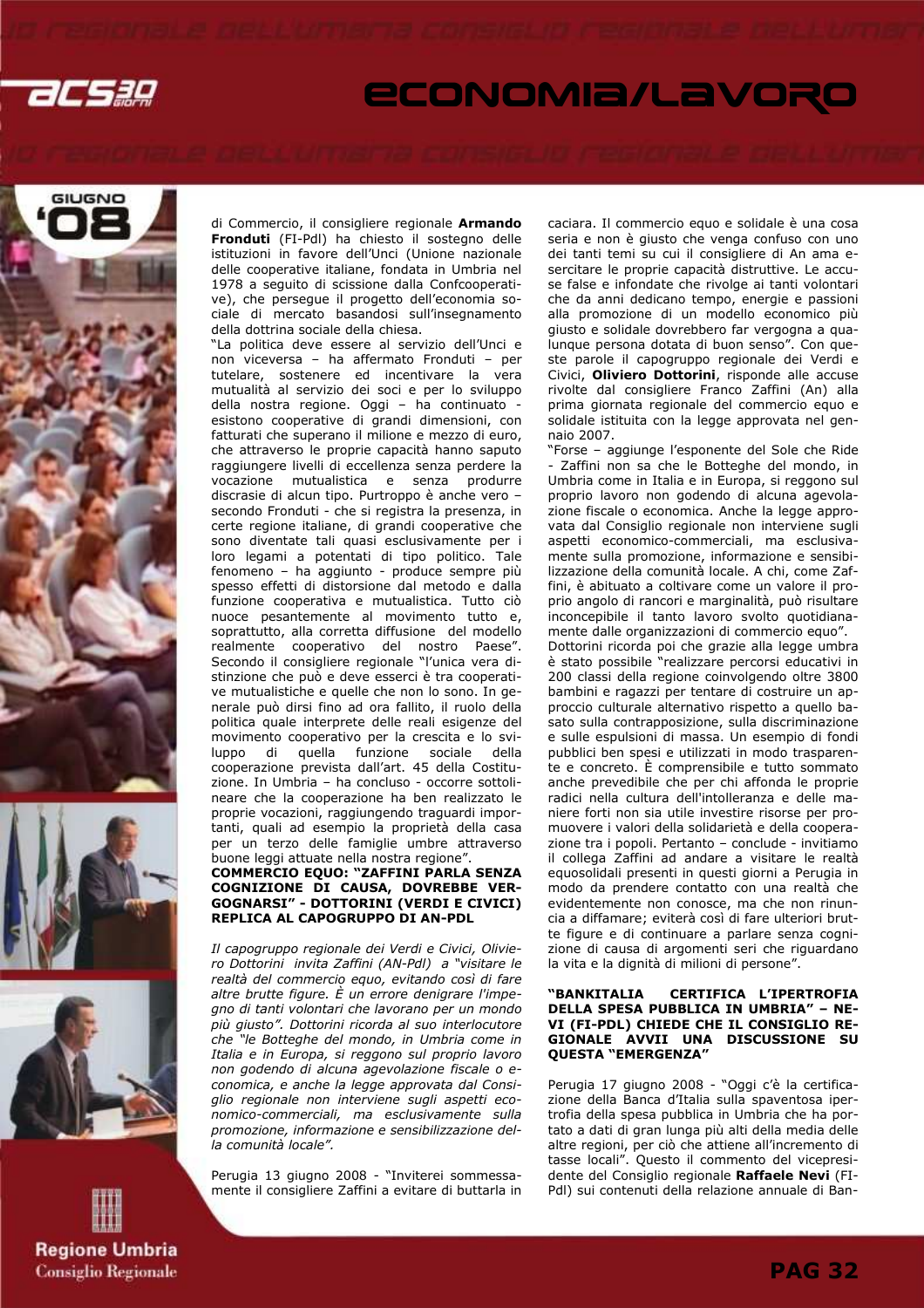







kitalia dell'Umbria. Secondo l'esponente del centrodestra, questa "è la dimostrazione del perchè gli umbri sono in difficoltà e dell'incapacità del centrosinistra a fare quelle riforme che diminuirebbero la spesa pubblica. A fronte di tanti proclami riformisti – aggiunge - il saldo a carico dei cittadini è sempre negativo. Sarà dunque il caso – conclude Nevi - di avviare una discussione in Consiglio regionale per capire come la Regione vuole affrontare questa vera e propria emergenza, causata da un modo di governare che va abolito, pena la scomparsa vera dell'Umbria nel momento in cui prenderà il via il progetto di federalismo fiscale".

#### "UN ESITO IRRISPETTOSO DELLA VOLONTÀ DELL'INTERO TERRITORIO. ORA È NECES-SARIO COINVOLGERE IL GOVERNO NAZIO-NALE" - DOTTORINI (VERDI E CIVICI) IN-TERVIENE SULLA VERTENZA BUITONI

Il consigliere regionale Oliviero Dottorini commenta negativamente la scelta della Nestlé in merito agli stabilimenti produttivi Buitoni di Sansepolcro. Secondo l'esponente dei Verdi e civici è giunto il momento di avviare una seria riflessione sul ruolo delle multinazionali nella nostra regione e di tutelare territori e lavoratori evitando che vengano considerati "merci da sfruttare".

Perugia, 18 giugno 2008 - Per il consigliere regionale dei Verdi e civici Oliviero Dottorini la scelta di Nestlé Italia di saltare la positiva mediazione messa in campo da tutti i livelli istituzionali di Umbria e Toscana per passare direttamente alla cessione dello stabilimento Buitoni di Sansepolcro rappresenta "un esito assolutamente irrispettoso della volontà dei lavoratori, delle istituzioni e della intera comunità locale. La conferma della necessità di una profonda discussione sul ruolo delle multinazionali nelle economie locali". "I territori, i lavoratori, le tradizioni non sono una merce da sfruttare finché fa comodo – sottolinea il presidente della commissione Affari istituzionali - per poi essere messe a disposizione del migliore offerente, indipendentemente da garanzie sulle prospettive di rilancio economico e sul futuro dei lavoratori. I massimi livelli istituzionali delle due regioni, assieme a forze sindacali e politiche hanno fatto quello che c'era da fare. Ma evidentemente per chi non ha legami territoriali e per chi non ha altro obiettivo che il business, gli argomenti che riguardano l'economia e il tessuto sociale locali non appaiono persuasivi. Un atteggiamento – secondo Dottorini - che ricorda molto da vicino l'economia di rapina che in altri paesi, meno tutelati del nostro, ha prodotto anche il ridimensionamento delle tutele dei lavoratori e la violazione di codici etici internazionali".

"Ora si tratta di capire – conclude il consigliere regionale - se esistano ancora margini per tentare di evitare una soluzione a dir poco discutibile e rischiosa e per capire anche quali sono, al di là degli annunci, le prospettive reali di rilancio per questa storica attività produttiva. Quella di Buitoni è una vicenda che oltrepassa i confini regionali e che non può incontrare l'indifferenza del governo nazionale, a iniziare dal ministero del Lavoro e delle Politiche sociali".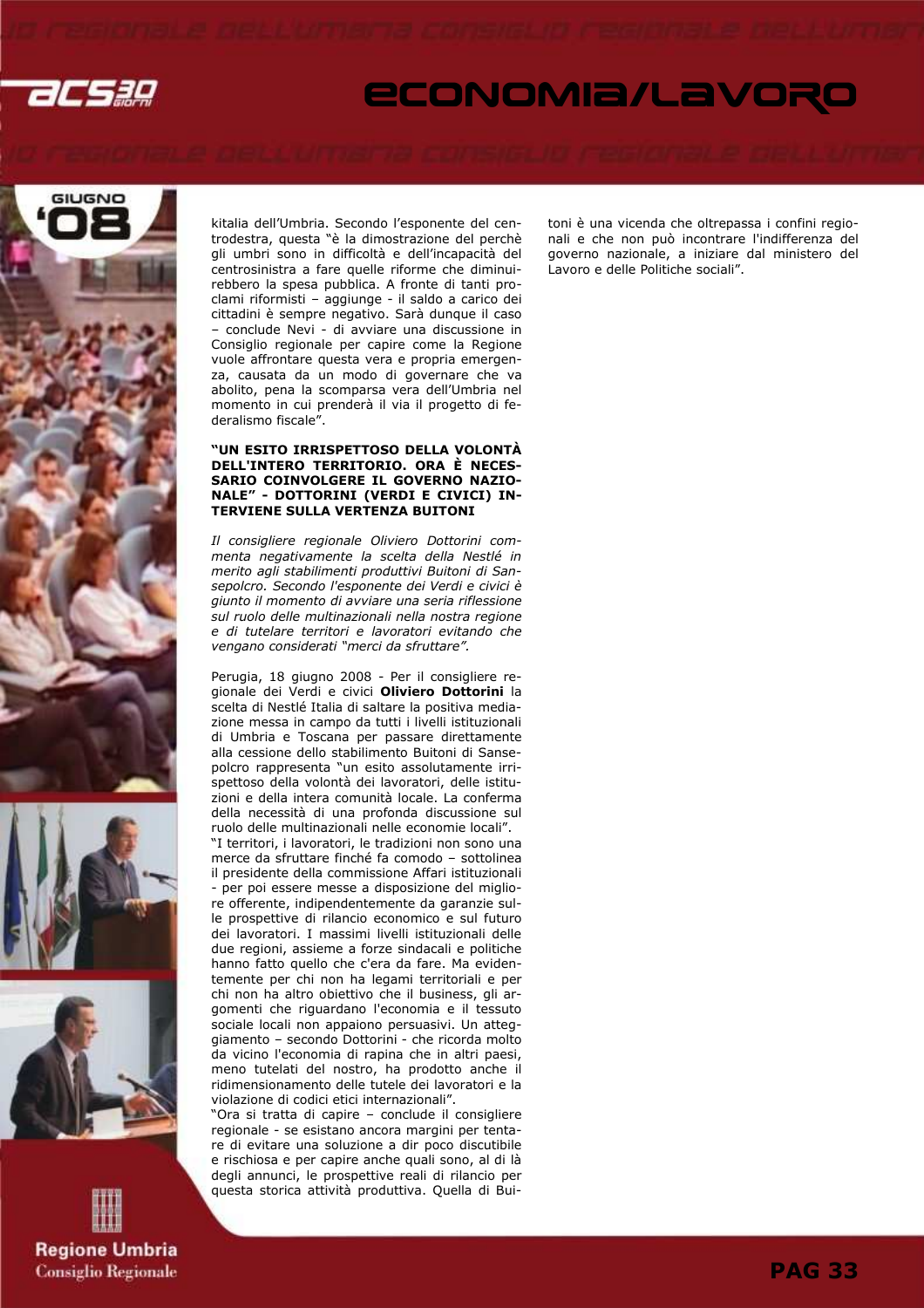









#### "STUCCHEVOLE PANTOMIMA DA REGIONE E SINDACO DI TERNI. ERRORI GRAVI, MAN-CHEVOLEZZE E VUOTI DI MEMORIA" – ME-LASECCHE (UDC) SU APPROVVIGIONAMEN-TO ENERGETICO E COMPETITIVITÀ"

Il capogruppo dell'Udc, Enrico Melasecche, intervenendo sul tema dell'energia relativamente al distretto industriale ternano, punta il dito su "Regione ed Enti locali, a cominciare dal Comune di Terni, gravemente inadempienti, con azioni frutto di dissociazione congenita". Per l'esponente dell'Udc "un territorio, se è in rapido declino, non lo deve al destino cinico e baro, ma alle responsabilità di chi, da dieci anni, ha amministrato con montagne di parole e poca coerenza".

Perugia, 11 giugno 2008 – "Sul tema, troppo serio, dell'energia per l'intero distretto industriale ternano, a cominciare dall'Ast, vanno puntualizzati alcuni passaggi delicatissimi che vedono Regione ed Enti locali, a cominciare dal Comune di Terni, gravemente inadempienti, con azioni frutto di dissociazione congenita". Così il capogruppo dell'Udc, Enrico Melasecche che, in una nota, sottolinea come "il problema della procedura di infrazione, intentata dalla Commissione Europea, era noto a tutti, fin da quando era Commissario alla Concorrenza Mario Monti e che poi si sia agito in senso opposto nel fronteggiarla è cosa chiara". L'Esponente dell'Udc chiama, quindi, in causa, anche alcune affermazioni del direttore generale del ministero delle Attività produttive (settore energia), Garibba, "che affermò come 'l'unico sistema serio per bloccare la procedura di infrazione era di avviare la realizzazione di una centrale possibilmente da 800 Mw', tenuto conto che, se di potenza inferiore, ben difficilmente avrebbe consentito (salvo finanziamenti compensativi) una remunerazione dell'investimento, in considerazione della cessione all'Ast, a prezzo politico, di parte dell'energia prodotta".

Melasecche punta il dito anche sul sindaco di Terni, Paolo Raffaelli, che "solo tre mesi fa, in Consiglio comunale, disse che 'ormai il problema dell'energia per l'Ast è ampiamente superato', trattando da incompetenti – osserva Melasecche coloro che sollevavano di nuovo il problema della centrale di Treie".

"Sollecitare l'Ast – commenta - a rimediare, oggi, dopo la cessione degli impianti idroelettrici locali dalla Endesa alla E-On tedesca, al grave errore di aver trascurato allora gli Enti locali il problema della riacquisizione degli stessi all'Ast, è molto comodo!" Per Melasecche "la sinistra non può dimenticare i suoi plausi quando l'Enel vendeva sul mercato quelle strutture per fare cassa, mentre a Terni si firmava una miserissima convenzione con Comune e Provincia per dare un contentino ridicolo per i problemi del lago di Piediluco".

"Che poi gli Enti Locali – aggiunge - abbiano fatto 'uno sforzo notevolissimo per risolvere il problema', come sostiene il sindaco Raffaelli, biso-

gnerebbe chiederlo al Dottor Espenhann che ha dovuto gettare la spugna rinunciando all'area di Treie dopo che, per quattro lunghissimi anni, si è fatto di tutto e di più per impedirvi la costruzione della centrale".

ENERGIA

Secondo il capogruppo dell'Udc, poi, "il sindaco ha dimenticato la follia del Piano regionale per l'Energia, che impediva ed impedisce tuttora la realizzazione di qualsiasi nuovo impianto di dimensione adeguata, bloccando anche la ventilata decisione di Edison che sembra oggi voler aumentare a 400Mw l'odierna centralina da 50 Mw a Nera Montoro. Alla luce di ciò – sottolinea Melasecche - non possiamo non rivolgere qualche domanda a chi, in questo nostro martoriato territorio, mantiene ancora un barlume di lucidità".

"Come è possibile – domanda - continuare ad agire in questo modo nei confronti del Governo, di qualsiasi colore politico esso sia, pretendendo copertura con la Commissione Europea, finanziamenti pesanti, impegno forte per il territorio senza mantenere, inaffidabilmente, anche l'unico impegno sottoscritto. Non è possibile – osserva - avere relazioni di questo genere con l'Ast che ha azionisti cui deve rispondere e che di questo passo potrebbe anche decidere di spostare gli impianti altrove. Le Istituzioni dell'Umbria – continua – non possono pensare di difendere l'Ast con parole vuote e mancati impegni, come già accaduto con il magnetico. Come pure – sostiene – non è possibile agire in questo modo dissennato con le multinazionali della chimica che, anch'esse energivore, ogni giorno hanno problemi di sopravvivenza, con 2 mila lavoratori sempre in bilico. È possibile – si domanda ancora Melasecche - che l'intero distretto industriale di Terni e Narni non possa perseguire una politica seria di marketing d'area, proponendo l'energia a prezzo competitivo come sarebbe stato possibile con la centrale da 800 Mw?"

Per l'esponente dell'Udc, in conclusione, "un territorio, se è in rapido declino, non lo deve al destino cinico e baro, ma alle responsabilità di chi, da dieci anni, ha amministrato con montagne di parole e poca coerenza, rispetto alla soluzione dei problemi sul tappeto".

#### "IN QUATTRO ANNI GIOVANNETTI NON HA OTTENUTO NESSUN RISULTATO PER IL DI-STRETTO TERNANO-NARNESE" - MELASEC-CHE (UDC) CRITICA L'ASSESSORE REGIO-NALE ALLE ATTIVITÀ PRODUTTIVE

Enrico Melasecche attacca l'assessore regionale alle attività produttive, Mario Giovannetti, che non sarebbe riuscito a risolvere il problema dell'approvvigionamento energetico a basso costo di cui le aziende del distretto ternano narnese avrebbero necessità. Per l'esponente Udc l'assessore dovrebbe valutare l'opportunità di dimettersi dall'incarico.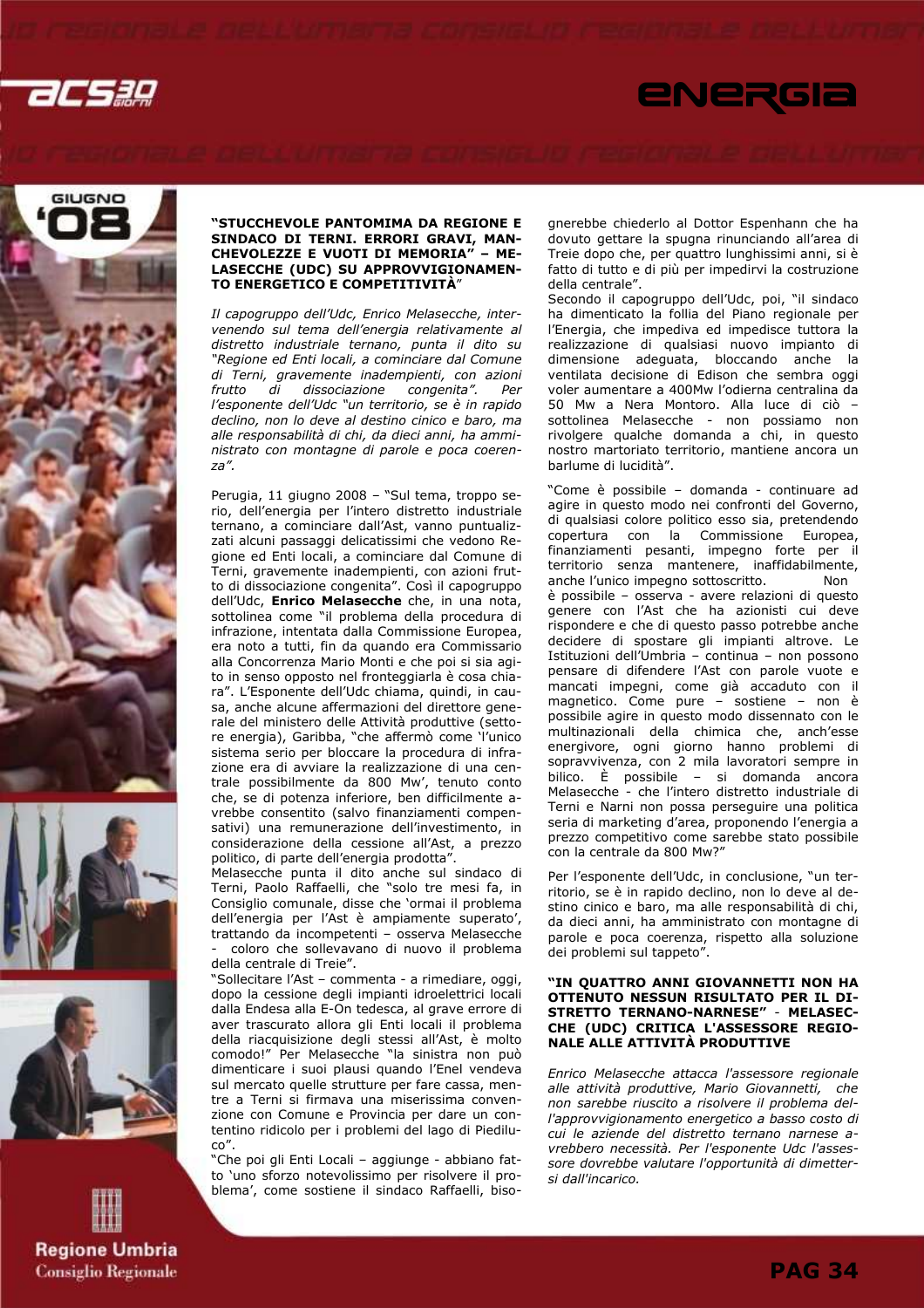

## ENERGIA









Perugia, 13 giugno 2008 - "Dopo aver predisposto un progetto per la centrale di Treie, oggi l'Ast è costretta a ricominciare tutto daccapo, come al gioco dell'oca. Nel frattempo l'assessore regionale Mario Giovannetti prosegue a fare in politica quel che faceva nel sindacato: solo parole e zero fatti". Lo afferma il consigliere regionale dell'opposizione Enrico Melasecche (Udc) che ricorda "il ruolo inesistente esercitato dall'assessore all'Industria già nelle crisi della Cisa di Tavernelle, della Ferro di Cannara e di altre imprese ancora. Mai la sensibilità di anticipare l'esplosione dei problemi; solo la banalità di intervenire quando le aziende sono in fase di chiusura".

"Ma è sulla questione energia per il bacino industriale ternano – aggiunge Melasecche - che l'assessore è assolutamente generico: le aziende pretendono dalla politica un supporto concreto e risultati tangibili, non atteggiamenti pietosamente 'collaborativi', come li chiama lui. Aziende come l'Ast chiedono energia a prezzi competitivi e la Regione deve essere in grado di costruire le condizioni per fornirgliela: se, come ha già ampiamente dimostrato, egli non è in grado di assolvere al suo mandato, vada a casa. Ci sono tanti giovani laureati in economia che potrebbero far sicuramente molto meglio di lui. Se poi sulla centrale di Treie l'assessore Giovannetti avesse seguito la corretta impostazione voluta anche da quegli stessi sindacati da cui proviene (e che l'hanno immeritatamente premiato) avremmo l'impianto già da un pezzo".

"Non basta l'auto blu della Regione – conclude il consigliere regionale - per trasformare un fedele esecutore di ordini della presidente in un assessore fuoriclasse. La politica è anche una questione di elasticità e di agilità, oltre che di capacità".

#### "BENE RUBBIA A PERUGIA, FONTI RINNO-VABILI PER RILANCIARE LA NOSTRA ECO-NOMIA" – NOTA DI DOTTORINI (VERDI E CIVICI)

Il presidente del gruppo regionale dei Verdi e Civici, Oliviero Dottorini, nell'esprimere il proprio apprezzamento per l'iniziativa organizzata dal "Club per la ricerca e l'innovazione" di Confindustria Umbria con l'autorevole presenza del premio Nobel per la Fisica Carlo Rubbia, sottolinea la necessità di puntare sulle potenzialità offerte dalle energie rinnovabili per realizzare un modello di sviluppo realmente sostenibile.

Perugia 19 giugno 2008 - "L'Umbria può veramente trovare nelle potenzialità offerte dalle fonti rinnovabili la giusta spinta per rilanciare le prospettive della propria economia. Non ci libereremo domani della nostra dipendenza dai fossili, né sarà facile dimostrare l'infondatezza di una politica energetica basata su petrolio, carbone e nucleare, ma è chiaro che quella non può essere la prospettiva praticabile su cui collocare le nostre potenzialità di ripresa economica e di salvaguardia ecologica". Con queste parole il capogruppo regionale dei Verdi e civici, Oliviero Dottorini esprime il proprio apprezzamento per l'iniziativa organizzata ieri a Perugia dal "Club per la ricerca e l'innovazione" di Confindustria Umbria che ha visto l'autorevole presenza del premio Nobel per la Fisica Carlo Rubbia.

Secondo il presidente dei Verdi il fatto che l'imprenditoria "più innovativa e lungimirante" colleghi le proprie prospettive di rilancio alle esperienze più avanzate della ricerca internazionale è "un segnale da cogliere con la massima attenzione, in grado di dare basi solide al nostro futuro economico e occupazionale. Le eccellenze scientifiche, culturali e manifatturiere dell'Umbria – aggiunge - possono trovare una risposta concreta anche nelle politiche regionali, valorizzando la spinta creativa e innovativa che anima tante iniziative che stanno nascendo in Umbria. Ieri il professor Carlo Rubbia è venuto a ricordarci che l'energia solare ha le potenzialità per garantire le necessità energetiche dell'intero pianeta. E lo ha fatto in un luogo dove si è soliti non perdersi in avventure visionarie, portando i dati comparati dei primi grandi impianti già attivi". Dottorini sostiene, infine, che per poter cogliere le opportunità che il settore energetico offre "occorrono capacità di azione, pianificazione e politiche fortemente orientate all'innovazione: una straordinaria occasione per tenere unite le ragioni dell'economia con quelle dell'ecologia e della tutela ambientale".

#### "NON GRAVARE IL TERRITORIO TERNANO-NARNESE, GIÀ PESANTEMENTE INQUINATO, ANCHE CON UNA CENTRALE NUCLEARE" – CONFERENZA STAMPA DI MELASECCHE (UDC)

Il consigliere regionale Enrico Melasecche (Udc) ha espresso in una conferenza stampa le sue preoccupazioni per l'ipotesi della costruzione di una centrale nucleare nel territorio ternanonarnese, come si desume da un articolo apparso oggi su un quotidiano: "Non siamo per il no a tutti i costi – ha affermato – ma su quel territorio c'è già un tasso di inquinamento dell'aria dovuto all'attività di numerose multinazionali e da due centrali turbogas, senza contare il problema delle discariche presenti, quindi non si può localizzare in quella zona anche una centrale nucleare"

Perugia 24 giugno 2008 – "Non siamo per il no a tutti i costi, ma nel territorio tenano-narnese c'è già un tasso di inquinamento dell'aria comprovato dagli studi del professor Briziarelli che parlano di polveri a caratterizzazione siderurgica addirittura con presenza di nickel, per l'attività di numerose multinazionali e da due centrali turbogas, quindi non si può localizzare in quella zona anche una centrale nucleare". Ha ribattuto così il consigliere regionale Enrico Melasecche (Udc) all'ipotesi di costruzione di una centrale nucleare a San Liberato prospettata in un articolo apparso oggi su un quotidiano locale.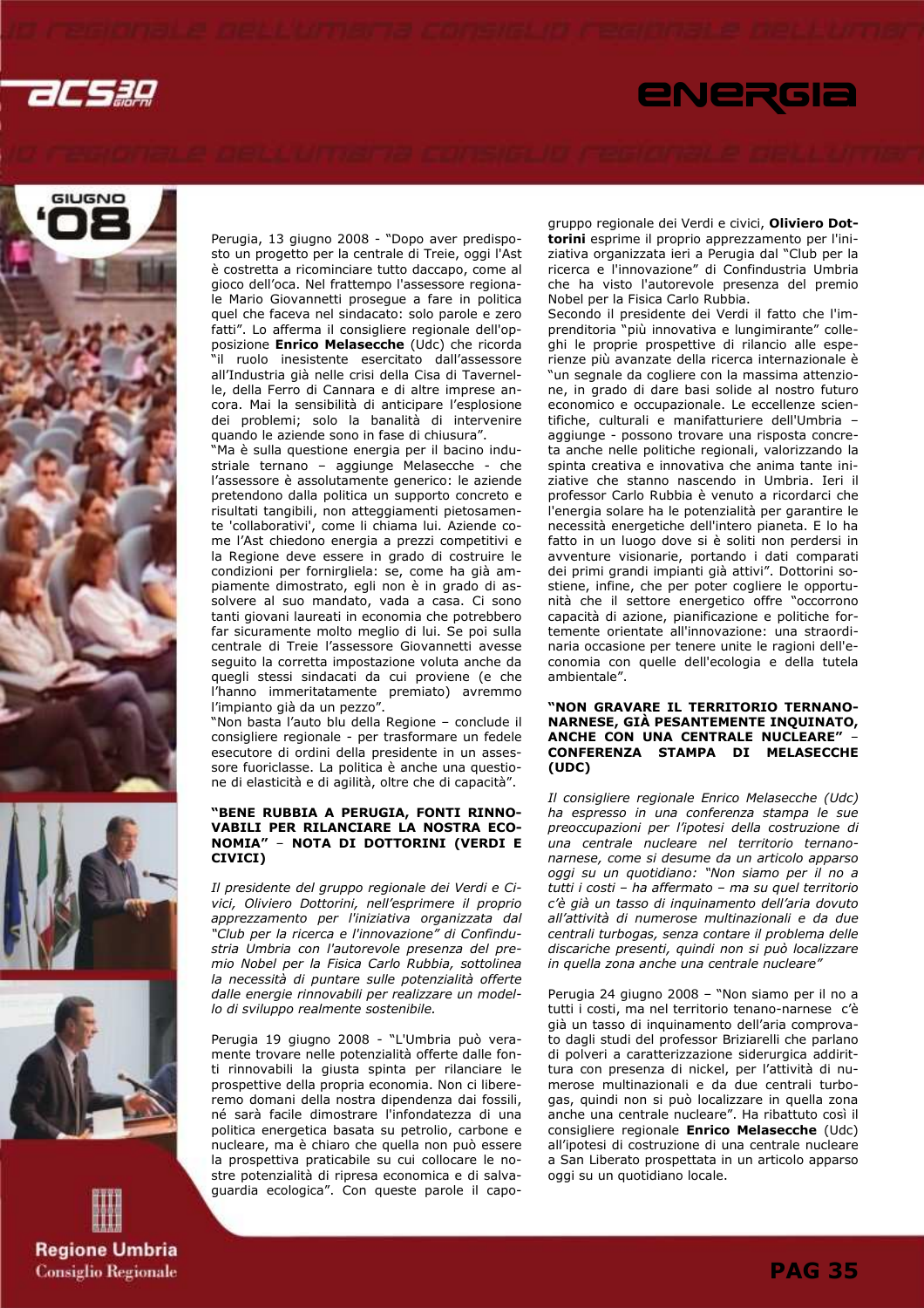











"Già ad Orvieto abbiamo l'unica mega discarica di rifiuti dell'Umbria – ha detto Melasecche – aravano dell'acciaieria, situata sopra Marmore, e un'altra che da decenni accoglie i rifiuti di tutto il centro abitato, quindi chiederemo alla Lorenzetti di salvaguardare la salute di tutti i cittadini. Il nostro non è un no pregiudiziale, ma un invito a valutare seriamente la situazione, cosa che andava fatta da tempo, magari con la costruzione di una centrale turbogas per aiutare le numerose aziende siderurgiche e chimiche che si trovano fuori dalla conca ternana, e quindi ubicarla in una zona pianeggiante e dove peraltro c'è molta acqua. Invece la Regione, con il Piano energetico attuale, ha solamente dato priorità a tre inceneritori di cui due ad aziende private, che quindi arricchiscono solo i privati e danno lavoro soltanto a poche decine di persone". Il consigliere dell'Udc ha ripercorso le tappe di avvicinamento al nucleare in Umbria, rimarcando che "il Piano energetico del 2004 prevede solamente l'ampliamento dei 100 megawatt della centrale turbogas Edison e di 50 per quella di Montoro, mentre scelte ancora più scellerate furono fatte negli anni scorsi, quando l'assessore regionale Provantini recepì, col Piano energetico regionale del 1987, le direttive del Governo che prevedevano una centrale atomica da 1200 megawatt sul nostro territorio, ed il rappresentante dell'Anci di allora, Porrazzini, si disse non contrario ma favorevole ad una riduzione a 600 megawatt. È anche da queste scelte – ha continuato Melasecche – e dalla considerazione del fatto che la zona del ternanonarnese è ad alta concentrazione industriale e con il fiume Nera dalla portata abbondante e costante, si sta arrivando all'individuazione di questa zona come sito idoneo per la costruzione di una centrale nucleare". Melasecche ha preannunciato un'interrogazione per sapere quali sono gli intendimenti della Regione Umbria in merito.

#### "L'UMBRIA DICA NO ALLE CENTRALI NU-CLEARI" – PER DOTTORINI (VERDI E CIVI-CI) "È UNA FOLLIA LA PROPOSTA DEL CEN-TRODESTRA"

"Vergognosa la posizione di chi vuole a tutti i costi le centrali nucleari, ma a casa d'altri". Così Oliviero Dottorini, presidente dei Verdi e Civici, che parla di una scelta antiquata, costosissima e perdente, che bloccherà le rinnovabili".

Perugia, 24 giugno 2008 - "Una follia. L'ipotesi rilanciata dal Governo e ripresa dal centrodestra regionale di realizzare una centrale nucleare in Umbria è semplicemente sconcertante e fuori da ogni criterio energetico, ambientale ed economico". Lo afferma, in una sua nota, il presidente dei Verdi e Civici in Consiglio regionale, Oliviero Dottorini, secondo il quale "è necessario che l'Umbria prenda immediatamente le distanze da questa ipotesi scellerata rendendo indisponibile il proprio territorio a soluzioni antiquate, costosissime e perdenti".

Dottorini commenta con queste parole le indiscrezioni giornalistiche secondo cui il Governo nazionale avrebbe individuato in San Liberato di Narni uno dei siti su cui realizzare la serie di centrali nucleari nazionali, così come indicato in un documento del ministero dell'Industria.

 "Quella del nucleare – aggiunge Dottorini - è una scelta ideologica e perdente, che non produrrà risultati se non quello di bloccare i percorsi di modernizzazione del Paese avviati con i provvedimenti in favore delle energie rinnovabili. L'ipotesi del Governo e rilanciata dal centrodestra umbro, è sbagliata perché antieconomica, vecchia e pericolosa dal momento che l'atomo da fissione non ha risolto i gravi problemi generati dagli elevatissimi costi e dallo smaltimento delle scorie radioattive. Tutti elementi che hanno già indotto importanti paesi come Germania, Svezia ed Olanda a programmare la propria uscita dal nucleare per puntare con forza su energie pulite, rinnovabili e sicure. Fa sorridere la posizione di chi a livello nazionale propaganda il nucleare come sicuro, moderno e risolutivo, salvo poi mettere le mani avanti, quando viene individuato il proprio collegio elettorale come sito adatto ad ospitare una centrale. In quel caso si pensa che sia opportuno realizzarla nei territori altrui, in zone meno 'compromesse'. Della serie: viva il nucleare, ma a casa d'altri. Un bell'esempio di responsabilità che rafforza notevolmente la posizione di chi, come Casini, Berlusconi e Fini, da sempre ha criticato la sindrome Nimby dei comitati ambientalisti. Noi Verdi e Civici, al contrario, siamo contrari al ricorso all'energia nucleare, sia che le centrali nascano nel collegio di un consigliere dell'Udc, sia che le si realizzino nella pianura di Trevi o in qualsiasi altra parte d'Italia". "Dobbiamo ricordare – aggiunge il capogruppo regionale dei Verdi e civici – che il documento del Ministero dell'Industria si rifà al Piano energetico regionale del 1987 in cui si indicava San Liberato–Nera Montoro come sito ideale per una centrale nucleare da 1200 megawatt: un piano obsoleto e datato, che non tiene conto del voto popolare che venti anni fa ha sancito la sconfitta di chi puntava su un modello energetico altamente rischioso per la salute e con i più alti livelli di costi. Proprio la settimana scorsa il premio Nobel Carlo Rubbia è venuto a Perugia per ricordarci che l'energia solare ha le potenzialità per garantire le necessità energetiche dell'intero pianeta. Sole, vento, acqua, geotermia, biomasse locali, assieme all'idrogeno, rappresentano una grande sfida per una prospettiva energetica nazionale di grande rilievo, che dia una risposta alla dittatura del petrolio e che garantisca un modello energetico, più sicuro, più economico e anche più democratico".

"ASSURDO COMMENTARE UNA NON NOTI-ZIA, MONTORO PER SISMICITÀ E MORFO-LOGIA NON POTREBBE OSPITARE UNA CEN-TRALE NUCLEARE" - DE SIO E NEVI (PDL) SULLE REAZIONI ALLE NOTIZIE GIORNALI-**STICHE**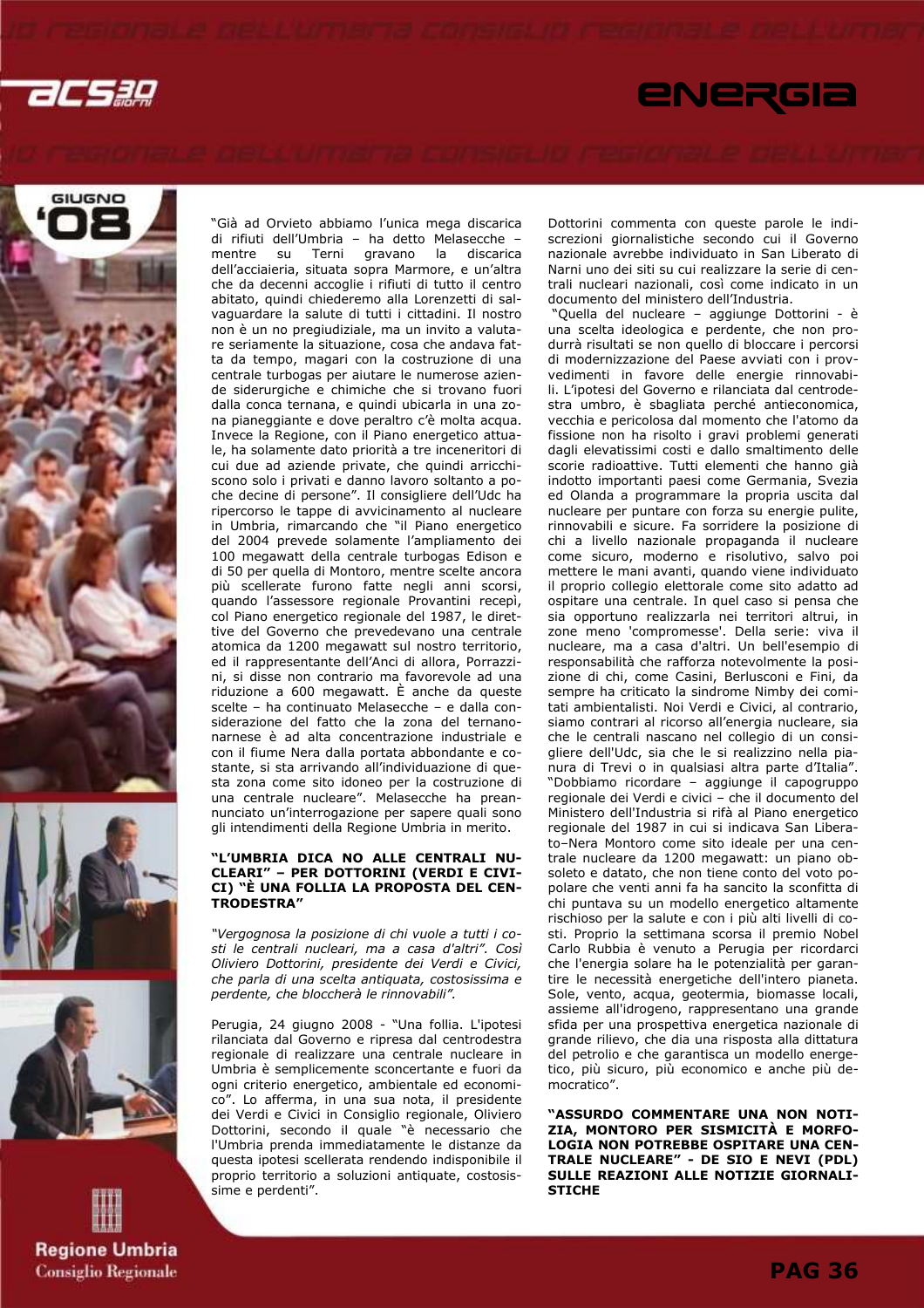

# ENERGIA









Per i consiglieri del Pdl Alfredo De Sio e Raffaele Nevi, Montoro individuata come possibile sito di una centrale nucleare è una non notizia che come tale non si può commentare. A giudizio dei due esponenti c'è chi vuol innalzare inutili polveroni, anche perché, osservano i due esponenti politici, la sismicità e la morfologia del luogo fanno sì che Montoro non abbia alcuna caratteristica per essere individuata come eventuale sede per ospitare una centrale nucleare.

Perugia, 24 giugno 2008 - L'individuazione del sito di Nera Montoro come uno di quelli possibili, in caso di ripresa del programma nucleare da parte dell'Italia, è una non notizia che come tale non si può commentare.

A sostenerlo sono i consiglieri del Pdl Alfredo De Sio e Raffaele Nevi che aggiungono: "L'argomento è troppo serio per essere trattato con tanta superficialità e l'unica cosa di cui il nostro territorio in questo momento non sente la mancanza, è di aprire pseudo dibattiti attorno a fantasiose ipotesi che sono strutturalmente impossibili".

Dopo essersi chiesti se esiste "un interesse, per motivi incomprensibili, ad alzare polveroni per spostare l'attenzione dai problemi di produzione energetica che investono anche la nostra regione", De Sio e Nevi, aggiungono: "Montoro per posizione geografica, sismicità e morfologia non ha nessuna caratteristica per essere individuata come eventuale sede per ospitare una centrale nucleare: il tutto senza evocare furbizie o scaricabarili verso altri territori, ma solo facendo riferimento al buonsenso e al realismo che consegnano automaticamente alcune notizie al campo della fantasia".

Il dibattito sul nucleare - concludono - "è oggi di nuovo riaperto alla luce di esigenze e percorsi di innovazione tecnologica sui quali l'Italia, dopo venti anni può e deve tornare ad interrogarsi, senza scorciatoie semplicistiche ma con consapevolezza e buon senso e si vedrà nei prossimi mesi che cosa produrrà il dibattito in corso".

### "L'UMBRIA DICE NO AL NUCLEARE E DEVE CONTINUARE AD INVESTIRE NELLE FONTI RINNOVABILI" - DOTTORINI (VERDI E CI-VICI) APPOGGIA LE DICHIARAZIONI DEL-L'ASSESSORE GIOVANNETTI

Il capogruppo regionale dei Verdi e civici Oliviero Dottorini commenta con soddisfazione le dichiarazioni con cui l'assessore regionale all'energia ha preso le distanze da qualsiasi ipotesi di costruzione di una centrale nucleare in Umbria. Per il consigliere Dottorini "il nucleare è una scelta del passato, con costi insostenibili e rischi altissimi".

Perugia, 26 giugno 2008 - "Sono soddisfatto dalle parole dell'assessore Giovannetti circa l'ipotesi della costruzione di una centrale nucleare nel territorio umbro. L'annunciata indisponibilità del governo regionale dimostra quanto le nostre tesi siano lungimiranti e non pregiudiziali". Con queste parole il capogruppo dei Verdi e civici in Consiglio regionale Oliviero Dottorini commenta la dichiarazione dell'assessore regionale all'Energia Mario Giovanetti circa l'indisponibilità dell'Umbria ad ospitare impianti nucleari.

"Quella del nucleare – aggiunge Dottorini - è una scelta ideologica e perdente, che non produrrà risultati se non quello di bloccare i percorsi di modernizzazione del paese avviati con i provvedimenti in favore delle energie rinnovabili. L'ipotesi formulata del governo e rilanciata dal centrodestra umbro, è sbagliata perché antieconomica, vecchia e pericolosa dal momento che l'atomo da fissione non ha risolto i gravi problemi generati dagli elevatissimi costi e dallo smaltimento delle scorie radioattive. Tutti elementi che hanno già indotto importanti paesi come Germania, Svezia ed Olanda a programmare la propria uscita dal nucleare per puntare con forza su energie pulite, rinnovabili e sicure".

"L'Umbria non è disponibile ad avventure senza futuro – conclude l'esponente del Sole che ride la proposta indecente del governo Berlusconi è rispedita al mittente. Siamo pianamente soddisfatti della netta e puntuale presa di posizione dell'assessore".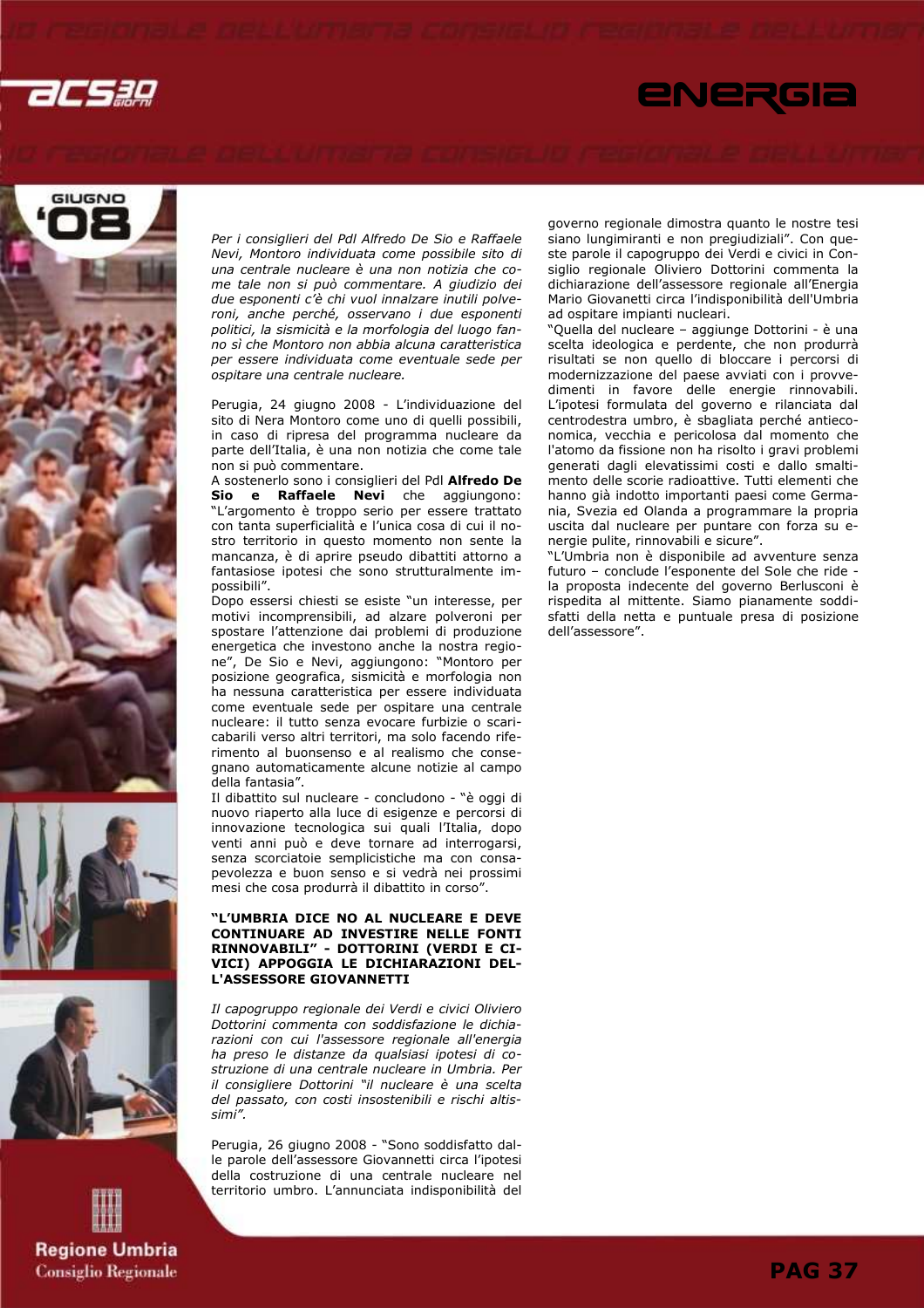

# **INFORMATICA**





**Regione Umbria Consiglio Regionale** 

### "RISOLVERE I PROBLEMI DI RETE ALL'UF-FICIO POSTALE DI SCHEGGIA" - UNA NOTA DI ROBERTO CARPINELLI (PDCI)

Perugia, 19 giugno 2008 – Il capogruppo regionale dei Comunisti italiani Roberto Carpinelli richiama l'attenzione sulla situazione che, da qualche mese, si è venuta a creare a Scheggia: "L'ufficio postale del luogo, infatti, ad intermittenza vede rallentare, quando non del tutto mancare, i servizi postali a rete, non a causa del personale che vi opera, ma per guasti tecnici ai .<br>terminali

"Queste reiterate e lunghe mancanze di connessione – osserva Carpinelli - hanno causato disservizi e malcontento tra gli utenti, che sono stati costretti a sopportare lunghe code, con relativa perdita di tempo, nelle poche volte che i computer avevano la connessione".

Carpinelli auspica che "tali anomalie non vengano più a verificarsi" e annuncia il suo impegno in tutte le sedi competenti.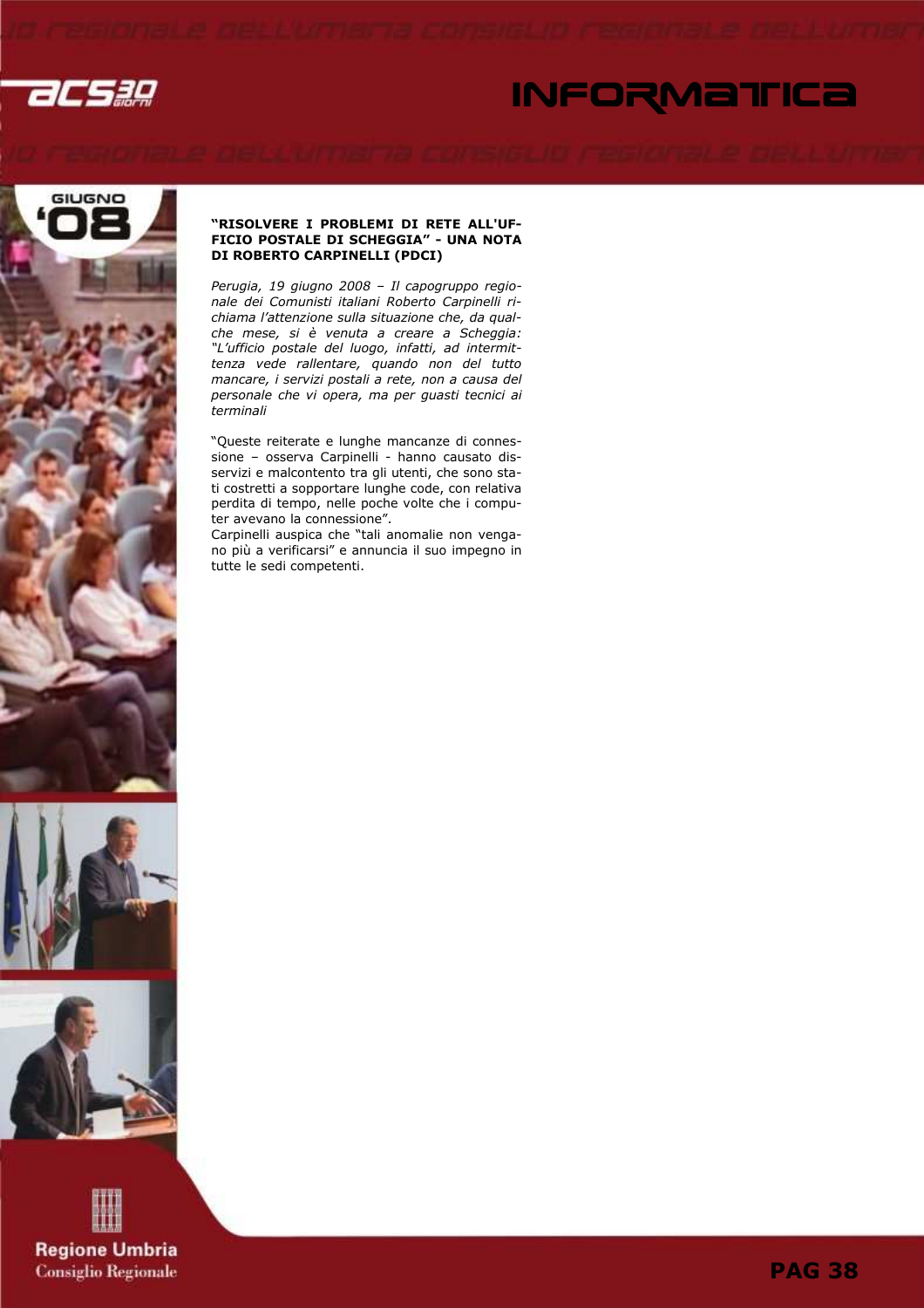

# **INFORMAZIONE**









### IN ONDA SULLE TV LOCALI LA SEDUTA DEL CONSIGLIO REGIONALE DEL 3 GIUGNO DE-DICATA ALLE INTERROGAZIONI A RISPO-STA IMMEDIATA (QUESTION TIME)

Perugia 6 giugno 2008 - In onda sulle emittenti televisive umbre la registrazione della seduta del Consiglio regionale di martedì 3 giugno, dedicata alle interrogazioni a risposta immediata (question time). Questi gli atti discussi nel corso della seduta: "Necessità di modificazione dell'art. 3 comma 6 - del regolamento regionale in materia di requisiti igienico-sanitari delle piscine ad uso natatorio) – interroga il consigliere Raffaele Nevi (FI-Pdl), risponde l'assessore alla Sanità Maurizio Rosi; "Mancata estensione alle parafarmacie dell'Umbria dell'autorizzazione alla vendita di alcune tipologie di prodotti", interroga il consigliere Aldo Tracchegiani (La Destra), risponde l'assessore alla Sanità Maurizio Rosi; Finanziamenti erogati dalla Giunta regionale al Comune di Perugia per i progetti di 'Più Sicurezza' e 'Più Sicurezza 2', mancanza di indicazione, nei relativi provvedimenti degli interventi finanziatieventuale destinazione dei finanziamenti all'acquisizione dei T-Red", interroga il consigliere Franco Zaffini (AN-Pdl), risponde l'assessore alle infrastrutture Giuseppe Mascio; "Stato di crisi e futuro dei lavoratori dello stabilimento di Sansepolcro della Nestlè Italia - iniziative della Giunta regionale per una positiva soluzione della vicenda", interroga il consigliere Andrea Lignani Marchesani (Cdl Per l'Umbria), risponde l'assessore alle attività produttive Mario Giovannetti; "Fermo delle attività del termovalorizzatore dell'Asm Terni s.p.a.–intendimenti della Giunta regionale circa il rilascio a tale impianto, e in attesa di interventi strutturali sullo stesso, delle nuove autorizzazioni A.I.A.. (autorizzazione integrata ambientale)", interroga il consigliere Alfredo De Sio (AN-Pdl), risponde l'assessore all'ambiente Lamberto Bottini; "Presunti esuberi di personale Ata (ausiliario, tecnico e amministrativo) nelle scuole che insistono sul territorio regionale", interrogano i consiglieri Gianluca Rossi e Mara Gilioni (PD), risponde l'assessore all'istruzione Maria Prodi;

La seduta dedicata al "question time" sarà trasmessa dalle emittenti televisive locali con i seguenti orari: RtuAquesio venerdì 6 giugno 20.00 (prima parte), sabato 7 giugno 21.00 (seconda parte) Nuova Teleterni martedì 10 giugno ore 12.26 (prima parte), venerdì 13 giugno ore 12.15 (seconda parte); Rete Sole mercoledì 11 giugno ore 23.50 (prima parte), giovedì 12 giugno ore 23.50 (seconda parte); Rte 24H sabato 7 giugno ore 20.00 (prima parte), mercoledì 12 giugno ore 14,30 (seconda parte); sabato 7 giugno ore 21.00 (seconda parte); Tef sabato 7giugno ore 19.45 (prima parte), domenica 8 giugno ore 18.10 (seconda parte); Tele Galileo venerdì 6 giugno ore 17.30 (prima parte), mercoledì 12 giugno ore 17.20 (seconda parte); Tele radio Umbria viva venerdì 6 giugno ore 16.30 (prima parte), mercoledì 12 giugno ore 13.50

(seconda parte); Tevere TV venerdì 6 giugno ore 16.30 (prima parte); venerdì 13 giugno ore 17.00 (seconda parte); Tele radio Gubbio, venerdì 13 giugno ore 13.00 (seconda parte); Umbria TV lunedì 9 giugno ore 12.00 (prima parte), martedì 10 giugno 00.30 (seconda parte).

### "ACS 30 GIORNI", BOLLETTINO MENSILE DI INFORMAZIONE DEL CONSIGLIO REGIONA-LE DELL'UMBRIA – ONLINE L'EDIZIONE DI MAGGIO

Perugia, 7 giugno 2008 – L'attività mensile del Consiglio regionale, le leggi approvate, i lavori delle Commissioni, i comunicati dei gruppi consiliari, le interpellanze, le interrogazioni ed i question time.

Tutta l'attività di informazione istituzionale e politica prodotta quotidianamente dall'Ufficio stampa dell'Assemblea regionale attraverso l'Agenzia .<br>Acs è ora sistematizzata e disponibile per la consultazione nel bollettino "Acs 30 giorni".

Una pubblicazione online, in formato pdf, che può essere scaricata e stampata oppure "sfogliata" direttamente sul web, con la possibilità di effettuare ricerche e approfondimenti in modo semplice e immediato grazie al motore di ricerca e al sommario suddiviso per argomenti.

Le 80 pagine dell'edizione di maggio 2008 sono disponibili sul sito del Consiglio regionale www.crumbria.it.

### IN ONDA "IL PUNTO", SETTIMANALE TELE-VISIVO DI APPROFONDIMENTO DEL CON-SIGLIO REGIONALE – CONFRONTO TRA I CONSIGLIERI VINTI (PRC-SE) E FRONDUTI (FI-PDL)

Perugia, 10 giugno 2008 – In onda la trentaquattresima puntata de "Il Punto", il settimanale televisivo di approfondimento curato dall'Ufficio Stampa del Consiglio regionale. Riforme regionali, Comunità montane, sicurezza dei cittadini, immigrazione, "appaltopoli" sono stati i temi sui quali si è sviluppato il confronto tra I consiglieri Stefano Vinti (Prc-Se) e Armando Fronduti (FI-Pdl).

La trasmissione è stata condotta da Alberto Scattolini, giornalista dell'Ufficio stampa del Consiglio. Ospite in studio Giacomo Marinelli Andreoli, direttore di TeleRadioGubbio.

"Il Punto" va in onda settimanalmente sulle seguenti emittenti televisive umbre: RtuAquesio martedì 10 giugno ore 21, replica mercoledì 11 giugno ore 17,30; Nuova Tele Terni, sabato 14 giugno ore 20.15, replica martedì 17 giugno ore 12.26; Rete Sole, giovedì 12 giugno ore 20.28, replica mercoledì 18 giugno 23,50; Rte 24h, venerdì 13 giugno ore 14.30, replica sabato 14 giugno ore 20; Tef, mercoledì 11 giugno ore 19.40, lunedì 16 giugno ore 19.45; Tele Galileo, giovedì 12 giugno ore 13.00, venerdì 13 giugno ore 17.30; Tele Radio Umbria Viva, giovedì 12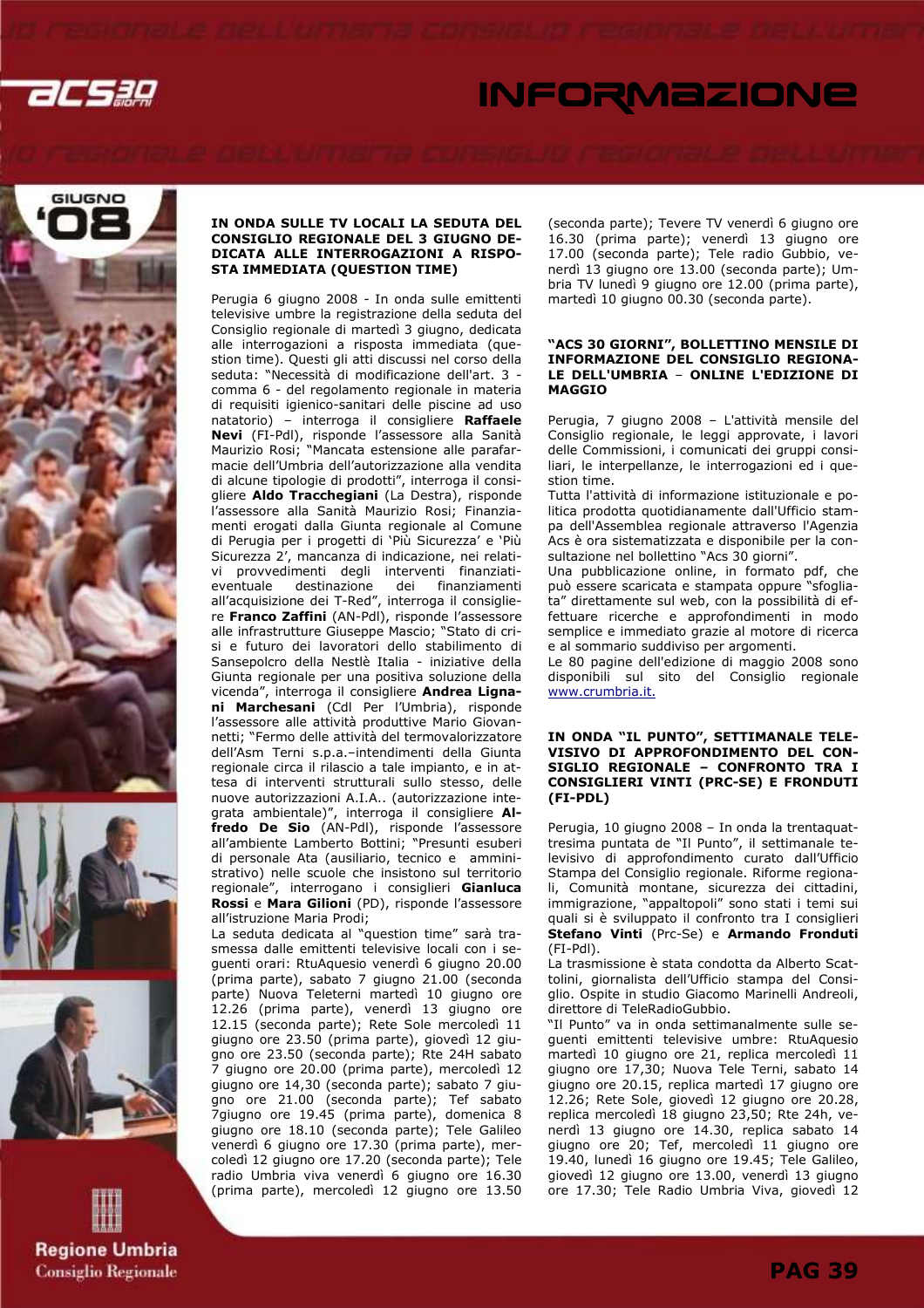

# **INFORMAZIONE**









giugno ore 21.30, replica venerdì 13 giugno ore 16.30; Tevere Tv, mercoledì 11 giugno ore 17.50, replica venerdì 13 giugno ore 16.30; Umbria Tv, mercoledì 11 giugno 23.30, replica lunedì 16 giugno ore 12.00; Tele Radio Gubbio mercoledì 11 giugno ore 22.00, giovedì 12 giugno ore 15.30.

(La trasmissione è stata registrata lunedì 9 giugno 2008).

### IN ONDA IL NUMERO 126 DI "TELECRU", IL NOTIZIARIO TELEVISIVO DEL CONSIGLIO REGIONALE DELL'UMBRIA

Perugia, 13 giugno 2008 – Servizi e approfondimenti nel numero 126 di TeleCRU, il notiziario settimanale del Consiglio regionale in onda sulle televisioni locali e in rete sul sito www.telecru.it. Gli argomenti di questo numero: scioglimento della Fondazione umbra per lo spettacolo; commissione d'inchiesta sull' assenteismo nella sanità; conferenza stampa FI-Pdl; calendario venatorio e parto indolore; Comitato per la legislazione ; le novità nella composizione delle commissioni e comitati.

TeleCRU, la web tv del Consiglio regionale, è un notiziario settimanale curato dall'Ufficio stampa. Viene messo in onda dalle emittenti televisive locali con i seguenti orari: RtuAquesio, venerdì 13 giugno ore 20 e sabato 14 giugno alle 21; UmbriaTv, sabato 14 giugno alle 20,30 e lunedì 16 giugno alle 00.30; TevereTv, martedì 17 giugno alle 16.30 e venerdì 20 giugno alle 17; Trg, giovedì 19 giugno alle 16.30 e venerdì 20 giugno alle 13; Rete Sole, domenica 15 giugno ore 19,10 e giovedì 19 giugno ore 23.40; Teleradio Umbria viva, martedì 17 giugno alle 19.50 e mercoledì 18 giugno alle 13.50; Tele Galileo, martedì 17 giugno alle 13 e mercoledì 18 giugno alle 17.20; Rte, lunedì 16 giugno alle 19.30 e mercoledì 18 giugno alle 14.30; Nuova TeleTerni, mercoledì 18 giugno alle 12.15 e venerdì 20 giugno alle 12,15. (La versione online in formato ridotto del notiziario sarà pubblicato sul sito www.crumbria.it lunedì 16 giugno).

### IN ONDA "IL PUNTO", SETTIMANALE TELE-VISIVO DI APPROFONDIMENTO DEL CON-SIGLIO REGIONALE – CONFRONTO TRA I CONSIGLIERI CINTIOLI (PD) E LIGNANI MARCHESANI (CDL PER L'UMBRIA)

Perugia, 17 giugno 2008 – In onda la trentacinquesima puntata de "Il Punto", il settimanale televisivo di approfondimento curato dall'Ufficio Stampa del Consiglio regionale. Primi atti del governo nazionale, intercettazioni, vicenda "appaltopoli", riforma delle agenzie regionali, rapporti tra maggioranza e opposizione in Consiglio regionale sono alcuni tra i temi sui quali si è sviluppato il confronto tra I consiglieri Giancarlo Cintioli (PD) e Andrea Lignani Marchesani (Cdl Per l'Umbria).

La trasmissione è stata condotta da Alberto Scattolini, giornalista dell'Ufficio stampa del Consiglio. Ospite in studio Massimo Pistolesi, giornalista di Rte 24ore.

"Il Punto" va in onda settimanalmente sulle seguenti emittenti televisive umbre: RtuAquesio martedì 17 giugno ore 21, replica mercoledì 18 giugno ore 17,30; Nuova Tele Terni, sabato 21 giugno ore 20.15, replica martedì 24 giugno ore 12.26; Rete Sole, giovedì 19 giugno ore 20.28, replica mercoledì 25 giugno 23,50; Rte 24h, venerdì 20 giugno ore 14.30, replica sabato 21 giugno ore 20; Tef, mercoledì 18 giugno ore 19.40, lunedì 23 giugno ore 19.45; Tele Galileo, giovedì 19 giugno ore 13.00, venerdì 20 giugno ore 17.30; Tele Radio Umbria Viva, giovedì 19 giugno ore 21.30, replica venerdì 20 giugno ore 16.30; Tevere Tv, mercoledì 18 giugno ore 17.50, replica venerdì 20 giugno ore 16.30; Umbria Tv, mercoledì 18 giugno 23.30, replica lunedì 23 giugno ore 12.00; Tele Radio Gubbio mercoledì 18 giugno ore 22.00, giovedì 19 giugno ore 15.30.

(La trasmissione è stata registrata lunedì 16 giugno 2008).

### IN ONDA IL NUMERO 127 DI "TELECRU", IL NOTIZIARIO TELEVISIVO DEL CONSIGLIO REGIONALE DELL'UMBRIA

Perugia, 20 giugno 2008 – Servizi e approfondimenti nel numero 127 di TeleCRU, il notiziario settimanale del Consiglio regionale in onda sulle televisioni locali e in rete sul sito www.telecru.it. Gli argomenti di questo numero: riforma agenzie regionali; nuovi indirizzi di studio per le scuole superiori; Comitato per il monitoraggio e la vigilanza; studenti in Consiglio; "Uniti si vince": conferenza stampa del consigliere Tracchegiani; informazione sport.

TeleCRU, la web tv del Consiglio regionale, è un notiziario settimanale curato dall'Ufficio stampa. Viene messo in onda dalle emittenti televisive locali con i seguenti orari: RtuAquesio, venerdì 20 giugno ore 20 e sabato 21 giugno alle 21; Tef-Channel sabato 21 giugno 19,45, domenica 22 giugno 18,10; UmbriaTv, sabato 21 giugno alle 20,30 e lunedì 23 giugno alle 00.30; TevereTv, martedì 24 giugno alle 16.30 e venerdì 27 giugno alle 17; Trg, giovedì 26 giugno alle 16.30 e venerdì 27 giugno alle 13; Rete Sole, domenica 22 giugno ore 19,10 e giovedì 26 giugno ore 23.40; Teleradio Umbria viva, martedì 24 giugno alle 19.50 e mercoledì 25 giugno alle 13.50; Tele Galileo, martedì 24 giugno alle 13 e mercoledì 25 giugno alle 17.20; Rte, lunedì 23 giugno alle 19.30 e mercoledì 25 giugno alle 14.30; Nuova TeleTerni, mercoledì 25 giugno alle 12.15 e venerdì 27 giugno alle 12,15. (La versione online in formato ridotto del notiziario sarà pubblicato sul sito www.crumbria.it lunedì 23 giugno)

SUL GIORNALE TELEMATICO "ACS ONLINE", TUTTA LA COMUNICAZIONE MULTICANALE DEL CONSIGLIO REGIONALE DELL'UMBRIA – IN EVIDENZA LA SCHEDA SULLA RIFORMA DELLE AGENZIE REGIONALI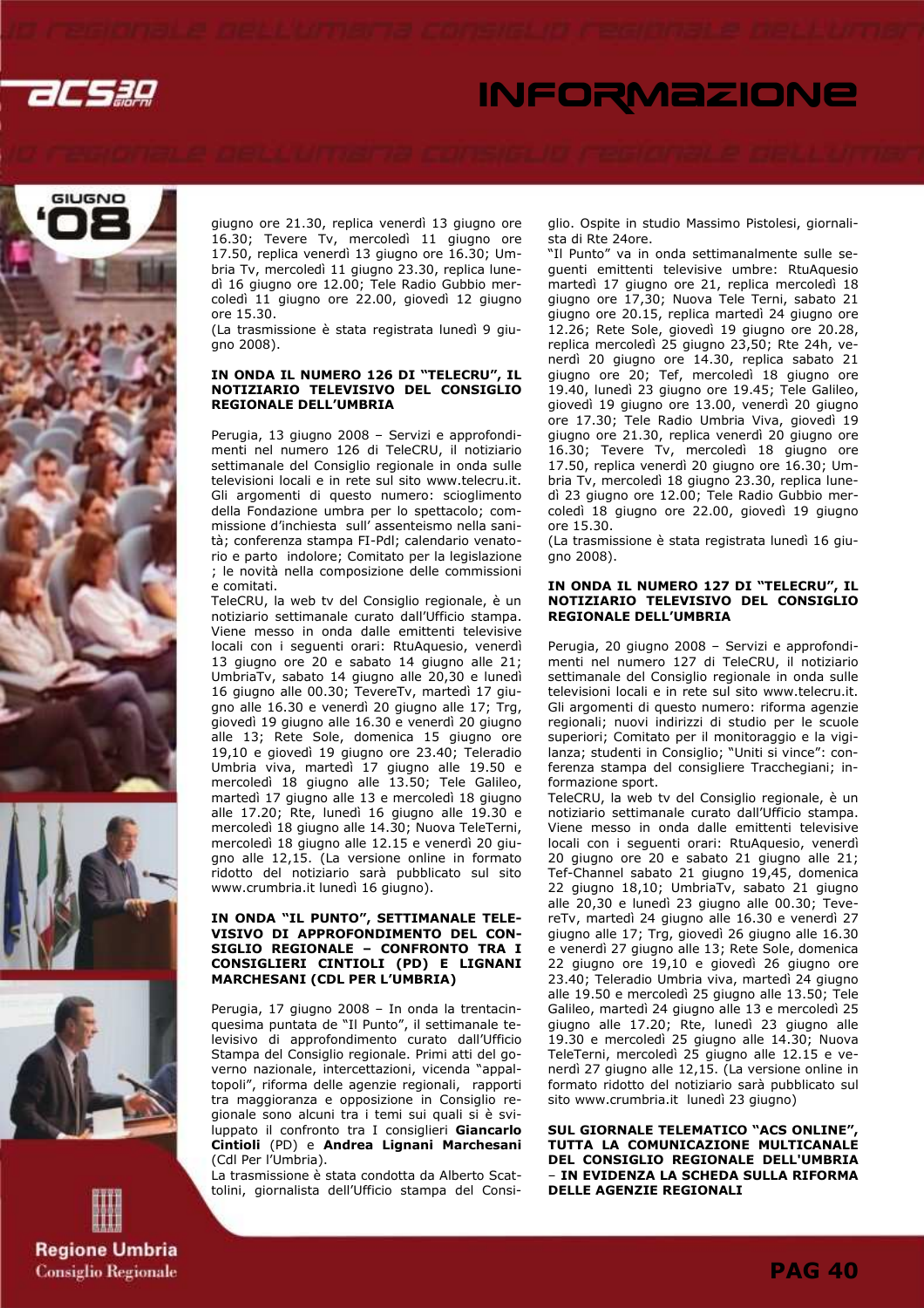

# **INFORMAZIONE**









Perugia, 23 giugno 2008 – La sezione Informazione del sito internet del Consiglio regionale dell'Umbria raggruppa tutti gli strumenti per la comunicazione multicanale predisposti per aprire ai cittadini le porte di Palazzo Cesaroni, sede dell'Assemblea regionale.

Digitando l'indirizzo www.crumbria.it e cliccando su Informazione, si entra in "Acs online", il giornale telematico dedicato ai canali informativi attivati e curati dall'Ufficio stampa del Consiglio regionale: i lanci giornalieri dell'Agenzia Acs sull'attività dell'Assemblea, dei gruppi politici "RegioneUmbriaNews", delle Commissioni consiliari e dei Comitati; il notiziario radiofonico quotidiano, online in formato mp3 dalle ore 17 e 30, con la sintesi dei principali eventi della giornata; le puntate settimanali del format televisivo Telecru, in onda anche sulle televisioni private regionali; la rassegna stampa con gli articoli più rilevanti per la Regione Umbria pubblicati ogni giorno dalla stampa locale e nazionale; il bollettino mensile "Acs 30 giorni" che raccoglie in una sola pubblicazione tutte le notizie lanciate mensilmente dall'Agenzia Acs.

Inoltre uno spazio speciale viene riservato alle schede e agli approfondimenti degli atti di maggiore rilievo in discussione nelle Commissioni e nell'Aula di Palazzo Cesaroni, per consentire a cittadini, giornalisti e amministratori di seguire meglio i lavori del Consiglio regionale dell'Umbria.

### IN ONDA "IL PUNTO", SETTIMANALE TELE-VISIVO DI APPROFONDIMENTO DEL CON-SIGLIO REGIONALE – CONFRONTO TRA I CONSIGLIERI SEBASTIANI (FI-PDL) E CAR-PINELLI (PDCI)

Perugia, 24 giugno 2008 – In onda la trentaseiesima puntata de "Il Punto", il settimanale televisivo di approfondimento curato dall'Ufficio Stampa del Consiglio regionale. Situazione politicoistituzionale regionale, "appaltopoli", pubblico impiego sono stati i temi sui quali si è sviluppato il confronto tra I consiglieri Enrico Sebastiani (FI-Pdl) e Roberto Carpinelli (Pdci).

La trasmissione è stata condotta da Alberto Scattolini, giornalista dell'Ufficio stampa del Consiglio. Ospite in studio Massimo Boccucci, direttore dell'agenzia Infopress.

"Il Punto" va in onda settimanalmente sulle seguenti emittenti televisive umbre: RtuAquesio martedì 24 giugno ore 21, replica mercoledì 25 giugno ore 17,30; Nuova Tele Terni, sabato 28 giugno ore 20.15, replica martedì 1 luglio ore 12.26; Rete Sole, giovedì 26 giugno ore 20.28, replica mercoledì 2 luglio 23,50; Rte 24h, venerdì 27 giugno ore 14.30, replica sabato 28 giugno ore 20; Tef, mercoledì 25 giugno ore 19.40, lunedì 30 giugno ore 19.45; Tele Galileo, giovedì 26 giugno ore 13.00, venerdì 27 giugno ore 17.30; Tele Radio Umbria Viva, giovedì 26 giugno ore 21.30, replica venerdì 27 giugno ore 16.30; Tevere Tv, mercoledì 25 giugno ore 17.50, replica venerdì 27 giugno ore 16.30; Umbria Tv, mercoledì 25 giugno 23.30, replica lunedì 30 giugno ore 12.00; Tele Radio Gubbio mercoledì 25 giugno ore 22.00, giovedì 26 giugno ore 15.30.

(La trasmissione è stata registrata lunedì 23 giugno 2008).

### IN ONDA IL NUMERO 128 DI "TELECRU", IL NOTIZIARIO TELEVISIVO DEL CONSIGLIO REGIONALE DELL'UMBRIA

Perugia, 27 giugno 2008 – Servizi e approfondimenti nel numero 128 di TeleCRU, il notiziario settimanale del Consiglio regionale in onda sulle televisioni locali e in rete sul sito www.telecru.it. Gli argomenti di questo numero: Riforma delle agenzie regionali; No alla mozione sull'aborto in Umbria; Centri storici: Accademia di belle arti; Via libera al calendario venatorio; manifestazioni storiche.

TeleCRU, la web tv del Consiglio regionale, è un notiziario settimanale curato dall'Ufficio stampa. Viene messo in onda dalle emittenti televisive locali con i seguenti orari: RtuAquesio, venerdì 27 giugno ore 20 e sabato 28 giugno alle 21; Tef-Channel sabato 28 giugno 19,45, domenica 29 giugno 18,10; UmbriaTv, sabato 28 giugno alle 20,30 e lunedì 30 giugno alle 00.30; TevereTv, martedì 1 luglio alle 16.30 e venerdì 4 luglio alle 17; Trg, giovedì 3 luglio alle 16.30 e venerdì 4 luglio alle 13; Rete Sole, domenica 29 giugno ore 19,10 e giovedì 3 luglio ore 23.40; Teleradio Umbria viva, martedì 1 luglio alle 19.50 e mercoledì 3 luglio alle 13.50; Tele Galileo, martedì 1 luglio alle 13 e mercoledì 2 luglio giugno alle 17.20; Rte, lunedì 30 giugno alle 19.30 e mercoledì 2 luglio alle 14.30; Nuova TeleTerni, mercoledì 2 luglio alle 12.15 e venerdì 4 luglio alle 12,15. (La versione online, in formato ridotto, del notiziario è pubblicata sul sito www.crumbria.it ).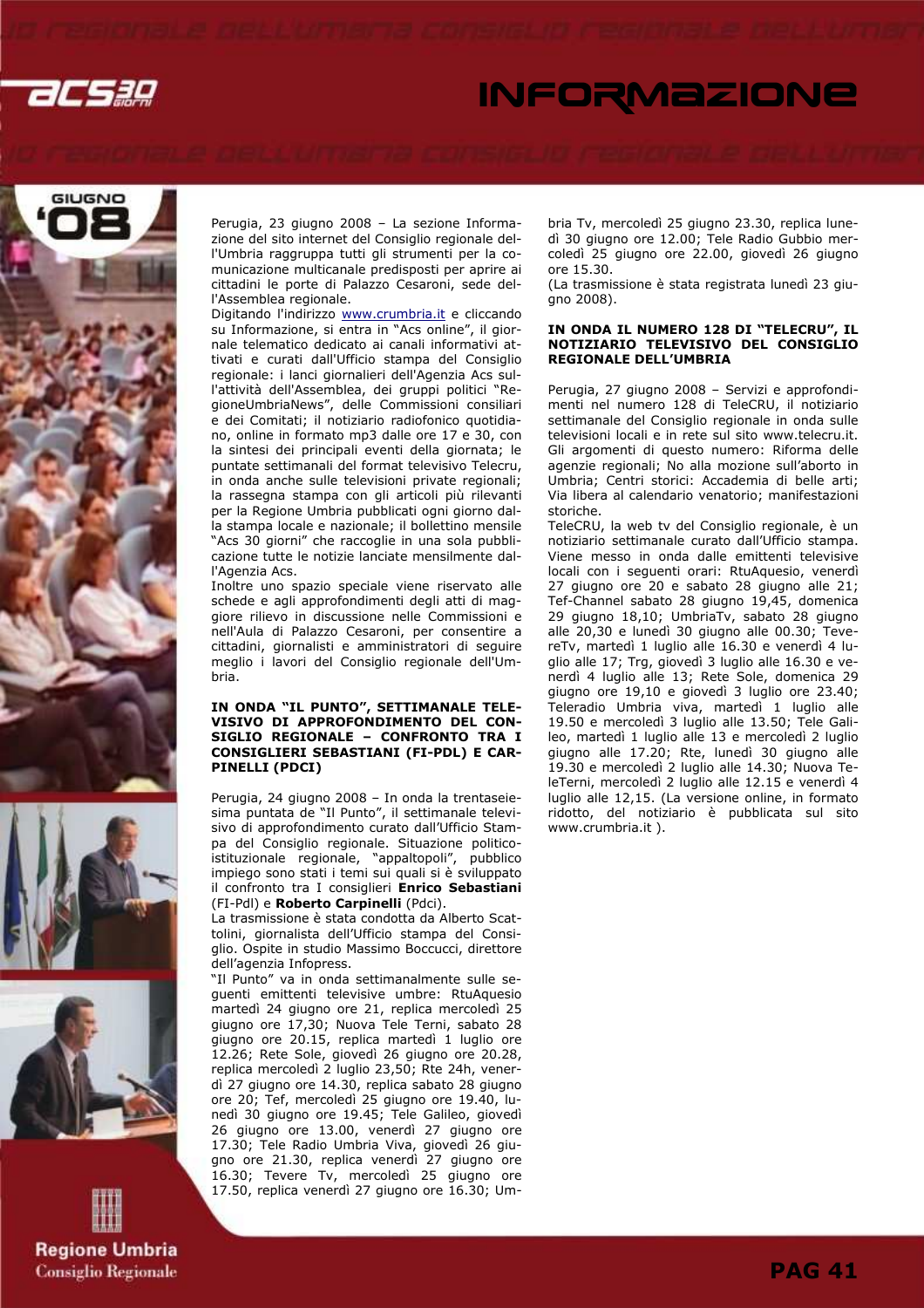

# **INFRASTRUTTTURE**









### "LA CAMERA DI COMMERCIO IGNORA LE PRIORITÀ INDIVIDUATE DALLA REGIONE UMBRIA" – CINTIOLI (PD) CHIEDE ATTEN-ZIONE PER LA STRADA DELLE TRE VALLI

Il consigliere regionale Giancarlo Cintioli (Pd) punta il dito contro le scelte fatte dalla Camera di Commercio di Perugia nel "Focus Infrastrutture" presentato in occasione della VI giornata dell'economia: "Non è stata fatta alcuna menzione – sostiene - della strada delle Tre Valli, un'arteria che, invece, è in grado di creare un collegamento trasversale tra il Tirreno e l'Adriatico, tra il porto di Ancona nelle Marche e quello di Civitavecchia, nel Lazio, ed è pertanto un interesse prioritario per la Regione Umbria". Cintioli chiede l'impegno di tutti, parlamentari umbri, rappresentanti di partiti e associazioni, affinché "inducano il Governo Berlusconi ad impegnarsi concretamente per il completamento della Tre Valli".

Perugia, 17 giugno 2008 - Il consigliere regionale Giancarlo Cintioli (Pd) bacchetta la Camera di Commercio di Perugia perché nel "Focus Infrastrutture", presentato in occasione della VI giornata dell'economia, non è stata menzionata tra le priorità quella del completamento della strada delle Tre Valli.

"C'è una palese contraddizione – afferma Cintioli - tra la posizione della Camera di Commercio di Perugia e quella della Regione Umbria riguardo le priorità e i fabbisogni di infrastrutture del centro Italia, poiché non viene fatta alcuna menzione della strada delle Tre Valli, un'arteria che, invece, è in grado di creare un collegamento trasversale tra il Tirreno e l'Adriatico, tra il porto di Ancona nelle Marche e quello di Civitavecchia, nel Lazio".

Una lacuna "incomprensibile" secondo il consigliere regionale del Partito democratico, "perché la Tre Valli, soprattutto nel tratto Spoleto- Acquasparta, integra l'itinerario su cui confluiscono le più importanti trasversali dell'Italia centrale assumendo così una valenza strategica per l'Umbria e per il centro Italia". Per Cintioli appare dunque "strana" la presa di posizione della Camera di Commercio che, "su questo punto – afferma - è in contrasto con gli strumenti di programmazione della Regione Umbria, tutti volti a ribadire in maniera chiara la valenza della Tre Valli il cui iter di realizzazione risale addirittura agli anni Settanta. A questo proposito – continua il consigliere del Pd - c'è da evidenziare che la Regione Umbria, ripetutamente dal 2000 ad oggi, con i vari Governi che si sono succeduti, ha chiesto impegni concreti per garantirne la sostenibilità economica e, quindi, l'effettiva costruzione. Il tempo - sostiene Cintioli - non è un fattore neutro, e i costi dell'attesa per la realizzazione di questa trasversale si ripercuotono inevitabilmente sull'economia del territorio. Proprio per questo è fondamentale abbandonare infruttuose polemiche e sterili campanilismi in

favore di un impegno concreto per far sì che la Tre Valli possa vedere concluso in poco tempo l'iter della sua completa realizzazione".

Il Consigliere regionale del PD ritiene necessario che "tutte le istituzioni si attivino presso il Governo, affinché l'obiettivo del completamento della Tre Valli venga supportato con atti che individuino rapidamente e con certezza le fonti di finanziamento e i tempi di realizzazione. L'auspicio – conclude - è che i parlamentari dell'Umbria, sia di maggioranza che di minoranza, ed i rappresentanti degli enti locali, dalla Regione alle Province e ai Comuni, ai partiti politici, alle associazioni imprenditoriali, ai sindacati, facciano sentire la loro voce affinché il Governo Berlusconi si impegni concretamente ed il completamento della Tre Valli non rimanga per l'ennesima volta un'opera incompiuta, con un danno economico incalcolabile non solo per l'area Foligno-Spoleto-Valnerina, ma per l'Umbria tutta".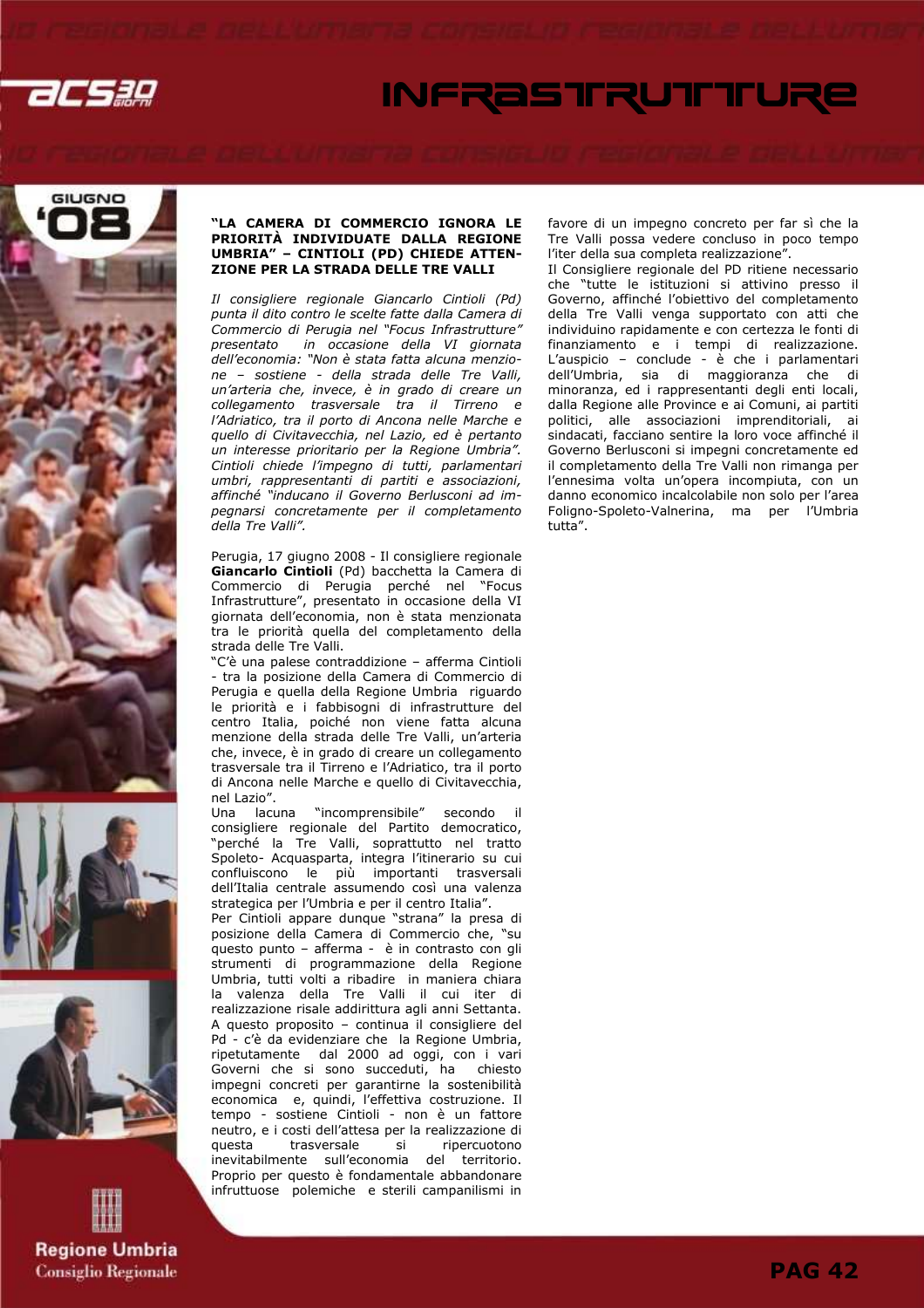









### PIANO TRIENNALE INFANZIA: PASSA A MAGGIORANZA IL DOCUMENTO CHE SI PROPONE DI COPRIRE IL 33 PER CENTO DELLA DOMANDA DI POSTI NIDO NEL 2010 - PER L'OPPOSIZIONE "RITARDO ECCESSI-VO E PARAMETRI DA RIVEDERE".

Con il solo consenso dei consiglieri di maggioranza, 14 favorevoli e 10 contrari, il Consiglio regionale ha approvato il Piano triennale per l'infanzia che stanzia 10 milioni e 344 mila euro per realizzare entro il 2010 più asili nido pubblici e privati, e per migliorare la qualità di quelli esistenti. Nel motivare il voto contrario l'opposizione ha parlato di ritardo eccessivo del piano e di mancata risposta della Giunta a rivedere alcuni parametri relativi alla autorizzazione degli asili privati come richiesto dagli operatori del settore.

Perugia, 3 giungo 2008 - Passa in Consiglio regionale il Piano triennale per l'infanzia che stanzia 10 milioni e 344 mila euro per realizzare entro il 2010 più asili nido pubblici e privati, e per migliorare la qualità di quelli esistenti. A favore del documento "che intende conciliare le esigenze educative dei bambini da 0 a 3 anni con quelle lavorative delle madri umbre", hanno votato 14 consiglieri del centrosinistra. Dieci sono stati i voti contrari espressi dalla Cdl, motivati in particolare "per il ritardo del Piano rispetto alla legge del 2005", e per il mancato impegno a rivedere alcuni parametri relativi al regolamento di attuazione della legge 30 del 2005 che, hanno detto, impedirebbero la crescita di quegli asili privati che in tutte le altre regioni offrono un numero di posti asilo superiori a quelli pubblici".

Difendendo le scelte fatte, l'assessore regionale alla pubblica istruzione Maria Prodi che ha parlato di disponibilità ad un ulteriore confronto in Commissione su alcuni problemi posti dall'opposizione, ha chiarito: "Non c'è stato alcun ritardo nel predisporre il Piano triennale. Con la legge del 2005 si è aperto un 'cantiere' con i Comuni. Alcune amministrazioni hanno chiesto, contrattato ed ottenuto un processo di adeguamento delle strutture esistenti che sarebbe stato impossibile perseguire in qualche settimana".

In una breve replica il relatore di minoranza Massimo Mantovani (Fi-Cdl) ha affermato, "la battaglia non è fra pubblico e privato. Abbiamo posto solo un problema di costi, che sono molto alti nel primo caso. Siamo disponibile al confronto: dobbiamo aiutare il privato a mettersi a norma. In Consiglio regionale il "Piano triennale 2008-2010 del sistema integrato dei servizi socio - educativi per la prima infanzia" è stato illustrato da ENZO RONCA (Pd), RELATORE DI MAG-GIORANZA e presidente della Commissione affari sociali che ha istruito l'atto. Il nuovo Piano triennale, ha detto, "intende conciliare al massimo le esigenze educative e di cura della famiglia, con quelle lavorative della madre, in un quadro di parità di opportunità che rimuova gli ostacoli alla occupazione femminile. Occorre favorire il lavoro della donna che è sinonimo di maggior benessere per la collettività e di minor povertà per l'infanzia. L'Umbria riuscirà facilmente a garantire nel 2.010 un'offerta complessiva di servizi all'infanzia, pari al 33 per cento degli utenti teorici, come previsto dai parametri comunitari fissati a Lisbona, se il Governo Berlusconi, si impegnerà a mantenere l'incremento delle risorse riconosciuto alle Regioni nell'intesa sottoscritta dal Governo Prodi". Anche per quell'impegno, a giudizio di Ronca, "è stato possibile incrementare fortemente i 6.111 posti asilo oggi disponibili che caratterizzano l'Umbria per la crescita uniforme di strutture educative, sia pubbliche che private, tali da collocare la nostra regione ai primi posti nel panorama nazionale". Ronca ha fatto riferimento ai dieci progetti caratterizzanti del Piano mettendo in evidenza i primi risultati ottenuti dalla legge 30 del 2005. Ha poi parlato di "nuova sfida del Piano non solo sull'ampliamento dell'offerta, ma sulla qualificazione dell'intero sistema, da perseguire mediante l'accreditamento dei servizi. Il Piano, ha concluso Ronca, attentamente esaminato in Commissione e sottoposto ad un importante incontro partecipativo, è stato votato a maggioranza in Commissione, dopo alcune integrazioni apportate dalla Giunta". Per **MASSIMO MANTOVANI** (FI-Pdl), RELATO-

**ISTRUZIONE** 

RE DI MINORANZA, "Si tratta di un atto importantissimo che attiene alla formazione umana. Per questo l'obiettivo di Lisbona deve essere considerato solo temporaneo, in quanto tutti i bambini devono poter usufruire del servizio asili. Abbiamo seri dubbi sulla possibilità che l'Umbria possa raggiungere il 33 per cento dei servizi necessari nel 2010, perché negli ultimi anni la crescita del pubblico è stata solo dell'uno per cento a fronte del 3 dei servizi privati. Si sono accumulati ritardi fin dagli anni '80. L'unica possibilità è di favorire anche in Umbria la tendenza nazionale verso la realizzazione di nuovi servizi privati che costano alla comunità il 50 per cento in meno. Non sto dicendo di chiudere le strutture pubbliche, ma di metterci in linea con il resto del Paese dove il privato è prevalente, in nome della sussidiarietà per la quale abbiamo votato una legge che non sembra decollare. Per favorire i servizi privati è però necessario cambiare il Regolamento di applicazione della Legge 30. Oggi alcuni parametri sono penalizzanti come è emerso in modo evidente dalle incessanti richieste poste da molte operatrici private in occasione della audizione a Palazzo Cesaroni. In Commissione avevamo proposto un ordine del giorno con precise richieste di modifica al Regolamento di attuazione della Legge 30. Non lo presentiamo per la promessa fatta dall'assessore Maria Prodi di promuovere un'iniziativa della Giunta. Ci saremmo aspettati già oggi alcuni impegni in alcuni punti.

### IL DIBATTITO

FRANCO ZAFFINI, capogruppo di An, L'UMBRIA INVECCHIA E SE UNA DONNA DOPO IL PARTO LASCIA IL LAVORO VUOL DIRE CHE SI DEVE INTERVENIRE DRASTICAMENTE". Il dato maggiore da evidenziare attiene al ritardo accu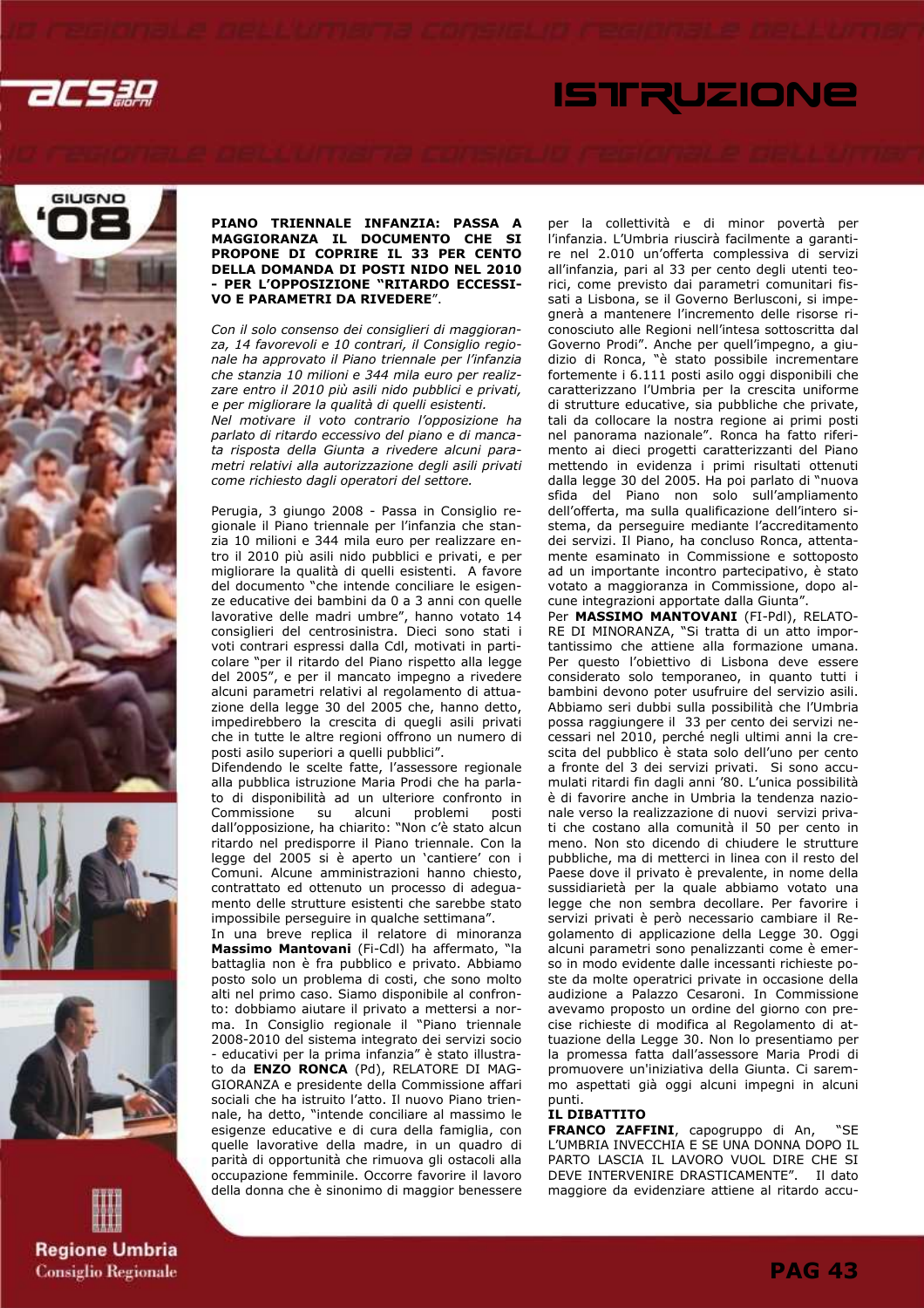2C530











mulato con il Piano triennale che la legge 30, del dicembre 2005, prescriveva di adottare entro sei mesi. Questo ha creato danni gravi con un effetto moltiplicatore anche sui problemi demografici che caratterizzano negativamente l'Umbria. Abbiamo tante figure ed istituzioni come il Centro per le pari opportunità; ma il ritardo di questo piano arreca danno proprio alle donne ed alle famiglie. Se l'Umbria invecchia e se una donna dopo il parto lascia il lavoro vuol dire che si deve intervenire drasticamente. Se avessimo governato noi avremmo predisposto azioni di tutela della maternità, con aiuti diretti alle donne, per risolvere il problema drammatico della mancanza di servizi all'infanzia che esaspera situazioni difficili. In Umbria si invecchia perché qui non si nasce, e una coppia che intenda mettere al mondo più figli trova mille difficoltà. L'Umbria spende 100mila euro per l'equo-solidale, ma stanzia risorse insufficienti per costruire asili. La legge e il suo regolamento di attuazione si sono preoccupati di più di dove collocare le prese di corrente nei nidi che non di realizzare il maggior numero di posti asilo. Per tutte queste ragioni ci dichiariamo altamente insoddisfatti".

ALDO TRACCHEGIANI (La Destra) "SERVONO MAGGIORI RISORSE E PiÙ ELASTICITÀ NEL FA-VORIRE LE INIZIATIVE PRIVATE, ANCHE DI PIC-COLA DIMENSIONE" . Il Regolamento di attuazione della legge è troppo rigido ad esempio sui metri quadri a disposizione dei bambini. Questo impedisce di aprire nuovi nidi aziendali. Siamo in ritardo anche sugli stage formativi. È importante e la cosa deve far riflettere, il fatto che il ceto medio è in forte difficoltà proprio per il costo elevato delle rette praticate negli asili nido. Ricordo che in Commissione proponemmo di contingentare il numero dei posti da riservare ai figli di cittadini stranieri, anche per favorire al massimo l'integrazione. Servono dunque più risorse e maggio elasticità nel favorire le iniziative private, anche di piccola dimensione a vantaggio delle stesse donne. C'è uno studio che dimostra come la presenza di asili aziendali fa diminuire l'assenteismo dal lavoro. Occorre più collaborazione fra pubblico e privato anche nel settore della infanzia, l'obiettivo di una maggior natalità deve essere perseguito anche in termini di servizi.

LUIGI MASCI (Pd) "CON IL PIANO LA REGIONE FA UNO SFORZO FINANZIARIO NOTEVOLE NEI CONFRONTI DELL'INFANZIA CHE NON HA PRE-CEDENTI. Il Piano triennale onora l'impegno sottoscritto con il Patto di sviluppo e dà attuazione alle previsioni del Dap. I servizi all'infanzia sono un banco di prova per l'Umbria, un sistema che mette il settore pubblico e quello privato in concorrenza fra di loro. È però necessario valorizzare il ruolo di programmazione dei comuni. Gli asili privati esistevano già prima della legge 30, ma mancava una regolamentazione. Nel Piano il bambino è titolare di diritti e non oggetto di tutela. È questa una conquista di civiltà che testimonia un approccio culturale nuovo ai problemi dell'infanzia. Sappiamo anche quali problemi incontrano le donne nel far valere i propri diritti alla maternità ed al lavoro. In questa direzione si muove il Piano che rafforza il ruolo educativo della famiglia in una logica di organizzazione flessibile. La Regione fa uno sforzo finanziario notevole nei confronti dell'infanzia che non ha precedenti nella sua storia".

Concludendo il dibattito l'assessore regionale all'istruzione MARIA PRODI, ha ringraziato il presidente della Commissione per l'impegno dimostrato ed ha aggiunto: "Riscontro un ruolo nuovo anche nelle fila della opposizione, ad esempio nel non considerare residuale il ruolo del bambino. Do loro atto di aver considerato i servizi all'infanzia come problemi di tutta la società, e non solo da affrontare solo fra le mura domestiche. Sono segnali importanti che mi auguro di poter ritrovare a livello governativo in sede di riconoscimento delle risorse.

Non c'è stato alcun ritardo nel disporre il Piano triennale. Con la legge si è aperto un 'cantiere' che ha coinvolto attivamente i Comuni. Alcuni di questi hanno chiesto, contrattato ed ottenuto un processo di adeguamento delle strutture esistenti che sarebbe stato impossibile perseguire in qualche settimana. Siano arrivati in pratica al raddoppio dei posti disponibili ed è stato un passaggio importante. Sul piano formativo abbiamo ottenuto che molte persone che hanno maturato esperienze decennali, ora possano misurarsi con giovani insegnanti fresche di studio. Sui costi c'è stato uno sforzo enorme del Bilancio regionale. Ad esempio sono stati introdotti voucher a favore delle famiglie meno abbienti che in moti casi hanno reso realistico la difesa del posto di lavoro di molte madri. Non dobbiamo dimenticare, infatti, che la disoccupazione femminile in Umbria è molto alta. Fra gli obiettivi voglio ricordare la sperimentazione di forme innovative sugli orari e sui nidi aziendali. Il nostro impegno di raggiungere Lisbona è però condizionato da tanti elementi, a cominciare dal mantenimento degli impegni sottoscritti dal precedente Governo. Mi auguro che siano mantenuti e che siano garantiti gli ulteriori incrementi previsti. Se tutti faranno il loro dovere riusciremo ad andare oltre il parametro di Lisbona. Il documento è migliorabile e sono anche opportune alcune ipotesi di correzione per le quali si può tornare in Commissione. No invece alla modifica del rapporto insegnanti bambini, perché se è vero che ci sono assenze frequenti, si modificherebbe un parametro oggettivo di qualità. Altro no alla titolarità di educatrici e educatori privi del titolo richiesto. La loro esperienza è sicuramente da valorizzare, ma solo nelle forme debite. Invito l'opposizione a proseguire nel confronto anche per sancire il principio che il tema infanzia non può essere considerato una prerogativa della maggioranza".

### I CONTENUTI DEL PIANO TRIENNALE PER L'INFANZIA

Il Piano triennale 2008-2010 del sistema integrato dei servizi socio - educativi per la prima infanzia, ha come obiettivi dichiarati: realizzare un maggior numero di strutture, sia pubbliche che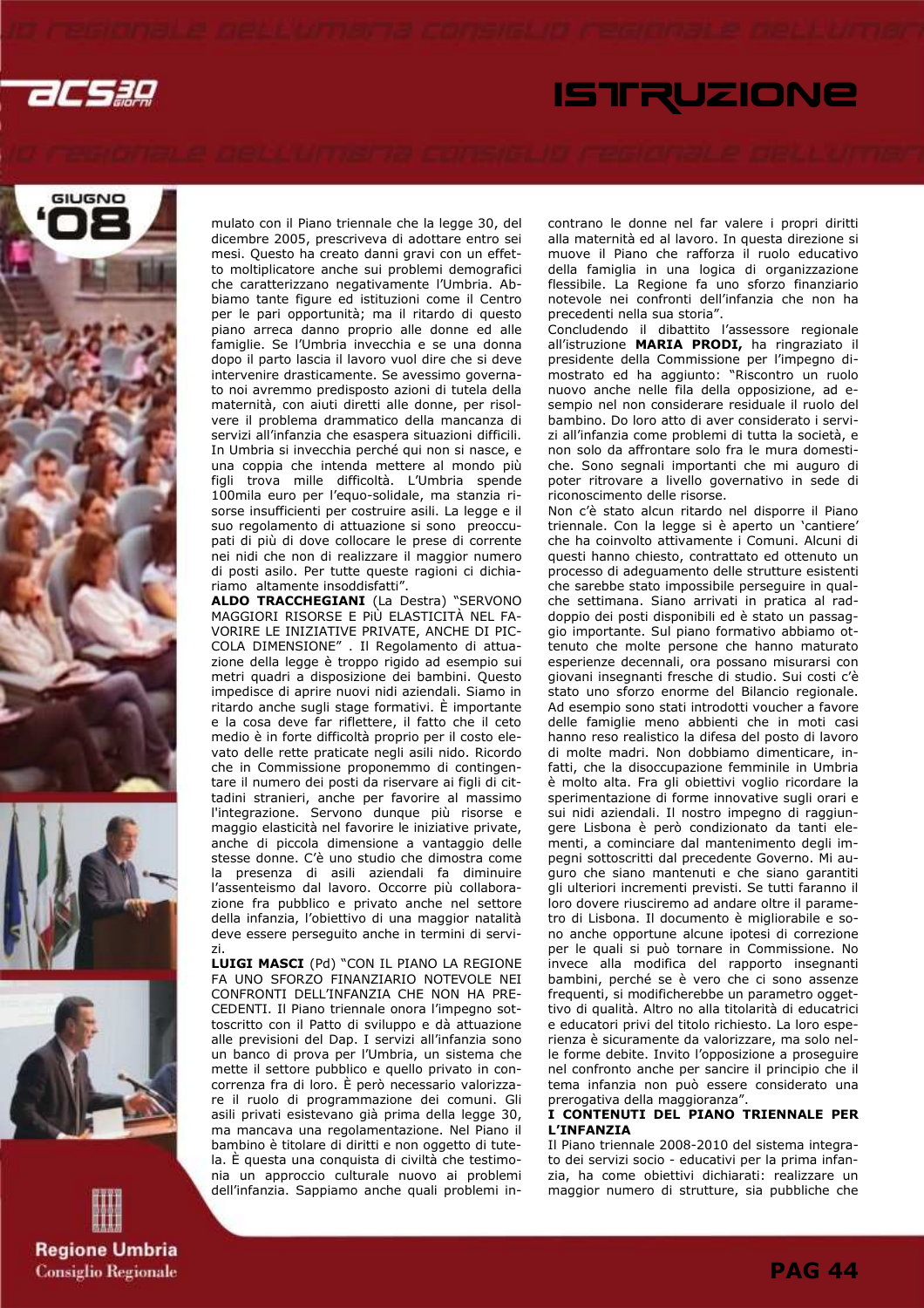acsag











private; diversificare le tipologie dell'offerta; migliorarne la qualità con percorsi che portino all'accreditamento; sperimentare nuovi servizi, anche i termini di flessibilità per rispondere alle esigenze delle famiglie; consolidare le esperienze realizzate e sostenere le figure di coordinamento pedagogico unitamente alla formazione permanente degli operatori. Il tutto da conseguire nel triennio investendo quasi il doppio delle risorse, per un totale complessivo di 10 milioni e 344mila euro, con il preciso obiettivo di aumentare l'offerta di servizi dal 27,3 per cento attuale, al 33 richiesto dai parametri comunitari fissati a Lisbona. Il Piano triennale che, di fatto, applica i principi della legge 30 del 2005, punta anche a conciliare tempi di vita e lavoro per ridurre la disoccupazione femminile derivata dalla difficoltà ad accudire i figli ed a garantire un'adeguata formazione agli operatori. Alcuni dati del Piano, relativi ad una indagine Istat del 2005, dimostrano proprio l'incidenza negativa dell'evento parto sull'occupazione femminile. A livello nazionale, il 18,4 per cento delle neomamme con la nascita lascia, o perde, il proprio lavoro. Il fenomeno è di gran lunga più evidente (34 per cento) fra le donne poco scolarizzate, contro il 7,8 delle laureate. Le difficoltà principali nel conciliare occupazione e crescita del bambino, sono imputate a: rigidità negli orari di lavoro, turni, occupazione serale o nel fine settimana. Per non rinunciare al lavoro dopo l'evento nascita, la gran parte delle giovani coppie, il 53,2 per cento, ricorre all'aiuto dei nonni; il 14,3 agli asili privati; il 13,5 a quelli pubblici 13,5; il 9,2 alla baby sitter. Solo il 7,3 dei bambini resta all'interno della famiglia con i genitori che continuano a lavorare. Sul fronte nascite, l'Umbria in controtendenza rispetto al dato nazionale nella fascia di età fino a 6 anni, ha avuto un incremento del tasso di fecondità negli anni 1995-2004; ma con una netta distinzione fra le donne umbre (solo 1,17 figli a testa), e quelle straniere più del doppio con il 2,57. Per questo negli ultimi anni è aumentata la popolazione da 0 a 3 anni, in modo più marcato nei piccoli comuni, con punte record a Costacciaro e Monteleone di Orvieto. l'Umbria che solo 20 anni fa affidava ai Comuni la realizzazione dei primi asili pubblici, pur in presenza di una domanda superiore all'offerta, oggi mette a disposizione dei 22.396 residenti, nella fascia di 0 - 3 anni, servizi dedicati all'infanzia per un totale di 6.111 posti complessivi (3.239 pubblici e 2.872 privati) così distribuiti: asili nido 4.651 posti; classi primavera 435; spazio gioco 382; centri bambine e bambini 342, centri bambini e famiglie 138.

"I TAGLI DEL PERSONALE ATA SONO DI COMPETENZA DELL'UFFICIO SCOLASTICO REGIONALE" – L'ASSESSORE PRODI HA RI-SPOSTO A UNA INTERROGAZIONE DI GI-LIONI E ROSSI (PD)

Le scelte e le decisioni sul personale non docente delle scuole sono di competenza dell'Ufficio scolastico regionale e non della Giunta regionale. Lo ha spiegato l'assessore Maria Prodi rispondendo all'interrogazione con cui il Mara Gilioni e Gianluca Rossi (Pd) chiedevano chiarimenti sui tagli previsti per il personale tecnico amministrativo in servizio nelle scuole dell'Umbria. L'assessore Prodi ha chiarito che la riduzione del personale Ata prevista dalla Finanziaria riguarderà 12 persone nella provincia di Perugia e 8 in quella di Terni. Mara Gilioni, dichiarandosi soddisfatta della risposta ottenuta, ha chiesto alla Giunta di continuare un costante monitoraggio sulla vicenda ed informare tempestivamente l'Aula sui suoi sviluppi.

Perugia, 4 giugno 2008 – "Allo stato attuale questa materia non è oggetto decisionale della Giunta, ma dell'Ufficio scolastico regionale". Così l'assessore regionale all'Istruzione, Maria Prodi chiamata, durante il question time di ieri, a rispondere a una interrogazione di Mara Gilioni e Gianluca Rossi (PD) in merito a "presunti esuberi del personale Ata" per i quali i due consiglieri, oltre a chiedere alla Giunta di intervenire su "una sospensiva del provvedimento", chiedevano di conoscere anche "i criteri con i quali si è arrivati a definire un alto numero di tagli e la loro ripartizione territoriale". "Pur non essendo di nostra competenza – ha osservato comunque Maria Prodi – abbiamo sempre monitorato la situazione. All'origine dei tagli – ha spiegato – c'è un provvedimento contenuto nell'ultima Finanziaria del Governo che distribuisce, a livello nazionale, circa mille posti in meno all'interno del personale Ata, tecnico e ausiliario. La Regione Umbria – ha fatto sapere l'assessore – è interessata per venti posti su un totale di 4 mila 72 unità lavorative. La distribuzione dei tagli è stata fatta su criteri che l'Ufficio scolastico ha valutato insieme ai sindacati e prevedono: 12 persone in meno nella provincia di Perugia e 8 in quella di Terni. A Perugia è stata fatta la scelta sulla tipologia dei bidelli, mentre l'Ufficio provinciale dell'istruzione di Terni è intervenuto su tagli che riguardano il personale tecnico, creando una privazione di personale specializzato in attività laboratoriali. La Regione – ha aggiunto l'assessore – pur non avendo, in questo caso, potere decisionale, si è comunque attivata per verificare se siano recuperabili alcuni dei posti perduti e se è possibile dar luogo ad una distribuzione meno traumatica nella provincia di Terni. Il nostro obiettivo – ha assicurato – è quello di valorizzare al massimo la formazione tecnologica e scientifica all'interno delle scuole". Mara Gilioni ha chiesto alla Giunta di continuare un costante monitoraggio sulla vicenda ed informare tempestivamente l'Aula sui suoi sviluppi".

ASILI NIDO: "FAVORIRE LE STRUTTURE PRIVATE, CHE COSTANO MENO, SENZA NULLA TOGLIERE A QUELLE PUBBLICHE" – PER MANTOVANI (FI-PDL) È QUESTA LA STRADA DA SEGUIRE PER I SERVIZI ALL'INFANZIA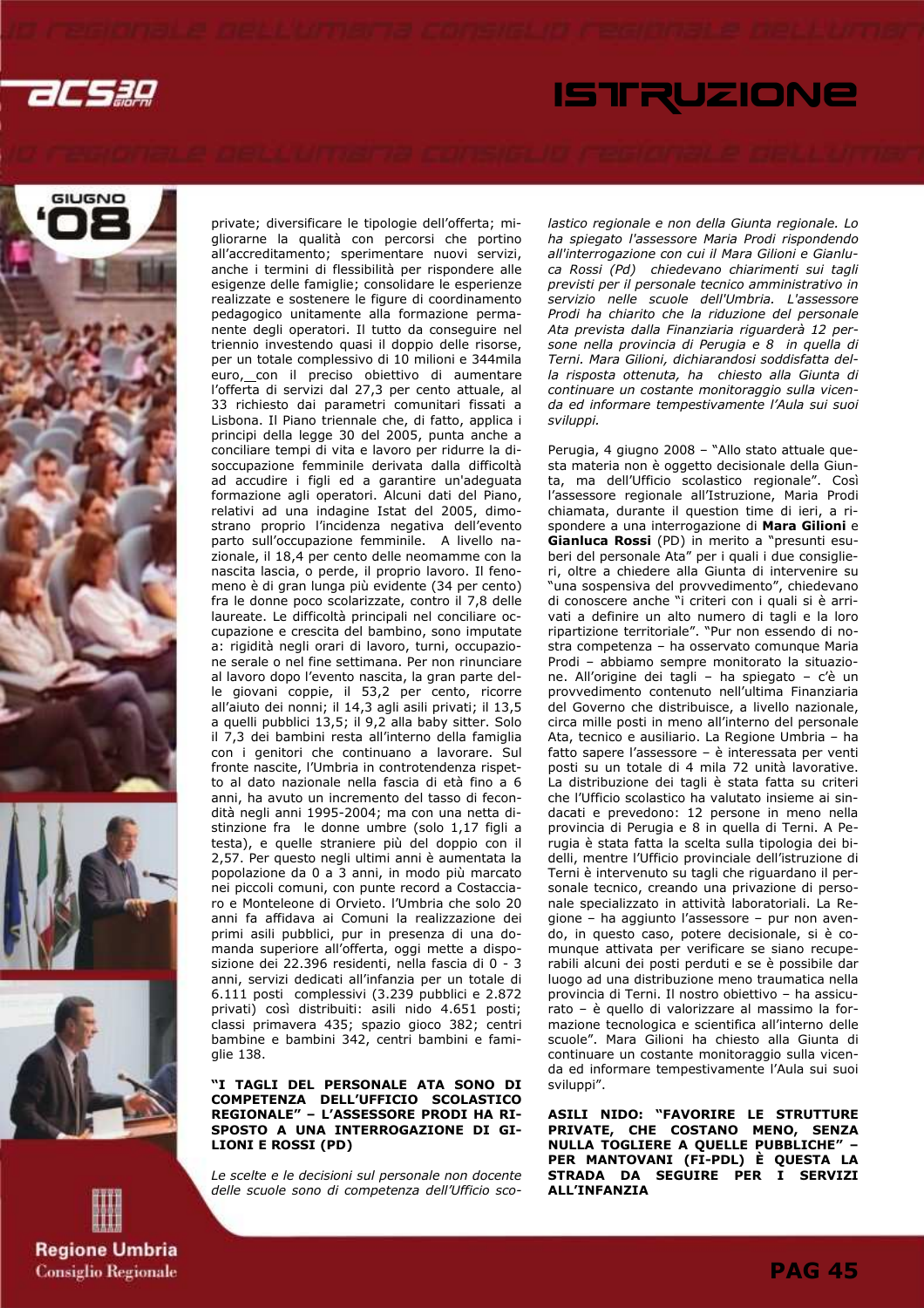2CS3Q











Il consigliere regionale Massimo Mantovani (FI-Pdl) afferma, in suo intervento, che l'unica via percorribile per lo sviluppo del settore riguardante gli asili nido è quella di "favorire i servizi privati, che sono in crescita costante e costano meno, senza nulla togliere a quelli pubblici, anche in nome di quella sussidiarietà per la quale abbiamo votato una legge che non riesce a decollare".

Perugia, 5 giugno 2008 - "Il piano triennale per l'infanzia che il Consiglio regionale ha approvato nell'ultima seduta non risponde appieno alle esigenze del settore". Lo afferma il consigliere regionale Massimo Mantovani (FI-Pdl), secondo il quale "non si è voluto puntare con decisione sulle strutture private, che stanno crescendo molto di più di quelle pubbliche e costano alla comunità il 50 per cento in meno. Visto che siamo tutti convinti della necessità di permettere ai bambini di usufruire dei servizi degli asili nido – dice Mantovani - e che pertanto nessuno vuole chiudere le strutture pubbliche, l'unica possibilità di sviluppare il settore è quella di favorire anche in Umbria, come avviene nelle altre regioni, la realizzazione di nuovi servizi privati, anche in nome di quella sussidiarietà per la quale abbiamo votato una legge che non riesce a decollare".

"Per favorire i servizi privati è però necessario cambiare il regolamento di applicazione della Legge 30, perché – secondo Mantovani – alcuni parametri sono penalizzanti, come è emerso in modo evidente dalle pressanti richieste da parte delle numerose operatrici private arrivate a Palazzo Cesaroni in occasione dell'audizione pubblica sull'argomento. Qui non c'è uno scontro fra pubblico e privato ma un problema di costi, che nel pubblico sono molto elevati e che tuttavia nessuno ha intenzione di tagliare, quanto piuttosto di favorire i privati a mettersi a norma, perché è il settore che sta crescendo di più (+3 per cento, a fronte dell'1,5 dei servizi pubblici) e che ci può far avvicinare all'obiettivo di Lisbona, quello di raggiungere il 33 per cento dei servizi necessari entro il 2010".

### APPROVATE IN COMMISSIONE LE LINEE GUIDA PER I NUOVI INDIRIZZI SCOLASTI-CI DELLE SUPERIORI - A SETTEMBRE "CON-FRONTO APERTO" CON LA GIUNTA SU DUE PROPOSTE DI LEGGE (PD E PDL) A FAVORE DEI GIOVANI

La Commissione affari sociali di Palazzo Cesaroni ha approvato le "Linee guida" per la istituzione di nuovi indirizzi di studio nelle scuole secondarie dell'Umbria. Ha poi definito con la Giunta il percorso per arrivare ad una legge regionale a sostegno della occupazione giovanile, partendo dalle due proposte di legge presentate singolarmente dalla maggioranza e da dalla opposizione.

Perugia, 19 giugno 2008 - La terza Commissione consiliare di Palazzo Cesaroni, presieduta da Enzo Ronca, ha approvato a maggioranza, con sei voti favorevoli e tre astensioni, le "Linee guida"

per la istituzione di nuovi indirizzi di studio nelle scuole secondarie dell'Umbria ed ha incaricato Ada Girolamini e Massimo Mantovani di relazionare in aula il provvedimento per conto della maggioranza e dell'opposizione.

Si tratta di un atto necessariamente di transizione, ha precisato l'assessore regionale Maria Prodi, chiamata ad illustrarne i contenuti, "in quanto le elezioni e il cambio di Governo non hanno consentito di fare chiarezza sul futuro degli istituti tecnici e professionali". Questo, ha aggiunto l'assessore, ci costringe a riconfermare le scelte precedenti, nella convinzione che sarà possibile autorizzare nuovi indirizzi scolastici, "solo se urgenti, limitati e soprattutto condivisi nel territorio". I consiglieri di minoranza hanno motivato la propria astensione con la necessità di approfondire l'argomento prima del voto dell'aula.

La Commissione ha anche definito il percorso delle due proposte di legge di iniziativa consiliare sull'incentivo del lavoro giovanile in Umbria: la prima, "Disposizioni in materia di accesso al futuro per le giovani generazioni" a firma dei consiglieri Pd, primo firmatario Fabrizio Bracco; la seconda, "Promozione e coordinamento delle politiche dei giovani e agevolazioni per l'ingresso nel mondo del lavoro", presentata dai consiglieri del Polo delle libertà, primo firmatario Aldo Tracchegiani.

Sulla base della disponibilità annunciata dall'assessore alle politiche sociali Damiano Stufara, "ad un confronto non pregiudiziale sui due testi che dovranno essere comunque integrati", la Commissione ha stabilito di rinviare ogni decisione a settembre, accogliendo di fatto l'esigenza espressa dallo stesso assessore Stufara che si è detto impossibilitato a lavorare su una legge "condivisa nelle finalità e già prevista dal Dap con cadenza entro il 2008" perché impegnato nelle prossime settimane a definire due atti importanti come il Piano sociale regionale e il Piano regionale integrato della non autosufficienza (Prina), necessario a far decollare il Fondo appena costituito.

### "CON I TAGLI ALLA DOCENZA NON SI AIU-TA LA SCUOLA ITALIANA" – NOTA DI ROSSI (PD) SULLA RIORGANIZZAZIONE DEL PER-**SONALE**

\*\*Il capogruppo del Partito democratico, Gianluca Rossi, in una nota, esprime la sua preoccupazione "per le linee di indirizzo annunciate dal ministro della Pubblica istruzione, sul riassetto del comparto dell'istruzione pubblica" e quindi della riorganizzazione del personale docente "che non può andare a scapito della qualità del sistema formativo". Secondo l'esponente del Pd "i tagli annunciati danno l'impressione di essere più finalizzati a batter cassa che a favorire una generale riqualificazione del settore. La scuola pubblica – aggiunge - è una risorsa basilare per la crescita delle nostre comunità".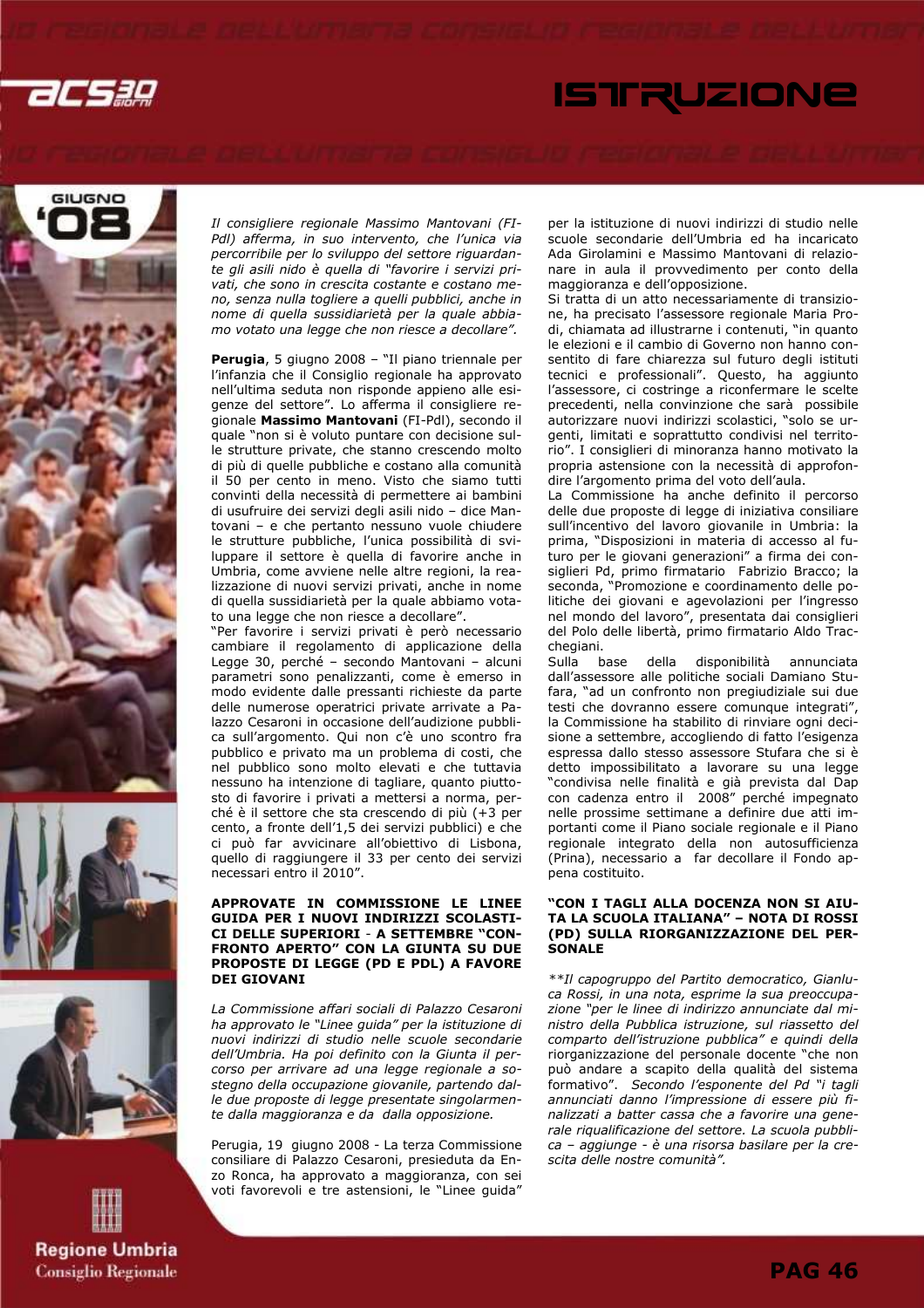2CS3Q

# **ISTRUZIONE**







**Regione Umbria Consiglio Regionale**  Perugia, 26 giugno 2008 - "La riorganizzazione del personale docente non può andare a scapito della qualità del sistema formativo". Così il capogruppo del Partito democratico, Gianluca Rossi che, in una nota, esprime "forti preoccupazioni per le linee di indirizzo annunciate da Maria Stella Gelmini, ministro della Pubblica istruzione, sul riassetto del comparto dell'istruzione pubblica".

"Se è vero che i nostri ragazzi sono ultimi nelle classifiche europee di apprendimento – commenta Rossi – è difficile pensare che si possa migliorare questi dati tagliando altre 70mila cattedre. Per restituire efficienza e dignità alle nostre scuole è certamente necessario riorganizzare in maniera più funzionale le risorse umane disponibili, ma i tagli annunciati dal ministro Gelmini danno l'impressione di essere più finalizzati a batter cassa che a favorire una generale riqualificazione del settore".

Per Rossi " sono troppe le questioni fondamentali lasciate in sospeso nei primi interventi pubblici dal ministro, come il reclutamento di giovani insegnanti, finalizzato ad un ormai improrogabile ricambio generazionale della docenza; il destino degli istituti tecnici e professionali; la rivalutazione economica degli stipendi; la ricostruzione di un'autorevolezza della docenza; cosa fare dopo la chiusura delle graduatorie e delle scuole di specializzazione formazione insegnanti".

"Il ruolo della Regione, in questo caso, – spiega il capogruppo del Partito democratico – sarà quello di essere da stimolo. Senza rinunciare al dialogo, ma tenendo ben ferma l'idea che la scuola pubblica è una risorsa basilare per la crescita delle nostre comunità. Proprio per questo – conclude non può essere interpretata esclusivamente come un capitolo di spesa da tagliare, soprattutto se non si impostano, parallelamente, forme di riorganizzazione serie e lungimiranti".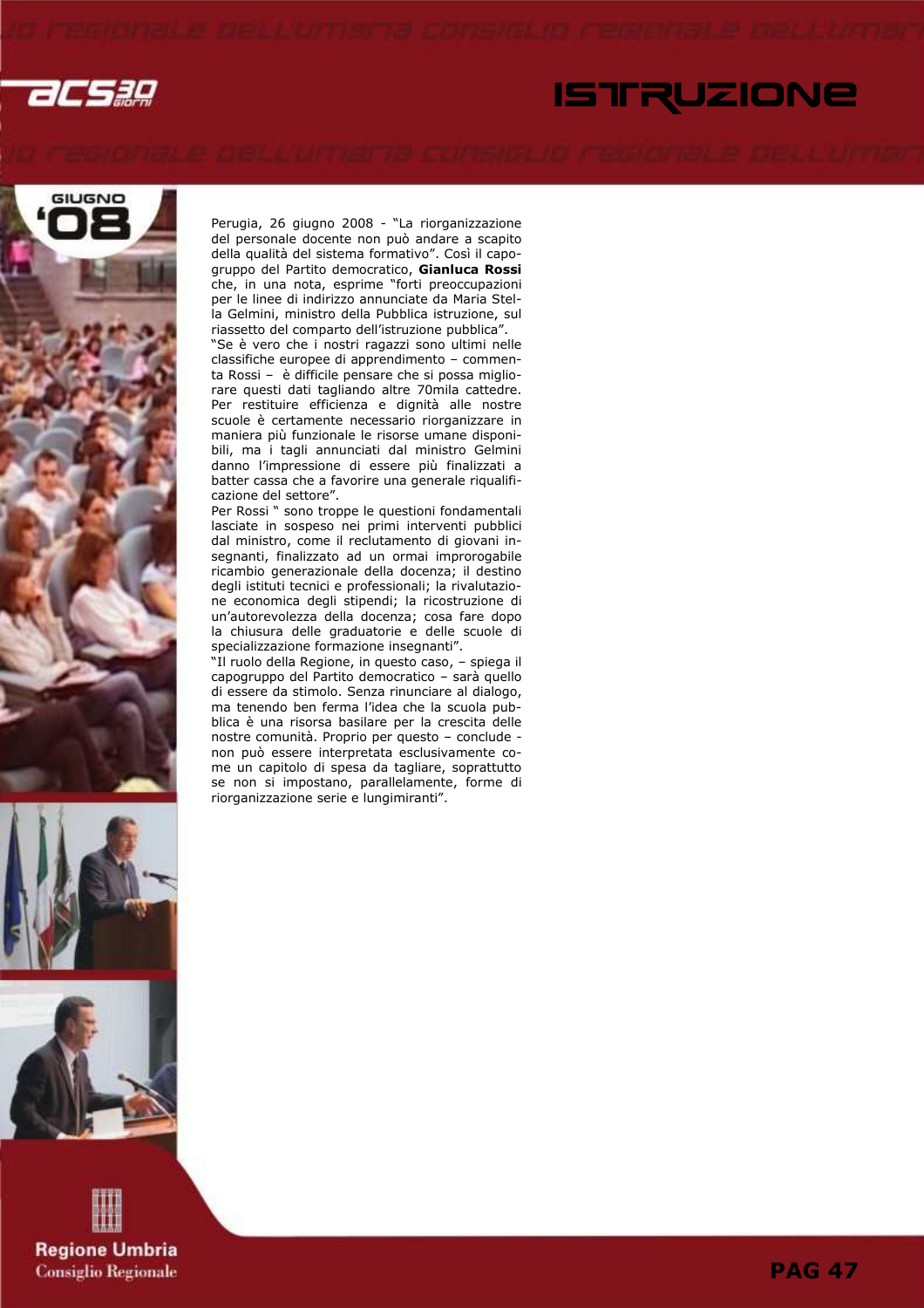









Il capogruppo regionale di Rifondazione comunista manifesta il suo sostegno alla presidente della Giunta regionale nella polemica sui fondi nazionali prima assegnati e poi tagliati alla Regione Umbria. Stefano Vinti valuta grave quanto avvenuto e ritiene che la mancanza di fondi per il trasporto locale e per l'Accademia "Pietro Vannucci" di Perugia possano colpire pesantemente l'Umbria intera.

Perugia, 6 giugno 2008 - "Un fatto grave sia perché si parla di fondi già assegnati dal precedente esecutivo e revocati dall'attuale senza alcun preavviso alle Regioni, sia perché questi vengono a mancare in un momento cruciale per l'Umbria, colpendo settori fondamentali come trasporti, tecnologia e cultura,penalizzando cittadini, realtà produttive e culturali". Stefano Vinti, capogruppo regionale di Rifondazione comunista, commenta così la vicenda dei tagli di fondi alla Regione Umbria da parte del Governo nazionale.

Esprimendo "pieno sostegno alla presidente Maria Rita Lorenzetti", Vinti spiega che "a fare le spese dei tagli governativi sarà soprattutto il comparto trasporti, proprio nel frangente in cui la Regione stava attuando il piano di razionalizzazione dei trasporti pubblici locali, verranno meno le coperture finanziarie per infrastrutture e ammodernamenti, con preoccupante riduzione dell'efficienza dei servizi e dell'apparato viario e ferroviario. Ancora più grave – evidenzia - è il fatto che vengano cancellati i 400mila euro previsti per salvare l'Accademia di Belle Arti 'Pietro Vannucci', dopo che in questi anni molti amministratori locali si sono spesi con notevoli sforzi per poter impedire che questa storica istituzione della cultura perugina, uno degli istituti di istruzione superiore più antichi d'Italia, dovesse chiudere i battenti".

"Questo storno di fondi dalle Regioni per garantire la copertura delle manovre finanziarie – conclude il consigliere regionale - è preoccupante e sintomatico di un sistema di governo che tende a lasciare gli enti locali soli per privilegiare una politica fatta di demagogia. Dopo i grandi proclami post-elettorali finalmente si comincia a vedere il reale spessore dell'attuale esecutivo e il fatto che le problematiche si possono risolvere soltanto con un serio e costante lavoro, senza ricorrere al gioco delle tre carte".

### "SONO ANNI CHE SI PARLA DEI TAGLI DE-CISI DAL GOVERNO" – MODENA (FI-PDL) REPLICA ALLA PRESIDENTE DELLA REGIO-NE

Fiammetta Modena, capogruppo regionale FI-Pdl, replica alle affermazioni della Presidente della Regione Umbria successive all'incontro fra i presidenti delle Regioni e il presidente del Consiglio dei ministri, Silvio Berlusconi: "Invece di aprire, anche con il Consiglio regionale, un dibattito serio ed approfondito sulle grandi questioni affrontate – afferma Modena - la Presidente ha deciso di seguire la solita politica di contestazione dei tagli del Governo. Sono anni – conclude - che si parla di trasporto e cablaggio".

Perugia, 6 giugno 2008 - Fiammetta Modena, capogruppo regionale FI-Pdl, replica alle affermazioni rilasciate dalla presidente della Regione Umbria a margine dell'incontro che si è svolto a Roma, a Palazzo Chigi, fra i presidenti delle Regioni e il presidente del Consiglio dei ministri, Silvio Berlusconi: "La presidente della Giunta regionale – scrive Modena in una sua nota - si è immediatamente allineata alla posizione delle Regioni rosse in sede di Conferenza Stato/Regioni. Invece di aprire, anche con il Consiglio regionale, un dibattito serio ed approfondito sulle grandi questioni affrontate ieri, a cominciare dal federalismo fiscale, la Presidente ha deciso di seguire la solita politica di contestazione dei tagli del Governo. È abbastanza sorprendente che, in particolare, si lamenti per il trasporto e il cablaggio. Sono anni – conclude Modena - che nei documenti di programmazione si parla di questi argomenti".

### "TAGLI DEL GOVERNO: ECCO I PRIMI FRUT-TI DELLA CURA BERLUSCONI" - DOTTORINI (VERDI E CIVICI) SI CHIEDE "DOVE SONO I PARLAMENTARI DEL PDL"

Per il capogruppo dei Verdi e Civici i tagli annunciati dal governo al trasporto pubblico locale, al cablaggio e all'accademia di Belle arti sono "gravi e indicativi di un quadro politico che, con la vittoria di un governo conservatore, inizia da subito a penalizzare fortemente l'Umbria e la sua capacità di innovazione". Oliviero Dottorini sollecita l'intervento dei parlamentari umbri "a cominciare da quelli del Pdl."

Perugia, 6 giugno 2008 - "Inizia a dare i primi frutti anche in Umbria la cura del governo di centrodestra per rilanciare l'economia e le nostre possibilità di modernizzazione. I tagli al trasporto pubblico locale, al cablaggio e all'accademia di Belle arti sono gravi e indicativi di un quadro politico che, con la vittoria di un governo conservatore, inizia da subito a penalizzare fortemente la nostra regione e la sua capacità di innovazione". Il capogruppo dei Verdi e Civici Oliviero Dottorini commenta con queste parole gli esiti dell'incontro tra i presidenti delle Regioni e il premier Silvio Berlusconi che ha portato all'annuncio di drastici tagli, addirittura su fondi già assegnati. "Sarà importante – aggiunge il capogruppo dei Verdi e Civici - che i parlamentari umbri, a iniziare da quelli eletti con il Pdl, battano un colpo e diano una qualche spiegazione plausibile della grave penalizzazione che subisce l'Umbria sotto il loro sguardo indifferente. I tagli previsti dalla cura Berlusconi vanno a toccare i settori della cul-

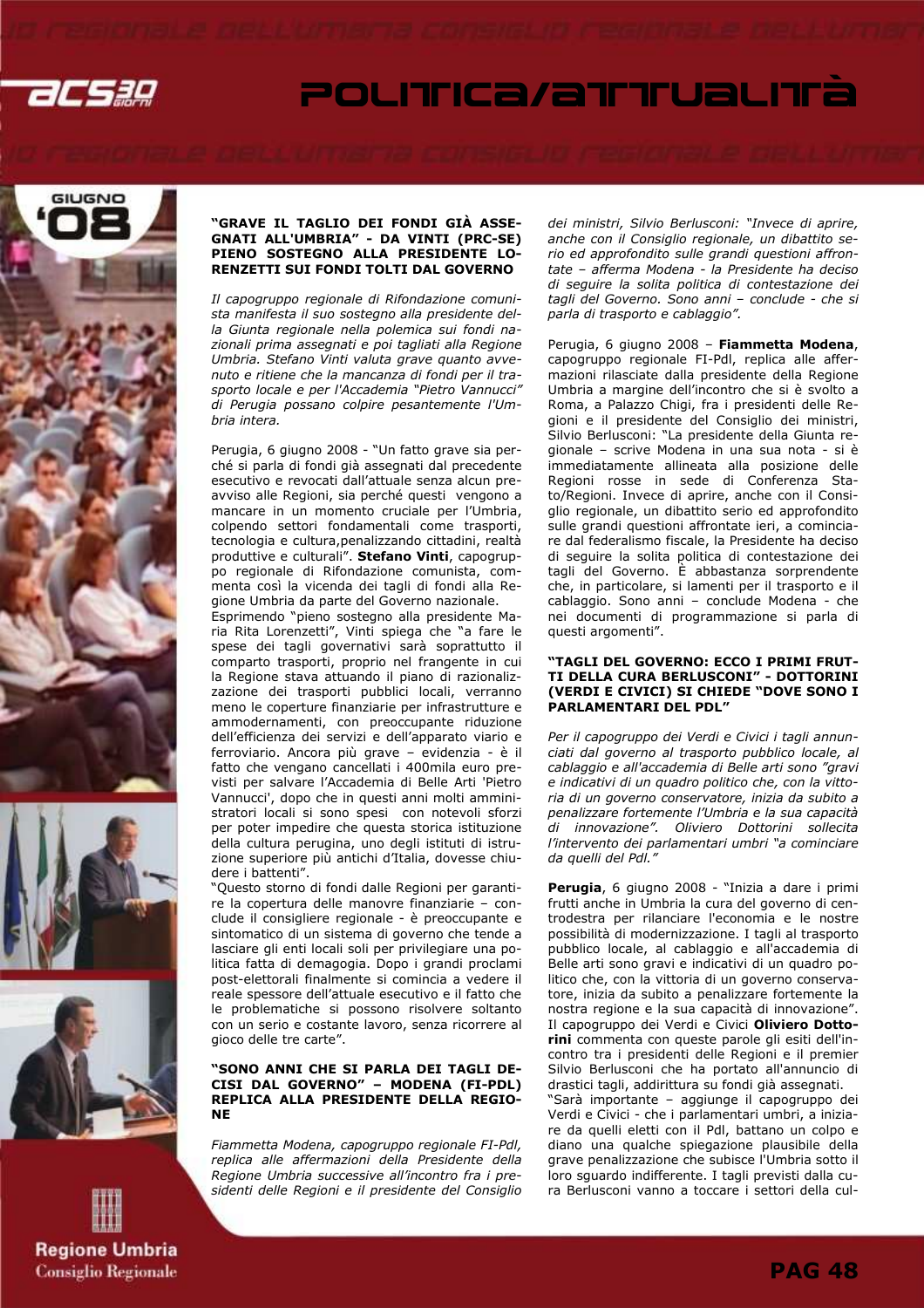

# POLITICa/attualità







tura, dell'innovazione e della mobilità sostenibile, penalizzando gli enti locali e lasciando alla nostra regione solo le belle parole della propaganda politica. A fronte di un libro dei sogni fatto di autostrade, viadotti e cemento il governo arriva addirittura a minacciare la chiusura di alcune stazioni, a mettere in discussione i fondi per la mobilità urbana e a mettere a repentaglio il cablaggio dell'Umbria. Poi – conclude dottorini - qualcuno dovrà venire a spiegarci, al di là della propaganda, dov'è andato a finire il tanto decantato programma di infrastrutture necessario per la competitività delle imprese e per il rilancio dell'economia".

### Il NUOVO GRUPPO FI-PDL "PER RAGGIUN-GERE L'ALTERNANZA DI GOVERNO ANCHE IN UMBRIA" – CONFERENZA STAMPA A PA-LAZZO CESARONI

Presentato il nuovo gruppo FI-Pdl in una conferenza stampa che si è tenuta oggi a Palazzo Cesaroni: la capogruppo Fiammetta Modena rilancia l'obiettivo dell'alternanza alla guida della Regione, forte di tre nuovi ingressi: a Raffaele Nevi e Massimo Mantovani si sono aggiunti Enrico Sebastiani, Armando Fronduti e Alfredo Santi. Temi forti dell'azione politica saranno la sicurezza, un regime fiscale più equilibrato, e la costituzione effettiva del partito unico anche a livello regiona- $\overline{a}$ 

Perugia, 9 giugno 2008 – In una conferenza stampa che si è tenuta oggi a Palazzo Cesaroni la capogruppo Fiammetta Modena ha presentato il nuovo assetto del gruppo regionale FI-Pdl che punta all'alternanza di governo in Umbria con un notevole incremento di consiglieri: accanto a Raffaele Nevi, eletto vicepresidente del Consiglio regionale, e a Massimo Mantovani, per il quale si preannunciano nuovi incarichi (in Commissione Statuto), ci sono anche Enrico Sebastiani, che sarà anche presidente del Comitato di vigilanza e controllo, e i nuovi consiglieri regionali Alfredo Santi e Armando Fronduti.

Fatte le dovute presentazioni, FIAMMETTA MO-DENA ha annunciato che "ora comincia un nuovo corso, che ci vedrà insieme per il raggiungimento di un obiettivo specifico: arrivare all'alternanza nella guida politica della Regione. Stiamo lavorando ad un disegno di legge che sintetizzerà tutte le proposte dei gruppi di opposizione in materia di sicurezza, uno dei temi più sentiti dai cittadini che anche in questi giorni hanno avuto la conferma dell'assenza di politiche al riguardo, come dimostra la megamanifestazione studentesca per rilanciare l'immagine della città dopo il caso Meredith, contrassegnata da due notti di risse in centro e assalti alla polizia". Fiammetta Modena ha evidenziato anche la questione tasse: "Siamo al primo posto insieme a Friuli e Toscana per gli aumenti dell'Irpef, a fronte del minor incremento – rispetto alla media nazionale – del reddito disponibile. Ciò vuol dire – ha concluso Modena – che in questa regione il livello di tassazione blocca lo sviluppo, e su questi temi daremo battaglia per dimostrare ai cittadini umbri che si può fare diversamente, se loro decideranno di votare diversamente da come è avvenuto fino ad oggi".

Sulla sicurezza si è espresso anche RAFFAELE NEVI: "Servono risposte con leggi che funzionino, e ricordo che come centrodestra avevamo presentato una proposta riguardante la Legge 12, che è sottofinanziata: 200mila euro l'anno – ha sottolineato Nevi – mentre se ne spendono 800mila per l'integrazione degli stranieri. Crediamo che le risorse vadano spese per sicurezza e infrastrutture – ha aggiunto – mentre in Aula si votano solo disegni di legge che rinviano le discussioni in Commissione".

A MASSIMO MANTOVANI è toccato il compito di spiegare in che modo si arriverà anche in Umbria a quanto già accaduto a livello nazionale, ovvero l'unificazione delle forze che costituiscono il Pdl: "Anche in Umbria siamo ormai lanciati verso il Pdl, che diverrà elemento di accelerazione per il ricambio dei governi di città e amministrazioni locali. Il 26 giugno – ha annunciato Mantovani – sarà in Umbria il coordinatore nazionale Denis Verdini per una riunione con gli eletti e, in quella sede, sapremo tutto su tempi e criteri di avvicinamento. Comunque – ha aggiunto – il Pdl in Umbria è già una realtà: nei prossimi mesi agiremo insieme. C'è già raccordo con Alleanza nazionale ed altri ipotetici partner per un'alternativa di governo in Umbria".

ENRICO SEBASTIANI ha voluto rispondere alle accuse di trasformismo che qualcuno ha rivolto a lui e ad Alfredo Santi: "Sono coloro che sono rimasti nell'Udc, lavorando fianco a fianco con le coalizioni di sinistra che hanno tradito i loro elettori. Io – ha affermato – mi ritrovo a casa, e continuerò a difendere i valori in cui credo come laico e cattolico, e nel Pdl c'è forte condivisione sui valori non negoziabili come la famiglia, a proposito della quale appoggeremo la proposta di legge regionale elaborata con il Forum delle famiglie che entro sei mesi dalla presentazione approderà in Consiglio regionale".

Anche ALFREDO SANTI ha stigmatizzato le critiche che gli sono state rivolte per l'approdo a Forza Italia: "I veri giudici sono gli elettori – ha detto – e sono convinto che la stragrande maggioranza di essi condivide la semplificazione politica che ci ha portati a schierarci con il Pdl invece di finire alleati con le forze politiche che abbiamo sempre combattuto, personalmente fin dai tempi della Democrazia cristiana".

ARMANDO FRONDUTI ha ricordato la continuità della sua azione politica (proviene dal gruppo consiliare di Forza Italia del Comune di Perugia) ed i risultati ottenuti, in primis nella battaglia sul Catasto: "Grazie al ricorso della Confedilizia (di cui è presidente umbro, ndr) non ci sarà trasferimento ai sindaci della gestione dei dati catastali – ha ricordato – ed inoltre il mio impegno è stato sempre a favore dei cittadini contro l'iniquità dell'Ici e di altre imposizioni fiscali. Oggi – ha concluso – il sogno di Forza Italia è divenuto re-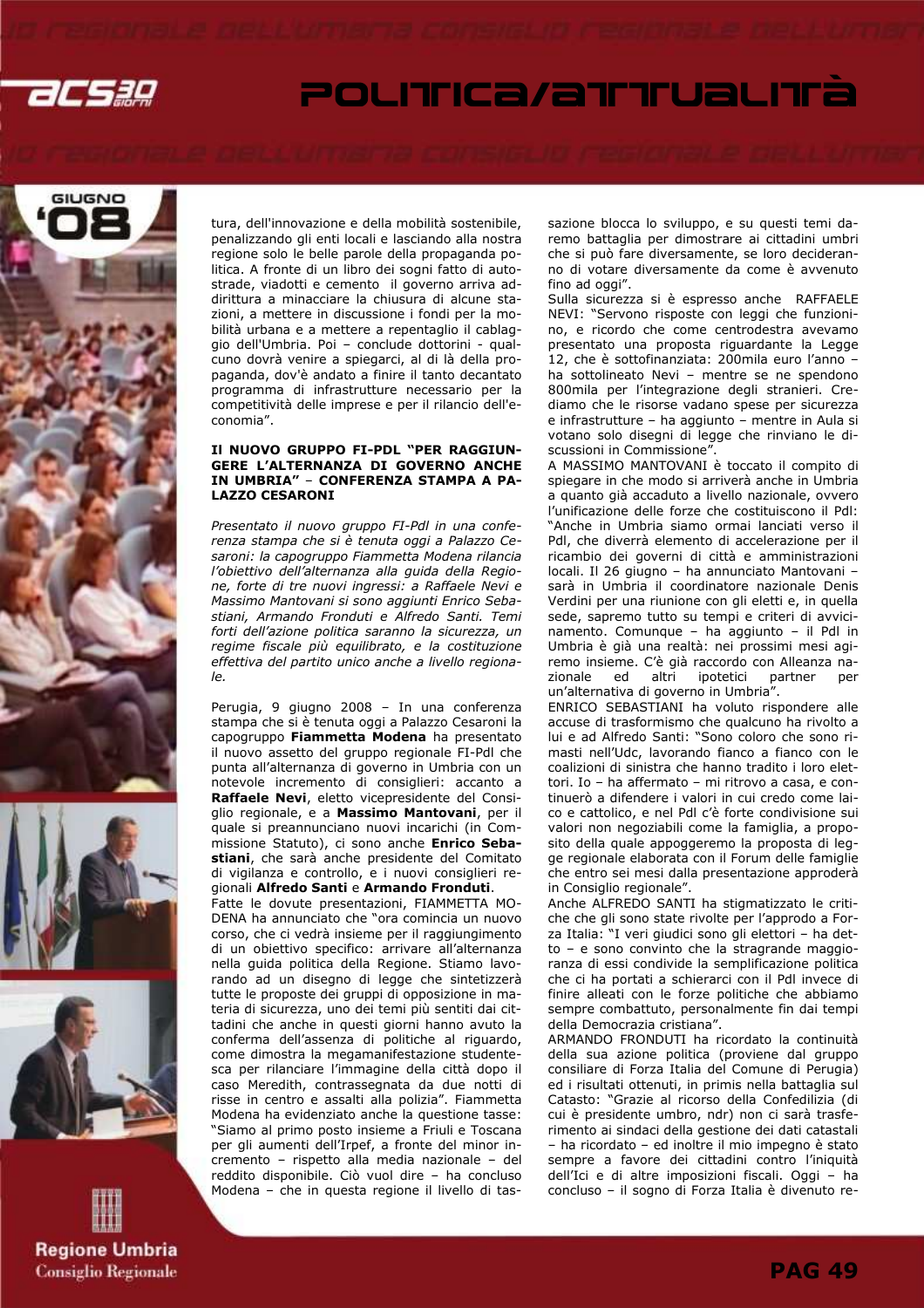









altà, con la possibilità di cambiare il Paese grazie alla capacità di governare".

### "SULLA VICENDA DEGLI APPALTI OCCOR-RONO ULTERIORI DECISIONI" - UNA NOTA DI VINTI (PRC-SE) SULLA SITUAZIONE AL-LA PROVINCIA DI PERUGIA

Il consigliere regionale Stefano Vinti interviene sull'inchiesta che ha coinvolto imprenditori e dirigenti della Provincia di Perugia per chiedere una politica "alternativa al predominio di cavatori, cementieri e costruttori, fondata su nuove e innovative politiche industriali". L'esponente di Rifondazione comunista auspica la riaffermazione della separazione tra politica e "poteri forti" e l'attivazione di un sistema di verifica dei lavori eseguiti dalle inchieste coinvolte.

Perugia, 17 giugno 2008 - "La grave vicenda che ha investito la struttura tecnica della Amministrazione provinciale di Perugia, rischia di minare dalle fondamenta la credibilità dell'ente. L'iniziativa della magistratura perugina ha rilevato fatti e comportamenti impensabili, di una gravità inaudita, che se provati, travolgerebbero una parte dei dirigenti della Provincia di Perugia, la rappresentanza massima dei costruttori di Confindustria, una serie di imprese tra le più strutturate della regione anche sul versante tecnologico". Lo afferma il capogruppo regionale di Rifondazione comunista Stefano Vinti sottolineando come, pur nella presunzione di innocenza degli indagati fino all'ultimo grado di giudizio, "non sfugge a nessuno, tanto più all'opinione pubblica e ai cittadini della provincia di Perugia, che i fatti contestati, mediante le intercettazioni telefoniche, svelano non un singolo caso di scorrettezza procedurale o di corruzione, ma a quanto risulta, un sistema collaudato teso a favorire alcune imprese a danno di altre o addirittura a svolgere lavori di 'somma urgenza' che tali non erano di certo".

"Una vicenda che si coagula, ancora una volta, attorno al 'ciclo del mattone' che caratterizza in Umbria – continua Vinti - un 'modello di sviluppo' a basso contenuto tecnologico, ad un tasso pressoché nullo di innovazione di processo e di prodotto, caratterizzato da un diffuso lavoro povero di contenuti professionali, da alti tassi di insicurezza e bassi salari. Occorre uscire con una politica alternativa dal predominio delle tre 'C' (cavatori, cementieri e costruttori), fondata su nuove e innovative politiche industriali e su una impresa di qualità, che faccia perno sulla ricerca e sull'innovazione. È urgente – scrive il consigliere regionale - riaffermare una netta separazione tra le sfere dell'economia e della Pubblica Amministrazione e ricostruire una nuova autonomia della politica dai poteri forti. Questa crisi indica un passaggio di fase: la necessità di discontinuità nelle pratiche e di innovazione dei progetti; conservare l'esistente vuol dire essere condannati all'autoreferenzialità del ceto politico, a subire gli eventi e a non governare le novità".

Secondo il rappresentante di Rifondazione comunista occorre attivare "politiche che aiutino i territori a definire nuove politiche di sviluppo; ora e subito la politica deve essere capace di dare risposte, nette e chiare alla crisi in atto. Non vanno sottovalutati gli effetti di tale crisi, né sul versante dell'operatività della Provincia né sul versante dello sconcerto che colpisce tante cittadine e tanti cittadini. Sosteniamo tutte le iniziative in atto, come ad esempio l'istituzione di una commissione provinciale di inchiesta, per capire quello cosa è successo e quali ne siano le cause, ma soprattutto quali sistemi di controllo 'terzi' debbono essere istituiti per dare alla Provincia, non solo nelle procedure ma anche nella sostanza, il massimo grado di trasparenza e correttezza, in particolare in settori delicati quale l'affidamento degli appalti. È inoltre ormai inevitabile verificare la qualità dei lavori già eseguiti".

Stefano Vinti definisce "la totale autonomia dei dirigenti e dei tecnici della Pubblica amministrazione, senza reali controlli" un vero problema che va affrontato.

"La politica – conclude - ha il mandato degli elettori a governare ed ha il dovere di esercitare fino in fondo il proprio ruolo. Occorrono ulteriori e nuove decisioni capaci di restituire alla politica il governo effettivo della Provincia di Perugia. Il Presidente Giulio Cozzari gode della nostra stima amministrativa che poggia anche sulla sua indiscussa onestà, e proprio per questo, in questa fase dove occorre la massima assunzione di responsabilità, lo sollecitiamo a valutare ogni atto ulteriore che, per quanto doloroso dal punto di vista personale, può permettere alla Provincia di Perugia di intraprendere un cammino di rinnovamento e di innovazione".

### "COSTRUIRE L'ALLEANZA CON IL PDL IN VISTA DELLE PROSSIME ELEZIONI" – CON-FERENZA STAMPA DI TRACCHEGIANI (LA DESTRA)

"Uniti si vince": è lo slogan che scandisce l'alleanza politica del gruppo La Destra con il Pdl, annunciata stamani in una conferenza stampa a Palazzo Cesaroni dal consigliere Aldo Tracchegiani. "Uniti – ha spiegato il capogruppo - per riuscire a battere la sinistra, sia alle prossime elezioni per i Comuni che per il rinnovo del Consiglio regionale".

Perugia, 18 giugno 2008 - Il consigliere Aldo Tracchegiani (La Destra) ha illustrato in una conferenza stampa che si è tenuta stamani a Palazzo Cesaroni il progetto politico del suo partito, denominato "Uniti si vince", che va verso un'alleanza con le forze del centro destra in vista delle elezioni amministrative, "per rendere più forte – ha detto - l'alternativa di governo in Umbria".

Tracchegiani ha espresso il suo disaccordo con le linee attuali del partito, "che si oppone ad un Governo – ha detto – che io credo stia facendo molto bene, portando avanti quello che è anche il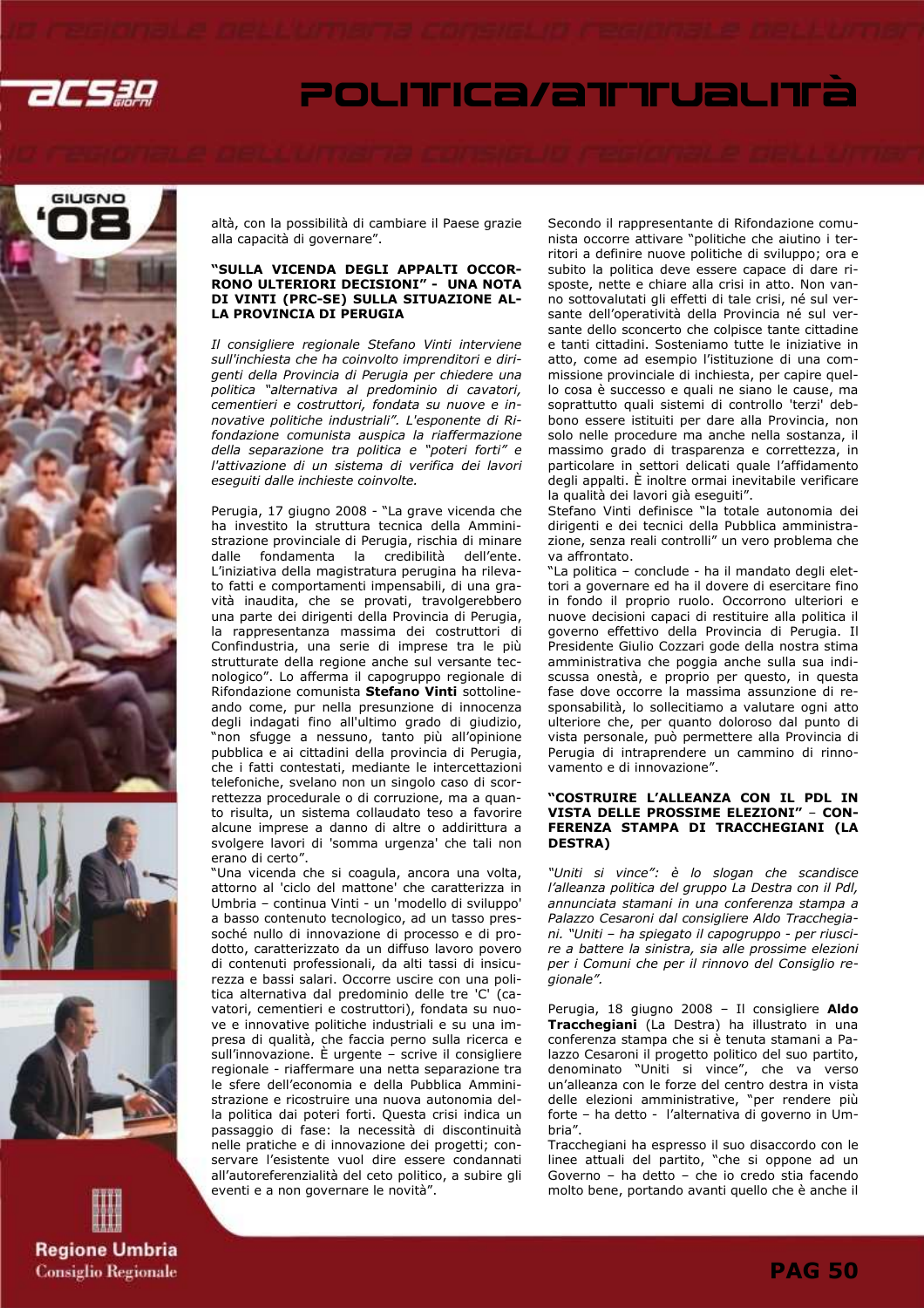









nostro programma, quello della destra sociale con i suoi valori, in primis con la difesa del cittadino. La Destra – ha aggiunto Tracchegiani – non è nata per fare ostruzione a un Governo di centro destra: il Governo va appoggiato e noi siamo per fare un'alleanza per riuscire a battere la sinistra, sia alle prossime elezioni per i Comuni che per il rinnovo del Consiglio regionale. Quindi puntiamo alla costituzione di un cartello elettorale che riesca a superare il 30 – 35 per cento su cui si attesta il centro destra nella regione. Uniti perché il cittadino ci chiede questo – ha concluso – e che vengano risolti i problemi, esattamente come sta facendo il Governo Berlusconi. Del resto, anche a livello di Consiglio regionale, abbiamo già sostenuto il centro destra appoggiando tutte le mozioni presentate in aula e contribuendo all'elezione di Raffaele Nevi a vicepresidente del Consiglio stesso". Tracchegiani ha anche spiegato che la sua non è un'iniziativa personale, ma una riflessione condivisa da molti responsabili de La Destra delle altre regioni italiane, che hanno elaborato un documento da portare alla direzione nazionale del partito.

### DIMISSIONI ASSESSORE FIORITI: "NO AL PRIMATO DELLA BUROCRAZIA SULLA POLI-TICA" - VINTI (PRC-SE), "RIPRISTINARE SUPREMAZIA DEL VOTO; DISPONIBILI AD ULTERIORI RESPONSABILITÀ DI GOVERNO IN PROVINCIA"

Il capogruppo di Prc in consiglio regionale Stefano vinti esprime piena fiducia nella onestà personale dell'assessore provinciale Riccardo Fioriti e solleva il problema della "debolezza della politica sugli apparati tecnici e burocratici dell'Ente" che necessita di "un'inderogabile approfondimento da parte di tutte le forze di governo della Provincia di Perugia". Vinti annuncia anche la disponibilità del suo partito "ad assumere nuove ed ulteriori responsabilità di governo, per accelerare l'innovazione ed il rinnovamento necessario".

Perugia, 19 giugno 2008 - "Chiediamo al presidente della Provincia di Perugia Giulio Cozzari ogni sforzo possibile per indagare ulteriormente le cause di questo primato della burocrazia sulla sfera politica e di ripristinare una giusta e moderna supremazia di chi ha ricevuto un mandato popolare per il governo della cosa pubblica". Ad esprimersi così, a proposito delle dimissioni dell'assessore provinciale Riccardo Fioriti, è il capogruppo di Prc in Consiglio regionale, Stefano Vinti che nel confermare allo stesso Fioriti, "piena fiducia nella onestà personale e nella capacità di dimostrare nelle sedi opportune la sua estraneità ai fatti contestati", solleva il problema della "debolezza della politica sugli apparati tecnici e burocratici dell'Ente, una debolezza, precisa Vinti, che "necessita di un inderogabile approfondimento da parte di tutte le forze di governo della Provincia di Perugia" e che come tale deve "interessare la sfera della politica e delle responsabilità a questa connesse".

Dopo aver evidenziato che l'assessore dimissionario, "ha assunto sulla sua figura le responsabilità politiche dell'intera vicenda" Vinti ritiene giusto che Fioriti, "non venga sostituito da un altro assessore per questo scorcio di legislatura". Le deleghe rimesse nelle mani del Presidente, per una evidente opportunità politico – istituzionale, propone il capogruppo di Prc "siano assegnate ad un assessore espressione di una sensibilità politica diversa da quella del Partito democratico o siano gestite direttamente dal Presidente stesso". Rifondazione Comunista, rende noto ancora Vinti, "è in ogni caso pronta ad assumere nuove ed ulteriori responsabilità di governo, per accelerare l'innovazione ed il rinnovamento necessario": tutto questo, naturalmente, conclude Vinti, "non può essere estraneo al luogo della rappresentanza e cioè il Consiglio Provinciale, il quale non ha solo il diritto ma anche il dovere di indagare e trovare le soluzioni opportune per i fatti oggetto dell'indagine della magistratura".

### "TASSE SULLE RENDITE PARASSITARIE E TUTELA REALE DEI CETI DEBOLI" - LIGNANI MARCHESANI (CDL PER L'UMBRIA) PLAUDE ALLA MANOVRA ECONOMICA DEL GOVERNO

Per il consigliere regionale Andrea Lignani Marchesani (Cdl per l'Umbria) "l'impostazione della manovra economica del Governo Berlusconi, che tassa le rendite parassitarie e tutela realmente i ceti deboli – sostiene il consigliere - sarebbe piaciuta anche al grande poeta Ezra Pound, ispiratore sia dei giovani di destra del dopoguerra sia degli esponenti della Beat Generation, che pagò con il manicomio criminale la sua avversione al mercatismo e alla massificazione. Quella del Governo – aggiunge Lignani Marchesani – è una strategia di sviluppo che si contrappone in maniera radicale alla 'strategia della miseria' perseguita dal Governo Prodi".

Perugia, 20 giugno 2008 – "Il ministro Tremonti – afferma in una nota Andrea Lignani Marchesani (Cdl per l'Umbria) - farà pagare realmente chi guadagna, talvolta in maniera parassitaria sulla pelle dei ceti deboli, alla faccia di chi due anni fa ha esposto manifesti con la dicitura 'anche i ricchi piangano', con il pessimo risultato però di impoverire le fasce più disagiate della Società". Quella del Governo Berlusconi, secondo Lignani Marchesani, è "una strategia di sviluppo che si contrappone in maniera radicale alla strategia della 'miseria' perseguita dal Governo Prodi". "Reinvestire in servizi sociali i maggiori proventi derivanti dalla maggiore pressione fiscale per assicurazioni, banche e petrolieri – sostiene il capogruppo Cdl per l'Umbria - è una filosofia che sarebbe piaciuta al grande poeta Ezra Pound, ispiratore sia dei giovani di destra del dopoguerra sia dei più grandi esponenti della 'Beat Generation' d'oltreoceano degli anni '60, e che pagò con il manicomio criminale la sua ferma avversione all'usura, al mercatismo e alla massificazione. Chi, come la destra sociale e popolare,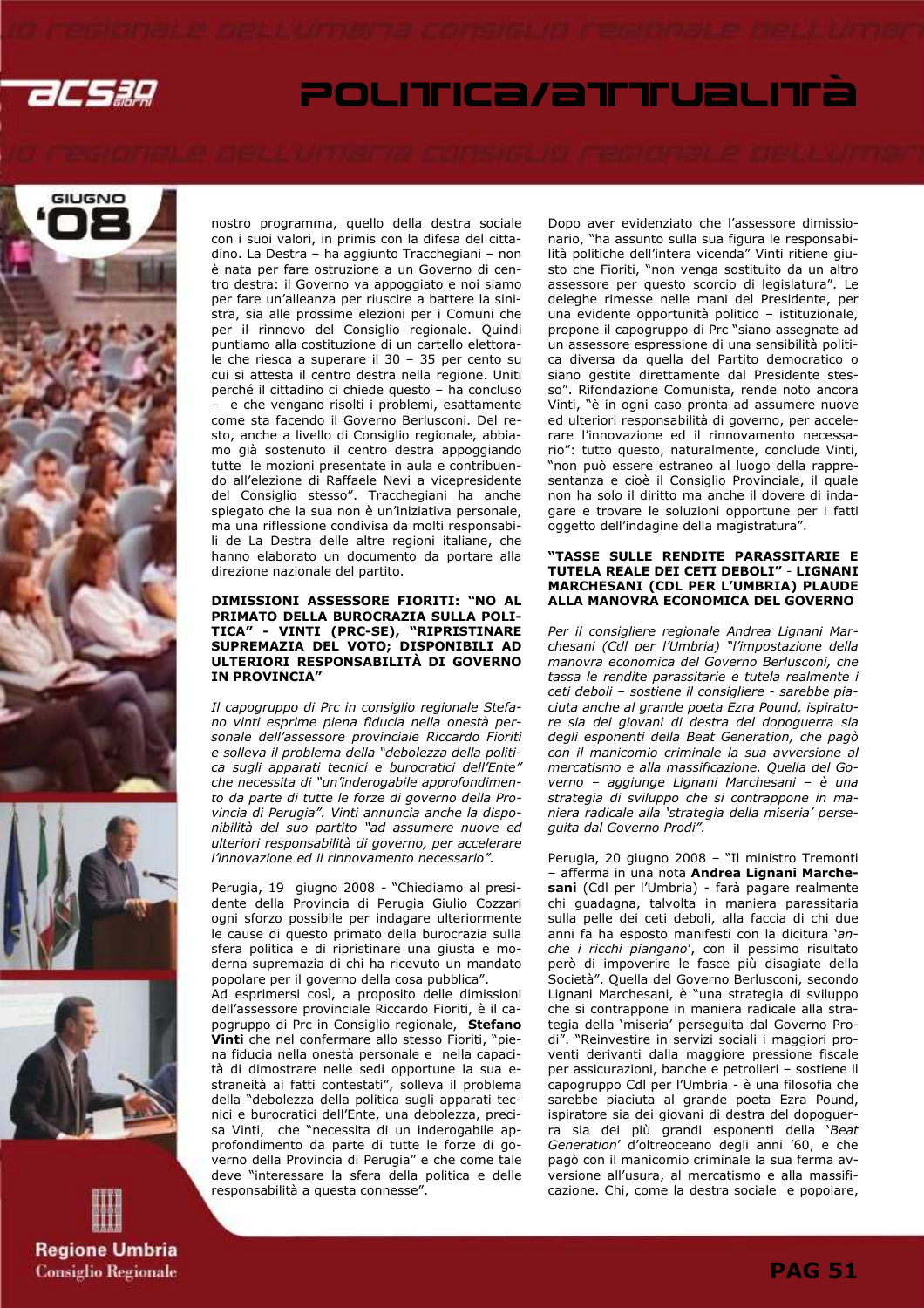









ha sempre perseguito questi valori – continua non può che essere soddisfatto".

Marchesani spiega che "l'abolizione dell'Ici sulla prima casa sottende infatti ad un rinnovato patto di cittadinanza, basato non su di un concetto astratto di derivazione illuminista, ma su di un contesto di appartenenza comunitaria; la conseguente manovra economica di Tremonti fa tramontare il concetto di 'classe e si basa fondamentalmente sull'interesse nazionale. Con la prossima Finanziaria – prosegue Lignani Marchesani - si aprirà quindi una grande stagione di modernizzazione, basata però sulla tradizione popolare italiana, che saprà coniugare sviluppo e solidarietà sociale con l'incremento di rinnovate qualità competitive e liberando tutte le energie del lavoro italiano. Starà alla nostra Regione, intesa non solo come istituzioni, ma anche come comunità diffusa di categorie e rappresentanze, saper interpretare questa occasione, non con le solite rivendicazioni ideologiche, ma compartecipando, anche con i necessari sacrifici (che però colpiranno prevalentemente sacche clientelari), a questo grande progetto".

### "LA REALTÀ UMBRA È PIÙ COMPLESSA DI QUANTO DICE BRUNETTA" – VINTI (PRC-SE) REPLICA "ALL'ATTACCO DECISO E PRO-PAGANDISTICO" DEL MINISTRO DELLA FUNZIONE PUBBLICA IERI IN UMBRIA

\*\*Il capogruppo di Rifondazione comunista, Stefano Vinti, attraverso una nota, risponde "agli attacchi decisi e propagandistici alla sinistra umbra e al modello di stato regionale sociale"" del ministro della Funzione pubblica, Brunetta, che ieri ha partecipato in Umbria ad una iniziativa organizzata dal Popolo della libertà. Per Vinti "sono state le forze della sinistra (Pci e Psi) a dare una risposta ai bassi salari dei settori agrari e industriali, creando un modello di stato sociale regionale peculiare allo sviluppo e alla natura della regione".

Perugia, 23 giugno 2008 – "La realtà umbra è più complessa di quello che vuol far credere Brunetta, che affonda le proprie radici nei decenni passati". Così il capogruppo di Rifondazione comunista, Stefano Vinti che replica "all' attacco deciso e propagandistico di ieri, in Umbria, del ministro della Funzione Pubblica alla sinistra umbra e al modello di stato regionale sociale".

Vinti sottolinea come sia stata "evidente, dagli anni '70 in poi, l'incapacità del capitalismo delle grandi famiglie imprenditoriali umbre di adattarsi alle innovazioni dei processi produttivi e del mercato, e tanto meno al mutare delle esigenze della società. Sono state le forze della sinistra (Pci e Psi) a dare una risposta ai bassi salari dei settori agrari e industriali, creando un modello di stato sociale regionale peculiare allo sviluppo e alla natura della regione".

"Le lacune di un'imprenditoria regionale volta soltanto all'accumulo di capitale, si sono colmate grazie alla creazione, voluta dalla sinistra umbra, degli assessorati allo sviluppo economico e, quindi, grazie all'intervento pubblico".

Vinti sottolinea come "il consenso elettorale è stato guadagnato. Gli umbri – dice – lo hanno liberamente espresso premiando il radicamento territoriale, ma soprattutto le capacità di risposta all'esigenza di mobilità sociale e ai bisogni collettivi"

"Nel corso degli anni, – commenta il capogruppo del Prc-Se – paradossalmente, queste esigenze non si sono esaurite, anzi, sono ancora presenti e bisognerà tenerne conto, con le adeguate riforme e attualizzazioni. Una risposta moderna potrebbe essere la creazione di una rete sinergica tra l'Umbria e le altre regioni dell'Italia di 'Mezzo', in particolare sul fronte delle infrastrutture, della ricerca, ma anche nei settori di sanità e trasferimento tecnologico".

Per Vinti, però "durante questi anni, la sinistra, intenta a confrontarsi con il consenso territoriale, rimaneva completamente esclusa da una serie di dinamiche riguardanti settori fondamentali quali uffici periferici dello stato, università, banche ,assicurazioni e rapporti con l'imprenditoria locale che sono stati – conclude - ad esclusivo appannaggio delle forze conservatrici.

### "GLI APPALTI PILOTATI SONO UN ASPETTO DEL REGIME UMBRO" - ALDO TRACCHE-GIANI (LA DESTRA) COMMENTA L'INCHIE-STA CHE HA COINVOLTO LA PROVINCIA DI PERUGIA

Perugia, 25 giugno 2008 - "In Umbria c'è un autentico regime, di cui fa parte anche il sistema degli appalti pilotati scoperto dall'inchiesta che ha colpito anche la Provincia di Perugia". Lo ha dichiarato, durante una conferenza stampa, il capogruppo regionale de La Destra, Aldo Tracchegiani.

Secondo il consigliere regionale "non devono essere criminalizzate le imprese costrette a sottostare al sistema, ma vanno accertate e punite le responsabilità della politica. Andrebbe prevista una rotazione dei dirigenti, magari utilizzando lo spoil system per quelli apicali. Il filone di indagini sul minimetrò ci riserverà sicuramente delle sorprese, mentre i Carabinieri hanno già scoperto a Spoleto un sistema per pilotare alcuni affari".

Tracchegiani ha infine annunciato la disponibilità del suo partito ad allearsi, senza esserne però annesso, con il Popolo della libertà, con lo scopo di affrontare unitariamente le prossime scadenze elettorali e "conquistare almeno il 30 per cento dei Comuni umbri".

### "LE MAZZETTE AL COMUNE DI NARNI EVI-DENZIANO CHE GLI AMMINISTRATORI 'ROSSI' NON CONTROLLANO CIÒ CHE AV-VIENE NEGLI UFFICI" – NOTA DEL CONSI-GLIERE NEVI (FI-PDL)

Perugia, 27 giugno 2008 – Il consigliere regionale Raffaele Nevi (FI-Pdl) afferma in una sua no-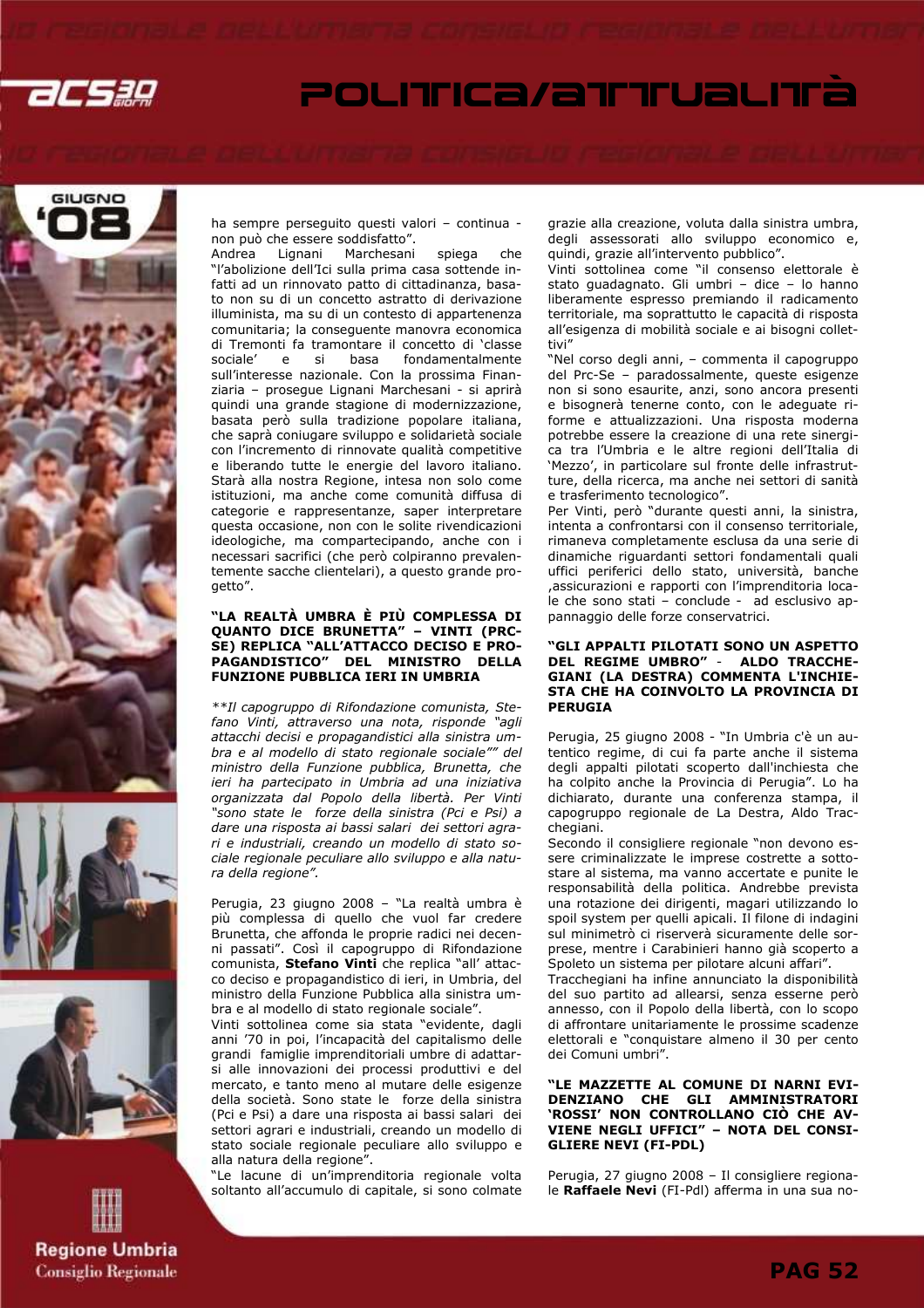

# POLITICa/aTTTUaLITà



ta che "il fatto delle mazzette pagate al Comune di Narni mette in evidenza come gli amministratori "rossi" dell'Umbria (da Perugia a Terni) nella migliore ipotesi non controllino quello che avviene nei loro uffici. Serve quindi – sostiene Nevi una assunzione di responsabilità forte da parte di tutti per far si che ci sia maggiore trasparenza e che siano cacciati via fannulloni e delinquenti che si annidano nella P.A. dell'Umbria. Invece di gridare contro Brunetta i nostri amministratori farebbero bene a tacere".



**PAG 53**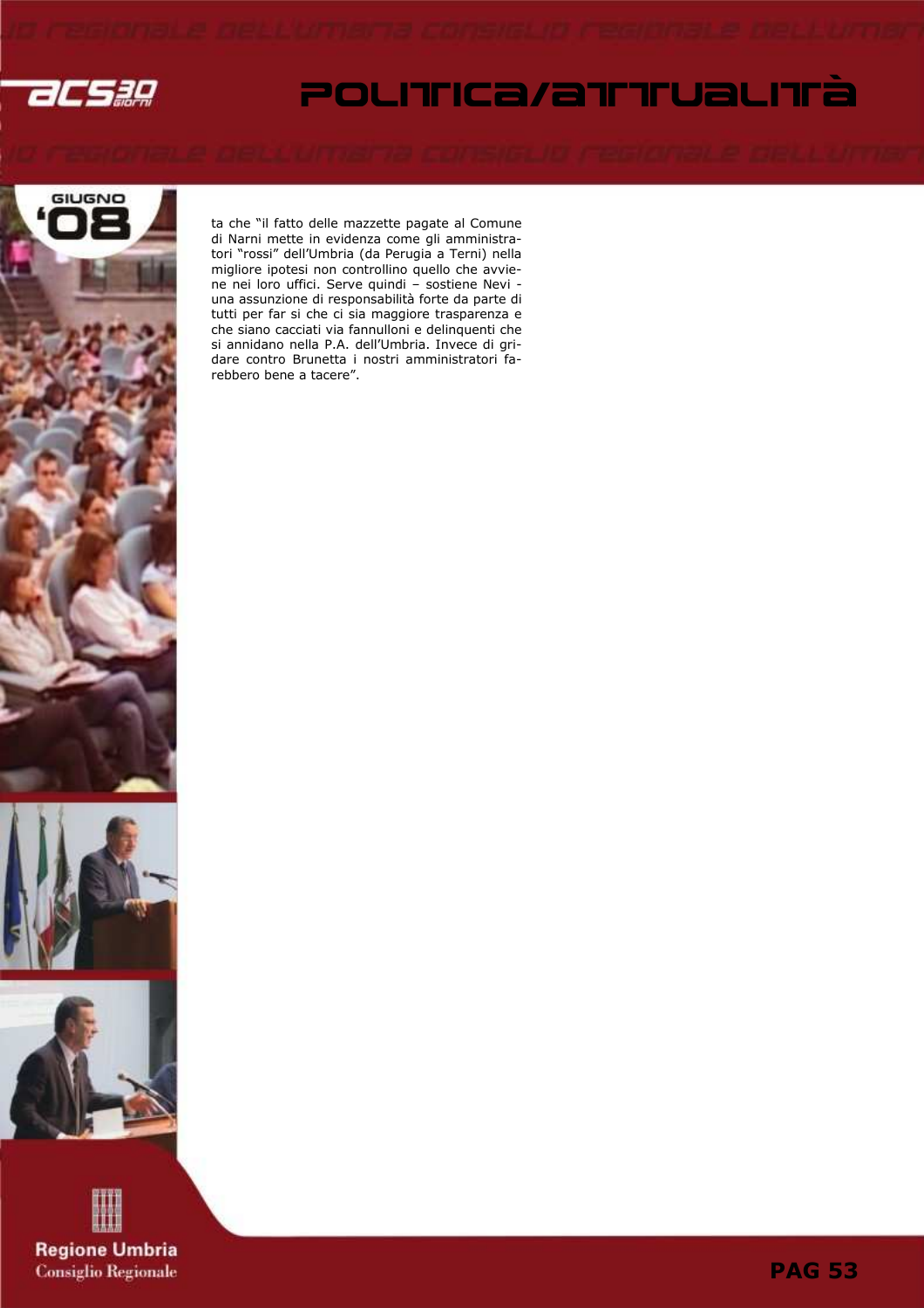2CS3Q

# RICOSTRUZIONE









### SISMA 1997: "RIDEFINIRE LA RESTITU-ZIONE DELLA BUSTA PESANTE" - UNA MO-ZIONE DI CINTIOLI E MASCI (PD) CHIEDE ALL'ESECUTIVO DI INTERVENIRE PRESSO IL GOVERNO NAZIONALE PER CHIUDERE LA PARTITA TERREMOTO

Il consiglieri del Partito democratico Cintioli e Masci hanno firmato un documento con cui invitano l'Esecutivo regionale ad attivarsi presso il Governo nazionale per ottenere la ridefinizione degli stanziamenti per il completamento della ricostruzione (ritenuti insufficienti) e il rinvio della restituzione della "Busta pesante" da parte dei cittadini colpiti dal sisma del 1997.

Perugia, 27 giugno 2008 - Giancarlo Cintioli e Luigi Masci (consiglieri regionali del Pd) hanno presentato una mozione con cui impegnano la Giunta ad chiedere l'istituzione di un Tavolo presso la Presidenza del Consiglio dove vengano fissate le modalità di restituzione della cosiddetta "Busta Pesante", tramite la predisposizione e la firma di un Dpcm che fissi un nuovo termine, entro il 2008 della restituzione attraverso un'ordinanza di Protezione Civile. I due esponenti della maggioranza chiedono inoltre la "definizione congiunta, tra Governo e Regione, dell'entità delle risorse ritenute necessarie per completare la ricostruzione post terremoto del 1997, per costruire una ipotesi pluriennale di finanziamento per il suo completamento, per non vanificare gli impegni del precedente governo e offrire certezze ai cittadini".

Nella mozione si ricorda che l'ordinanza del presidente del Consiglio del novembre 2007 (n. 3631 del 23) ha disposto la proroga fino al 30 aprile 2008 dei termini di recupero dei tributi e contributi sospesi, la cui riscossione doveva quindi riprendere a maggio 2008 con le modalità definite dal decreto legge "61/2008": restituzione della cosiddetta "Busta pesante" in misura ridotta pari al 40 per cento, senza aggravio di interessi o sanzioni, mediante una rateizzazione pari a 10 anni.

Ricostruendo le vicende del terremoto in Umbria, i consiglieri regionali ricordano che "dal 1 gennaio 2008 è cessato per Umbria e Marche lo stato di emergenza proclamato a seguito della crisi sismica del 1997. La cessazione dello stato di calamità non significa però il completamento della ricostruzione dei danni subiti: in dieci anni, dal 1998 ad oggi, sono stati messi a disposizione per la ricostruzione post sismica un totale di 6 miliardi e 792 milioni di euro (4,3 miliardi per l'Umbria e 2,4 per le Marche); da una stima fatta subito dopo il sisma risultavano necessari per il completamento della ricostruzione 8, 4 miliardi di euro per l'Umbria e 4,3 per le Marche, una stima rimasta invariata col passare degli anni".

Nella mozione si rammenta l'incontro avvenuto nei primi mesi del 2007, tra Governo, Regione Umbria, Regione Marche e una delegazione dei sindaci dei Comuni umbri e marchigiani più colpiti dall'evento sismico del 1997, "nel corso del quale erano stati discussi ad affrontati i problemi ancora irrisolti legati alla ricostruzione post sismica: il reperimento delle risorse per il completamento della ricostruzione; il recupero dei tributi e dei contributi sospesi; la definitiva sistemazione del personale; i trasferimenti per le mancate entrate erariali; la definizione del percorso di uscita dallo stato di emergenza e per il completamento della ricostruzione. Nella passata legislatura era stato istituito un tavolo nazionale presso la presidenza del Consiglio dei Ministri composto dai rappresentanti del Governo, delle Regioni Umbria e Marche, dei Comuni interessati, delle forze economiche e del sindacato. Proprio nell'ultima riunione di questo tavolo era stato deciso che la Legge Finanziaria 2008 avrebbe previsto un ulteriore rifinanziamento degli interventi per continuare la ricostruzione: cosa che è avventa con la previsione di contributi quindicennali di soli 5 miliardi di euro nel trienni 2008 – 2010. Contributi che non risultano però ancora sufficienti al completamento della ricostruzione". "Nella stessa riunione – concludono - era stato deciso che, assolto l'impegno di un ulteriore finanziamento, si sarebbe convocata una nuova riunione al fine di definire, in accordo con le Regioni interessate, il quantitativo delle risorse ritenute necessarie per completare la ricostruzione e costruire un'ipotesi pluriennale a chiusura da formalizzare nella Legge Finanziaria 2009. La Finanziaria 2008 ha poi previsto che i soggetti che a seguito della crisi sismica hanno usufruito della sospensione dei termini dei versamenti tributari e della sospensione dei pagamenti dei contributi previdenziali, assistenziali e assicurativi possono definire la propria posizione relativa al periodo interessato dalla sospensione, corrispondendo l'ammontare dovuto per ciascun tributo e contributo oggetto della sospensione al netto dei versamenti già eseguiti nella misura e nelle modalità da stabilire con decreto del Presidente del Consiglio dei Ministri, su proposta del Ministro dell'Economia e delle Finanze".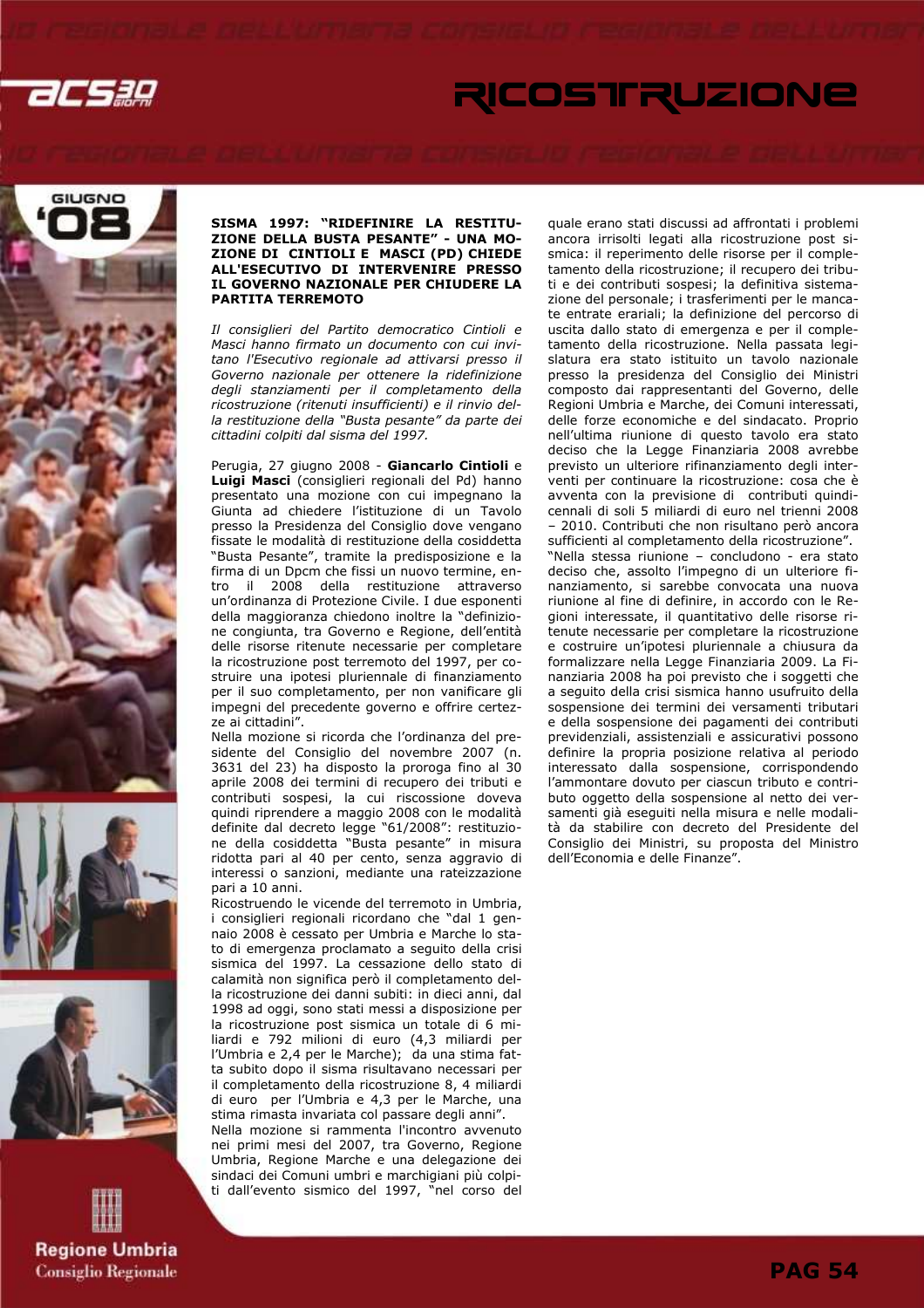

# GIUGNO





### LE COMUNITÀ MONTANE DELL'UMBRIA SA-RANNO AMMINISTRATE DAI SINDACI O ASSESSORI DEI COMUNI CHE LE COMPON-GONO. RIDOTTE LE INDENNITÀ. APPROVA-TO IL DDL DELLA GIUNTA

Con 18 voti favorevoli della maggioranza e dieci contrari dell'opposizione, l'Assemblea di Palazzo Cesaroni ha approvato il disegno di legge della Giunta concernente "Misure di razionalizzazione in materia di Comunità montane" in attuazione dei principi della legge Finanziaria del Governo per il 2008 (legge n. 244 del 24 dicembre 2007). Sono stati votati e approvati a maggioranza alcuni emendamenti della Giunta, proposti nel corso della discussione, che modificano, in maniera sostanziale, alcune norme fondamentali della legge. Per la maggioranza con il disegno di legge si va nella direzione dell'attuazione della riforma già definita, mentre per l'opposizione si tratta di un'operazione di "mascheramento propagandistico".

Perugia, 3 giugno 2008 - Con 18 voti favorevoli<br>della maggioranza e dieci contrari maggioranza e dell'opposizione, l'Assemblea di Palazzo Cesaroni ha approvato il disegno di legge della Giunta concernente "Misure di razionalizzazione in materia di Comunità montane" in attuazione dei principi della legge Finanziaria del Governo per il 2008 (legge n. 244 del 24 dicembre 2007). Sono stati votati e approvati a maggioranza alcuni emendamenti della Giunta proposti nel corso della discussione dagli assessori Liviantoni e Riommi, che modificano, in maniera sostanziale, alcune norme fondamentali della legge. In riferimento alla Giunta della Comunità montana, essa sarà composta dal Presidente e da non oltre tre assessori, scelti tra i sindaci o gli assessori dei comuni aderenti. La Giunta verrà eletta dal Consiglio della Comunità montana su proposta del presidente, con riferimento allo Statuto. Per le indennità, invece, il presidente della Comunità montana, potrà percepire esclusivamente l'indennità di funzione riconosciutagli come sindaco o assessore. Allo stesso, come scritto nell'emendamento approvato, potrà essere riconosciuta un'indennità, a carico della Comunità montana, in misura pari alla differenza tra l'indennità spettante, in quanto sindaco o assessore, e quella spettante per la carica di presidente. Nello stesso articolo viene anche stabilito che gli assessori delle Comunità montane percepiranno l'indennità spettante in quanto sindaci o assessori dei rispettivi comuni. In caso di commissariamento di una Comunità montana, il compenso spettante al commissario straordinario grava sul bilancio dello stesso Ente e sarà pari al 50 per cento dell'indennità prevista per un comune con popolazione pari a quella della Comunità montana in questione. Nelle norme transitorie, inserite nell'apposito articolo 3 della legge, è stabilito che al presidente della Comunità montana, in carica alla data di entrata in vigore della legge, (votata oggi) è riconosciuta un'indennità

di funzione pari al 50 per cento di quella prevista per un comune con la stessa popolazione della Comunità montana in questione. Ai componenti la Giunta della Comunità montana, invece, verranno applicate le stesse condizioni ricomprese nel testo vigente prima dell'entrata in vigore di questa legge.

RIFORME

### INTERVENTI:

GIANLUCA ROSSI (PD – RELATORE DI MAGGIORANZA) – "L'atto oggi in discussione è strettamente connesso all'atto di indirizzi approvato nella scorsa seduta del Consiglio regionale, ed è finalizzato al concorso degli obiettivi di contenimento della spesa pubblica, già previsti dalle leggi regionali approvate nel 2007 e nel 2008, nonché della legge finanziaria del corrente anno. Con questo disegno di legge, che consta di n. 2 articoli, si apporta un'ulteriore riduzione alla indennità spettante al presidente della Comunità montana, stabilendo una riduzione superiore a quanto dispone la legge finanziaria 2008, quindi l'indennità prevista per il presidente della Comunità montana è pari al 50 per cento di quella prevista per i sindaci dei Comuni ricompresi nella classe da 10 mila a 30 mila abitanti. Ai componenti la Giunta della Comunità montana spetta un'indennità pari al 50 per cento di quella dei componenti la Giunta dei Comuni ricompresi nella medesima classe di abitanti.

Se la popolazione del territorio montano, che è ricompreso nella Comunità montana, risulta inferiore a 10 mila abitanti, l'indennità da corrispondere al presidente della Comunità montana è pari al 50 per cento di quella che la legge prevede per i sindaci dei Comuni ricompresi nella stessa classe di riferimento.

L'art. 2 del disegno di legge esplicita il concorso della Regione Umbria agli obiettivi di contenimento della spesa pubblica sia con il disegno di legge in questione che con l'attuazione delle leggi 24/2007 e 5/2008, in quanto si riduce a regime la spesa corrente per il funzionamento delle Comunità Montane attraverso la riduzione del numero complessivo delle stesse, del numero dei componenti degli organi rappresentati delle Comunità Montane, la riduzione delle indennità spettante ai componenti delle Comunità Montane".

FIAMMETTA MODENA (FI-PDL – RELATORE DI MINORANZA): "Siamo di fronte ad un atto che dimostra, per l'ennesima volta, che dopo tanto parlare non si arriva alla sua concretizzazione. Questo è quanto sta accadendo per la riforma delle Comunità montane. Ad oggi, nonostante gli indirizzi generali avrebbero dovuto diminuire, come dimostrano atti precedenti, il loro numero, le Comunità montane sono rimaste le stesse. La leggina che ha predisposto questa maggioranza e che vuole promulgare, serve per ammorbidire la Finanziaria del precedente Governo di centro sinistra che prevederebbe una restrizione di risorse tale che per l'Umbria significherebbe mantenere in vita soltanto due Comunità montane. Grazie, quindi, a questa legge regionale è possibile non dar corso a quanto stabi-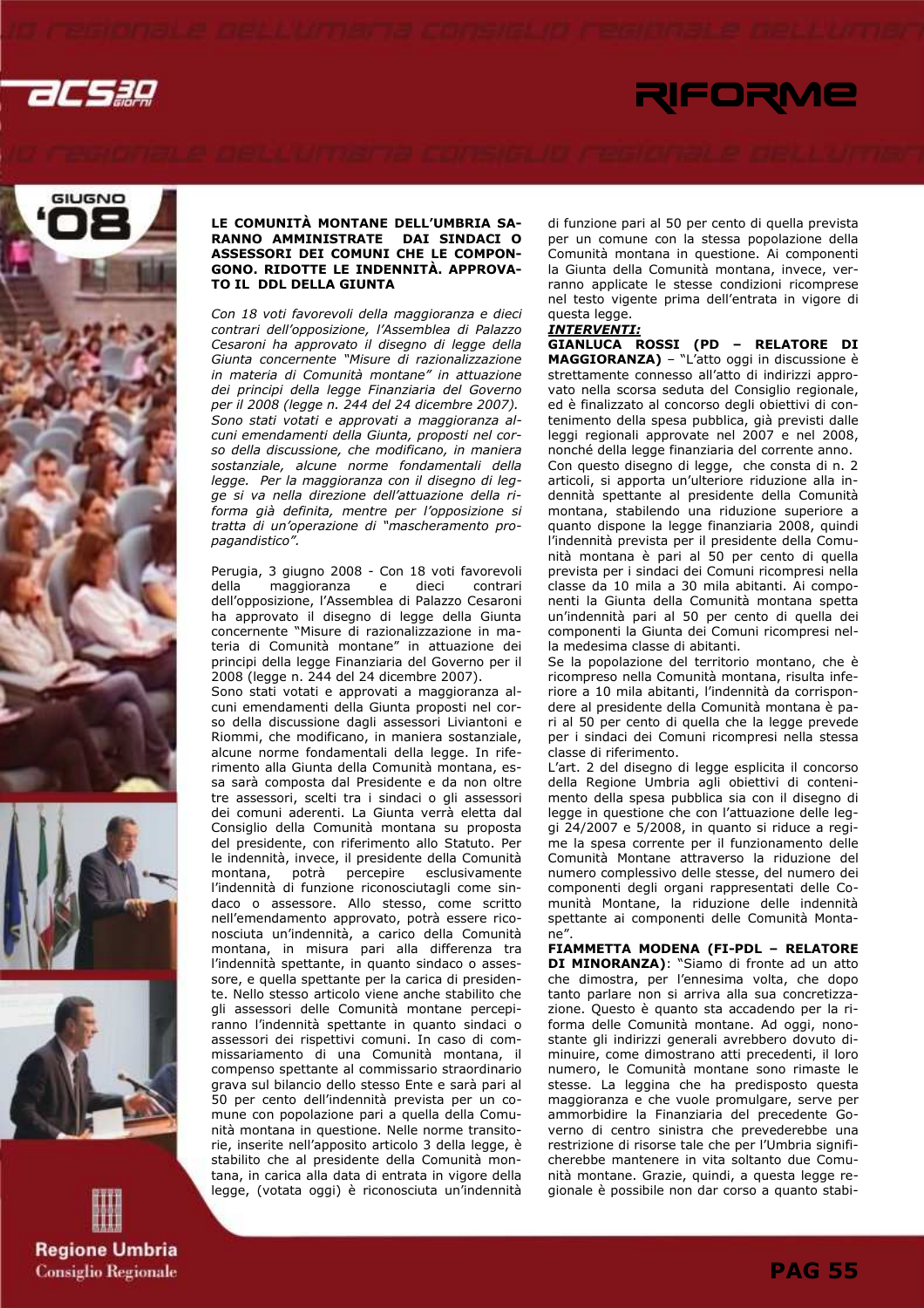







lito dalla Finanziaria che ha emesso precisi e molteplici indicatori: gli articoli 17 e 20 prevedono infatti una riduzione di un terzo (rispetto al 2007) delle spese di funzionamento delle Comunità montane mentre invece in Umbria non è stato neppure ridotto il numero della Comunità, che sono sempre 9.

La Regione non ha lavorato ancora su precisi indirizzi dai quali è possibile dedurre la composizione dei territori ricompresi nelle Comunità montane. Ci troviamo davanti ad uno spot propagandistico che riguarda soltanto le indennità degli amministratori e il numero delle Comunità montane, ma resta irrisolto il problema della sovrapposizione delle figure gestionali (sindaci e presidenti delle Comunità montane). Se si vuole veramente raggiungere in pieno il contenimento della spesa pubblica, va applicata alla lettera la Finanziaria emanata dal Governo. È chiaro che il non portare a compimento questa riforma non è nostra responsabilità, ma riguarda la vostra assoluta incapacità amministrativa".

ANDREA LIGNANI MARCHESANI (Cdl per l'Umbria): "IN ALTOTEVERE GLI ASSESSORI DELLE COMUNITÀ MONTANE AI FUNGHI E ALLE FIERE HANNO PERCEPITO QUANTO GLI ASSES-SORI COMUNALI, CHE HANNO BEN ALTRE RE-SPONSABILITÀ" – "A integrazione di quanto detto dal consigliere Modena nella relazione di minoranza, ribadisco che non siamo contrari alla riduzione dei costi della politica, quanto piuttosto all'impianto della Riforma. La nostra posizione è del tutto negativa per quanto attiene agli atti di indirizzo, che alimentano la confusione lasciando tutto indefinito tra gli ambiti territoriali e il ruolo dei Comuni, con continui richiami al circondario e ad enti di natura sovracomunale. Resta il fatto che le spese delle Comunità montane sono scandalose, anche se l'impatto più negativo è dato dai compensi dei presidenti delle stesse, che fino ad oggi hanno percepito quanto i sindaci dei Comuni, che hanno ben altre responsabilità. E faccio un esempio: in Altotevere l'assessore ai funghi e ai tartufi e l'assessore alle fiere percepivano quanto un assessore comunale. Alla luce di tutto ciò, ritengo che l'atto vada sì nella direzione giusta, ma non sia sufficientemente coraggioso, dovendo individuare le Comunità montane come soggetti di natura residuale. Forse perché c'è più riguardo per la conservazione di poltrone che per le questioni di federalismo fiscale".

CARLO LIVIANTONI (vicepresidente della Giunta regionale): "LA REGIONE UMBRIA È STA-TA L'UNICA IN ITALIA AD AFFRONTARE IL RIOR-DINO DELLE COMUNITÀ MONTANE PRIMA AN-CORA DELLA FINANZIARIA" - "Le affermazioni rappresentate dall'opposizione attengono a un disegno di legge che non c'è: la Regione Umbria, invece, è stata l'unica in Italia che ha affrontato il riordino delle Comunità montane prima ancora della Finanziaria. La nostra Riforma del luglio 2007 non risponde soltanto alle esigenze della legge Finanziaria, ma anche alle nostre esigenze di riorganizzazione, infatti avevamo già stabilito il numero massimo di cinque Comunità montane.

Il ritardo lamentato dall'opposizione è dovuto solo alla necessità di fare un riscontro tra la Finanziaria del dicembre scorso, con le sue esigenze di abbattimento dei costi, e la Riforma che era già stata fatta, che ha portato alla novità del disegno di legge che presentiamo oggi, dopo avere verificato la congruità fra le scelte della Regione e l'osservanza dei dettami della legge Finanziaria. Il riscontro c'è perché la Riforma va verso l'azzeramento dei costi, prevedendo un massimo di tre assessori delle Comunità montane che devono essere o sindaci o assessori dei Comuni, quindi a costo zero e sempre più legati alle responsabilità di governo delle Comunità montane".

### DICHIARAZIONI DI VOTO:

FIAMMETTA MODENA (FI-PDL): "Ribadiamo il nostro voto contrario anche alla luce degli emendamenti apportati sulle indennità e norme transitorie. Si tratta di un'operazione di mascheramento propagandistico.

STEFANO VINTI (PRC-SE): "L'Umbria, prima di altre Regioni, ha colto l'esigenza di questa riforma. Bene la razionalizzazione delle spese salvaguardando, però, il patrimonio tecnico e umano. Questa riforma è propedeutica a quella di stampo federalista che temiamo investirà anche l'Umbria. Ci assumiamo, comunque, la responsabilità, con il nostro voto favorevole, del taglio dei costi che è anche un taglio alla democrazia".

ANDREA LIGNANI MARCHESANI (CDL PER L'UMBRIA): "Al maxi emendamento presentato dalla Giunta , il nostro voto sarà assolutamente contrario. Serve una riforma elettorale anche per gli enti di secondo livello. Tutto quanto deciso oggi, con questa legge, verrà utilizzato per una metabolizzazione politica dei più rivoltosi verso questa riforma. Sono convinto che l'attuazione a regime della legge arriverà soltanto dopo il turno elettorale amministrativo".

### **SCHEDA**

Nel rispetto della legge finanziaria per il 2008 (legge 24 dicembre 2007, n. 244), le Regioni devono provvedere, entro 6 mesi dall'entrata in vigore della stessa legge, a concorrere agli obiettivi del contenimento della spesa pubblica e quindi al riordino delle Comunità montane. La riduzione equivale ad un importo pari al almeno un terzo della quota del fondo ordinario e passa attraverso: la riduzione del numero complessivo delle Comunità montane; la riduzione del numero dei componenti degli Organi; la riduzione delle indennità. La Regione Umbria interverrà, quindi, come già previsto nelle leggi regionali 24/2007 e 5/2008, sulla riduzione del numero complessivo delle Comunità montane che, da nove, passa a un massimo di cinque. È prevista, inoltre, la riduzione del numero dei componenti gli organi rappresentativi delle stesse in luogo di un massimo di quattro (presidente e tre assessori) che dovranno già ricoprire il ruolo di sindaco o assessore del comuni ricompresi nella stessa Comunità montana..

Il presidente della Comunità montana, potrà percepire esclusivamente l'indennità di funzione ri-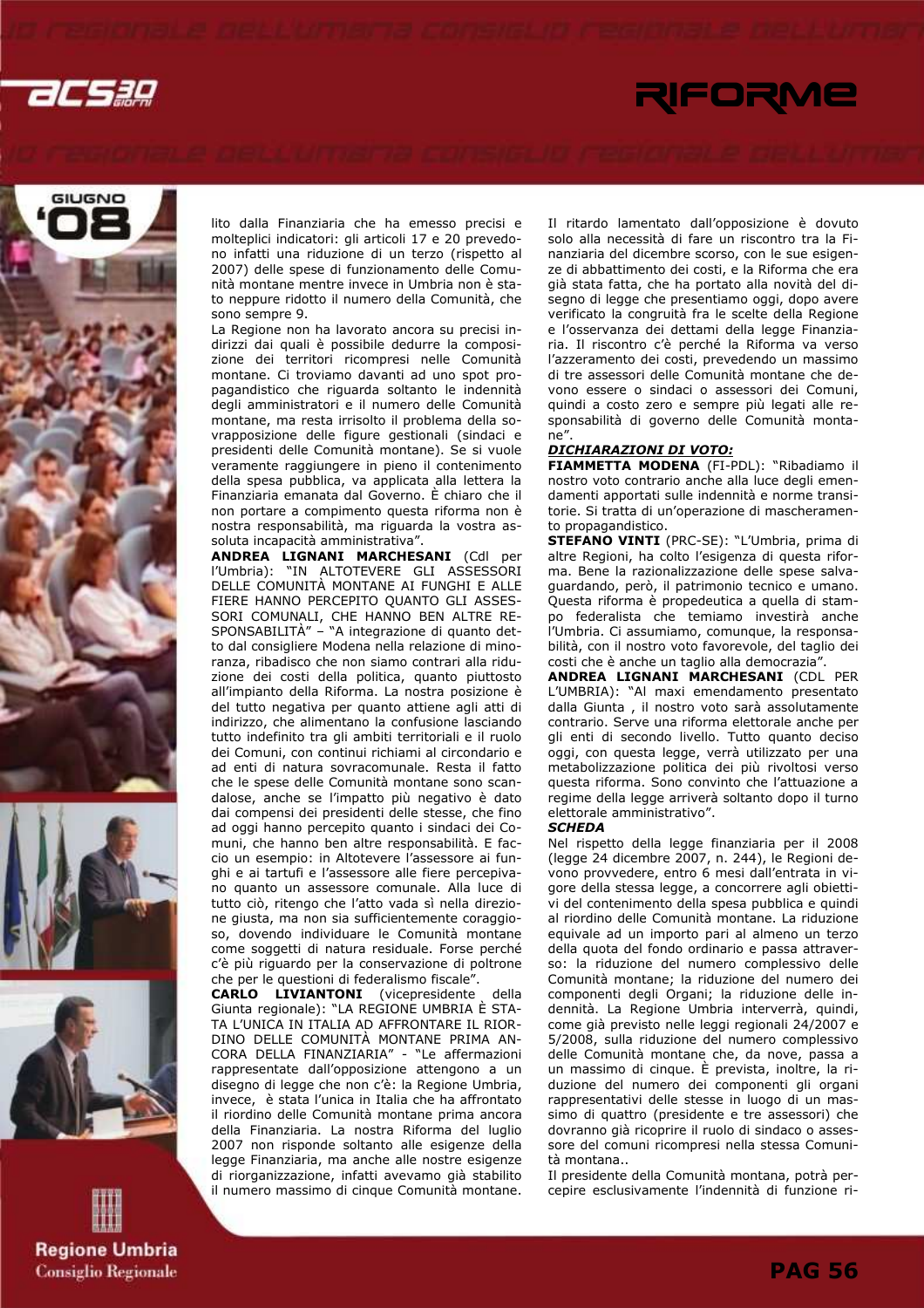









conosciutagli come sindaco o assessore. Allo stesso potrà essere riconosciuta un'indennità, a carico della Comunità montana, in misura pari alla differenza tra l'indennità spettante, in quanto sindaco o assessore, e quella spettante per la carica di presidente. Gli assessori delle Comunità montane percepiranno l'indennità spettante in quanto sindaci o assessori dei rispettivi comuni. Nelle norme transitorie della legge è stabilito che al presidente della Comunità montana, in carica alla data di entrata in vigore della legge approvata oggi, è riconosciuta un'indennità di funzione pari al 50 per cento di quella prevista per un Comune con la stessa popolazione della Comunità montana in questione. Ai componenti la Giunta della Comunità montana, invece, verranno applicate le stesse condizioni ricomprese nel testo vigente prima dell'entrata in vigore di questa legge.

### CONTINUA L'ITER DEL PROVVEDIMENTO DI RIFORMA DELLE AGENZIE REGIONALI OGGI A PALAZZO CESARONI L'AUDIZIONE CON I PRESIDENTI. DA MERCOLEDÌ PROS-SIMO L'ESAME DELL'ARTICOLATO

Si è svolta oggi a Palazzo Cesaroni l'audizione convocata dalla Prima Commissione consiliare per raccogliere le indicazioni dei presidenti delle Agenzie e delle società partecipate della regione sulle linee di riforma predisposte dall'Esecutivo. La Commissione tornerà a riunirsi mercoledì 11 giugno per avviare la discussione dell'articolato.

Perugia, 4 giugno 2008 – La Commissione Affari Istituzionali del Consiglio regionale ha ripreso il percorso verso la riforma delle agenzie regionali con un'audizione cui hanno partecipato presidenti e direttori delle strutture interessate al provvedimento.

Durante l'incontro, a cui hanno partecipato Calogero Alessi (Sviluppumbria), Franco Todini (Arusia), Marco Timi (Gepafin), Maurizio Biondi e Mario Conte (WebRed), Giuseppe Carloni (Umbria Innovazione), Claudio Bazzarri (Umbriaflor), Alberto Naticchioni (Scuola Villa Umbra), Saverio Ripa di Meana (Res) e Claudio Carnieri (Aur), sono state delineate le funzioni e gli obiettivi delle diverse agenzie e società partecipate e sono stati messi in rilievo gli elementi su cui l'attenzione del legislatore regionale dovrebbe maggiormente concentrarsi.

La Commissione tornerà a riunirsi mercoledì 11 giugno per avviare la discussione sull'articolato e procedere verso l'approvazione della proposta presentata dalla Giunta regionale, che ha come obiettivo una razionalizzazione che eviti sovrapposizioni, garantisca efficacia e adegui le funzioni delle agenzie a quanto previsto dalle leggi nazionali e comunitarie.

"LA RIFORMA DELLE COMUNITÀ MONTANE CI FARÀ RISPARMIARE 700MILA EURO" - UNA NOTA DI ROSSI (PD)

Per il capogruppo del Partito democratico in Consiglio regionale le nuove norme di riforma delle Comunità montane rispondono alle necessità di riduzione dei costi della politica e di razionalizzazione dell'assetto degli enti locali in Umbria. Gianluca Rossi ritiene inoltre che la riforma garantirà la continuità lavorativa ed occupazionale dei dipendenti, pur ridefinendo in maniera profonda la struttura degli enti.

Perugia, 5 giugno 2008 - "Non è una riforma soft: il risparmio per la Regione sarà di oltre 700mila euro l'anno". Gianluca Rossi, capogruppo del Partito democratico in Consiglio regionale, risponde alle critiche del centrodestra sulla riforma delle comunità montane, approvata nei giorni scorsi dall'Assemblea di Palazzo Cesaroni.

"Le nuove norme – spiega Rossi – rispondono in pieno alle necessità di riduzione dei costi della politica e di razionalizzazione dell'assetto degli enti locali in Umbria. La sola spesa per le indennità degli amministratori delle Comunità passerà dal milione di euro attuale a meno di 300mila euro l'anno. Si tratta – continua – di un risparmio importante per la Regione e, quindi, per i cittadini. Quando si prendono questo tipo di provvedimenti, che ridefiniscono in maniera profonda la struttura degli enti locali, non si possono avere atteggiamenti demagogici. L'obiettivo non può essere demolire il sistema delle Comunità montane, che nella nostra Regione hanno sempre rappresentato esperienze utili e positive per la collettività, ma – conclude Rossi – razionalizzarne al meglio l'organizzazione e ottimizzarne la funzionalità".

Il capogruppo del Pd, rispondendo ad alcuni timori sollevati dai sindacati, ribadisce inoltre che la riforma garantirà la continuità lavorativa ed occupazionale dei dipendenti. Rossi sottolinea anche che, rispetto alla legge finanziaria che prevedeva il riordino del settore, "l'Umbria, tra tutte le Regioni d'Italia, sia stata la prima a promuovere un proprio intervento legislativo".

### COMUNITÀ MONTANE: "IN UMBRIA NON CI SONO PIÙ POLITICHE" – REPLICA DI MO-DENA (FI-PDL) AL CAPOGRUPPO PD

La capogruppo di FI-Pdl, Fiammetta Modena, replica a quanto affermato dal capogruppo Pd in merito alla Riforma delle Comunità montane: "Sono dodici mesi che si parla di riforme – sostiene Modena – ma le Comunità montane sono sempre nove. In Umbria – aggiunge – non ci sono più politiche: solo la tiritera del 'tutto va bene madama la marchesa'".

Perugia, 5 giugno 2008 – La capogruppo di FI-Pdl, Fiammetta Modena, replica a quanto affermato dal capogruppo Pd, Gianluca Rossi, in merito alla Riforma delle Comunità montane, ed afferma: "Le dichiarazioni del capogruppo del Pd rispecchiano l'atteggiamento di una maggioranza che spara 'spot' e cifre.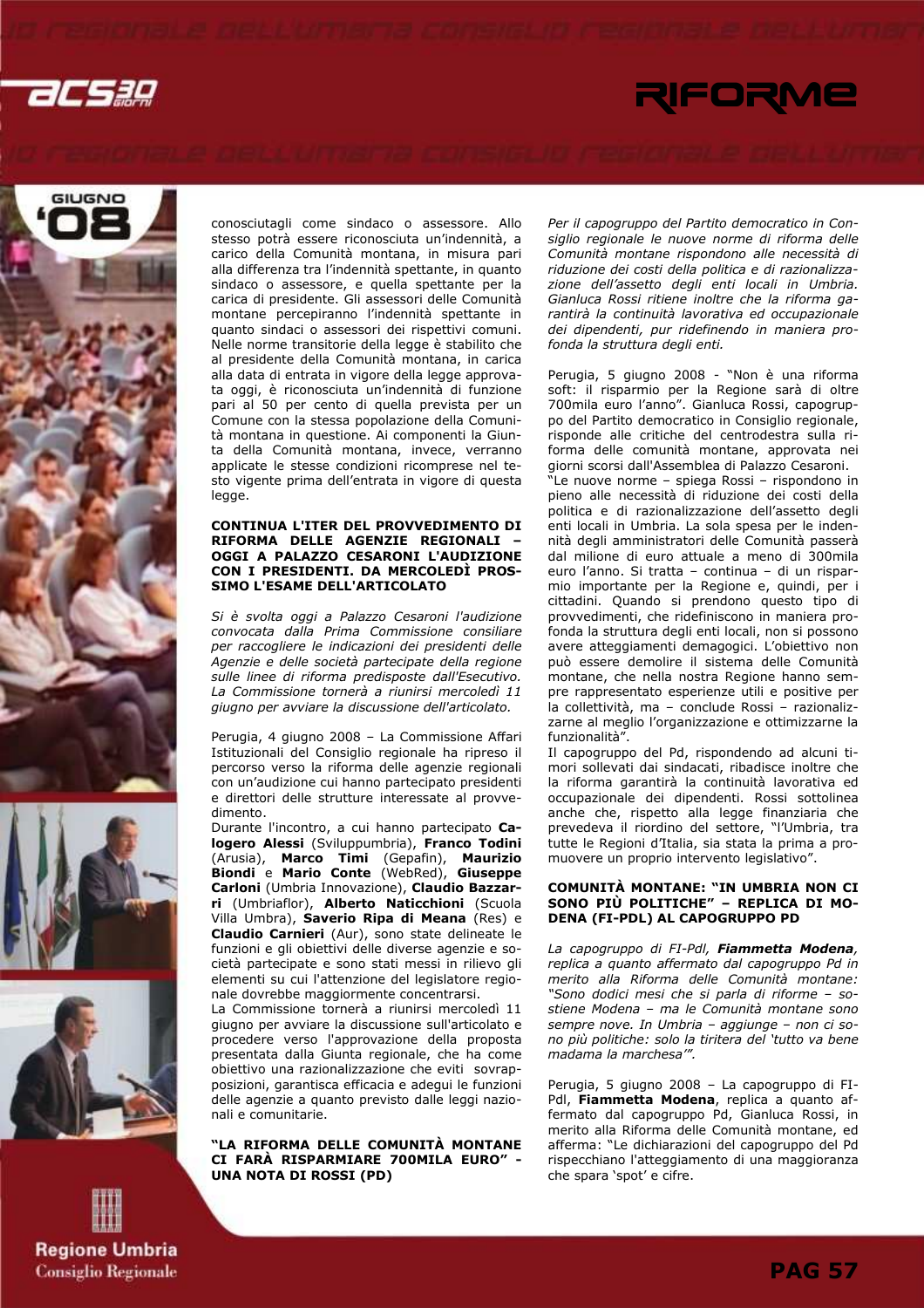







Sono dodici mesi – continua Modena - che si parla di riforma e di risparmi. Prima con la legge Ati, poi con la legge finanziaria per i commissari, quindi con la Finanziaria nazionale. Il risultato è il solito: le comunità montane sono sempre nove. Né una di più, né una di meno. La minoranza – conclude Modena - ha il dovere di denunciare la gravità della situazione, e gli elettori di giudicare i comportamenti. In Umbria non ci sono più politiche: c'è solo la solita tiritera del 'tutto va bene madama la marchesa'".

### RIFORMA AGENZIE: "DA FIORE ALL'OCCHIELLO A TERRENO DI SCONTRO NELLA MAGGIORANZA" – NOTA DI LIGNANI MARCHESANI (CDL PER L'UMBRIA)

Per Andrea Lignani Marchesani (capogruppo Cdl per l'Umbria) la Riforma delle Agenzie regionali "rischia di diventare la tomba della maggioranza" dopo che in Commissione "sono emerse profonde contraddizioni tutte interne al Partito democratico". Per l'opposizione – aggiunge il capogruppo Cdl per l'Umbria – "è impossibile condividere un simile approccio centralizzatore, con la Regione presente in prima persona in tutte le società con un ruolo ben diverso rispetto all'originario".

Perugia, 12 giugno 2008 - Il consigliere Andrea Lignani Marchesani (Cdl per l'Umbria) affida ad una sua nota il proprio giudizio su quanto accaduto nell'ultima seduta della Prima Commissione consiliare permanente di Palazzo Cesaroni, di cui egli è membro: "Annunciata con grandi squilli di tromba – afferma Lignani Marchesani - la riforma delle Agenzie regionali rischia di diventare la tomba della maggioranza regionale. In realtà – aggiunge - si tratta, o si trattava, di un ordinario atto di indirizzo che prendendo spunto da modifiche normative nazionali riassetta, riassettava, dal punto di vista societario e conseguentemente organigrammatico importanti società a partecipazione regionale, in primis Sviluppumbria. Sostanzialmente, però, detto atto, invece di prevedere una governance più agile e snella in materia di sviluppo, internazionalizzazione o accesso mirato al credito per le imprese, prevede uno 'spacchettamento', con la Regione presente in prima persona in tutte le società con un ruolo ben diverso rispetto all'originario, limitato ai noti parametri di indirizzo, programmazione e controllo. Una sorta di 'divide et impera' – afferma Lignani Marchesani - con il ridimensionamento di ruoli, e conseguentemente di soggetti, ancora oggi strategici ed un accentramento di ulteriore potere nelle mani della Giunta regionale. Per l'opposizione – secondo il capogruppo Cdl per l'Umbria - è evidentemente impossibile condividere un simile approccio centralizzatore, ma è certo che un atto, previsto tranquillamente in discussione in Consiglio per il prossimo 17 giugno, si è penosamente arenato in una Commissione in cui sono emerse profonde contraddizioni tutte interne al Partito democratico". Queste le considerazioni conclusive del consigliere: "Non è effettivamente chiaro se quella di ieri sia stata solo una difesa di ufficio di figure storiche della nomenclatura umbra, che già in altre sedi istituzionali avevano manifestato la contrarietà alla presunta riforma, oppure sia una frattura più seria in vista di riassetti istituzionali futuri. Di certo è la dimostrazione evidente di una navigazione a vista da parte del Governo regionale che, con alle porte i grandi Piani strategici (sanitario, sociale, rifiuti), mette a rischio non solo il Programma di legislatura, ma l'assetto economicostrategico della Regione in una stagione in cui il cosiddetto Patto per lo Sviluppo segna pesantemente il passo".

### VIA LIBERA ALLE LINEE DI INDIRIZZO PER LA RIFORMA DELLE AGENZIE – LA PRIMA COMMISSIONE APPROVA IL DOCUMENTO DELLA GIUNTA CON IL VOTO CONTRARIO DELL'OPPOSIZIONE DI CENTRODESTRA

La Commissione Affari istituzionali di Palazzo Cesaroni ha approvato oggi le linee di indirizzo per la riforma delle agenzie regionali predisposte dall'Esecutivo. Nel documento, avversato dal centrodestra, sono state meglio specificate le funzioni di Sviluppumbria e di Gepafin ed è stata prevista una seduta annuale del Consiglio interamente dedicata alla valutazione dei risultati conseguiti dalle agenzie stesse.

Perugia, 18 giugno 2008 – "Un documento importante, che non ha subito modifiche sostanziali, e che interviene a riformare gli strumenti operativi di cui la Regione dispone, razionalizzando e consentendo evidenti risparmi". Così il presidente della Commissione Affari istituzionali Oliviero Dottorini valuta le "Linee di indirizzo per la riforma delle agenzie regionali e delle società partecipate", approvate oggi a maggioranza (6 sì, 2 no) e di cui sarà relatore durante la prossima seduta del Consiglio regionale.

Di segno opposto l'orientamento di Andrea Lignani Marchesani (Cdl per l'Umbria), che relazionerà in Aula per la minoranza, e che valuta quest'atto un provvedimento inadeguato e non orientato al sostegno dello sviluppo dell'economia e della società regionale.

Alle linee di indirizzo, contenenti interventi di razionalizzazione, integrazione e rimodulazione del sistema delle agenzie regionali, sono state apportate alcune modifiche ed integrazioni, illustrate dal consigliere Paolo Baiardini (Pd) e recepite dall'assessore Vincenzo Riommi.

Per quanto riguarda Sviluppumbria, diverrà una società completamente pubblica (con l'uscita dei soci privati), potrà operare soltanto per le autonomie locali e funzionali (Province, Comuni e Camere di commercio) e da queste verrà finanziata. Ci sarà una sola società, articolata in 2 settori, che opererà per il sostegno e la promozione dello sviluppo e per la gestione delle partecipazioni all'interno di società e consorzi e per la gestione del patrimonio della Regione. Le politi-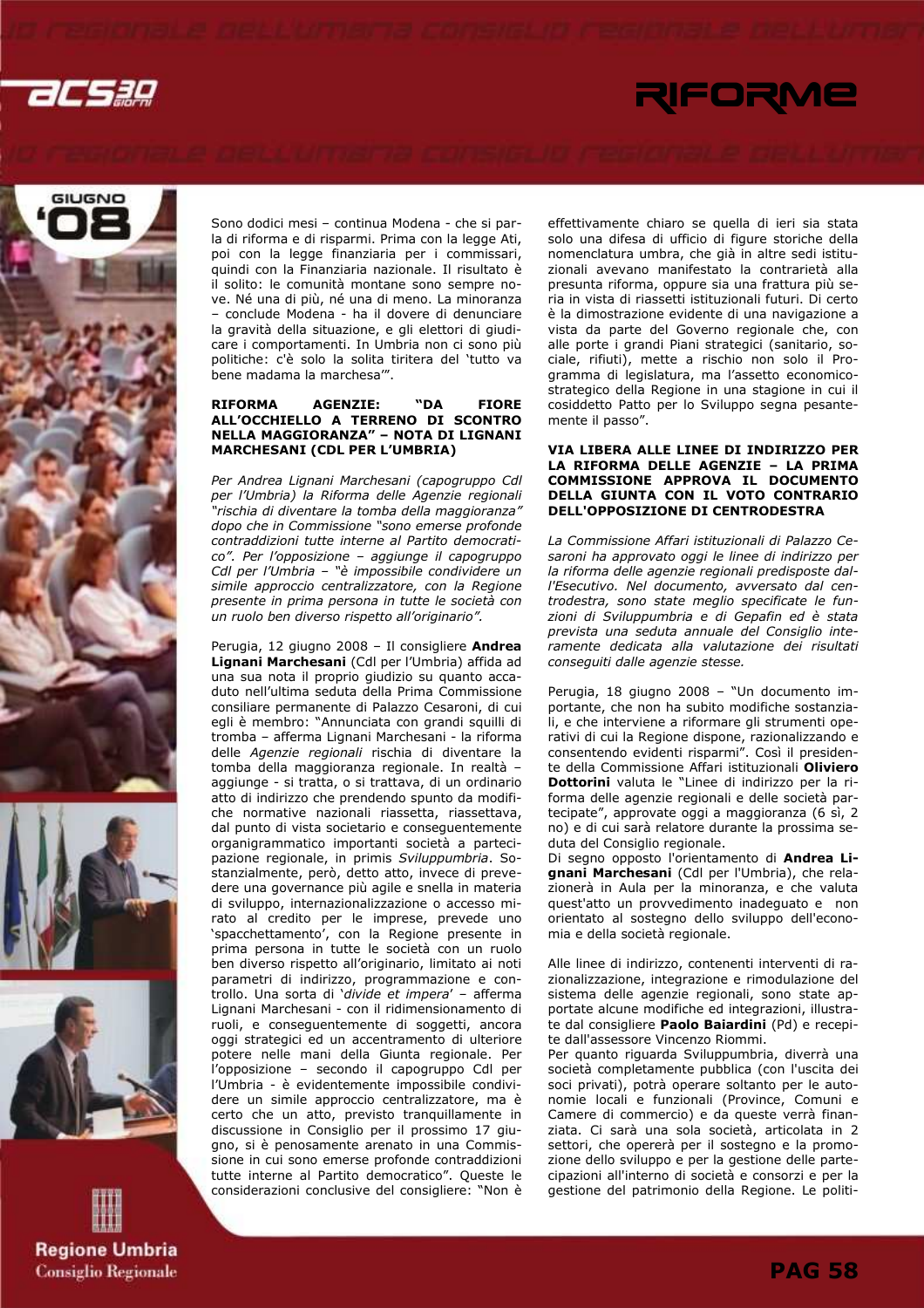









che per l'innovazione (a tutto campo) e l'internazionalizzazione saranno correlate a quelle per lo sviluppo. Verranno dismesse le partecipazioni non strategiche ancora detenute.

Per la finanziaria Gepafin si definiranno norme statutarie e parasociali per assicurare una governance e una gestione condivisa, una pari dignità dei soggetti partecipanti ed evitare eventuali conflitti di interessi tra le attività dei soci di Gepafin e quelle proprie dei soggetti che la partecipano (consorzi fidi e gruppi bancari). Nei programmi operativi verrà garantito un collegamento tra promozione dello sviluppo, innovazione e internazionalizzazione. Viene infine previsto che, una volta all'anno, il Consiglio regionale discuta, dopo la presentazione di una apposita relazione da parte della Giunta, gli esiti del monitoraggio sulla attività delle agenzie e la corrispondenza tra gli indirizzi fissati e gli obiettivi raggiunti.

### "VERRANNO FAVORITE LA COMPETITIVITÀ E L'INNOVAZIONE DEL SISTEMA UMBRO" ROSSI (PD) SULLE LINEE DI INDIRIZZO DELLA RIFORMA DELLE AGENZIE APPROVA-TE IERI DALLA PRIMA COMMISSIONE

Perugia, 19 giugno 2008 - "L'adeguamento degli strumenti di sostegno allo sviluppo è imprescindibile per garantire il processo di innovazione e di crescita del sistema produttivo umbro". Con queste parole il capogruppo del Partito democratico in Consiglio regionale, Gianluca Rossi, manifesta la propria soddisfazione per l'approvazione in Commissione Affari istituzionali delle linee di indirizzo per la riforma delle agenzie regionali. "Questa riforma – spiega Rossi – è un tassello fondamentale del processo riformatore dell'Umbria. La riorganizzazione delle agenzie si mette al servizio dello sviluppo economico del nostro territorio e garantisce, con la nuova strumentazione messa in campo, maggior efficienza, semplificazione e adeguatezza degli interventi regionali di supporto economico e finanziario".

### IL CONSIGLIO REGIONALE APPROVA LE LI-NEE DI INDIRIZZO PER LA RIFORMA DELLE AGENZIE – VOTO CONTRARIO DELL'OPPO-SIZIONE DI CENTRODESTRA

L'Assemblea di Palazzo Cesaroni ha espresso parere favorevole (18 sì, 8 no) alle linee di indirizzo per la riforma delle agenzie regionali predisposte dall'Esecutivo regionale. Nel documento, criticato dal centrodestra, sono state meglio specificate le funzioni di Sviluppumbria e di Gepafin ed è stata prevista una seduta annuale del Consiglio interamente dedicata alla valutazione dei risultati conseguiti dalle agenzie stesse.

Perugia, 24 giugno 2008 – "Un adeguamento degli strumenti per lo sviluppo, l'innovazione e l'internazionalizzazione imprescindibile per sostenere il sistema economico regionale. Un atto di indirizzo pensato per eliminare sovrapposizioni, rendere più efficace il sistema delle Agenzie regionali e delineare uno scenario coerente con il contesto economico dell'Umbria". Così il consigliere regionale OLIVIERO DOTTORINI (presidente della Commissione affari istituzionali) ha presentato in Aula le Linee di indirizzo per la riforma delle agenzie regionali – approvato con 18 voti favorevoli e 8 contrari del centrodestra illustrando poi i contenuti dell'atto ed evidenziando la scelta di una "governace intesa come capacità di orientare l'azione delle agenzie verso gli obiettivi indicati dall'Esecutivo, mentre spetterà al Consiglio regionale effettuare il monitoraggio sull'attività svolta. Le linee guida relative alla riforma del sistema delle Agenzie rispondono all'esigenza di eliminare sovrapposizioni, razionalizzare e rendere maggiormente efficace il complesso di soggetti strumentali dedicati a concorrere alla realizzazione degli obiettivi strategici regionali, mettendoli in grado di assumere funzioni rispondenti alle del sistema e di ricoprire un ruolo non altrimenti sostituibile dai vari soggetti istituzionali e privati. Questo atto delinea uno scenario che prevede di approntare soluzioni organiche e coerenti per l'intera tecnostruttura regionale e delle agenzie in grado di rimuovere gli eventuali fattori di separatezza e garantire un approccio integrato al problema."

Il consigliere regionale ha anche evidenziato le modifiche al testo maturate nell'ambito dei lavori di commissione: "Per quanto riguarda Sviluppumbria, diverrà una società completamente pubblica (con l'uscita dei soci privati), potrà operare soltanto per le autonomie locali e funzionali (Province, Comuni e Camere di commercio) e da queste verrà finanziata. Una sola società, articolata in 2 settori, opererà per il sostegno e la promozione dello sviluppo e per la gestione delle partecipazioni all'interno di società e consorzi e per la gestione del patrimonio della Regione. Le politiche per l'innovazione (a tutto campo) e l'internazionalizzazione saranno correlate a quelle per lo sviluppo. La finanziaria Gepafin avrà norme statutarie e parasociali per assicurare una governance e una gestione condivisa, una pari dignità dei soggetti partecipanti ed evitare eventuali conflitti di interessi tra le attività dei soci di Gepafin e quelle proprie dei soggetti che la partecipano (consorzi fidi e gruppi bancari)".

Un giudizio positivo non condiviso dal relatore di minoranza, ANDREA LIGNANI MARCHESANI (Cdl per l'Umbria), secondo cui il documento rappresenta soltanto la presa d'atto della situazione attuale e degli equilibri politici interno al centrosinistra. Ci si limita ad alcune enunciazioni di principio senza indicare precise strategie, funzioni e risorse. Non viene spiegato il rapporto tra agenzie e strutture regionali, un altro settore che aspetta di essere riformato. La riforma si limita ad un riordino, che peraltro appesantisce il sistema creando nuove strutture ed incrementando la presenza della Regione, in cui l'unico elemento positivo è il ruolo di monitoraggio riconosciuto al Consiglio regionale.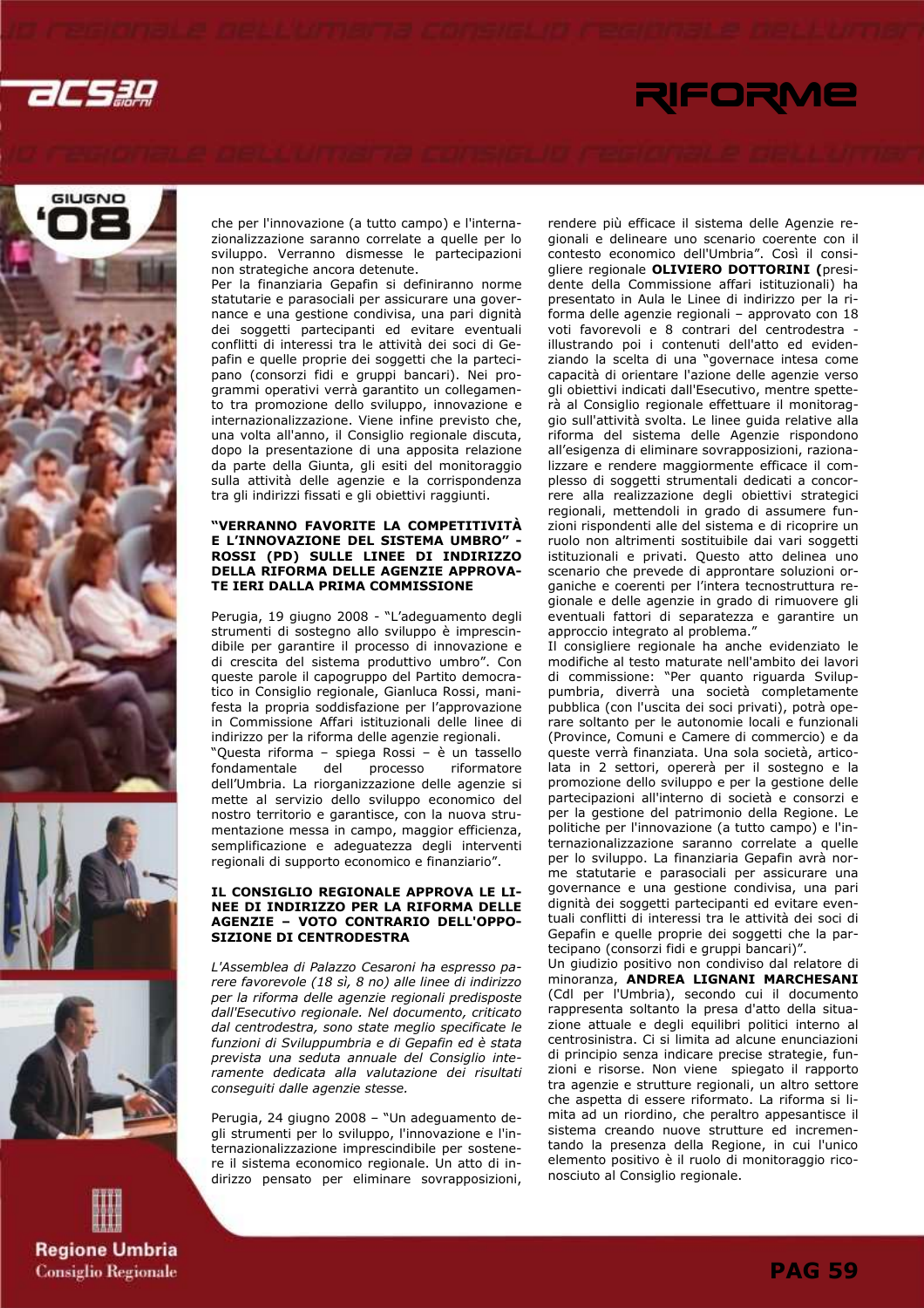









Mentre sarebbero necessarie agenzie regionali snelle, agili e radicate sul territorio, viene proposto un modello che centralizza il potere sulla Giunta regionale, contraddicendo le premesse stesse dell'atto".

Durante il dibattito che si è sviluppato dopo la presentazione delle linee di riforma e che ha visto su fronti contrapposti i gruppi consiliari dei due schieramenti, sono intervenuti:

FRANCO ZAFFINI (capogruppo di AN-Pdl): "U-N'ALTRA OCCASIONE PERDUTA – Una riforma attesa per anni non affronta il nodo dell'efficacia di Sviluppumbria, non predisponendo strumenti efficaci per affrontare un quadro economico difficile. Confronti, riunioni e partecipazioni hanno prodotto un atto davvero poco significativo, una riforma che ha il solo scopo di non disturbare nessuno. Riemerge così il vizio centralista di accentrare le leve di controllo nelle mani del potere politico, con un grande passo indietro del processo di aziendalizzazione. L'unica nota positiva del nuovo assetto di Sviluppumbria sarà la chiusura della società Res, mentre sarebbe stato più opportuno riassorbire tutte le funzioni delle agenzie al suo interno, prevedendo dei diversi settori di attività. Dovranno essere previsti criteri oggettivi per la valutazione dei risultati conseguiti dai direttori e dai manager, anche della sanità".

PAVILIO LUPINI (Prc): "UN DOCUMENTO IM-PORTANTE ARRICCHITO DAL LAVORO DELLA COMMISSIONE – L'atto che stiamo discutendo ha soltanto lo scopo di fornire un indirizzo politico a cui le agenzie devono attenersi. Condividiamo la scelta di elevare il livello di governance della Regione con un approccio globale e integrato: si tratta di uno sforzo per superare modelli di intervento pubblico ormai superato. Le linee di riforma sono state stilate valutando i risultati raggiunti e non i nomi dei presidenti delle agenzie".

ARMANDO FRONDUTI (FI - Pdl): "NECESSA-RIO CONTARE SULLA MERITOCRAZIA E NON SULLA BUROCRAZIA – C'è un legame troppo stretto tra la Giunta regionale e chi guida le agenzie. Tutto ciò si colloca in uno scenario economico regionale piuttosto statico: le piccole e medie imprese, che non sono in grado di correre con le proprie gambe, attendono la riforma di Sviluppumbria".

PAOLO BAIARDINI (Pd): "DAL CENTRODESTRA NESSUNA PROPOSTA ALTERNATIVA – Dopo mesi di discussione, anche all'interno della prima Commissione, l'opposizione non ha presentato alcun progetto alternativo di riforma. I dati macroeconomici e le statistiche ci descrivono una situazione regionale statica, in cui si registrano degli arretramenti e si definiscono alcune contraddizioni, come la diminuzione del Pil e l'aumento del numero degli occupati. In Umbria ci sono 84 mila imprese che contano, in media, su poco più di 2 dipendenti. Per sostenere e riorientare le attività imprenditoriali servo interventi incentrati su un doppio binario che prevedano al tempo stesso più mercato e più intervento pubblico, con la Regione che agisce dove il mercato non è in grado di operare autonomamente. Finanza e promozione dello sviluppo devono restare separati tra Sviluppumbria e Gepafin, affinché la gestione dei due ambiti sia autonoma e più efficiente. Sarà necessario verificare quanto gli attori locali siano disposti a rischiare per uscire da una situazione di stallo: se gli imprenditori che rappresentano le eccellenze dell'Umbria si pongono alla guida della riorganizzazione del sistema economico umbro, seguendo queste linee di indirizzo si può cercare di rilanciare l'economia regionale".

FIAMMETTA MODENA (FI-Pdl): "LA VACUITÀ DELL'ATTO IN DISCUSSIONE DIMOSTRA L'INCAPACITÀ DELLA MAGGIORANZA DI FARE VERE RIFORME" – L'atto che andiamo a discutere denota l'assenza completa di capacità da parte di questa maggioranza di portare avanti qualsiasi vera riforma, nonostante vi siano tutti i presupposti politici per riuscire a farlo, perché Rifondazione non ha la capacità di influenzare alcunché e nemmeno i Verdi, che non hanno più la veemenza di Ripa di Meana. Quindi questa maggioranza è solida ed ha i numeri per fare quelle grandi riforme sulle quali si orienta il Patto per lo sviluppo. Invece qui non abbiamo nemmeno la 'montagna che ha partorito il topolino' ma il nulla, sia sui contenuti che sulle modalità di esposizione, solo uno 'spot' buono per le televisioni e i giornali, per far passare il messaggio che le riforme vengono fatte, ma nella realtà il contenuto non c'è. Diversamente avremmo potuto fare come la Toscana, che ha prodotto una normativa che affronta una questione di fondo: cosa fanno effettivamente queste società partecipate? La conseguenza è che sono stati pubblicati i dati reali, mentre da noi solo relazioni annuali, che impegnano il Consiglio per una quindicina di minuti, e qualche considerazione sui compensi e sul numero degli amministratori, nulla a che vedere con le attività svolte in concreto, gli obiettivi raggiunti, i costi. C'è quindi un problema di trasparenza e di democrazia. Se il dibattito sarà più approfondito non ci tireremo indietro".

ENRICO MELASECCHE (Udc): "UNA RIFORMA PICCOLA E TARDIVA. FALLIMENTARE LA POLITI-CA ECONOMICA DELLA REGIONE" - "Delusione profonda per questa 'riformicchia' che si sta portando avanti. Sono necessarie snellezza e concretezza, la Regione è ora che cominci a segnare qualche gol e vincere partite. Nonostante il titolo V della Costituzione sia stato riformato, ormai, da qualche anno, questa che ci viene proposta è una riforma piccola e tardiva. Vanno sottolineati ritardi nel Piano regionale dei rifiuti, in quello sanitario, manca completamente il Piano energia. Con l'abolizione di piccolissime strutture si producono soltanto piccoli e non risolutivi risparmi. Manca completamente l'analisi relativa al rapporto costo-benefici prodotto dalle agenzie. Soltanto in questo modo si possono capire i risultati raggiunti. Per quanto riguarda la 'Res', l'assessore Riommi ci dovrebbe far sapere il numero di persone impiegate, quali immobili sono stati gestiti e con quali risultati. Si tratta di una struttura che ha prodotto pochissimi risultati. Ma il punto do-

**PAG 60**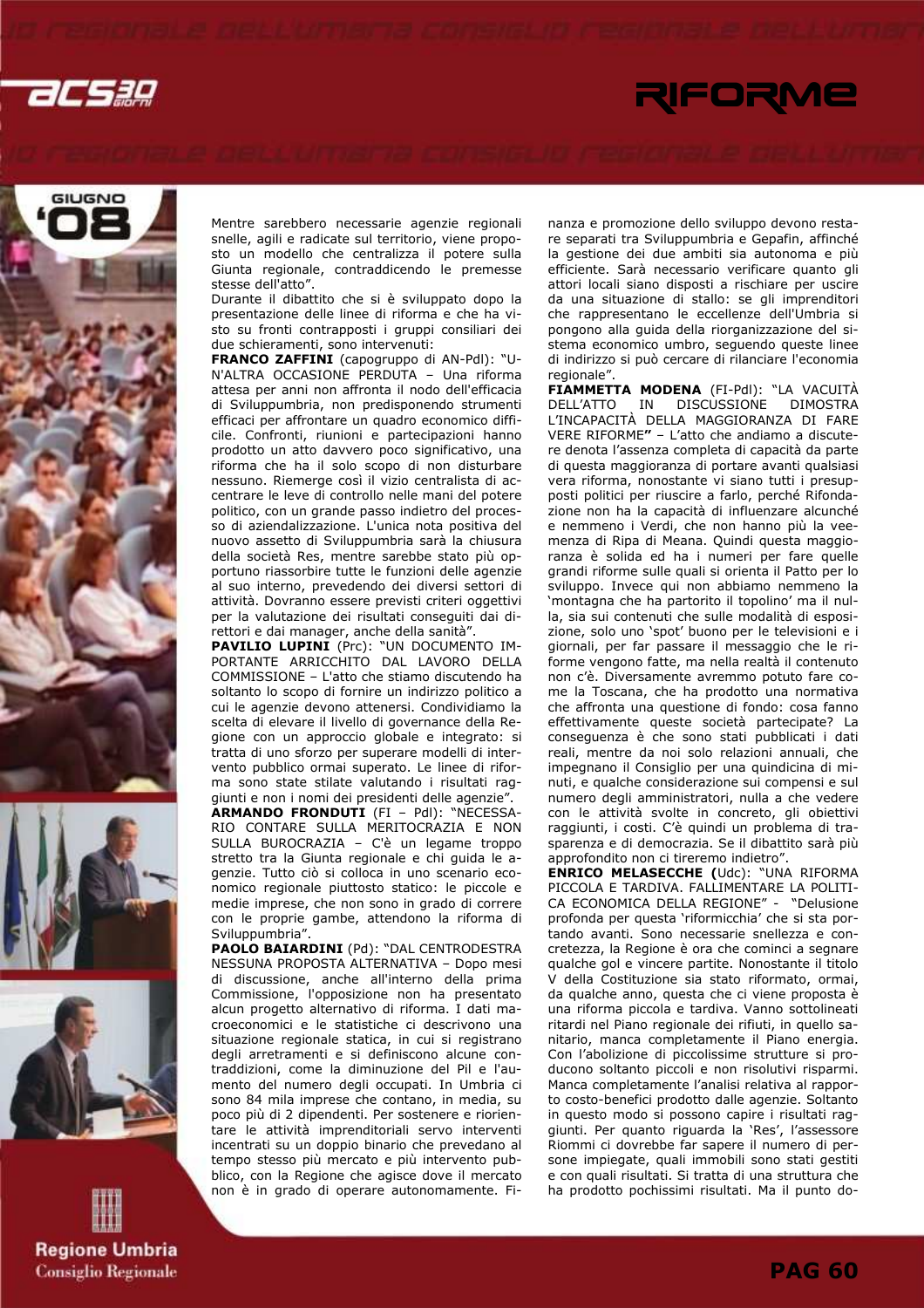







**Regione Umbria Consiglio Regionale**  lente è il destino di Sviluppumbria che viene trasformata in un ufficio regionale. La sua derubricazione è, evidentemente, il giudizio negativo della presidente Lorenzetti in merito a questa struttura, altrimenti l'avrebbe mantenuta e potenziata. Anche quelli di Gepafin non sono stati risultati brillanti. In Umbria è necessaria un'unica struttura che possa occuparsi di finanza di impresa, internazionalizzazione e innovazione. Questa maggioranza ha portato avanti una politica di chiusura con la società regionale, una politica economica fallimentare".

ADA GIROLAMINI (Sdi) "UNO DEGLI IMPEGNI DI MAGGIOR RILIEVO DELLA LEGISLATURA. PERPLESSITÀ SU GEPAFIN – L'atto ha avuto tempi lunghi, ma è uscito dal confronto in commissione più chiaro e completo. Il rinnovamento delle Agenzie regionali si è reso necessario per adeguarle ai mutamenti del contesto economico, un processo che si collega in maniera imprescindibile alle linee per le politiche industriali. Le linee proposte fanno propri alcuni punti cardine proposti dal gruppo socialista nei mesi scorsi: l'esigenza di specializzazione evitando duplicazioni; la semplificazione e integrazione, con il coordinamento di un'unica regia istituzionale e programmatica e la selettività delle strumentazioni, con riduzione dei costi. Resta da sviluppare, in fase di attuazione, la sinergia interregionale. Sulla 'nuova' Gepafin, infine, una perplessità: mi chiedo se la massa critica economica e dimensionale delle imprese umbre giustifichi l'investimento sull'agenzia e quale sarà il suo rapporto con il sistema dei 'consorzi fidi'. L'attuazione delle linee, che mi auguro veloce, consentirà al Consiglio di valutare la bontà delle scelte".

VINCENZO RIOMMI (Assessore): "PROSEGUE IL PROCESSO REGIONALE RIFORMA – Si tratta di un documento a cui seguiranno i disegni di legge di attuazione e gli atti societari necessari per adeguare le strutture a quanto previsto dall'atto. Alcune riforme, e questo è un dato politico rilevante, sono già state fatte ed hanno riguardato una buona metà del sistema. L'esigenza di riformare le agenzie regionali non nasce dal loro fallimento ma dalla necessità di dotarsi nuovi strumenti per affrontare nuove criticità. È inoltre cambiato il quadro normativo nazionale e comunitario, a cui è stato necessario adeguarsi. Tutte le società partecipate dalla Regione chiudono i loro bilanci in attivo o in pareggio (tranne il Centro multimediale, dove abbiamo solo il 4 per cento). Questa riorganizzazione porta anche ad una netta semplificazione: la Regione possiede le azioni di 6 società soltanto, la metà delle quali vengono riformate. Rispetto alle esigenze di internazionalizzazione e innovazione la scelta è di unire le nostre risorse con quelle di altri soggetti per fare massa critica per creare un tessuto connettivo che avvicini impresa e ricerca.

### **SCHEDA**

A SVILUPPUMBRIA spetteranno tutte le attività connesse alla promozione dello sviluppo economico, comprese le funzioni di valorizzazione del patrimonio immobiliare attualmente svolte da RES Spa. Per perseguire una valorizzazione coordinata del potenziale regionale di competenze e conoscenze nell'ottica di un sistema regionale dell'INNOVAZIONE, è prevista la creazione di un consorzio nel quale far riconfluire nuove attività oltre a quelle già svolte da Umbria Innovazione e Pta 3A, che veda insieme alla Regione i soggetti istituzionalmente impegnati nella produzione di conoscenza come l'Università e gli istituti pubblici di ricerca come Cnr e l'Enea. Tutto ciò per promuovere e facilitare la collaborazione tra i centri produttori di conoscenze tecnicoscientifiche e il sistema delle imprese che ha vantaggi nell'applicare tali conoscenze, indirizzando questa collaborazione verso programmi di ricerca multidisciplinari e di medio periodo, focalizzati in settori strategici suscettibili di maggior prospettiva di avanzamento della conoscenza e di più incisive ricadute sotto il profilo tecnologico. Il nuovo consorzio dovrà: promuovere la collaborazione tra ricerca e impresa per progettare e dare vita a nuove attività imprenditoriali; sostenere la creazione e lo sviluppo di attività innovative ad alta tecnologia; valorizzare le risorse umane per sviluppare le competenze necessarie ad affrontare il mercato della conoscenza; svolgere esercizi di valutazione e previsione tecnologica, per identificare le frontiere della scienza su cui impresa e ricerca possono lavorare insieme; promuovere il networking tra imprese, anche a scala nazionale e internazionale, per offrire agli operatori la possibilità di nuovi spazi, nuovi partner e mercati.

GEPAFIN è una società finanziaria la cui funzione principale è quella di supportare le piccole e medie imprese nel reperimento di risorse finanziarie sotto forma di capitale di debito (tramite prestiti bancari a medio-lungo termine) e sotto forma di mezzi propri (tramite capitale di rischio). Essa opera sostanzialmente con risorse provenienti da fondi della Regione di provenienza comunitaria e quindi è soggetta alle norme comunitarie di tutela della concorrenza e di regolamento dei mercati.

È prevista la variazione dell'assetto societario con la partecipazione diretta della Regione, la trasformazione di Gepafin in "intermediario finanziario vigilato da Banca d'Italia" (necessaria per gli intermediari con un volume d'affari superiori a 75 milioni di euro), la fusione per incorporazione di Gepafin spa con la partecipata Capitale e Sviluppo spa nonché l'acquisizione delle funzioni e risorse pubbliche attualmente collocate in NuovaFin spa (Bps, Spoleto credito e servizi). Un elemento qualificante dell'attività di Gepafin dovrà essere una localizzazione sui fabbisogni finanziari connessi ai processi di innovazione ed agli spin-off accademici e d'impresa, con particolare attenzione al ruolo cruciale che gli apporti di capitale di rischio rivestono per l'avvio e lo sviluppo di attività innovative, caratterizzate da un più alto grado di rischiosità.

Il CENTRO AGROALIMENTARE verrà messo in liquidazione, le sue funzioni di interesse pubblico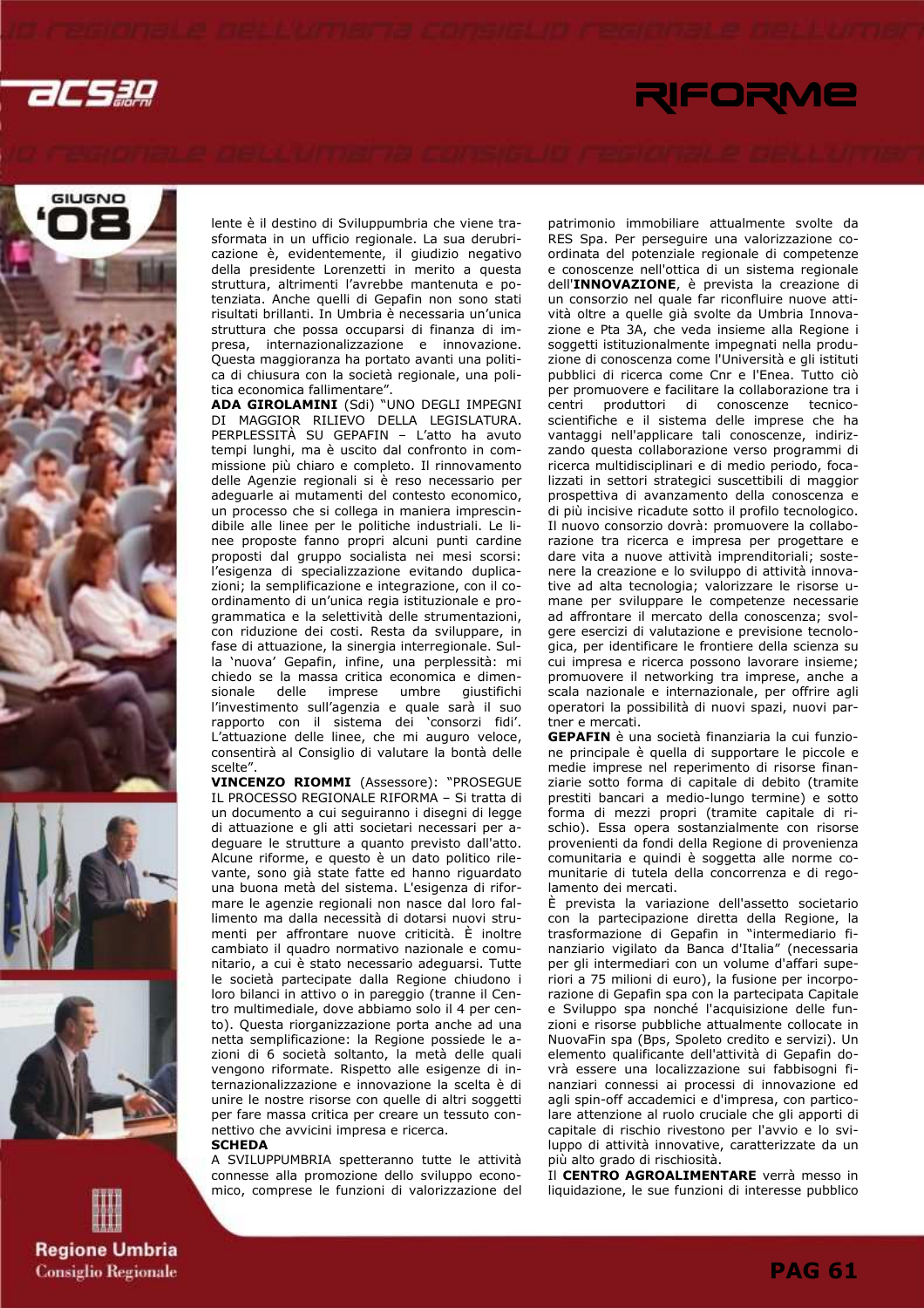









ed in particolare quelle inerenti la promozione dei prodotti agroalimentari, e i marchi passano direttamente alla Regione.

Gli obiettivi dell'Agenzia regionale per lo sviluppo e l'innovazione in agricoltura (ARUSIA) dovranno essere modificati: avrà piena autonomia gestionale e organizzativa e si configurerà come soggetto attuatore di attività tecnicoamministrative di sostegno al sistema produttivo agricolo e agroforestale. All'Agenzia spetteranno poi la partecipazione alla realizzazione di progetti a carattere interregionale sulla base di specifici indirizzi da parte della Giunta regionale e la cura del servizio fitosanitario.

Nascerà una struttura altamente qualificata dedicata alle politiche per l'INTERNAZIONALIZZA-ZIONE del sistema produttivo dell'Umbria che verrà costituita presso le Camere di Commercio, le quali, congiuntamente ne assumono la governance. Avrà compiti di animazione, promozione, accompagnamento e di eventuale realizzazione di interventi specifici. Ad essa saranno aggregati l'osservatorio regionale sulla internazionalizzazione e lo sportello per l'internazionalizzazione (che cura l'integrazione dei servizi centrali - nazionali e regionali per le imprese e svolge funzioni di informazione, sollecitazione del tessuto produttivo); avrà inoltre il compito di attuare i programmi di promozione specifici e costruzione delle proposte relative tramite una attività di interlocuzione con le imprese.

Altri interventi nei settori sanità, turismo, cultura, formazione e ricerca, politiche del lavoro, informatizzazione e digitalizzazione sono stati realizzati con specifici provvedimenti regionali. La legge 18 del 2006 ha ridefinito compiti e funzioni dell'Agenzia di promozione turistica (APT). La legge 10 del 2007 ha soppresso l'Agenzia Umbria lavoro (AUL). La legge 16 del 2007 ha istituito l'Agenzia Umbria sanità (AUS) per coordinare competenze e funzioni del servizio sanitario, acquisendo le funzioni del soppresso SEDES. L'Agenzia Umbria ricerche (AUR) diverrà un un centro di riferimento regionale unitario per la ricerca, la raccolta delle informazioni e l'espletamento delle attività degli osservatori regionali. Una società apposita riunirà la Scuola di Amministrazione Pubblica Villa Umbra (che si occupa di formazione per il personale degli enti soci) e il Servizio Europa (SEU, una associazione

che ha lo scopo di contribuire ad elevare il livello della partecipazione alle azioni di integrazione economica e di cooperazione intergovernativa intraprese dalle Comunità Europee e dalle altre Istituzioni di cooperazione europea). In prospettiva è prevista l'adesione al progetto delle associazioni degli enti locali, Anci, Uncem e Upi. La Fondazione Umbria spettacolo (FUS) è stata soppressa con un provvedimento che è stato già approvato dalla Prima Commissione del Consiglio regionale. UMBRAFLOR srl, come previsto dalla legge 8 del 2007, avrà la possibilità di agire e operare sul mercato come soggetto privato.

La Risorse per lo sviluppo spa (RES), dopo l'acquisizione delle quote detenute da Sovingest, è ora divisa al 50 per cento tra Regione e Sviluppumbria. Con un decreto del novembre 2007 è stato previsto il passaggio dal consiglio di amministrazione all'amministratore unico.

I servizi gestiti dalla Ferrovia centrale umbra (FCU) saranno riqualificati secondo quanto previsto dal Documento annuale di programmazione 2007/2009 per ottenere miglioramenti in termini di velocità commerciale e di qualità del servizio offerto.

Per quanto riguarda INFORMATICA E TELEMA-TICA, il percorso di riorganizzazione delle società regionali WEB RED e CENTRALCOM si inquadra in un discorso più generale di gestione dei servizi sul territorio umbro che coinvolge la Regione e gli altri enti locali. Si prevedono tre società di gestione dei servizi nell'ambito delle quali andranno a confluire anche società oggi gestite dagli enti locali (PERUGIA RETE; parte del CENTRO MULTIMEDIALE), una società per reti e infrastrutture (CENTRALCOM), una società per sistemi informatici (WEBRED), una società per la gestione front-office e servizi (parte del CENTRO MULTIMEDIALE e WEB RED SERVIZI).

La Società CentralCom spa opera per la diffusione della banda larga sul territorio della Regione Umbria, anche attraverso il coinvolgimento diretto degli enti locali. Il progetto generale della rete di cablaggio regionale (che sarà definito nel Piano Telematico) prevede: la realizzazione iniziale di una dorsale in fibra ottica (che sfrutta il tracciato ferroviario della Fcu per contenere al massimo i costi di cablaggio) per l'interconnessione nord/sud del territorio; la realizzazione progressiva di tre anelli in fibra ottica lungo i tracciati stradali al fine di interconnettere i centri non posizionati sulla dorsale, di servire i centri minori e di realizzare la magliatura della rete a salvaguardia della sicurezza e dell'affidabilità; la realizzazione di reti di distribuzione ed accesso cittadine integrate (fibra ottica e sistemi wireless) nei 5 principali centri urbani (Perugia, Terni, Foligno, Città di Castello, Orvieto); la progressiva realizzazione di reti di distribuzione ed accesso wireless nei restanti centri e sull'intero territorio regionale. Dal luglio 2007 Centralcom ha un amministratore unico. Le attività di Webred sono state divise tra due società (entrambe partecipate da Webred spa): HiWeb srl e Webred servizi srl.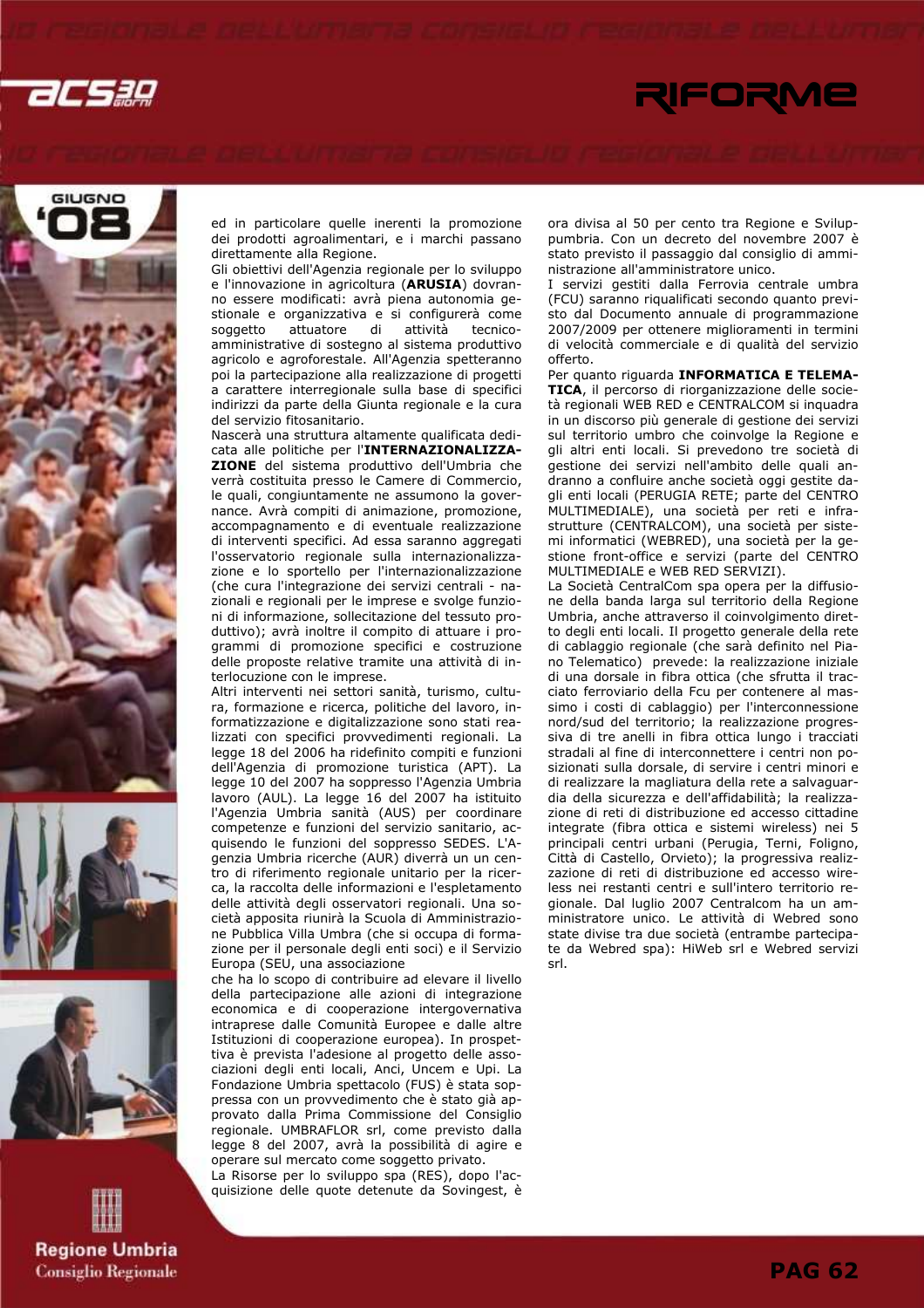









### "ALLE PARAFARMACIE È PRECLUSA LA DI-SPENSAZIONE SU RICETTA MEDICA IN<br>QUANTO ESERCIZI COMMERCIALI" -COMMERCIALI" –<br>ROST SU L'ASSESSORE ROSI UN'INTERROGAZIONE DI TRACCHEGIANI (LA DESTRA)

L'assessore alla sanità Rosi, rispondendo a un'interrogazione del consigliere Tracchegiani (La Destra), ha detto che le parafarmacie, in quanto esercizi commerciali, non possono "dispensare" farmaci su ricetta medica in quanto "non possono essere riconosciuti dal servizio sanitario nazionale". Insoddisfatto l'interrogante che ha invitato la Giunta ad intervenire affinché, anche l'Umbria possa estendere il presidio sanitario anche alla parafarmacie".

Perugia, 4 giugno 2008 – "La possibilità di dispensazione su ricetta medica è preclusa alle parafarmacie in quanto, essendo esercizi commerciali, non possono essere riconosciuti come strutture del servizio sanitario nazionale". Lo ha detto l'assessore regionale alla Sanità, Maurizio Rosi rispondendo a un'interrogazione di Aldo Tracchegiani (La Destra), nella quale chiedeva "il riconoscimento per le parafarmacie umbre dei nomenclatori 2 e 3 dei presidi sanitari per la vendita dei prodotti per l'incontinenza, per i colonstomizzati e i diabetici, come già consentito alle sanitarie". "Per l'erogazione dei dispositivi inclusi negli elenchi 2 e 3 (presidi standardizzati) – ha detto Rosi – le Regioni e le Asl stipulano contratti con i fornitori aggiudicatari delle procedure pubbliche di acquisto. Pertanto le parafarmacie possono partecipare a dette procedure rivolgendosi alle Asl di appartenenza. Per la vendita di prodotti farmaceutici e parafarmaceutici, come riportato nell'interrogazione, al di fuori delle farmacie, in base al decreto Bersani, detti prodotti sono dispensati dalle farmacie soltanto previa presentazione di ricetta medica". Tracchegiani, nella replica, non si è dichiarato soddisfatto della risposta dell'assessore, invitando la Giunta ad intervenire affinché, anche l'Umbria, come altre 18 Regioni italiane possa estendere il presidio sanitario anche alle parafarmacie".

### "VERSO LE MEDICINE NON CONVENZIONA-LI SI AVVICINANO SEMPRE PIÙ PAZIENTI" – TRACCHEGIANI (LA DESTRA) "IN QUESTO SETTORE È URGENTE CHIAREZZA E ORDI-NE". SE NE DISCUTE DOMANI IN III COM-MISSIONE

Anticipando quanto verrà discusso domani in terza Commissione consiliare, il capogruppo de La Destra, Aldo Tracchegiani sottolinea come la "regolamentazione delle discipline bio-naturali e del benessere sia necessaria per escludere il rischio di ostacoli relativi ad alcuni settori dell'ambiente sanitario, diffidenti verso l'esercizio delle medicine non convenzionali a cui però si avvicina un numero sempre maggiore di pazienti". Il testo della proposta di legge in discussione, spiega

Tracchegiani, mette la figura del naturopata "tra le nuove professioni finalizzate alla conservazione e al recupero di benessere del cittadino".

SANITÀ

Perugia, 4 giugno 2008 – "Domani, in terza Commissione discuteremo la legge sulle discipline bio-naturali e del benessere. Questa regolamentazione tende ad escludere il rischio di ostacoli relativi ad alcuni settori dell'ambiente sanitario, diffidenti verso l'esercizio delle medicine non convenzionali cui, però si avvicina un numero sempre maggiore di pazienti e che per questo necessita al più presto di chiarezza e di ordine". Così il capogruppo de La Destra, Aldo Tracchegiani per il quale "la figura del naturopata rientra, con l'autonomia, il prestigio e la dignità che le competono, tra le nuove professioni che, al di fuori dell'ambito medico e paramedico, sono finalizzate alla conservazione e al recupero dello stato di benessere del cittadino".

Tracchegiani spiega che "il testo della proposta di legge in discussione, che è il risultato delle proposte presentate dal sottoscritto e dai colleghi Vinti, Lupini e Dottorini, non riguarda l'ambito sanitario, col quale comunque coesiste e coopera, ma quello più generale delle pratiche connesse al benessere dell'individuo, nel quale la Naturopatia si inserisce a pieno titolo".

Nel ricordare che, nel corso delle consultazioni della fase partecipativa "tutti gli esperti del settore hanno dichiarato il pieno consenso sui contenuti del disegno di legge regionale", grazie a questa iniziativa legislativa "l'Umbria si collocherà fra le prime regioni italiane per la regolamentazione di un settore in rapida crescita che già oggi vede un italiano su quattro far ricorso ai rimedi naturali, spesso affiancati a quelli della medicina ufficiale".

Per il capogruppo de La Destra "tra le medicine naturali e la medicina ufficiale può esserci collaborazione ed interazione soltanto creando le condizioni per il reciproco rispetto sulla professionalità di ogni operatore".

Con riferimento al testo di legge, per Tracchegiani "emerge con chiarezza che il settore bionaturale deve essere considerato una risorsa aggiuntiva. Oltre a definire gli obiettivi che perseguono le discipline del benessere e bionaturali, spiega - come l'approccio globale alla persona ed alle sue condizioni, il miglioramento della qualità della vita, la non interferenza con la medicina, individua le figure dei vari operatori e definisce i percorsi di formazione che dovranno essere di durata triennale".

"La legge – commenta - individua anche un Comitato regionale per le stesse discipline, da istituire presso la Direzione regionale sanità e servizi sociali, composto dai rappresentanti dei vari settori della materia cui spetterà di stilare l'elenco delle scuole operanti a livello nazionale e regionale e i requisiti che dovrà avere in Umbria ogni disciplina ammessa dalla legge".

"La figura del naturopata professionista, grazie a questa legge, otterrà la giusta dignità al pari di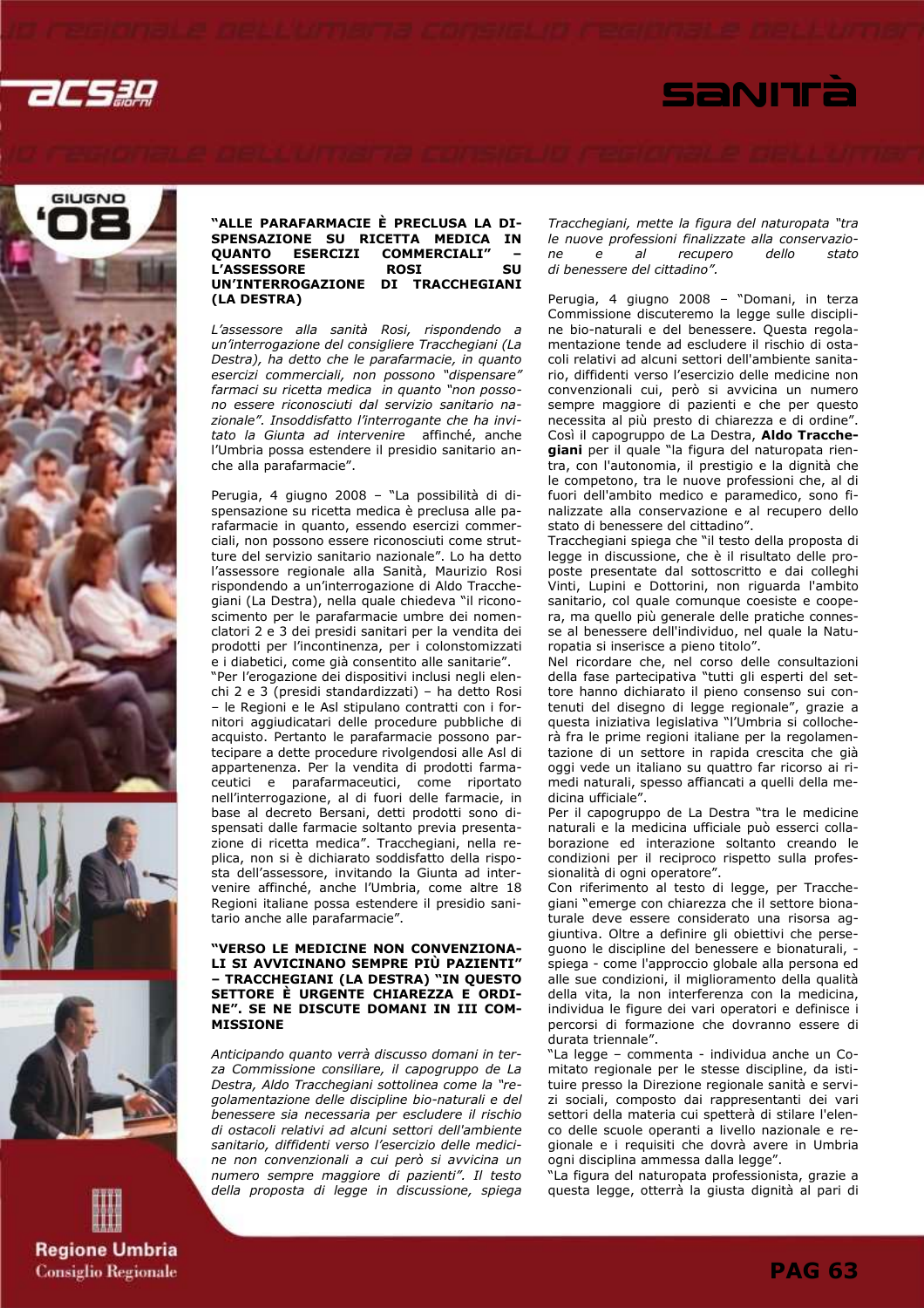











quanto avviene nel resto d'Europa. L'auspicio, però, - conclude Tracchegiani - è che si occupi, al più presto, della materia anche il legislatore nazionale, affinché possano essere regolate dettagliatamente le discipline bionaturali, in maniera organica rispetto a quelle sanitarie e in modo omogeneo su tutto il territorio nazionale".

### FISSATO L'ITER DELLE PROPOSTE DI LEGGE SU CENTRI BENESSERE E PARTO INDOLORE E IL CALENDARIO DELLE PRIORITÀ - I LA-VORI DELLA COMMISSIONE AFFARI SOCIA-LI

La terza Commissione consiliare ha preso in esame i due disegni, sui centri benessere e sul parto indolore, orientandosi a proporre il primo all'esame del Parlamento per ovviare ai rischi di incostituzionalità, tipici di un settore non ancora regolamentato. Ha poi stabilito che prioritariamente verranno discussi due disegni, sottoscritti da maggioranza ed opposizione, ma entrambi finalizzati alla promozione dell'occupazione giovanile.

Perugia, 5 giungo 2008 - In attesa di capire preventivamente quale atteggiamento potrà assumere il Governo nei confronti di una legge tutta umbra sulla disciplina dei centri del benessere e bionaturali, la Commissione affari sociali di Palazzo Cesaroni è orientata a sottoporre la stessa proposta al Parlamento, affinché autonomamente provveda a coprire il vuoto legislativo sul settore Lo ha deciso alla unanimità la terza Commissione, presieduta da Enzo Ronca a proposito del proseguimento dell'iter della proposta di legge presentata dai consiglieri Oliviero Dottorini (Verdi e Civici), Aldo Tracchegiani (la Destra) Pavilio Lupini e Stefano Vinti (Prc) a rischio incostituzionalità in quanto su una analoga normativa del Piemonte è stata posta la riserva da parte del Governo.

Su un altro disegno di legge, quello sul parto fisiologico indolore, a firma dei consiglieri donna di tutti gli schieramenti, è stato deciso invece di ascoltare l'assessore alla sanità Maurizio Rosi nella prossima seduta di giovedì 12 giugno.

La Commissione ha poi fissato un calendario dei lavori, individuando due priorità da trattare a breve: l'esame congiunto del disegno di legge, a suo tempo presentato dai consiglieri Ds, "Disposizione in materia di accesso al futuro" e di quello, su temi analoghi, "politiche giovanili e agevolazioni per l'ingresso nel mondo del lavoro", sottoscritto dai consiglieri di minoranza. La seconda priorità riguarda le modifiche da apportare alla legge regionale sulla promozione della pratica sportiva e sulle attività motorie, secondo il testo, presentato dai consiglieri Stefano Vinti e Pavilio Lupini di Rifondazione comunista.

IN CONSIGLIO REGIONALE LA RELAZIONE DELLA COMMISSIONE DI INCHIESTA SUL-L'ASSENTEISMO NELLE STRUTTURE SANI-TARIE – I RILIEVI DEL DELL'OPPOSIZIONE

L'Aula di Palazzo Cesaroni ha preso atto della relazione predisposta dalla Commissione di inchiesta sull'assenteismo nelle strutture sanitarie della Regione Umbria. Critico il centrodestra che, con Massimo Mantovani (FI - Pdl), ha espresso riserve sull'efficacia dei controlli contro l'assenteismo e sui dati effettivi del fenomeno ed ha ribadito la necessità di prevedere forti misure per il suo contenimento.

Perugia, 10 giugno 2008 – La relazione predisposta dalla Commissione di inchiesta sull'assenteismo nelle strutture sanitarie della Regione Umbria è discussa oggi (non era previsto il voto) dall'Assemblea regionale. Il documento, che è stato illustrato dal consigliere Paolo Baiardini (Pd, già presidente della Commissione di inchiesta), spiega che "i fatti che hanno portato all'arresto di personale sanitario sono stati accertati a seguito dell'indagine della magistratura che ha installato telecamere e organizzato pedinamenti, mezzi e procedure diversamente inammissibili sotto il profilo contrattuale e normativo. L'eclatanza degli eventi (pur avendo riguardato un numero esiguo di operatori) ha prodotto in termini di immagine una ricaduta negativa e ingiustificata su tutto il personale sanitario e, per la risonanza mediatica verificatasi a livello nazionale, sulla stessa immagine della Regione Umbria. Le Direzioni generali, insieme ai sindacati, hanno definito nei propri regolamenti sistemi di verifica e controllo molto più incisivi, con l'obiettivo di colpire eventuali comportamenti dolosi e di tutelare la stragrande maggioranza dei lavoratori onesti del servizio sanitario".

Nella relazione si rileva che "non sono state elaborate linee di indirizzo generali per lo studio e la prevenzione del fenomeno dell'assenteismo all'interno delle strutture sanitarie della regione Umbria da parte dell'Assessorato, ma piuttosto linee di indirizzo relative al controllo interno (negli ultimi due anni), talvolta giudicate addirittura invasive dell'autonomia e della responsabilità gestionale che è in capo alle Aziende sanitarie. Le Aziende sanitarie, infatti, sono dotate di autonomi regolamenti di organizzazione sulla base delle normative contrattuali e nel rispetto delle disposizioni dell'Autorità garante della privacy; (l'utilizzo di telecamere o la possibilità di verifiche attraverso dati biometrici, quale l'impronta digitale, sono negati dalle normative esistenti in materia di tutela della privacy ed ammessi soltanto in specifici casi e per ragioni di particolare gravità)". Sull'incidenza dell'assenteismo sulla qualità del servizio, sui tempi di erogazione e sui costi a carico dell'azienda "piuttosto che di uno studio organico, si è in possesso di dati di carattere generale che attestano come e quali siano le tipologie delle assenze: non si evince se c'è un'analisi dei costi relativi all'assenteismo, ma soltanto che esiste un controllo del fenomeno, in quanto si conoscono tipologie, percentuali di assenza per ogni struttura e si fanno paragoni con il dato nazionale del settore. Se poi il dato si tra-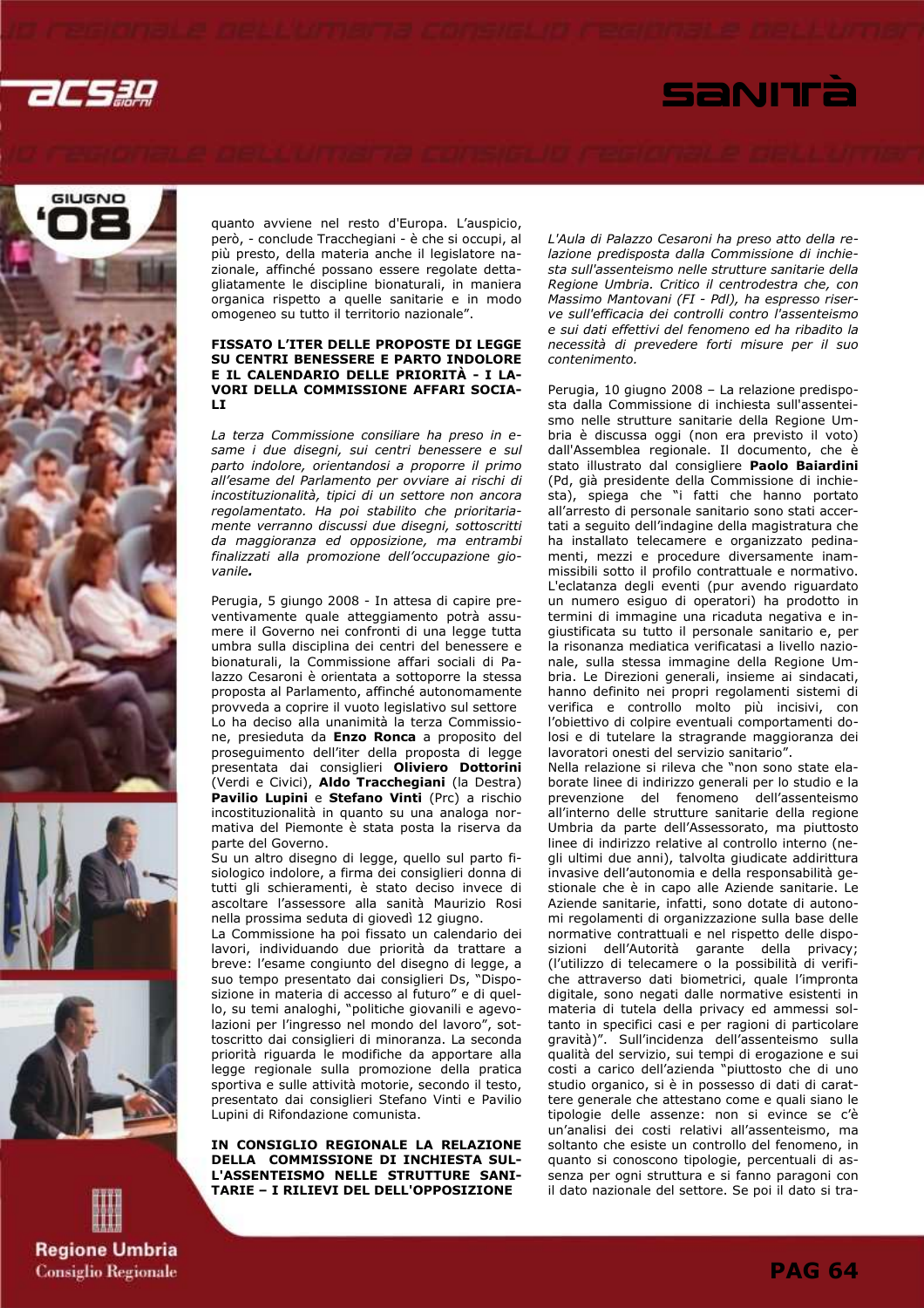









duca in termini di efficienza o inefficienza non emerge dalla documentazione acquisita.

Dalle risultanze della Commissione tecnica di inchiesta istituita dalla Giunta regionale nel luglio 2007 – si legge – sono emerse tre linee di carattere strategico che si reputa necessario attivare: azione di prevenzione, di controllo e sanzionatoria, interventi del tutto condivisibili da parte della Commissione. Dalle audizioni effettuate con la Direzione generale dell'Azienda ospedaliera di Perugia si evince che non sarebbe stato possibile rilevare il fenomeno se non fosse intervenuta l'indagine della Magistratura, che ha posto in essere sistemi di rilevazione (telecamere, pedinamenti) altrimenti non utilizzabili".

"La Commissione – spiega il documento - prende atto che gli eventi si sono verificati nella fase di trasferimento dell'ospedale da Monteluce al Silvestrini e che per tali circostanze risulta difficile accertare eventuali responsabilità o carenze di controllo. Fa notare che l'indagine della Magistratura è partita dalla rilevazione della consistenza dei magazzini nei diversi reparti ospedalieri che metteva in luce discordanze tra scorte e ordini di materiale sanitario". Viene poi sottolineato che, per quanto riguarda l'eventuale incidenza dei fatti sul livello complessivo dei servizi, "la vicenda riguarda prevalentemente soggetti non impegnati nell'assistenza diretta ai malati, con la conseguenza che il fenomeno non ha prodotto ricadute negative nelle prestazioni assistenziali. Mentre per quanto riguarda i danni economici provocati dalla vicenda "c'è un'indagine in corso e che pertanto il dato potrà essere eventualmente quantificato sulla base di quanto sarà accertato".

"Valutazioni sullo stato dell'organizzazione del servizio sanitario regionale – conclude la relazione - e sulla sua qualità, che sono comunque emerse nel corso delle audizioni (dai problemi relativi all'organizzazione dipartimentale, agli aspetti di carattere strutturale quali la carenza di posti letto e di personale infermieristico, fino alla necessità di legare il premio di risultato dei manager sanitari anche alla riduzione del fenomeno dell'assenteismo attraverso una politica di gestione del personale che lo motivi e lo valorizzi) attengono ad una discussione più generale propria del Consiglio regionale, piuttosto che al lavoro di indagine della Commissione".

Baiardini ha sottolineato che "la stragrande maggioranza del personale del servizio sanitario regionale svolge con passione il proprio lavoro mentre il danno causato da comportamenti dolosi di alcuni è stato enorme ed ha messo in crisi il rapporto di fiducia con i cittadini. Ma bisogna ricordare che il controllo delle presenze con sistemi video non è consentito dalla legge, neppure nelle strutture private". Due, secondo Baiardini, le indicazioni a cui dare immediatamente seguito: le procedure disciplinari devono poter procedere autonomamente dalle inchieste giudiziarie, in modo da sanzionare con rapidità i comportamenti scorretti; le politiche di contrasto dell'assenteismo devono essere perseguite dai manager e i loro risultati devono essere valutati al momento del rinnovo degli incarichi.

Massimo Mantovani (FI - PdI), vice presidente della Commissione, ha motivato il voto contrario del centrodestra osservando che, soprattutto in vista dell'approvazione del nuovo Piano sanitario regionale, alcuni elementi devono essere messi in rilievo. Tra questi l'assenza di linee guida sull'assenteismo da parte dell'assessorato, la mancanza di efficaci sistemi di controllo delle presenze e il deficit di analisi sulla qualità del lavoro svolto all'interno delle strutture sanitarie regionali. Mantovani ha anche sottolineato l'enorme danno di immagine prodotto dall'inchiesta e il ritardo dell'amministrazione nel predisporre adeguati strumenti di controllo sull'assenteismo, rafforzati soltanto dopo gli arresti all'ospedale S. Maria di Perugia. Secondo il consigliere del Pdl è necessario un forte impegno contro l'assenteismo, che non va mai considerato fisiologico, e che nelle regioni del centro Italia avrebbe raggiunto livelli preoccupanti. I dati forniti delle Asl su questo fenomeno sarebbero frammentari e non omogenei, inoltre combattendo questa piaga sarebbe possibile recuperare risorse importanti da dedicare all'assunzione di nuovi dipendenti per coprire i deficit di organico in alcuni comparti della sanità stessa. "La sanità umbra – ha concluso – sconta un'organizzazione troppo macchinosa, che rende ancora più difficile la razionalizzazione dei servizi. Gli incentivi a pioggia non servono: i premi devono essere mirati ed attribuiti ai meritevoli. Anche così si potrò sconfiggere un assenteismo che in Umbria fa registrare punte di 29 giorni annui di assenza al di fuori delle ferie".

Intervenendo a conclusione del dibattito l'assessore alla Sanità, Maurizio Rosi, ha rilevato che "i dati sull'assenteismo vanno valutati correttamente: i giorni di assenza per malattia vanno differenziati da quelli, ad esempio, dei permessi per l'assistenza ai disabili e da quelli legati alla maternità. Le Regioni con più assenteismo sono quelle del centro Italia perché sono le uniche che portano a termine i controlli, mentre al sud questi non sono fatti. Il Corriere della Sera di sabato attesta il sistema sanitario umbro tra i primi 3 del nostro Paese, indicando per le altre Regioni provvedimenti di razionalizzazione che noi abbiamo adottato anni fa. Sono disponibile, nell'affrontare i lavori del nuovo Piano sanitario, ad accogliere le indicazioni emerse dal lavoro della Commissione di inchiesta".

### "I FATTI DELLA CLINICA 'SANTA RITA' DI-MOSTRANO LA SUPERIORITÀ DEL MODELLO SANITARIO UMBRO SU QUELLO LOMBAR-DO" - UNA NOTA DI VINTI (PRC-SE)

Per il consigliere regionale Stefano Vinti il modello sanitario pubblico e generalista che assicura a tutti i cittadini un dignitoso livello di assistenza e che viene proposto dalla Regione Umbria si dimostra superiore a quello scelto dalla Lombardia.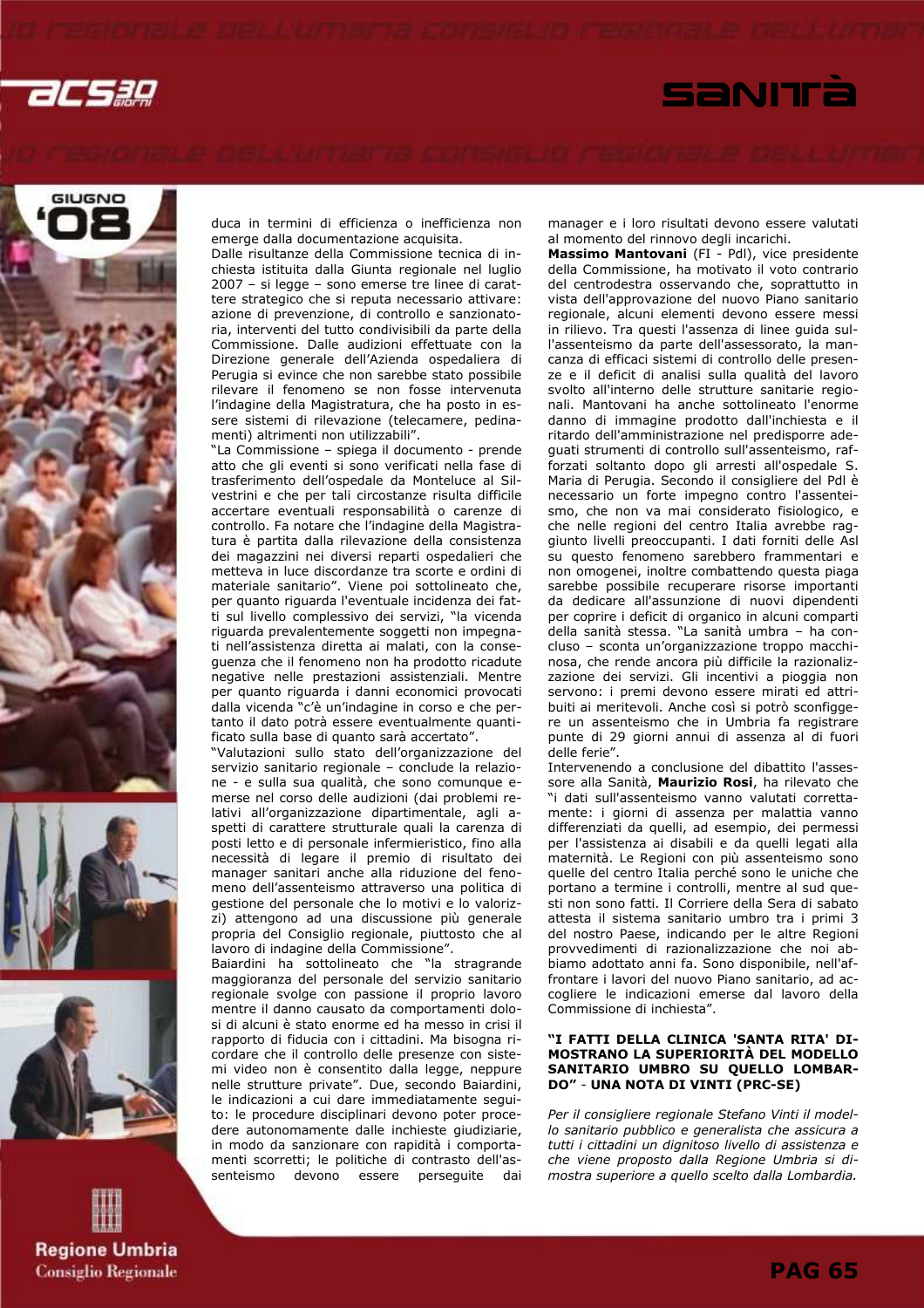











L'esponente di Rifondazione comunista paragona l'inchiesta sulla clinica S. Rita di Milano a quella che ha riguardato l'assenteismo nelle strutture sanitarie umbre, rimarcando l'enorme gravità di quanto avvenuto in Lombardia.

Perugia, 11 giugno 2008 - "Ci volevano far credere che la Lombardia fosse un vero e proprio paradiso sanitario, grazie al largo ricorso alle strutture privare che, si sosteneva, erano in grado di assicurare servizi più efficienti ed a costi più contenuti. Un paradiso che si è tradotto d'un tratto in un inferno per i cittadini che per essere curati sono stati costretti a rivolgersi a queste strutture". Lo sostiene il capogruppo regionale di Rifondazione comunista, Stefano Vinti, osservando che "la vicenda della Clinica Santa Rita di Milano, per la quale i pubblici ministeri milanesi hanno contestato al proprietario e a 88 medici reati che hanno dell'incredibile (88 casi di lesioni gravi e gravissime, 5 omicidi volontari, 3.800 truffe su un campione di 4 mila cartelle cliniche controllate) ha stracciato il velo di ipocrisie che celava la reale situazione del sistema sanitario lombardo. Un modello che il governatore forzista Formigoni ci ha insistentemente proposto come luminoso esempio da imitare a livello nazionale". "Le pagine dei quotidiani italiani – aggiunge Vinti - sono anche oggi piene di testimonianze agghiaccianti, testimonianze da brivido, ben più allarmanti dei casi (sporadici e marginali) di assenteismo che sono stati denunciati a Perugia, comunque condannabili e da perseguire, sui quali la destra nostrana non esita a speculare spesso e volentieri. Paradossalmente – continua il consigliere regionale - ci verrebbe da dire che per i pazienti lombardi capitati nell'inferno della clinica

'Santa Rita', sarebbe stato assai meglio se quei medici e quegli infermieri aguzzini ai quali sono stati affidati, avessero in quei giorni omesso di marcare i loro cartellini". "Si tratta di testimonianze – conclude Stefano Vinti - che ci confermano la supremazia di un modello sanitario pubblico e generalista che assicura a tutti i cittadini un dignitoso livello di assi-

stenza, come quello che sempre più faticosamente si cerca di affermare in Umbria, visto il taglio continuo delle risorse deciso a livello nazionale. Supremazia nei confronti di sistemi che tendono ad avvicinarsi a quello americano, pensando ad una sanità per la quale i pazienti siano dei clienti da curare solo se possono esibire la carta di una costosissima assicurazione privata che dimostri la loro capacità di poter pagare i servizi che vengono loro prestati".

"PARTO INDOLORE NEGLI OBIETTIVI DELL'IMMINENTE PIANO SANITARIO" - LA TERZA COMMISSIONE SOSPENDE L'ITER DELLA PROPOSTA DI LEGGE. CALENDARIO VENATORIO IN AUDIZIONE VENERDÌ 20 GIUGNO

Non serve approvare la proposta di legge sottoscritta dai consiglieri donna di tutti gli schieramenti, perché nel futuro piano sanitario ci sarà un progetto "ospedale senza dolore" che coinvolge anche i punti nascita dell'Umbria e perché a livello nazionale il parto indolore è stato inserito fra i livelli essenziali di assistenza.

Con questa motivazione, la terza Commissione ha interrotto l'iter del disegno di legge. L'organo consultivo ha anche deciso di convocare per venerdì 20 una audizione sui contenuti del Calendario venatorio umbro.

Perugia, 12 giugno 2008 - Il parto fisiologico indolore potrà essere praticato in Umbria senza dover approvare il disegno di legge a suo tempo sottoscritto dai consiglieri donna di tutti gli schieramenti.

A questa conclusione è arrivata la terza Commissione consiliare, presieduta da Enzo Ronca, che alla unanimità ha deciso di interrompere l'iter della proposta di legge, a seguito di una specifica audizione con la Giunta regionale dalla quale è emerso che l'ultimo Decreto del presidente del Consiglio dei ministri del Governo Prodi ha inserito il parto indolore fra i cosiddetti Lea (livelli essenziali di assistenza). Un obiettivo - è stato ufficiosamente anticipato dalla Giunta - che indipendentemente dalla normativa nazionale, "è comunque presente nella imminente bozza di Piano sanitario regionale, nell'ambito del progetto più ampio che va sotto il nome di Ospedale senza dolore".

Circa l'effettiva praticabilità della nuova tecnica di parto che, è stato ricordato, comporta la presenza di una vera equipe medica comprensiva di anestesista, "nella prima fase potrà essere effettivamente praticata solo negli ospedali umbri che hanno una media giornaliera di almeno due o tre parti e non in tutti gli undici punti nascita della regione".

La Commissione ha preso in esame anche il Calendario venatorio per la stagione 2008-09 sul quale è chiamata ad esprimere un parere ed ha deciso di convocare per venerdì 20 giugno alle ore 10, a Palazzo Cesaroni, un'audizione alla quale saranno invitati i membri della Consulta venatoria regionale e le varie istituzioni.

A quella data, ha assicurato l'assessore regionale Lamberto Bottini, presente ai lavori della terza Commissione "contiamo di aver acquisito anche il parere dell'Istituto nazionale per la fauna selvatica sulle scelte e le indicazioni contenute nel calendario umbro".

### "NECESSARI URGENTI PROVVEDIMENTI A TUTELA DELLE PERSONE CON PROBLEMATI-CHE DI SALUTE MENTALE" - UNA INTERRO-GAZIONE DI SEBASTIANI (FI-PDL)

Il consigliere regionale Enrico Sebastiani (FI-Pdl) chiede alla Giunta regionale di intervenire nel settore della salute mentale, per dotare gli operatori sanitari di fondi e personale adeguato ad affrontare una serie di patologie che colpiscono circa il 20 per cento della popolazione regionale. L'esponente del Pdl evidenzia che gli standard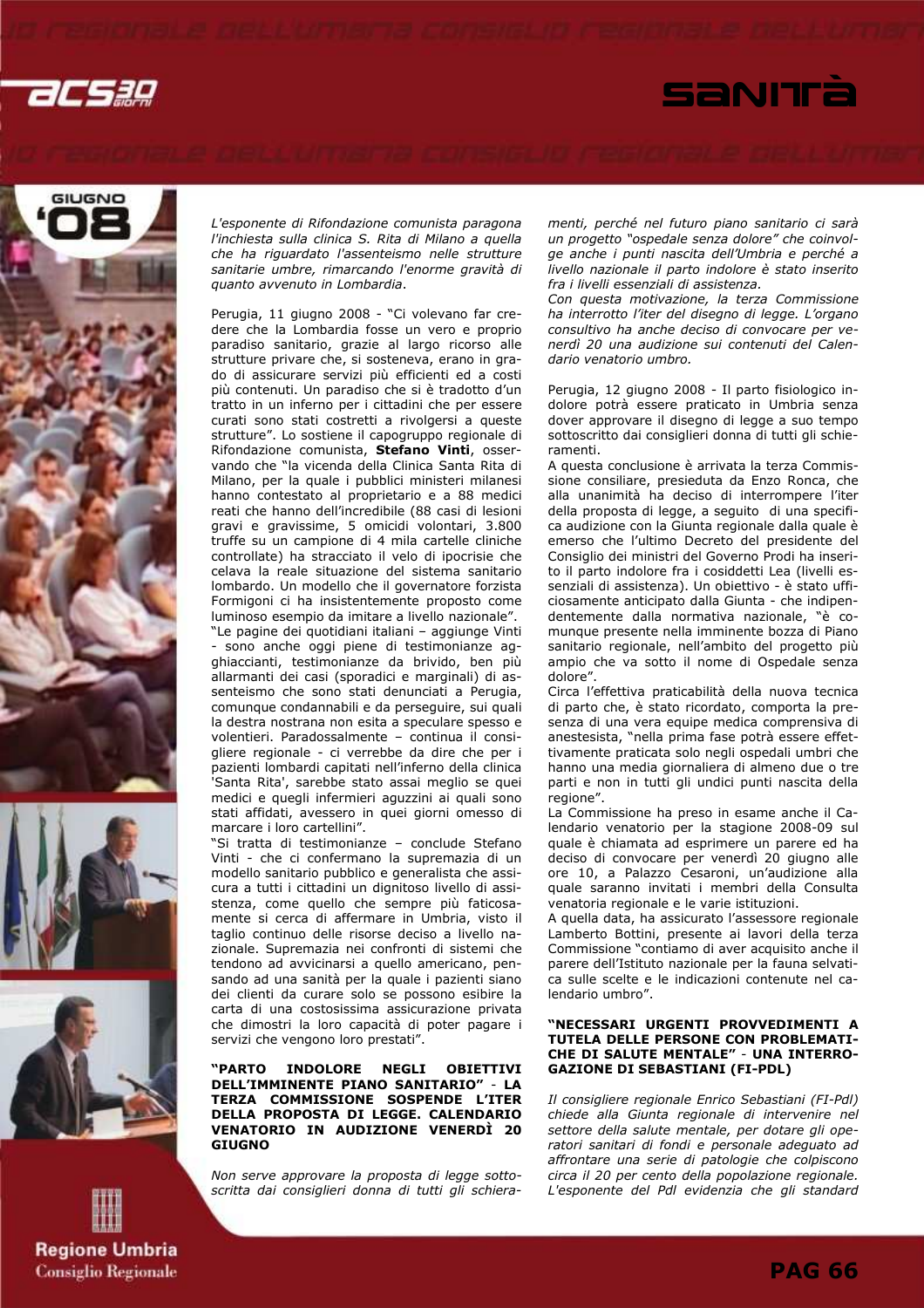







fissati dal Piano sanitario regionale non vengono rispettati nei 6 centri di salute mentale del territorio perugino.

Perugia, 13 giugno 2008 –Le risorse, umane e finanziarie, su cui può contare il sistema regionale di assistenza al disagio mentale, sono del tutto insufficienti ed è necessario che la Giunta regionale intervenga con sollecitudine. La richiesta è contenuta in una interrogazione presentata dal consigliere regionale Enrico Sebastiani (Pdl) che sottolinea: "Gli operatori sanitari umbri nel settore dei disturbi mentali hanno lanciato, con un documento consegnato all'assessorato alla Sanità, un grave allarme segnalando che 'si è raggiunta e superata la soglia critica nella dotazione di risorse sotto la quale non è possibile garantire in alcun modo la qualità e la sostenibilità del modello assertivo comunitario dell'assistenza… e ciò comporta inevitabilmente non solo una caduta di efficacia e qualità dell'intervento, ma un aumento dei costi di gestione… con l'aumento di ricoveri extra regionali e residenzialità regionali".

Sebastiani osserva che "gli standard professionali previsti dal Piano sanitario regionale 2003/2005 non sono rispettati, in quanto nei 6 Centri di salute mentale del territorio perugino abbiamo 24 medici psichiatri e neuropsichiatri infantili, invece dei 34 previsti dai suddetti standard; 13 psicologi, invece dei 34 previsti; 5 assistenti sociali, invece dei 9 previsti; 90 infermieri professionali, invece dei 138 previsti, mentre nell'unico Servizio psichiatrico diagnosi e cura lo standard non è definito, ma sicuramente sarebbero necessari altri 2 medici e 4 infermieri per garantire tutte le reperibilità, sostituzioni, ferie e malattie. L'attività di day hospital permette ai pazienti di aderire meglio al progetto di cura e di monitorare le condizioni cliniche generali, ma attualmente è collocato lontano dall'area di emergenza, è dislocato su due piani e non garantisce una assistenza continua di 24 ore; è stato ventilato un taglio di 500 mila euro destinati fino ad oggi all'assistenza domiciliare, che consente ai malati di mantenere il proprio domicilio e sviluppare progetti di reinserimento sociale; non è più rinviabile il trasferimento al Santa Maria della Misericordia, in quanto l'ospedale psichiatrico attualmente si trova in una struttura ormai fatiscente". "Le patologie che rientrano nei disturbi mentali (schizofrenia, depressione, disturbi d'ansia, anoressia e bulimia nervose, disturbi da abuso di sostanze alcoliche e stupefacenti, disturbi ossessivi) – conclude il consigliere regionale - colpiscono ogni anno circa il 20 – 25 per cento della popolazione, anche in Umbria. Tutto il sistema creato in questi anni di tutela della salute mentale nel suo complesso, con la creazione di reti comunitarie, di servizi strettamente comunicanti con risorse umane e professionali preparate, è a forte rischio con la conseguenza di un pericoloso ritorno agli istituti di tipo manicomiale, in un momento in cui tra l'altro c'è un forte aumento di domanda sia per la crescita della popolazione

studentesca ed immigrata che per l'insorgere di nuove tipologie di disagio".

SANITÀ

### "L'UMBRIA SECONDA IN ITALIA PER L'IN-CREMENTO DELLA SPESA FARMACEUTICA OSPEDALIERA" – NEVI (FI–PDL) ANNUNCIA UNA INTERROGAZIONE ALLA GIUNTA

Perugia, 13 giugno 2008 – Dopo la pubblicazione da parte del quotidiano Il Sole 24 Ore dei dati sulla spesa farmaceutica delle Regioni italiane, il consigliere Raffaele Nevi (FI – Pdl) annuncia che presenterà una interrogazione all'Esecutivo per sapere dall'assessore Maurizio Rosi come mai l'Umbria si è classificata seconda in Italia (+ 4,3 per cento) per quanto riguarda la spesa farmaceutica ospedaliera".

"Dopo anni di battaglie ideologiche contro i farmacisti privati – osserva Nevi - oggi scopriamo che il vero problema dell'Umbria, di Perugia in particolare, sono gli ospedali che non riescono a tenere sotto controllo questa spesa che ricadrà sul sistema sanitario regionale e quindi sugli umbri. Infatti il Governo ha già fatto capire che non pagherà questo deficit. Mi sembra che siamo alle solite – conclude il consigliere regionale - si attacca ideologicamente chi rischia in proprio e si chiudono tutti e due gli occhi sulla spesa pubblica".

### ELISOCCORSO: "IMPENSABILE SPOSTARE L'AREA DI ATTERRAGGIO A BEN 8,5 CHI-LOMETRI DALL'OSPEDALE S. MARIA DI TERNI" – MELASECCHE (UDC) CHIEDE CHE SI INDIVIDUI UNO SPAZIO VICINO AL NO-**SOCOMIO**

Perugia 18 giugno 2008 - "L'elisoccorso non può essere trasferito nemmeno transitoriamente in un'area che si trova a ben otto chilometri e mezzo di strada dall'Ospedale Santa Maria di Terni". È quanto sostiene il consigliere regionale Enrico Melasecche (Udc) commentando la notizia della decisione di spostare in altra area il punto di atterraggio degli elicotteri del soccorso sanitario. Secondo l'esponente dell'Udc "esistono ragioni gravi e irrinunciabili per le quali la piazzola per le emergenze sanitarie fu realizzata dov'è tuttora, e cioè a 50 metri dall'Ospedale. Ricollocare oggi l'elisoccorso così lontano dal Polo Ospedaliero – aggiunge - significa disattendere le speranze dei malati e delle loro famiglie, innalzando di fatto, nei casi più gravi, il tasso di mortalità dei trasportati: dieci minuti in più di autoambulanza, traffico permettendo, potrebbero infatti significare il decesso del paziente. Occorre dunque – conclude Melasecche - trovare una soluzione diversa, individuando un'area di sicuro atterraggio per gli elicotteri, ma vicina all'Ospedale: si constaterebbe che ce ne sono non poche".

"PREVENIRE E RIDURRE IL RICORSO - PER ZAFFINI (AN-PDL) "NECESSARIO UN COSTANTE MONITORAG-GIO DELL'APPLICAZIONE DELLA '194'". LA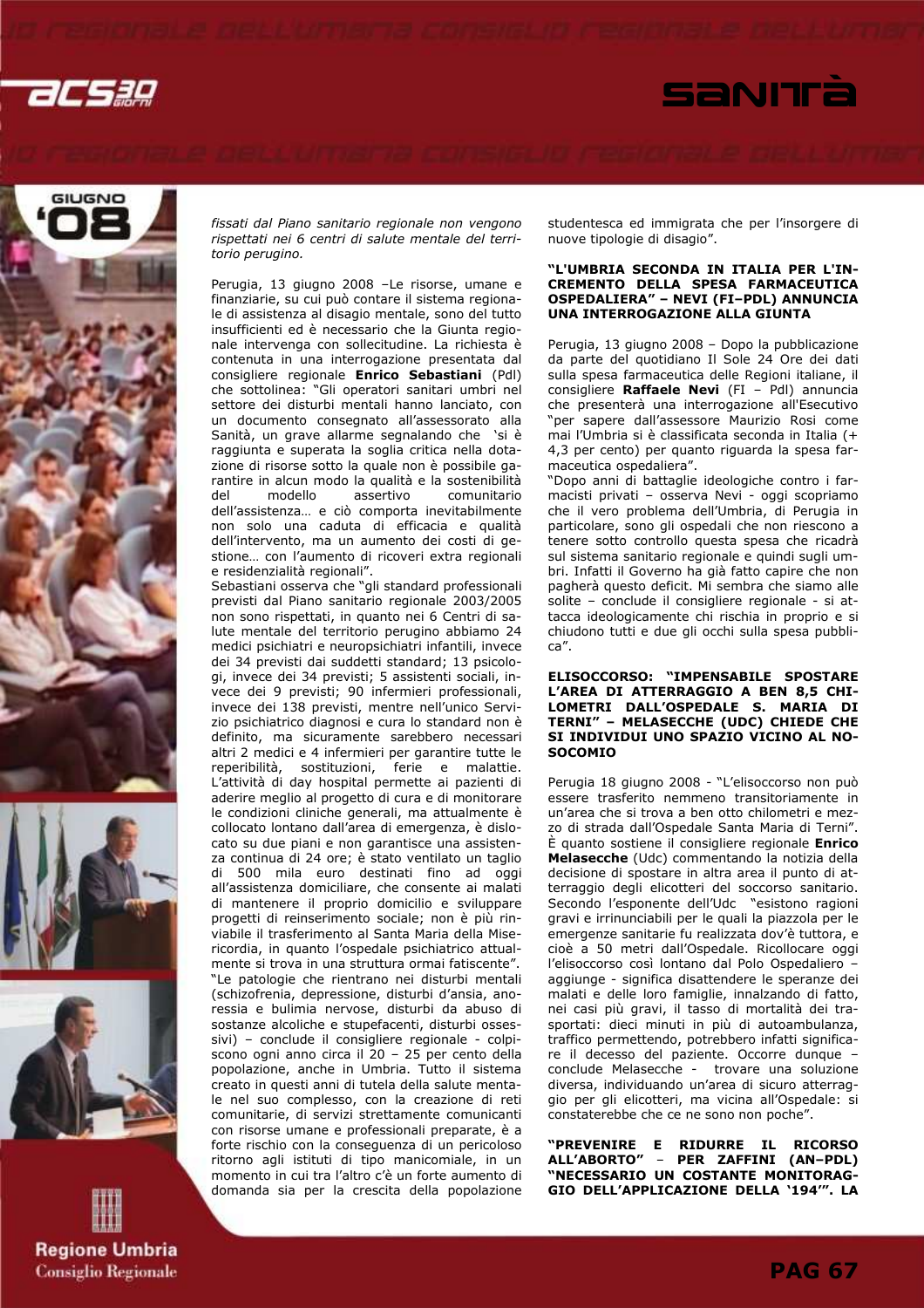











### MOZIONE SI DISCUTE DOMANI IN CONSI-GLIO REGIONALE

\*\*"La Giunta regionale metta in atto un costante monitoraggio dell'applicazione della '194'". Lo chiede il capogruppo di Alleanza nazionale-Popolo della libertà, Franco Zaffini che, in una nota, anticipa la mozione in discussione, domani, in Consiglio regionale, firmata da tutti i consiglieri del Pdl. Per Zaffini è urgente "prevenire e ridurre il ricorso all'interruzione volontaria di gravidanza" e invita la Regione "a seguire le linee guida che il Governo Berlusconi si accinge a tracciare in materia di politica familiare".

Perugia, 23 giugno 2008 – "La Giunta regionale metta in atto ogni azione utile per prevenire e ridurre il ricorso all'interruzione volontaria di gravidanza. Metta in atto un costante monitoraggio dell'applicazione della legge 194". Così il capogruppo di Alleanza nazionale, Franco Zaffini che, in una nota, commenta la sua mozione (firmata anche da tutti i consiglieri del Popolo della Libertà), in discussione domani nell'Aula di Palazzo Cesaroni. Ricordando l'articolo 1 della legge, l'esponente del centrodestra sottolinea come "lo Stato riconosce il valore sociale delle maternità e tutela la vita umana dal suo inizio".

"L'Umbria è sulla soglia di un baratro demografico – osserva Zaffini - che la rende la regione più 'vecchia' d'Italia, seconda solo alla Liguria. Accanto a questo elemento, si aggiunge il primato assoluto per incidenza di abortività in relazione al numero delle donne in età fertile. Entrambi i dati – spiega - evidenziano uno sconfortante tasso di denatalità che è strettamente connesso con la condizione femminile sul territorio".

Per Zaffini "se si escludono le nascite tra le comunità straniere, emerge un quadro preoccupante rispetto alla scelta della maternità da parte delle donne umbre che vivono, ogni giorno, un disagio legato a dinamiche lavorative poco flessibili, spesso inconciliabili con la cura dei figli, all'insufficienza di servizi per l'infanzia, a condizioni economiche insostenibili".

Il capogruppo di An-Pdl, invita la Regione "a seguire, senza cedere ai ricatti ideologici della sinistra radicale, le linee guida che il Governo Berlusconi si accinge a tracciare in materia di politica familiare, volte al riconoscimento del valore sociale e comunitario della maternità e della famiglia".

"Impegnarsi, affinché le donne non si trovino più davanti alla sofferta, quanto a volte obbligata, scelta dell'aborto – afferma Zaffini - è un dovere che si inserisce necessariamente in un quadro più ampio di politiche in favore delle giovani coppie e delle lavoratrici, col fine, condiviso da cattolici e non, di dare nuova consistenza alla famiglia ed alle politiche demografiche dell'Umbria". Secondo l'esponente di An, "il compito della sanità locale, di vigilare sulla corretta applicazione della 194, che affida ai consultori la responsabilità di adoperarsi per rimuovere gli ostacoli de-

terminanti per l'interruzione di gravidanza, è un

passo avanti obbligatorio per una collettività che voglia dirsi civile".

"Oggi i consultori – commenta Zaffini – rivestono il ruolo marginale di intermediari tra la donna in gravidanza e le strutture in cui abortire o, in numerosi altri casi che spesso coinvolgono ragazze giovanissime, si limitano a dispensare farmaci abortivi. Questo 'sistema', ormai collaudato e figlio delle ipocrisie pseudolibertarie propagandate dalla sinistra, sin dagli anni '70, non è altro che un granello del devastante 'deserto sociale' che circonda le donne ed in particolare quelle, eroiche, che desiderano avere dei figli. Oggi, la svalutazione della vita umana, congiuntamente alla carenza di offerta di servizi, scarica esclusivamente l'esperienza della maternità sulle spalle delle donne e delle famiglie". Per Zaffini "avviare un processo di recupero, culturale e sociopolitico, dell'istituto 'famiglia' è una delle missioni inserite nel programma elettorale del Popolo della libertà, una delle ragioni, forse la più importante, che ha portato gli italiani a scegliere il centrodestra".

"Per questi motivi i consiglieri regionali del Pdl – fa sapere - sentono il dovere di sollecitare la Giunta ad attivarsi affinché, anche nelle nostra regione, donne e famiglie si sentano tutelate dalle istituzioni, trovino nell'azione politica la solidarietà sociale di cui hanno bisogno per scegliere, davvero liberamente, come vivere la propria vita e quella dei figli. È stato dimostrato ampliamente – osserva ancora Zaffini – che la 'voglia di maternità' è di gran lunga superiore al tasso di natalità, ma per rendere reale un dato, per ora rimasto soltanto nei cuori delle donne, è necessario che si riparta da interventi seri che offrano alle famiglie maggiori servizi all'infanzia, forniscano strumenti validi di conciliazione vitalavoro, sollevino i giovani dal peso della pressione fiscale e gli garantiscano la possibilità di avere una casa. In pratica, - conclude - bisogna regalare un futuro ai nostri figli, bisogna restituire normalità a scelte, come la maternità, che oggi appaiono, davvero, eroiche".

### ABORTO IN UMBRIA: NO DEL CONSIGLIO ALLA MOZIONE DI AN-PDL E FI-PDL CHE ASSOCIA ABORTO E DENATALITÀ - RESPIN-TO IL DOCUMENTO CHE CHIEDEVA PIÙ PREVENZIONE E PIÙ RISORSE ALLE MADRI IN DIFFICOLTÀ

Il Consiglio regionale a maggioranza, 17 voti contro 9, ha respinto la mozione dei consiglieri di An-Pdl e Fi-Pdl che poneva il problema della "piaga dell'aborto in Umbria" proponendo in quattro punti di incentivare la prevenzione e di aiutare le madri in difficoltà. La maggioranza ha ritenuto che dietro i buoni propositi ci sia un attacco ai principi della legge 194 che ha contribuito a combattere l'aborto clandestino. L'assessore Rosi ha detto che l'Umbria detiene il record dei medici obiettori, ma non quello degli aborti che dal 1994 sono calati del 22 per cento.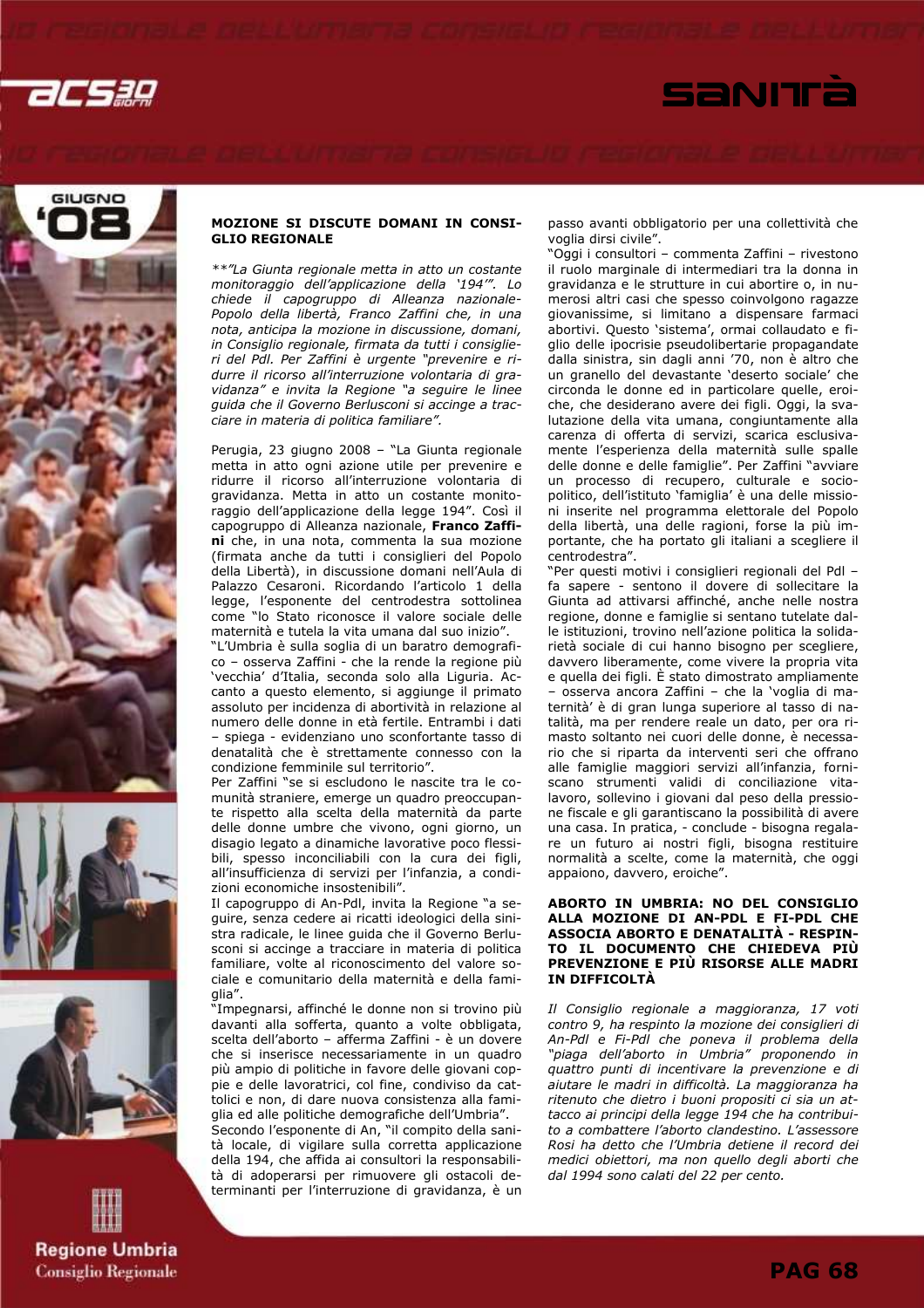







Perugia, 24 giugno 2008 - Il Consiglio regionale, con 17 voti contrari e 9 a favore, ha respinto la mozione dei consiglieri di Alleanza nazionale-Pdl e Forza Italia-Pdl sulle iniziative per prevenire in Umbria il ricorso alla interruzione volontaria della gravidanza, definita nel testo "una piaga che tra l'altro incide profondamente sul tasso di denatalità sia a livello nazionale che regionale".

Contro il testo del documento che in quattro punti proponeva di riferire in Aula ogni mese sul numero di aborti praticati; di adottare ogni azione utile alla prevenzione; incrementare le risorse a sostegno delle partorienti in comprovate difficoltà economiche ed a garantire maggior tutela all'infanzia ed alla famiglia in genere, hanno votato i consiglieri di maggioranza obiettando che "dietro intenti pur condivisibili si vuol mettere in discussione Legge 194 e i suoi principi" (Mara Gilioni); che "non è corretto legare le vicende aborto ad una politica demografica" (Ada Girolamini) e che comunque "non è vero che in Umbria si pratica il maggior numero di aborti che sono scesi del 22 per cento dal '94; ma c'è invece la più alta percentuale di medici obiettori" (assessore Maurizio Rosi).

Illustrando i contenuti del documento, FRANCO ZAFFINI, capogruppo di An-Pdl ha detto: "La mozione non celebra la posizione del centrodestra ma nasce per denunciare una vera emergenza umbra, quella demografica che pone l'Umbria sull'orlo di un baratro demografico. L'Umbria invecchia e questo è un problema di costi per la sanità, di risorse sottratte anche al mondo produttivo; ma c'è un motivo più profondo. Qui si registra mediamente il maggior numero di aborti fra le donne fertili. Ci siamo chiesti se dietro l'aborto ci sia una libera scelta, o una seria mancanza di servizi, ad esempio di asili nido, servizi all'infanzia che potrebbe spiegare un maggior ricorso alla interruzione volontaria della gravidanza. La legge 194 che personalmente ritengo abbia alcuni principi condivisibili è gestita male e in gran parte non è affatto applicata. L'Umbria deve dare una risposta politica al fenomeno anche con il ricorso a politiche sociali integrate. La mozione intende aprire un dibattito serio e responsabile sulla base di dati dettagliati che abbiamo avuto qualche difficoltà a trovare. Servono dati anche dettagliati per capire perché si abortisce; chi abortisce; quante volte la stessa donna lo fa; se dietro la sua scelta ci sono difficoltà economiche; cos'altro c'è che oggi non sappiamo. Il dato vero da cui partire è comunque la denatalità umbra che si accompagna all'alto indice di invecchiamento della popolazione. La mozione è volutamente sgombra di valutazioni morali, di contrapposizioni ideologiche o di posizioni politiche precostituite. Puntiamo a raccogliere dati certi, con serenità per capire il problema dal punto di vista sociologico e subito dopo, anche in modo unitario, mettere in atto politiche mirate alla tutela della donna e della famiglia, a creare più posti negli asili nido".

Gli interventi: ENRICO SEBASTIANI (FI- PDL) "Serve una sana politica demografica. Non vogliamo in alcun modo fare demagogia. Non si tratta di affrontare il problema aborti dal punto di vista religioso. Vogliamo però evidenziare che oggi siamo di fronte ad una piaga sociale che lascia indifferenti le istituzioni. Dobbiamo capire e rimuovere le cause del fenomeno, aiutare la donna a scegliere la maternità, sostenerla nei primi anni di vita del bambino. Deve crescere l'attenzione delle istituzioni e delle forze politiche sociali e religiose verso questo problema come esempio di civiltà della nostra Regione.

SANITÀ

In questi giorni il Forum delle famiglie è impegnato a raccogliere firme per un disegno di legge parlamentare che riduca i costi e le spese sostenute dalle famiglie. In Umbria serve anche rivedere la legge 9 del 1990, troppo vecchia e superata. Occorre regolamentare meglio i consultori, istituire un Forum dei consultori con i rappresentanti delle istituzioni, delle formazioni sociali e delle associazioni del volontariato che operi per superare le cause che inducono le donne ad abortire. Si tratta di un impegno inderogabile che la Regione deve assumere".

ALFREDO DE SIO (An-Pdl) "Sento il dovere di ringraziare i colleghi che hanno presentato la mozione. Personalmente ritengo che l'aborto sia comunque un crimine. È ipocrita parlare di interruzione volontaria della gravidanza, un eufemismo che nasconde il vero significato di morte che nasconde la scelta. I dati demografici umbri ci indicano una popolazione anziana rilevantissima, ma anche un'evidente scarsità di nascite. La 194 che io non condivido affatto ha anche il torto di non essere stata applicata. Occorre dunque fare una massiccia prevenzione, incentivare la maternità con sostegni finanziari; ma io credo che dietro il dramma ci sia l'esigenza di rimuovere culturalmente una scelta di morte a favore di una scelta di vita".

MARA GILIONI (Pd) "Sono perplessa su questa mozione, perché si fanno considerazioni diverse di tipo sociale ed economico, ma di fatto si vuol mettere in discussione la legge 194 e i suoi principi. Se si intende aiutare le famiglie lo strumento operativo su cui discutere è il prossimo Piano sanitario che esamineremo a breve. Ritengo che la donna non ricorre all'aborto, un atto doloroso difficilissimo da affrontare, come strumento di contraccezione. È vero però che la prevenzione si fa in Italia a macchia di leopardo. Devo però evidenziare che in Umbria negli ultimi anni c'è stata una riduzione di aborti e nell'intero Paese il bilancio complessivo che si può trarre è positivo. C'è ancora molto da fare e si può lavorare anche sul versante degli aiuti alla famiglia; ma guai usare questi strumenti in modo strumentale. Siamo disponibili a tutto, compreso il sostegno per dissuadere dal ricorrere all'aborto; ma nessuna limitazione ai principi della legge, in particolare alla libera scelta della donna".

ADA GIROLAMINI (Sdi) "Non è accettabile e non è corretto legare le vicende aborto ad una politica demografica necessaria in Italia e in Umbria ad incrementare le nascite. Ricordo i risultati positivi ottenuti dalla legge nella lotta all'aborto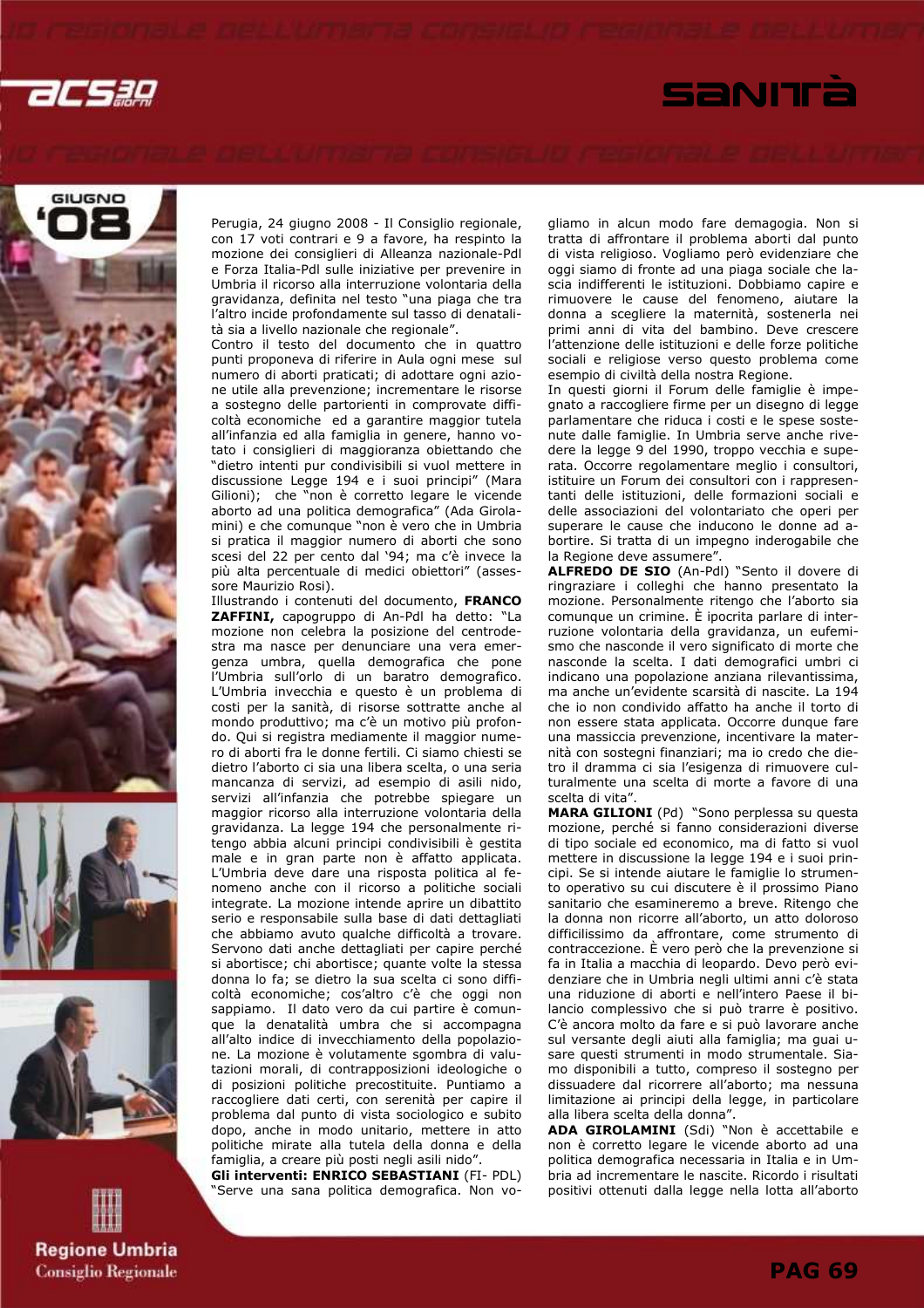











clandestino molto diffuso e ad altissimo rischio per la vita delle donne. Un anno da fonti ministeriali è emerso che siamo ormai alla quasi cessazione degli aborti clandestini. Solo le donne immigrate ancora vi ricorrono e il loro tasso di abortività è tre volte superiore a quello delle italiane. Dobbiamo lavorare sulla piena applicazione della legge, forse su questo è calata l'attenzione iniziale, con una prevenzione massiccia da condurre nelle scuole, fra le giovani generazioni. Diverso il discorso sulla emergenza natalità che investe tutto il nostro Paese. Dietro ci sono problemi economici che rischiano di far saltare il nostro sistema. Oggi non c'è ricambio generazionale e questo creerà problemi enormi per assistenza, pensioni, sistema produttivo. Nemmeno la presenza di stranieri risolverà il problema demografico italiano. Su questo dobbiamo cambiare cultura: in altri paesi come Francia, Svezia, la nascita non è considerata un fatto privato ma un bene collettivo. A questo convincimento dobbiamo arrivare anche in Italia".

ENRICO MELASECCHE (Udc) "Quello dell'aborto è un tema delicatissimo. La mozione dei colleghi centra il problema e dunque mi associo totalmente ad essa. Ricordo a Mara Gilioni che oggi il problema non è più ideologico e come tale richiede uno sforzo unitario fra i due schieramenti. La mozione non demonizza affatto la Legge 194 e non è sconvolgente nemmeno riferire in Consiglio periodicamente sul numero degli aborti fatti in Umbria. È incongruo per la sinistra non venire incontro a certe fasce di popolazione. Il mio appello è alla ricerca di un punto di incontro comune fra destra e sinistra sulle indicazioni della mozione per affrontare un problema drammatico".

Concludendo il dibattito, l'assessore regionale alla sanità MAURIZIO ROSI ha detto: "Ricordo che la Legge 194 è nata per sconfiggere l'aborto clandestino e una parte consistente della legge, quella sulla prevenzione, puntava ad evitare il ricorso all'aborto. Non credo che quelle finalità siano cambiate. A proposito della situazione umbra non so dove siano stati presi i dati che ci indicano come prima Regione per interruzioni di gravidanza praticate: lo eravamo solo qualche anno. L'Umbria ha invece un altro primato, ma è quello del numero dei medici obiettori di coscienza, ben 717 sia ostetrici, ginecologi, anestesisti, a fronte di 994 operatori complessivi. Per quanto riguarda gli aborti praticati si è passati dalle 2.924 interruzioni di gravidanza del '94, ai 2.259 del 2005, con una riduzione molto forte, pari al 22 per cento.

Di tutto possiamo essere accusati meno che di insensibilità nei confronti della gente in difficoltà. In merito ai contenuti della mozione ed alle cose emerse dal dibattito, é probabile che si posa far meglio, che si possano ampliare i consultori che servano più risorse. Su questo però i primi segnali che vengono dal nuovo Governo non sono positivi".

FRANCO ZAFFINI, replicando all'assessore ha detto: "Non capisco cosa c'entra il problema dei medici obiettori. La politica non può certo convincerli a non obiettare. Se l'accostamento anziani e poche nascite è un po' crudo nessuno di noi sostiene che l'aborto sia utilizzato come sistema contraccettivo; ma sicuramente il ricorso alla pillola del giorno dopo va in quella direzione".

### Dichiarazioni di voto:

ARMANDO FRONDUTI, "In Italia hanno abortito cinque milioni di donne non si può dire che il fenomeno non abbia inciso come denatalità". Occorre incrementare l'aiuto alle donne in difficoltà economica, spesso causa effettiva della drammatica decisione di abortire, ad esempio con i Progetti Gemma attuati a Ravenna, Faenza e in Lombardia. Chiedo all'assessore Rosi di incrementare gli aiuti finanziari ai Centri di aiuto alla vita (Cav) che operano da trent'anni".

### ABORTO: "IN UMBRIA 293 INTERRUZIONI VOLONTARIE DI GRAVIDANZA OGNI MILLE 'NATI VIVI'" - LA REPLICA DI ZAFFINI (AN-PDL) A GILIONI E ROSI

"Nessuna strumentalità nella mozione del Pdl sulle iniziative per prevenire in Umbria il ricorso alla interruzione volontaria della gravidanza. In Umbria il tasso di abortività è in forte aumento". Così il capogruppo di An-Pdl, Franco Zaffini replica agli interventi del consigliere Mara Gilioni e dell'assessore alla sanità Rosi. Per l'esponente del centrodestra occorre analizzare meglio la realtà umbra per "avere un quadro completo delle difficoltà che le donne incontrano nell'affrontare la maternità, per poter disporre, cioè, di un'analisi importante del tessuto sociale, grazie alla quale tracciare nuove frontiere per le politiche familiari".

Perugia 24 giugno 2008 - "Di subdolo e strumentale c'è ben poco nella mozione presentata dal Pdl sul monitoraggio della applicazione della 194, altrimenti non avrei sostenuto la validità della legge durante la seduta del Consiglio, tanto meno mi sarei preoccupato di chiedere un impegno concreto alla Giunta affinché valutasse il lavoro di prevenzione attuato nei consultori. È una questione di buon senso e non di inutile ostruzionismo politico, cosa che lascio fare volentieri ai colleghi della sinistra". Questa è la risposta di Franco Zaffini (AN-Pdl) agli interventi fatti dal consigliere Mara Gilioni (PD) e dall'assessore alla sanità Rosi, nel corso del dibattito sulla mozione presentata dai consiglieri Pdl sulle iniziative per prevenire in Umbria il ricorso alla interruzione volontaria della gravidanza.

"L'Umbria – spiega Zaffini – secondo quanto rivela la relazione del Ministero della salute, sulla base di rilevazioni Istat, è passata da 277 aborti nel 2006 ogni mille 'nati vivi' agli oltre 293 del 2007, con un incremento del tasso di abortività pari al 5.6%. Il dato, già di per se sconfortante, aggiunge - diventa drammatico se lo si raffronta con quelli delle altre regioni italiane. Innanzitutto perché facciamo parte delle cinque regioni che hanno conosciuto, appunto, un incremento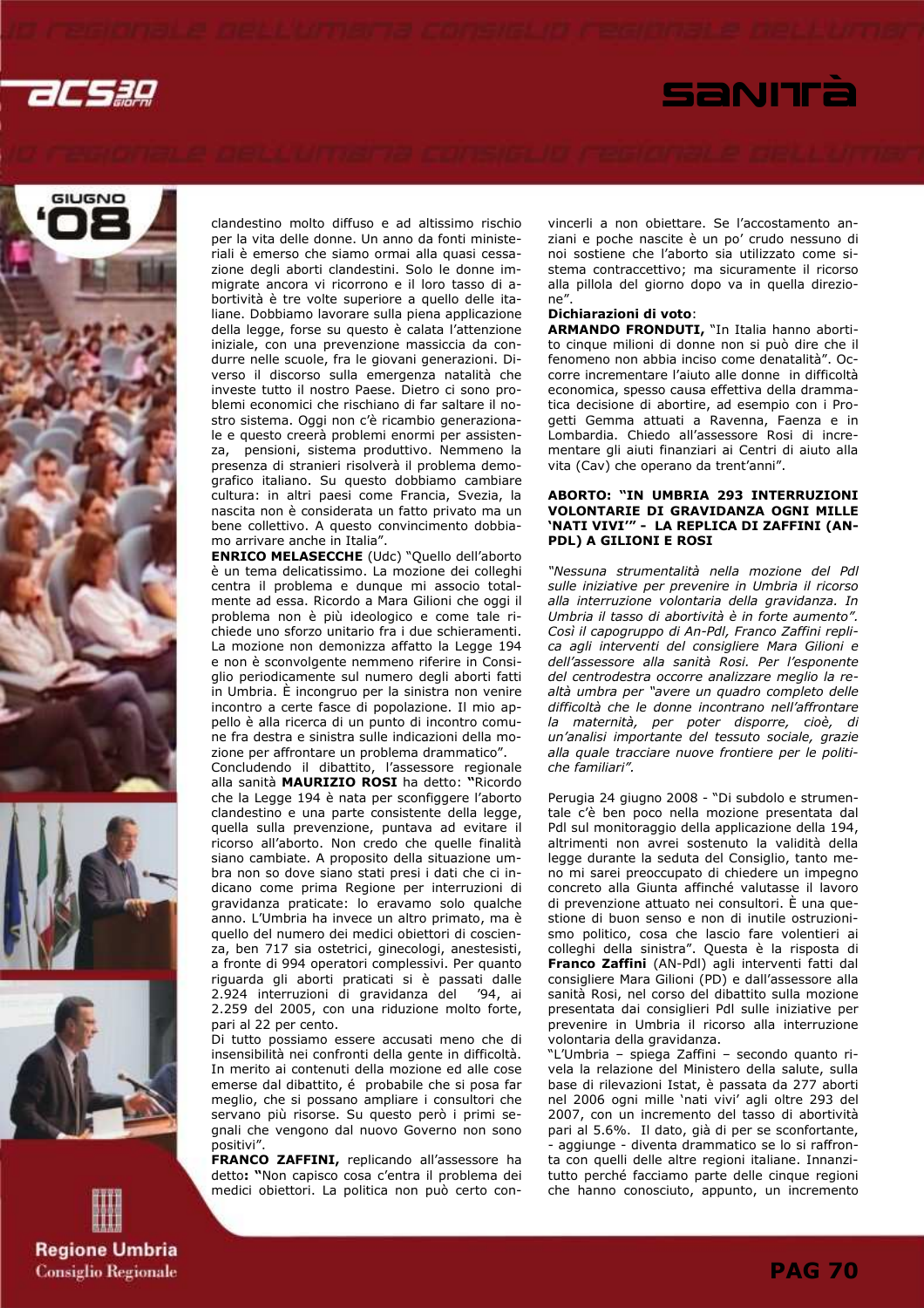









del tasso di abortività, mentre il resto del paese è in controtendenza, con un picco in Lombardia del -9.1%. Poi, perché evidenzia, ancora una volta, un tessuto demografico che non cresce, ma invecchia, e su cui incidono, in maniera preoccupante, anche le interruzioni volontarie di gravidanza. Persino la Liguria – continua Zaffini con cui ci contendiamo il triste primato di 'popolazione più anziana', riesce a diminuire la percentuale di aborti, basata sul rapporto tra le nascite e le interruzioni volontarie di gravidanza, registrando un -5.4 tra il 2006 ed il 2007"

"Questo - sostiene il consigliere di Palazzo Cesaroni - conferma l'allarme lanciato da tempo da Alleanza Nazionale–Pdl: una popolazione che va verso il baratro demografico è una questione che non può lasciare indifferente, o addirittura far gioire, chi amministra la vita pubblica della regione. Migliorare l'attività nei consultori non significa solo agire per un decremento delle interruzioni di gravidanza, quanto, piuttosto, riuscire ad avere un quadro completo delle difficoltà che le donne incontrano nell'affrontare la maternità. Occorre, cioè, poter disporre di un'analisi importante del tessuto sociale, grazie alla quale tracciare nuove frontiere per le politiche familiari che devono trovare respiro negli strumenti di conciliazione lavoro-famiglia, nei servizi per l'infanzia, nella solidarietà, anche economica, nei confronti di quelle donne obbligate a rinunciare al desiderio di diventare madri. Ma di fronte a queste osservazioni - conclude Zaffini - la sinistra umbra ha dimostrato, oggi, ancora una volta, di essere indifferente".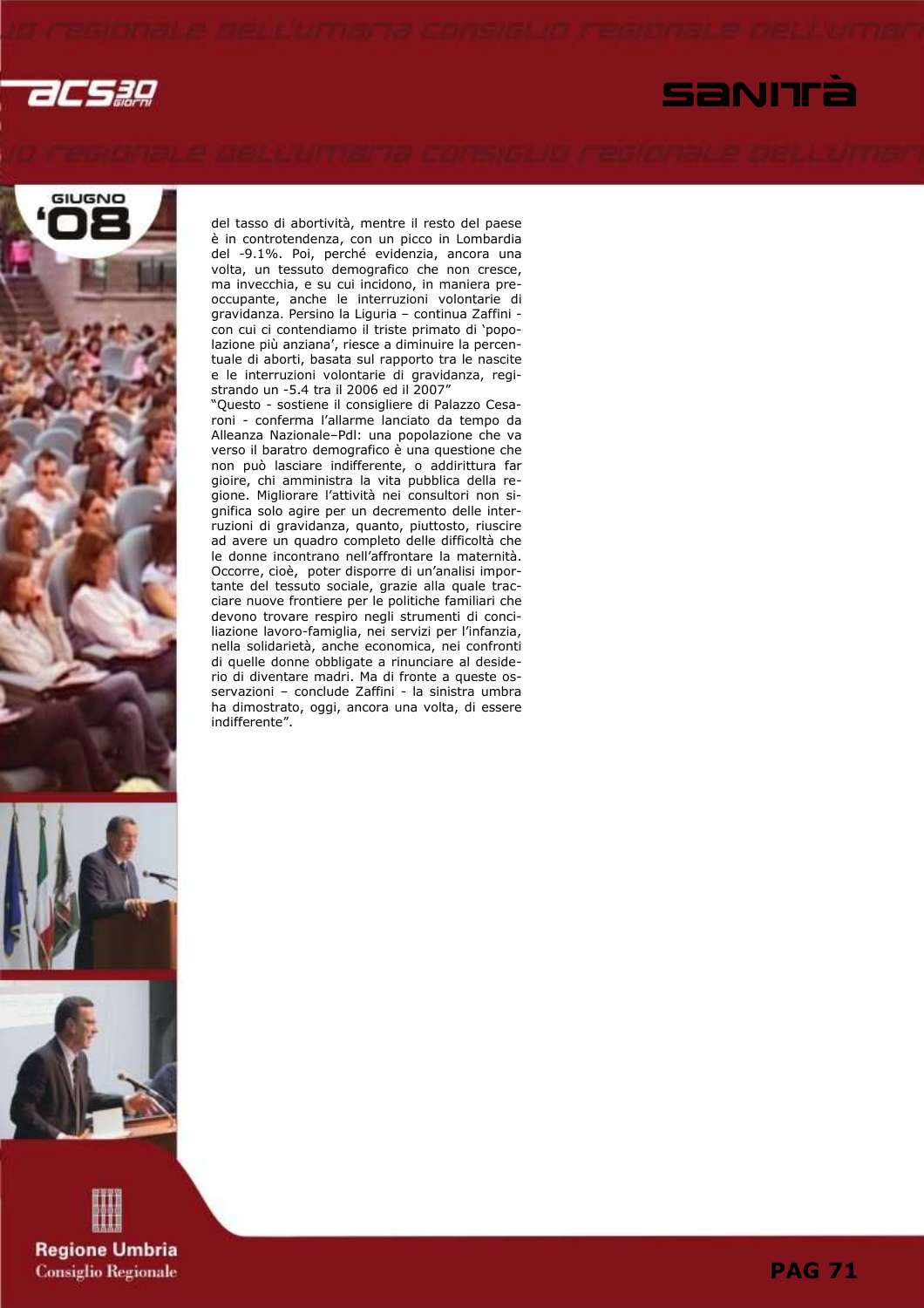

# GIUGNO





### "LA GIUNTA CI DICA QUANTI DEGLI IMPE-GNI ASSUNTI DALLA REGIONE UMBRIA NEL PATTO PER LA SICUREZZA SONO STATI AT-TUATI" – INTERROGAZIONE DEL GRUPPO DI FORZA ITALIA-PDL

I consiglieri del gruppo di Forza Italia in Consiglio regionale, in una interrogazione a risposta immediata chiedono alla Giunta se gli impegni assunti dalla Regione Umbria nel Patto per la sicurezza, sottoscritto il 10 marzo scorso, "sono stati attuati, in tutto o in parte". In particolare, gli interroganti chiedono conto delle iniziative relative a: legge regionale sulla sicurezza e a quelle antiusura; finanziamenti piani urbani complessi e contratti di quartiere in alcune zone di Perugia; investimenti per l'edilizia abitativa universitaria e progetti di coesione sociale, con particolare riferimento alle attività del "Telefono Donna".

Perugia, 4 giugno 2008 - Il gruppo di "Forza Italia-Pdl" in Consiglio regionale, in una interrogazione a risposta immediata, chiede alla Giunta di conoscere lo stato di attuazione degli impegni assunti dalla Regione Umbria nel Patto per la sicurezza, sottoscritto il 10 marzo scorso. Nell'interrogazione, i consiglieri, Fiammetta Modena, Massimo Mantovani, Armando Fronduti, Raffaele Nevi, Enrico Sebastiani e Alfredo Santi, ricordano che l'Esecutivo, nell'atto sottoscritto con Prefettura di Perugia, Provincia e Comune di Perugia, si impegnava sui seguenti punti: utilizzo di parte delle risorse di 400mila euro, per l'attuazione delle finalità previste dalla legge regionale sulla sicurezza ("12/2002"), con particolare riferimento al controllo dei processi che favoriscono l'esposizione all'attività criminosa, nonché al potenziamento della vigilanza e della presenza sul territorio degli operatori addetti alla prevenzione sociale e alla sicurezza; erogazione di contributi a favore degli esercizi commerciali fino ad un massimo di 60mila euro per spese riferite alla sicurezza (sistemi antiintrusione, vetri antisfondamento, sorveglianza esterna), con preferenza per quelli ubicati nei centri urbani, nonché finanziamento del ripristino delle vetrine a seguito di danni provocati da azioni criminose o vandaliche.

Il gruppo di Forza Italia-Pdl, fa inoltre rilevare che la Regione si impegnava a porre in essere, nell'ambito delle attività della "Fondazione Umbria contro l'usura" (che prevede assistenza, anche legale, alle vittime), iniziative idonee per la prevenzione del fenomeno. In tale ambito il contributo annuale di 171mila euro veniva incrementato, per il 2007, di 200mila euro, per il potenziamento dell'attività della Fondazione stessa. In riferimento poi ai piani urbani complessi e ai contratti di quartiere – sottolineano gli esponenti del centrodestra – "la Regione indicava nel Patto per la sicurezza che le risorse messe a disposizione per il Comune di Perugia destinate al recupero di zone degne di attenzione quali, tra le altre, Porta Pesa, Porta Eburnea, Corso Garibaldi ammontavano a 15milioni 500mila euro, e che nell'ambito del Programma operativo annuale per il 2006 erano state assegnate risorse per ulteriori 1milione 97mila euro".

SICUREZZA DEI CITTEADINI

Da ultimo, gli interroganti ricordano che<br>l'Esecutivo regionale aveva confermato confermato "l'investimento totale di 16 milioni di euro per la nuova residenza universitaria "Monteluce", oltre alla ristrutturazione del "padiglione A" di via Innamorati, nell'ambito dei programmi per lo sviluppo e l'incremento dell'edilizia abitativa per studenti universitari, nonché la definizione e realizzazione di progetti, riferiti alla coesione sociale, sui quali sarebbe stata valutata la possibilità di stanziare ulteriori risorse, con particolare riferimento al servizio denominato 'telefono donna'".

### "LA NOSTRA PROPOSTA DI MOBILITARE L'ESERCITO È DIVENTATA REALTÀ" – LA SODDISFAZIONE DI TRACCHEGIANI (LA DESTRA) PER LA SCELTA DEL GOVERNO DI AFFIANCARE I MILITARI ALLE FORZE DELL'ORDINE

\*\*Il capogruppo de La Destra, Aldo Tracchegiani, esprime, in una nota, la sua "soddisfazione" per la scelta del Governo di utilizzare, insieme alle forze dell'ordine, anche i militari per la tutela della sicurezza dei cittadini. Il capogruppo de La Destra ricorda, quindi, come questa soluzione sia stata proposta già nello scorso anno, a Terni, da parte di autorevoli rappresentanti del partito. "Oggi,– osserva Tracchegiani – la nostra proposta è condivisa da un Governo che ha deciso di lottare seriamente e risolutivamente contro chi attenta alla sicurezza e contro la criminalità e l'illegalità mettendo in campo tutte le forze a disposizione.

Perugia, 19 giugno 2008 – "Bene la scelta del ministro della Difesa di mettere insieme militari e forze per tutelate la sicurezza dei cittadini italiani. Più volte abbiamo denunciato le difficoltà delle forze dell'ordine a garantire la sicurezza a causa della mancanza di dotazioni strumentali e finanziarie". È quanto sottolinea, in una nota, il capogruppo de La Destra, Aldo Tracchegiani che accoglie "con favore" la linea del Governo Berlusconi in tema di sicurezza. "Da destra e da sinistra – osserva - tutti hanno ribadito la necessità di predisporre un maggior pattugliamento nelle città, specialmente nei quartieri più a rischio. Troppo spesso i cittadini hanno lamentato l'assenza di agenti per le strade". Tracchegiani ricorda quando, "lo scorso anno, durante una visita a Terni dell'onorevole Teodoro Buontempo, (presidente de La Destra), avevamo proposto di far coadiuvare le forze dell'ordine dall'esercito, proprio per assicurare quel controllo e quella vigilanza sul territorio che i cittadini chiedevano. In quella occasione – sottolinea - il sindaco di Terni aveva definito i militanti del nostro partito 'schegge impazzite' per le dichiarazioni rilasciate in materia di sicurezza e per la proposta di far affiancare le forze dell'ordine, se necessario, dall'esercito". "Le nostre – spiega Tracchegiani -

**PAG 72**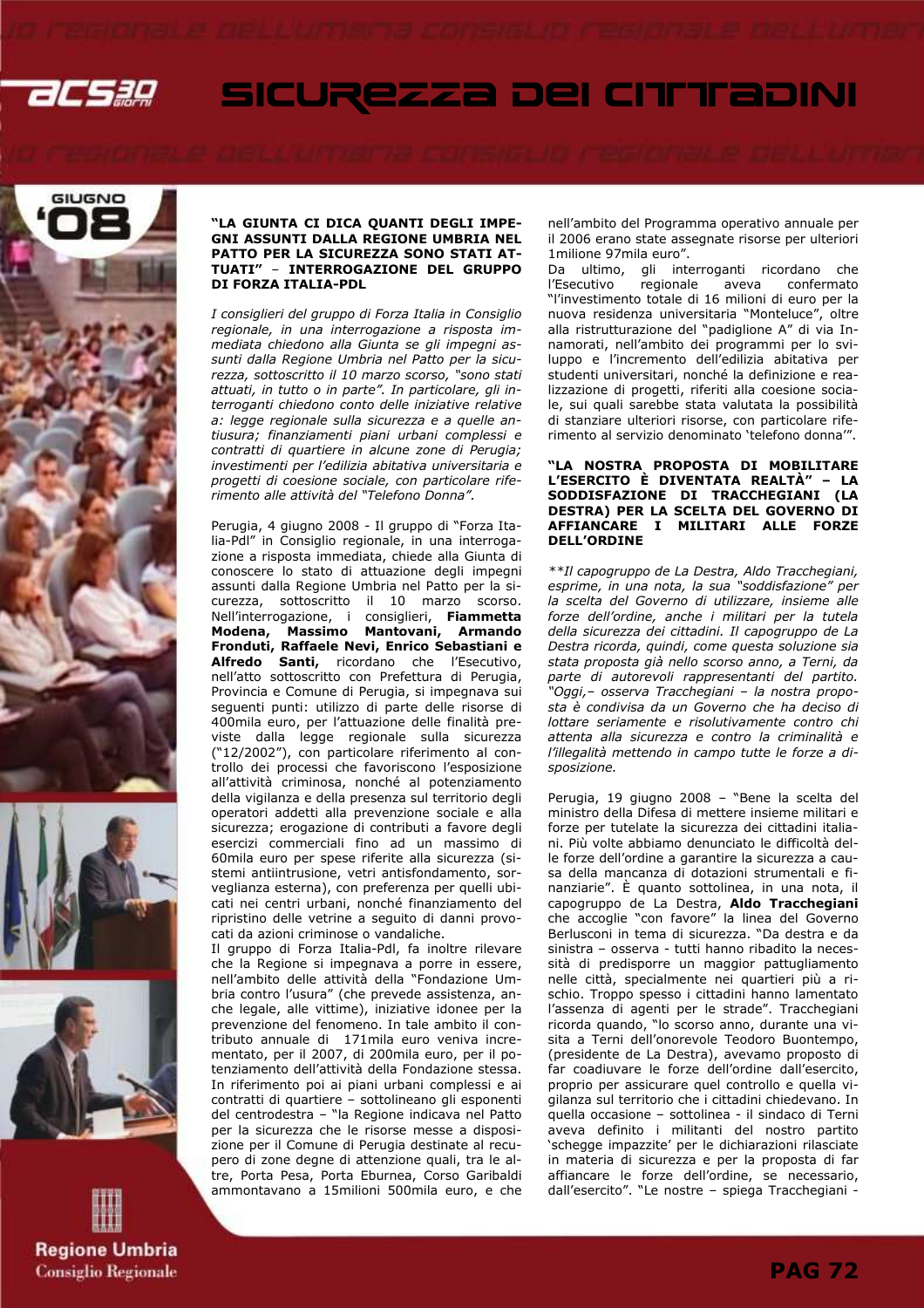

## SICUREZZA DEI CITTEADINI







non erano esternazioni fuori luogo, ma erano conseguenti alle denuncie di migliaia di cittadini, stanchi di vivere in uno stato di paura, che chiedevano, e chiedono ancora oggi, la garanzia, non più percepita, della sicurezza. Da più parti – ricorda – venimmo accusati di lanciare una sterile provocazione". "Oggi, invece, - conclude Tracchegiani - quella proposta è condivisa da un Governo che ha deciso di mettere in campo tutte le forze a disposizione per lottare seriamente e risolutivamente contro chi attenta alla sicurezza e contro la criminalità e l'illegalità che sta dilagando nel Paese. Finalmente qualcosa si muove".

### PROPOSTA DI LEGGE UNITARIA DEI GRUP-PI DEL CENTROSINISTRA – VERSO I "PATTI INTEGRATI PER LA SICUREZZA URBANA"

I gruppi consiliari del centrosinistra (PD, Prc, Sdi, Pdci, Verdi e Civici) hanno elaborato una proposta di legge unitaria che si propone di "restituire un maggior senso di sicurezza ai cittadini umbri. promuovendo finalizzate alla riduzione del disagio sociale e dell'emarginazione". Cardine della nuova normativa, che prevede un finanziamento di 500mila euro, saranno i "Patti integrati per la sicurezza urbana", dove la Regione, "ponendosi in stretta relazione con le legislazioni nazionali in materia di contrasto e di riduzione delle cause di disagio sociale" avrà funzioni di indirizzo e coordinamento sugli interventi promossi nei comuni dell'Umbria per promuovere un modello di "sicurezza partecipata".

Perugia, 27 giugno 2008 - Restituire un maggior senso di sicurezza ai cittadini umbri promuovendo iniziative finalizzate alla riduzione del disagio sociale e dell'emarginazione. Sono questi i punti centrali contenuti nella proposta di legge con la quale la coalizione di centrosinistra in Consiglio regionale si fa promotrice di un "nuovo sistema integrato di politiche per la sicurezza, fondato sulla stretta collaborazione tra i diversi livelli istituzionali e le forze dell'ordine, ma anche sul coinvolgimento delle parti sociali, del mondo del volontariato e dell'associazionismo". Cardine della nuova normativa saranno i "Patti integrati per la sicurezza urbana", dove la Regione, ponendosi in stretta relazione con le legislazioni nazionali in materia di contrasto e di riduzione delle cause di disagio sociale, avrà funzioni di indirizzo e coordinamento sugli interventi promossi nei comuni dell'Umbria. L'obiettivo del centrosinistra è diffondere il modello di "sicurezza partecipata", dando vita ad un sistema d'integrazione tra politiche sociali, azioni di natura preventiva, pratiche di conciliazione e di mediazione dei conflitti ed interventi specifici mirati al miglioramento delle condizioni di sicurezza urbana. Per l'attuazione del Piano è previsto uno stanziamento di 500mila euro. Nel testo si prevede inoltre un Osservatorio sui fenomeni criminosi e sulla percezione dell'insicurezza tra i cittadini, e un Fondo regionale per le vittime dei reati. Il nuovo testo di legge, che ha riunificato le diverse proposte provenienti dai diversi gruppi della maggioranza in Consiglio regionale, è stato promosso dal consigliere Fabrizio Bracco (Pd), di concerto con i consiglieri Ada Girolamini (Sdi) e Stefano Vinti (Prc), presentatori delle proposte di legge.

"Di fronte ad un tema così rilevante – commenta FABRIZIO BRACCO – il centrosinistra, mentre il centrodestra manifestava la propria indisponibilità a lavorare insieme intorno al tema della sicurezza, ha deciso di proceder in modo unitario, mostrando di saper rinsaldare la propria compattezza. È emersa una normativa innovativa ed efficace – conclude – che fa della 'sicurezza partecipata' un modello in grado di coniugare in maniera proficua la necessità di contrasto con quella, non meno importante, di prevenzione dei reati". Per ROBERTO CARPINELLI, consigliere Pdci la proposta di legge "è la riprova che la tematica della sicurezza si può affrontare partendo da un punto di vista diverso da quello della destra. Infatti, laddove la destra tenta di risolvere l'emergenza sicurezza militarizzando le strade, il centrosinistra umbro crede che l'unica maniera per migliorare la qualità di vita nei centri urbani sia quella di ridurre il disagio sociale, promuovendo una stretta collaborazione tra forze dell'ordine e mondo sociale. Siamo infatti convinti che solo con un sistema di questo tipo si potrà ridare fiducia alla gente e garantire la sicurezza nei nostri territori".

PAVILIO LUPINI, consigliere Prc: "Dalla nostra idea di 'sicurezza democratica', che ha dato impulso alla discussione rispetto a questo bene comune e primario del cittadino, si è giunti al modello di 'sicurezza partecipata', attraverso un processo politico unitario della maggioranza. La sintesi raggiunta raccoglie positivamente molte nostre indicazioni che muovono da un approccio complessivo ed integrato al problema, che non sottovaluta gli aspetti sociali.'

"Il nostro disegno di legge – è il parere di OLI-VIERO DOTTORINI, capogruppo dei Verdi e Civici – ha il pregio di affrontare il problema sicurezza in modo complessivo, evitando interventi di natura propagandistica e garantendo invece l'integrazione tra le politiche di lotta alla criminalità e quelle per l'inclusione sociale che tendono a rimuovere le cause dei reati. Un ulteriore punto di forza – aggiunge – è rappresentato dal coinvolgimento di tutti i soggetti, istituzionali e della società civile, che possono contribuire ad un approccio integrato al problema della sicurezza. In un periodo in cui si sente parlare solo di giustizia 'fai da te', di schedature e metodi polizieschi, è una scelta che dà il segno di un centrosinistra unito e capace di una visione molto avanzata".

ADA GIROLAMINI, capogruppo dello Sdi: "La domanda di sicurezza risponde ad una fondamentale esigenza dei cittadini, soprattutto dei più deboli. La proposta di legge affronta in maniera integrata la questione: dalla prevenzione ai Patti. Occorrono risposte chiare, decise e partecipate, secondo i Socialisti, da tutte le componenti la società regionale".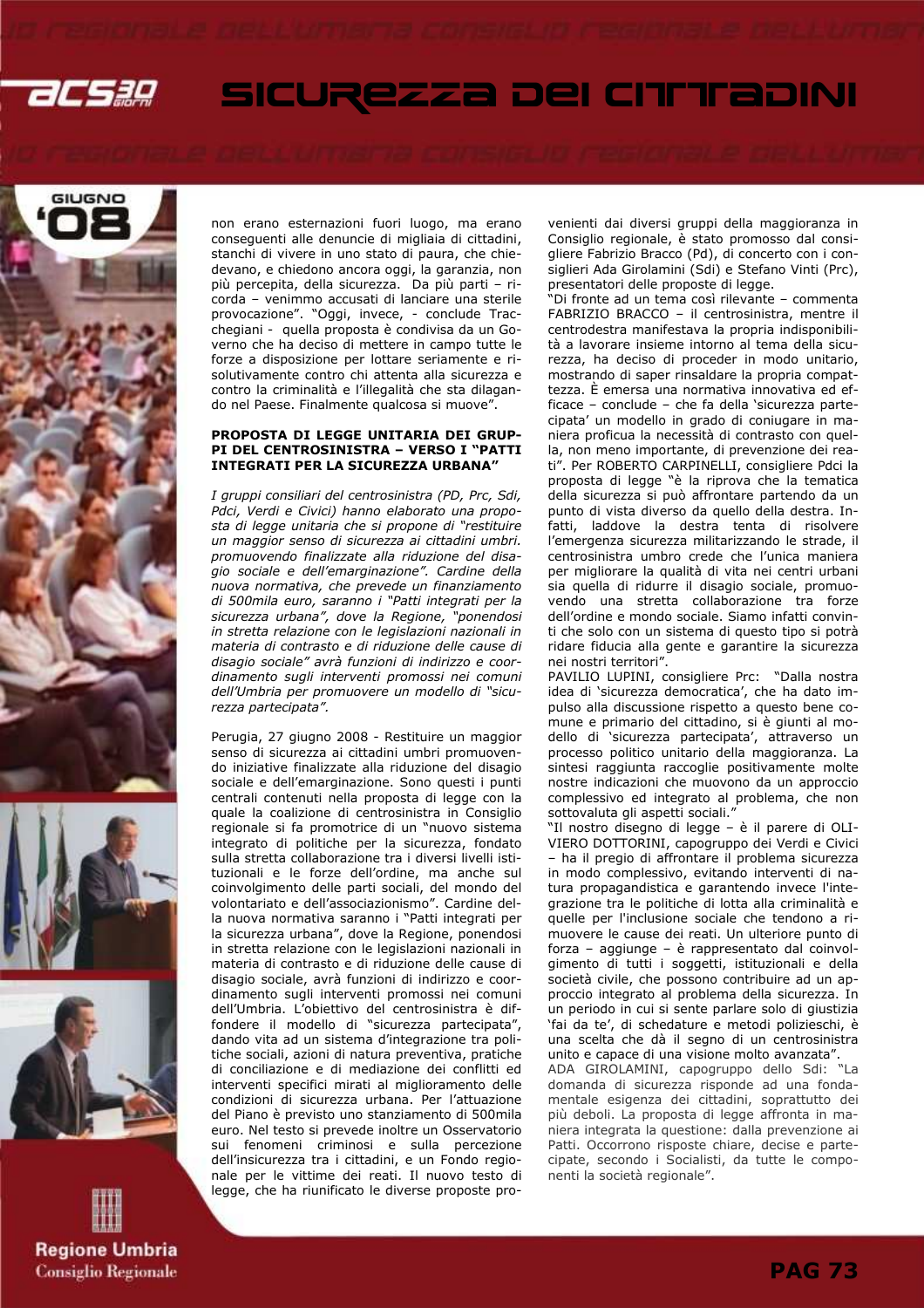









### "AIUTI AI COMUNI PER SOSTENERE IL RE-CUPERO DEI MINORI DISAGIATI" – INTER-ROGAZIONE ALLA GIUNTA REGIONALE DEL CONSIGLIERE SEBASTIANI (FI-PDL)

A seguito del notevole incremento di casi di disagio minorile, dovuto anche alla crescita numerica di abitanti e nuclei familiari di immigrati, e delle difficoltà lamentate da alcuni sindaci per gli alti costi che le amministrazioni comunali devono sostenere per l'affido dei minori disagiati ad istituti privati, il consigliere regionale Enrico Sebastiani (FI-Pdl) chiede alla Giunta con una interrogazione quali iniziative "urgenti" intenda adottare, "in attesa dell'approvazione del Piano sociale".

Perugia, 16 giugno 2008 – Il consigliere regionale Enrico Sebastiani (FI-Pdl) ha presentato un'interrogazione alla Giunta per sapere "quali iniziative urgenti intenda adottare l'Esecutivo regionale, in attesa dell'approvazione del Piano sociale, a sostegno delle amministrazioni comunali, affinché vengano messe nelle condizioni di aiutare tutte le famiglie in difficoltà nel recupero dei figli minori che abbiano manifestato gravi disagi".

Sebastiani chiede dunque un provvedimento a fronte dell'incremento del numero di abitanti e nuclei familiari dovuto all'aumento esponenziale di immigrati che si verifica in molti Comuni della regione, considerando che alcuni sindaci hanno lanciato "un vero e proprio allarme – sostiene il consigliere regionale – legato all'aumento di casi riconducibili a situazioni di disagio minorile in famiglie che molto spesso non hanno nonni o altri parenti ai quali chiedere un sostegno, con la conseguenza che i minori sono sempre più abbandonati a loro stessi".

I rilievi mossi da Sebastiani su questa problematica si basano sul fatto che i Comuni intervengono in questi casi prendendo in affido i minori disagiati tramite istituti privati, "strutture che costano molto alle amministrazioni comunali – afferma – e stanno comportando una crescita di costi ed oneri che questi enti non sono più in grado di sostenere". Di qui la richiesta alla Giunta regionale di intervenire con urgenza a sostegno delle amministrazioni comunali, in attesa che venga approvato il Piano sociale.

### PLAUSO DI LUPINI (PRC-SE) ALLA GIUNTA REGIONALE PER IL FINANZIAMENTO A FA-VORE DELLA EX SCUOLA ELEMENTARE DI PADULE

Perugia 25 giugno 2008 - Il consigliere regionale Pavilio Lupini (Prc-Se) esprime "condivisione ed apprezzamento" per la scelta della Giunta regionale che ha concesso un finanziamento di 150mila euro per il recupero e la rifunzionalizzazione della ex scuola elementare di Padule di Gubbio quale sede di un centro anziani. L'opera, come ha spiegato Lupini, è stata inserita nel piano 2008 che prevede interventi di manutenzione e recupero di edifici pubblici e potrà contare anche su un cofinanziamento di 100mila euro da parte del Comune di Gubbio.

SOCIALE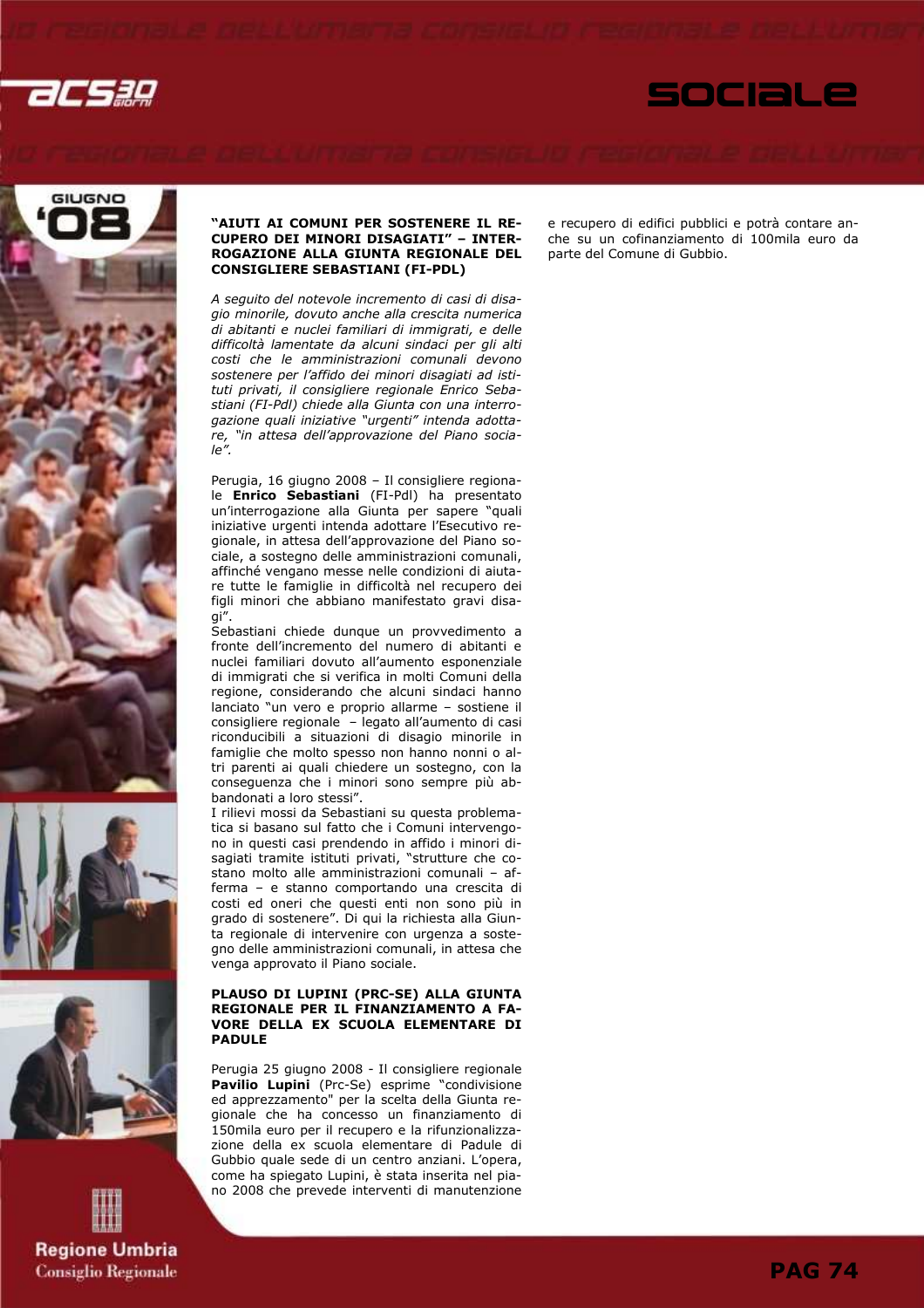









### IL CALCIO DOMINA NELL'INFORMAZIONE SPORTIVA LOCALE – IL DATO EMERGE DAL-<br>LA RICERCA COMMISSIONATA AL LA RICERCA COMMISSIONATA AL CO.RE.COM DAL CONI REGIONALE, CHE SA-RÀ ILLUSTRATA NEI DETTAGLI A SETTEM-BRE

Il calcio è lo sport che riscuote la massima popolarità in Umbria e, conseguentemente, anche una massiccia visibilità sui principali mezzi di comunicazione. È il dato principale che emerge da uno studio approfondito condotto dal Gruppo di ricerca del Co.Re.Com umbro su richiesta del Coni regionale, che ha interessato le quattro principali testate regionali, il Tgr dell'Umbria e le televisioni locali. Gli altri sport godono di scarsa visibilità nei mezzi di informazione, nonostante sia considerevole il numero di praticanti.

Perugia, 18 giugno 2008 – Il Comitato regionale per le comunicazioni (Co.Re.Com) ha ultimato una ricerca mirata a rilevare la rappresentazione dello sport nei mass media in ambito locale. Uno studio voluto dal Coni umbro, che ha fra le sue principali funzioni quella di promuovere e valorizzare indistintamente e con pari dignità tutte le discipline sportive, non trascurando quelle che non godono di risorse economiche cospicue e dell'attenzione dei mass media. I risultati di questo lavoro saranno resi noti a settembre.

Il presidente del Co.Re.Com, Luciano Moretti, spiega che "l'indagine svolta dal gruppo di ricerca ha individuato il campo d'analisi, ha rilevato i dati ed ha proceduto all'elaborazione degli stessi. Il punto di partenza è stato il presupposto che in Umbria, come nel resto del Paese, il calcio è lo sport che riscuote la massima popolarità e una massiccia visibilità sui principali mezzi di comunicazione. Ciò finisce per influire significativamente anche sulle altre discipline sportive, che si dividono il residuo spazio sui media. Con la ricerca – aggiunge Moretti - il presidente del Coni Valentino Conti ha chiesto al Co.Re.Com di ricostruire il panorama della comunicazione sportiva nelle emittenti televisive locali, ma anche di vigilare sull'informazione sportiva, al fine di garantire una rappresentazione mediatica positiva dei valori connessi alla pratica sportiva, elemento caratterizzante del vivere sociale ed anche argomento di interesse centrale per i mezzi di informazione e comunicazione".

L'analisi si è svolta in due fasi. La prima ha riguardato il periodo 1 ottobre 2006 – 31 gennaio 2007; la seconda il periodo 1 maggio – 31 agosto 2007. Due momenti diversi per avere un panorama il più completo possibile della rappresentazione dello sport durante il corso dell'anno, tenendo conto della stagionalità dello sport e della diversa distribuzione dei campionati e delle gare. Tre sono stati gli ambiti di rilevazione: una rassegna stampa mirata sulle quattro principali testate regionali, il monitoraggio quotidiano delle tre edizioni del Tgr dell'Umbria ed il monitoraggio dei telegiornali e dei programmi di approfondimento sportivo delle tv locali.

Fra i dati più significativi rilevati nel corso dell'indagine è emerso che lo sport occupa il 15,8 per cento della programmazione delle televisioni locali, una percentuale che comprende le trasmissioni sportive, le partite o le gare ed i telegiornali specificatamente dedicati allo sport. Prevalgono i talk show, trasmissioni realizzate prevalentemente in fascia serale e che costituiscono il 59,5 per cento della programmazione sportiva non contenuta nei telegiornali.

SPORT

In tutti gli ambiti analizzati, sia nei programmi televisivi che sulla stampa, lo sport che prevale è il calcio, che risulta essere anche quello più praticato (i dati Istat dicono che il 25 per cento dei praticanti sportivi umbri giocano a calcio o a calcetto), mentre gli altri sport godono di scarsa visibilità nei mezzi di informazione (nonostante il 20 per cento degli umbri pratichi ginnastica, aerobica e fitness ed il 19 per cento sport acquatici e subacquei).

I dati complessivi della ricerca saranno racchiusi in un volume che il Coni umbro presenterà alla stampa, alle federazioni ed alle società sportive nel prossimo mese di settembre.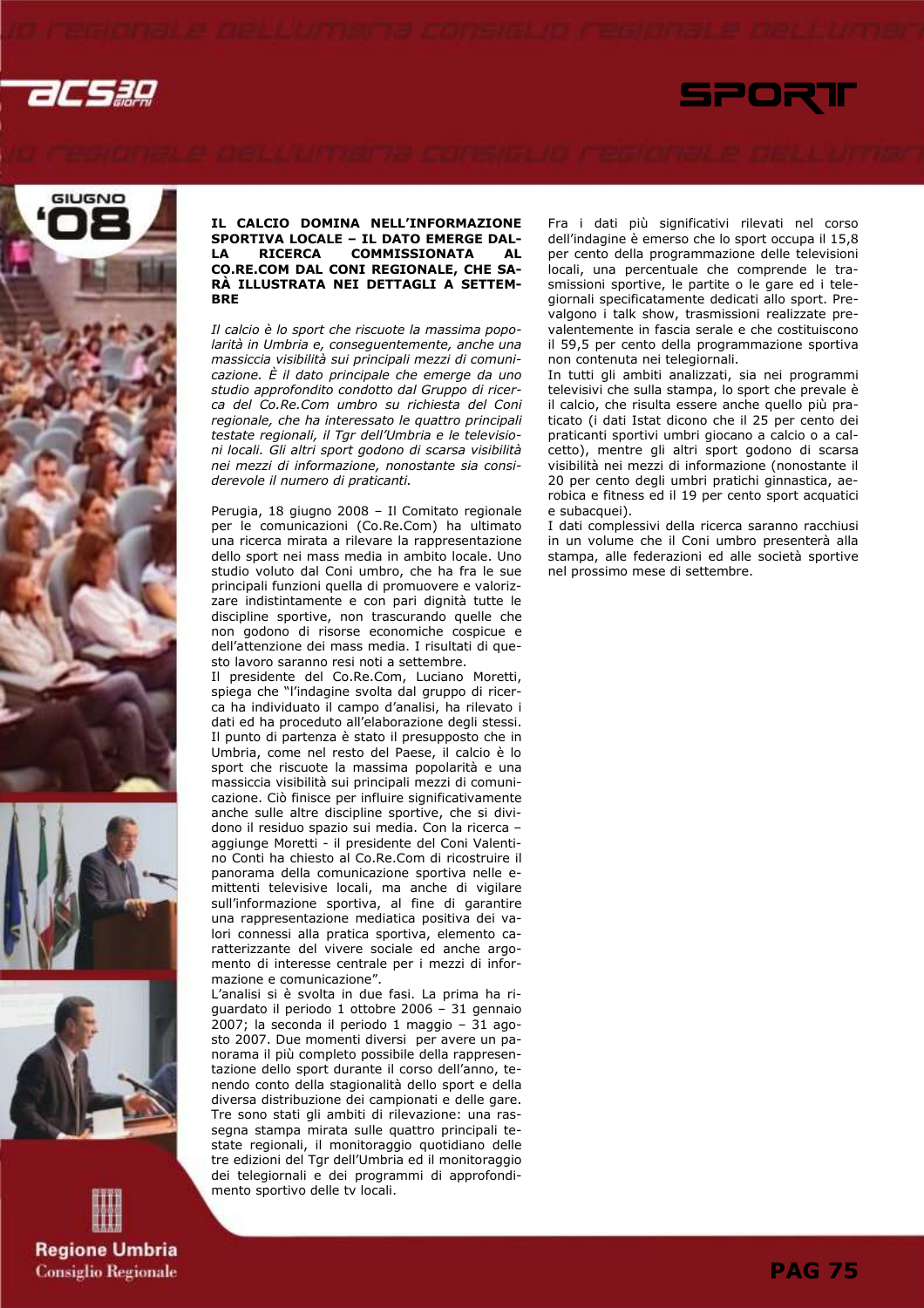









### "ASSOLUTAMENTE CARENTE L'INFORMAZIONE AI CITTADINI SULLA RI-STRUTTURAZIONE DEI TRASPORTO URBA-NO A PERUGIA" – LA CRITICA DI VINTI (PRC-SE) SULLA "INADEGUATEZZA INFOR-MATIVA"

Sulla ristrutturazione del trasporto pubblico urbano, voluto dall'Amministrazione comunale di Perugia e in vigore da oggi, il capogruppo di Rifondazione comunista, Stefano Vinti sottolinea, in una nota, "l'assoluta inadeguatezza del sistema informativo". Secondo l'esponente Del Prc-Se, in questo modo "l'Amministrazione comunale di Perugia ha creato disorientamento in molti cittadini". Per Vinti, da questo comportamento si ricava l'impressione di "una concezione autoritaria da parte dell'amministrazione pubblica".

Perugia, 9 giugno 2008 – "Senza entrare nel merito del provvedimento di ristrutturazione del trasporto pubblico urbano di Perugia, che ha visto oggi la luce, è ancora presto per dire se la scelta è azzeccata, ci preme però sottolineare l'assoluta inadeguatezza del sistema informativo organizzato per questa circostanza". Così il capogruppo di Rifondazione comunista, Stefano Vinti secondo il quale "l'Amministrazione comunale di Perugia ha creato disorientamento in tanti cittadini davanti a questa novità"

"A dimostrazione di ciò, - osserva – le lunghissime file ai casotti Apm nella speranza di una 'illuminazione' circa il bus giusto da prendere per arrivare alla meta quotidiana. Un'infinità di tempo perso – aggiunge - aggravato dallo sconforto per le risposte fornite dal personale addetto non sufficientemente preparato a questo compito. La mancanza quasi totale di materiale informativo ha fatto il resto".<br>Secondo Vinti,

da tutto ciò, "si ricava l'impressione di una concezione autoritaria da parte dell'amministrazione pubblica. Sono pochi quelli che comandano e decidono sul da farsi con la 'massa' condannata ad eseguire supinamente ciò che è stato stabilito ai piani alti del Palazzo. Una concezione – spiega – non condivisibile perché rappresenta l'esatto contrario di un rapporto democratico fra amministrati ed amministratori che, invece, per tantissimo tempo, ha caratterizzato le amministrazioni di sinistra dell'Umbria. Le decisioni sono sempre state prese dopo un'infinità di assemblee pubbliche, utili per decidere, insieme, la giusta direzione".

"Sicuramente – fa notare Vinti - si tratta di una prassi assai faticosa da seguire, ma una strada diversa non c'è se si vuole governare la cosa pubblica mantenendo un corretto rapporto con i cittadini. È certamente meno stancante – osserva - rimettersi interamente ad uno studio grafico che avrà anche le competenze tecniche per preparare dei depliant informativi leggibili ed esaustivi, ma non certo la sensibilità giusta per instaurare il giusto dialogo con gli utenti".

Per Vinti "l'avvio di questa ristrutturazione doveva essere preceduta da una campagna informativa all'interno dei bus dell'Apm, al fine di spiegare direttamente, ad ogni singolo utente, su quale mezzo avrebbero dovuto salire, ed in quali orari, a partire dal giorno prefissato per l'avvio di questa ristrutturazione. Non si può lasciare soltanto ai giornali, purtroppo letti da pochi, il compito di illustrare i cambiamenti introdotti. Sarebbe stato assai più utile – spiega - inviare per tempo ad ogni famiglia un prospetto nel quale fossero indicati con chiarezza, linea per linea, itinerari ed orari relativi ad ogni punto di fermata e magari anche le possibili coincidenze".

TRASPORTI

In conclusione, per Vinti, "visto che la fase informativa non si è interamente compiuta, l'avvio della ristrutturazione dei trasporti urbani doveva essere rinviata di qualche giorno".

#### "REALIZZARE UN NUOVO SISTEMA PER LA MOBILITÀ REGIONALE" - LO CHIEDE UNA MOZIONE DEL GRUPPO DEL PARTITO DE-MOCRATICO A PALAZZO CESARONI

I consiglieri regionali del Partito democratico hanno presentato una mozione con cui chiedono all'Esecutivo di lavorare per la creazione di una nuova organizzazione societaria per la mobilità che sia in grado di perseguire l'obiettivo dell'accrescimento delle opportunità e dell'offerta di trasporto pubblico locale, assicurando sicurezza, qualità, efficienza e integrazione dei servizi, nel rispetto dell'ambiente, nonché per favorire lo sviluppo sociale ed economico del territorio.

Perugia, 10 giugno 2008 - I consiglieri regionali del Partito democratico, Giancarlo Cintioli (primo firmatario), Gianluca Rossi, Luigi Masci, Paolo Baiardini, Fabrizio Bracco, Eros Brega, Mara Gilioni, Enzo Ronca e Franco Tomassoni, hanno presentato una mozione con cui chiedono alla Giunta di "istituire l'azienda unica regionale per il trasporto pubblico locale entro la vigenza degli attuali contratti di servizio; di lavorare per la creazione di una nuova organizzazione, societaria o associativa, regionale per la mobilità in grado di perseguire accrescimento delle opportunità e dell'offerta di trasporto pubblico locale che garantisca sicurezza, qualità ed efficienza, favorendo l'integrazione modale con l'eliminazione di inutili e onerose sovrapposizioni". Tutti questi obiettivi, secondo i firmatari della mozione, attraverso azioni "sostenibili dal punto di vista ambientale e tali da favorire lo sviluppo sociale ed economico del territorio".

I rappresentanti del Pd, ricordando che "nei giorni scorsi è stato firmato tra la Regione Umbria, le Province di Perugia e di Terni, i Comuni di Perugia, Terni e Spoleto, il protocollo d'intesa per la creazione di una holding regionale per il trasporto pubblico locale" invitano l'Esecutivo a "confrontarsi con il Governo nazionale affinché siano destinate ulteriori risorse al fondo nazionale dei trasporti e soprattutto a far sì che siano stanziati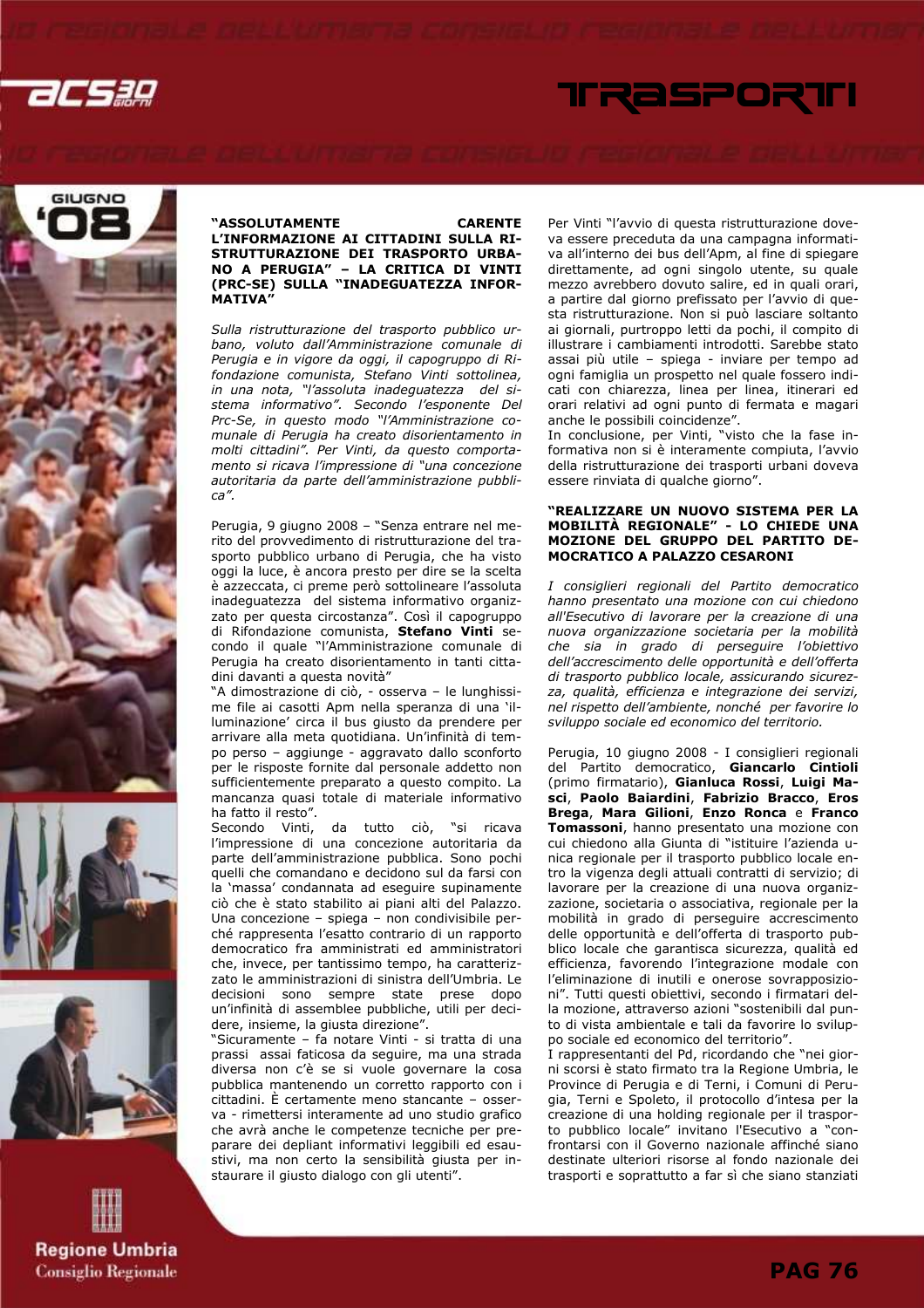











nuovi finanziamenti per lo sviluppo e il completamento dei progetti di mobilità alternativa".

Secondo i consiglieri regionali "è sempre più necessaria una politica volta al miglioramento e all'utilizzo dei trasporti pubblici locali nonché a munire le città di un sistema di mobilità alternativa che migliori la vivibilità, diminuisca l'impatto ambientale, favorisca lo sviluppo economico del territorio e a sostenga l'intermodalità. È quanto mai necessario integrare il Fondo nazionale dei trasporti individuando, tra l'altro, nuove risorse da destinare alla mobilità alternativa i cui costi di gestione, ad oggi, sono totalmente a carico dei singoli Comuni. L'innovazione e lo sviluppo del sistema dei trasporti pubblici locali e della mobilità alternativa – concludono - consentirà di coniugare le esigenze di accresciuta e rapida mobilità con quelle di preservazione dei valori ambientali e paesaggistici, superando le problematiche legate all'inquinamento acustico ed atmosferico che grava sui centri storici delle più importanti città dell'Umbria".

### "IL SERVIZIO PUBBLICO STRONCATO DALL'AMMINISTRAZIONE LOCALE" - UNA INTERROGAZIONE DI ZAFFINI (AN) SUI TRENTANOVE MILIONI DI EURO PROVE-NIENTI DAL GETTITO DELL'ACCISA REGIO-NALE SUI CARBURANTI

Il capogruppo regionale di Alleanza nazionale ha presentato un'interrogazione alla Giunta in cui chiede di spiegare come sono stati impiegati i 39 milioni di euro di entrate derivanti dal gettito dell'accisa regionale sui carburanti. Franco Zaffini critica poi l'ipotesi di una holding regionale dei trasporti che rischierebbe di creare soltanto un "grosso consorzio con i conti in rosso".

Perugia, 11 giugno 2008 - "Prima di accusare il Governo di aver decurtato i finanziamenti alle Regioni, anche in materia di trasporto pubblico locale (tpl), la presidente Lorenzetti ha il dovere di far tornare i conti sulle risorse ottenute con la compartecipazione al gettito dell'accisa sui carburanti che avrebbe fruttato all'Umbria 39 milioni di euro, tutti riservati al sistema della mobilità". A commentare aspramente le dichiarazioni rese dalla governatrice a margine della conferenza Stato - Regioni, è il capogruppo regionale di Alleanza nazionale - Pdl, Franco Zaffini.

"In un momento così delicato, in cui il prezzo del petrolio ha toccato picchi inimmaginabili – sostiene il consigliere regionale - tutte le aziende di autotrazione versano in una crisi preoccupante e quelle che gestiscono i servizi di trasporto pubblico non ne sono esonerate, anzi vengono schiacciate da una politica che, qui a Perugia, a partire dal nuovo piano urbano della mobilità, è intenta solo ad obbligare i cittadini all'uso del minimetrò".

"I risparmi ipotizzati nella manovra Tremonti – afferma Zaffini- riguardano contributi parcellizzati statali minimi che nulla hanno a che fare con le enormi risorse indirizzate e si sono resi necessari per consentire agli italiani di non pagare l'odioso balzello dell'Ici sulla prima casa. Ma questo, forse, è argomento nuovo e incomprensibile per la presidente e la maggioranza di sinistra, vista la propensione alla tassazione e spremitura degli umbri, portati in cima alla speciale classifica delle aliquote Ici dei Comuni e addizionale Irpef della Regione".

L'esponente di Alleanza nazionale spiega che "il 'j'accuse' di Moriconi, presidente del Consorzio umbro dei trasporti (Cut) e di Apm, in cui si lamenta una mancata erogazione di fondi per un ammontare complessivo di dieci milioni di euro, legittima il sospetto che l'amministrazione regionale abbia gestito in maniera impropria i trentanove milioni ottenuti col gettito, senza seguire le disposizioni della Finanziaria 2008 che indirizzava tassativamente tutte quelle risorse al trasporto pubblico locale. Il meccanismo di compartecipazione, fissato dalla legge ha, infatti, destinato all'Umbria un capitale che, in parte doveva sostituire i fondi versati annualmente dallo Stato per il trasporto locale, ma che contemplava anche una parte di risorse aggiuntive, viste le infelici condizioni in cui versano le aziende di trasporto pubblico su tutto il territorio nazionale".

"In Umbria, stando a quanto dichiarato dagli assessori Rometti e Riommi - dice ancora Zaffini il livello delle risorse è bloccato al momento dell'affidamento dei servizi, senza tener conto delle progressive, devastanti variazioni di mercato sul prezzo del greggio che stroncano i bilanci, già peraltro compromessi, delle società di trasporto della regione".

"Con l'interrogazione depositata in Consiglio – chiarisce il capogruppo - Alleanza nazionale impegna la Giunta a dettagliare l'utilizzo dei trentanove milioni di euro che dovevano essere spesi per dare respiro al sistema del trasporto pubblico locale. Sembra strano, infatti - conclude Zaffini che una somma di denaro così importante non sia riuscita ad accontentare nessuno, né le aziende che costituiscono il Cut, né la Regione che, attraverso la presidente di Giunta, accusa lo Stato di 'romperle il giochino' della tanto osannata holding, un'operazione, della quale non si conoscono ancora utilità e costi, che rischia di creare solo un grosso consorzio coi conti in rosso, risultato della fusione di tre aziende, anch'esse coi conti in rosso, per colpa della Regione e del Comune di Perugia, preoccupati solo di far quadrare i costi di gestione del minimetrò".

### "QUANDO SARANNO UTILIZZATI I NUOVI TRENI ELETTRICI DELLA FCU SUL TRATTO SANSEPOLCRO-TERNI?" – LIGNANI MAR-CHESANI (CDL PER L'UMBRIA) INTERROGA LA GIUNTA REGIONALE

Andrea Lignani Marchesani (Cdl Per l'Umbria) interroga la Giunta "sull'effettivo utilizzo delle nuove vetture 'Minuetto' nel tratto Sansepolcro-Terni della Fcu, in un contesto di celere completamento della rielettrificazione del tratto Ponte San Giovanni-Terni". Per il consigliere regionale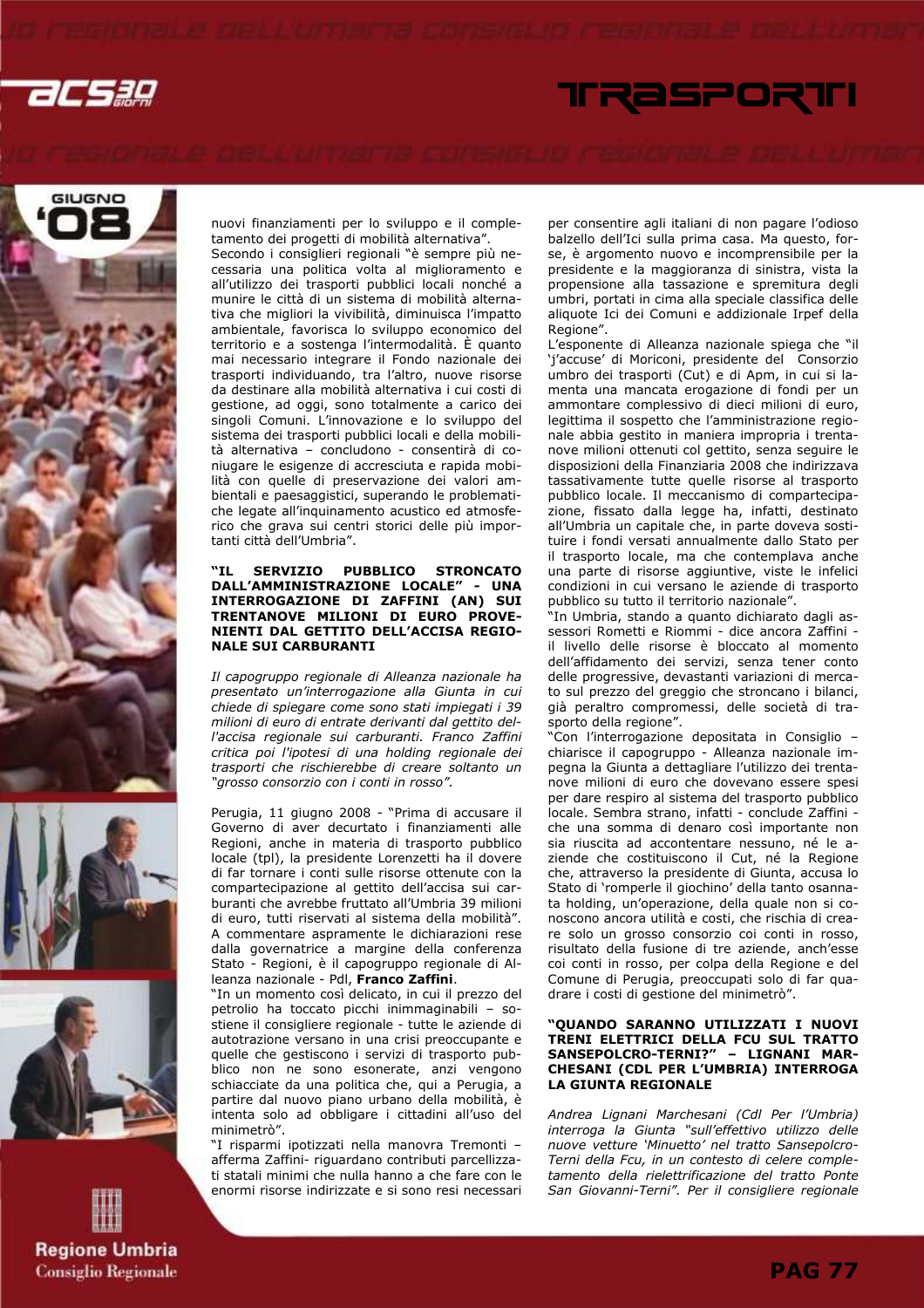











tale investimento "dovrebbe confermare la vocazione Nord-Sud della Fcu, attualmente ridotta a mero soggetto complementare della mobilità del capoluogo regionale".

Perugia, 25 giugno 2008 – Il consigliere regionale Andrea Lignani Marchesani (Cdl – Per l'Umbria) ha presentato un'interrogazione alla Giunta per avere notizie sull'effettivo utilizzo delle nuove vetture elettriche "Minuetto" nel tratto Sansepolcro-Terni della Ferrovia centrale umbra. L'interrogazione parte dal presupposto che, a seguito della rielettrificazione della linea Sansepolcro-Ponte San Giovanni, la Fcu si è dotata di quattro treni "Etr-Minuetto" ed inoltre è in via di completamento la rielettrificazione del tratto Ponte San Giovanni-Terni, anche se "sarebbero sopravvenute difficoltà a causa dell'altezza insufficiente di alcune gallerie – informa Lignani Marchesani – per cui non si sa se avverrà entro l'estate, come previsto".

Il consigliere del centro destra ricorda che "è stata ampiamente pubblicizzata la prossima apertura di una tratta Umbertine-Ellera nell'ambito del Piano urbano della mobilità del Comune di Perugia, che prevede una interconnessione con le corse di Trenitalia e, appunto, l'utilizzo sistematico delle nuove vetture in dotazione alla Fcu".

Premesso che l'investimento sulla rielettrificazione "dovrebbe confermare la vocazione Nord-Sud della Fcu, attualmente ridotta – sostiene Lignani Marchesani – a mero soggetto complementare della mobilità del capoluogo regionale", il capogruppo Cdl Per l'Umbria interroga la Giunta regionale "sull'effettivo utilizzo delle nuove vetture 'Minuetto' nel tratto Sansepolcro-Terni, in un contesto di celere completamento della rielettrificazione del tratto Ponte San Giovanni-Terni".

### "LA QUERELA DELL'AMMINISTRAZIONE COMUNALE DI PERUGIA NON MI TAPPERÀ CERTO LA BOCCA" - LIGNANI MARCHESANI (CDL PER L'UMBRIA) RISPONDE AL COMU-**NE**

Il consigliere regionale Andrea Lignani Marchesani (Cdl Per l'Umbria) risponde con una nota al Comune di Perugia che lo ha querelato per delle sue dichiarazioni, espresse a mezzo stampa, riguardanti Minimetrò e Ferrovia centrale umbra: "avevo espresso l'opinione, democraticamente legittima – afferma Lignani Marchesani - che le Amministrazioni pubbliche propendevano in maniera sfacciata nel favorire il minimetrò visti gli evidenti legami politico-affaristici". Il capogruppo Cdl Per l'Umbria definisce la lite giudiziaria "temeraria" e "degna di un regime sovietico e smentita dai fatti evidenti di questi giorni".

Perugia, 26 giugno 2008 – "Una lite giudiziaria temeraria degna di un regime sovietico e smentita dai fatti evidenti di questi giorni": così Andrea Lignani Marchesani (Cdl per l'Umbria) definisce il procedimento giudiziario avviato nei suoi confronti dalla Giunta comunale di Perugia in merito a delle dichiarazioni che il consigliere regionale di centro destra ha rilasciato a mezzo stampa sul fatto che "tra Fcu e Minimetrò non poteva esserci sinergia – come aveva dichiarato Lignani Marchesani – ma concorrenzialità".

"Avevo espresso l'opinione, democraticamente legittima – afferma il consigliere regionale - che le Amministrazioni pubbliche propendevano in maniera sfacciata nel favorire il minimetrò visti gli evidenti legami politico-affaristici. Nella mente di Locchi e soci, evidentemente non abituati ad anni di continua tensione, esprimere una opinione non è consentito – aggiunge Lignani Marchesani - ma purtroppo per loro il soviet è tramontato da un pezzo ed invece che incutere timore trasmettono esclusivamente arroganza ed attaccamento alla poltrona. Inoltre, questa improvvida decisione è stata a dir poco intempestiva, visti gli evidenti guai giudiziari in cui sono incorsi i vertici, presidente e vice presidente, della Minimetrò SpA. A dire di certi legami, insomma, non è il sottoscritto, ma la magistratura. Forse Locchi, Boccali e soci dovrebbero querelare anche i giudici che tanto hanno osato o forse sarebbe meglio che querelassero loro stessi per porre fine ai danni che stanno perpetuando".

"Una vicenda che, se non fosse terribilmente seria – continua Lignani Marchesani - sarebbe esilarante, degna di una repubblica delle banane. Un potere sul punto di sgretolarsi che reagisce in maniera scomposta ed incredibilmente intempestiva: ci sarebbe da ridere, certo, se non si parlasse della Giunta comunale di Perugia che, invece di pensare a risolvere gli innumerevoli problemi creati ai suoi amministrati, trova il tempo (con la Delibera n. 188 del 29 maggio 2008) di aprire un procedimento giudiziario nei confronti del sottoscritto, costituendosi, addirittura, 'parte civile', come i Comuni usano fare nei grandi processi di mafia o strage. In ogni caso i consiglieri comunali di An provvederanno ad entrare in possesso del decreto con cui il sindaco ha nominato l'avvocato per detto procedimento ed in cui devono essere indicati giocoforza gli impegni di spesa per le casse comunali: successivamente il tutto verrà inviato alla Corte dei conti, affinché giudichi sullo spreco evidente di risorse pubbliche attraverso liti temerarie.

Certo – conclude Lignani Marchesani - non saranno queste squallide vicende a tappare la bocca né al sottoscritto né a tutta la comunità di Alleanza nazionale, impegnata a costruire una seria alternativa che garantisca pari opportunità a tutte le genti umbre".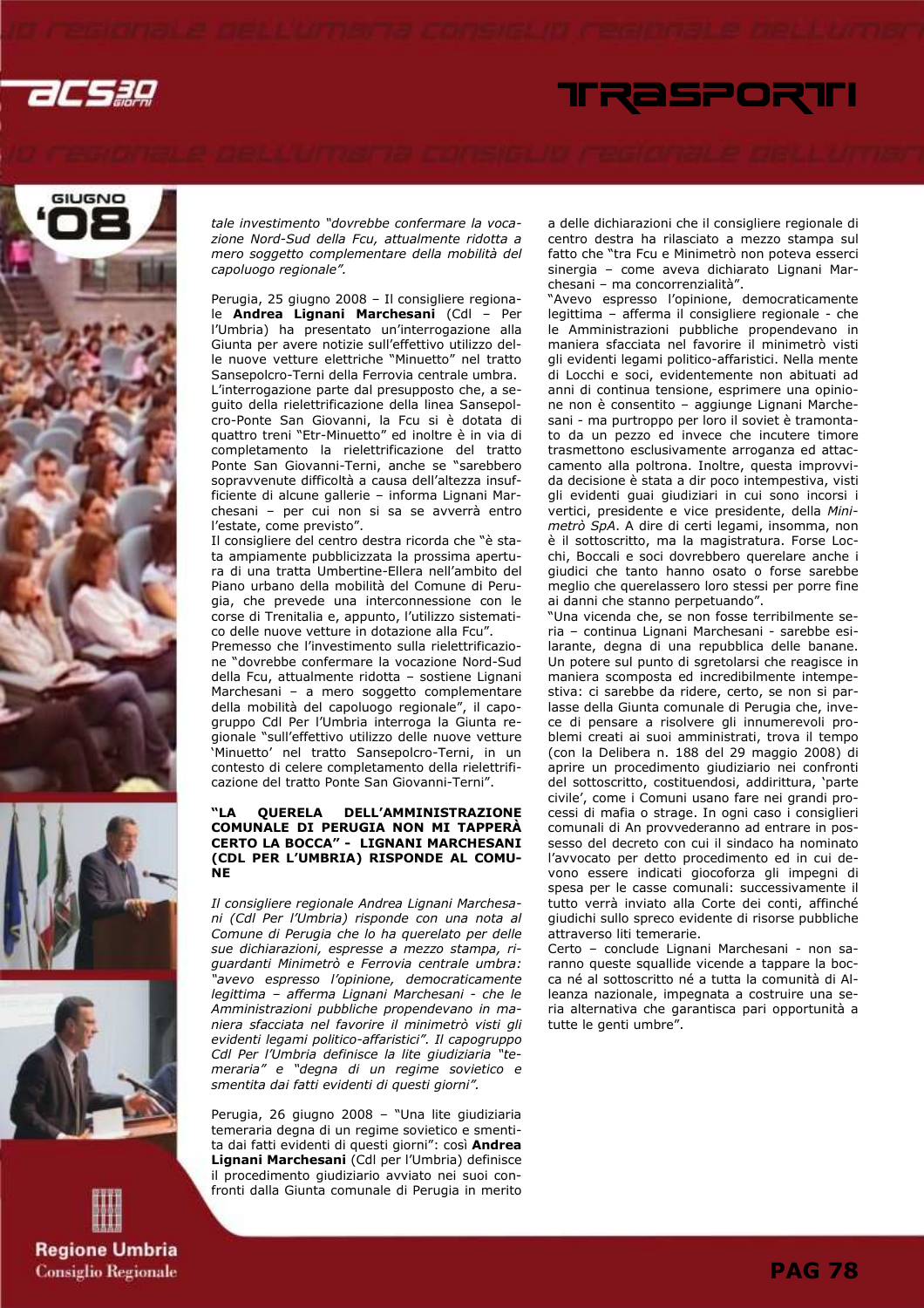

### TURISMO







**Regione Umbria Consiglio Regionale** 

### "SOLO LE STRUTTURE RICETTIVE CON PI-SCINE PIÙ GRANDI DOVRANNO DOTARSI DI UN ASSISTENTE AI BAGNANTI" - L'AS-SESSORE ROSI RISPONDE ALL'INTERROGA-ZIONE DI MANTOVANI E NEVI (FI–PDL)

Per l'assessore Maurizio Rosi il regolamento regionale che impone la presenza del bagnino in tutte le piscine aperte al pubblico rappresenta la semplice applicazione dell'accordo Stato–Regioni del 2003. L'unica eccezioni possibile, ha spiegato rispondendo all'interrogazione di Massimo Mantovani e Raffaele Nevi (FI–Pdl) - riguarda gli impianti piccoli e con una profondità limitata: gli altri avranno comunque tempo fino all'estate 2009 per adeguarsi. "Parzialmente soddisfatti" gli interroganti che hanno chiesto un'"applicazione meno rigorosa dell'accordo".

Perugia, 3 giugno 2008 - "Il regolamento predisposto dalla Giunta regionale recepisce quanto previsto nell'accordo Stato–Regioni: tutte le piscine aperte al pubblico devono essere dotate di assistenti ai bagnanti. Su nostra proposta sono state previste delle esenzioni proprio per venire incontro alle strutture turistiche, come campeggi e agriturismi, dotate di piccoli impianti". Lo ha detto l'assessore regionale Maurizio Rosi rispondendo, durante il question time di ieri a Palazzo Cesaroni, all'interrogazione con cui Raffaele Nevi e Massimo Mantovani (FI - Pdl) chiedevano di "modificare in tempi rapidi il regolamento, al fine di renderlo aderente a quelli delle Regioni confinanti, ed a quanto prescrive la legge umbra numero 4 del 2007 che, all'articolo 9 comma 6, prevede espressamente una deroga, per i responsabili di piscine classificate in categoria A2 e B1 (agriturismi, similari) dall'obbligo di avere il bagnino".

"Il regolamento – ha spiegato Rosi – ha previsto l'esenzione dall'obbligo del bagnino in alcuni casi specifici, legati alle dimensioni e alle profondità della vasca, mentre la sua presenza resta obbligatoria per le piscine più grandi. Inoltre abbiamo previsto un termine di 6 mesi per l'adeguamento alle nuove disposizioni: in questo modo le aziende possono superare questa stagione estiva ed avere il tempo di adeguarsi per la prossima.

Raffaele Nevi, sottolineando che l'obbligo del bagnino rappresenta un costo difficilmente sostenibile per le strutture più piccole, si è detto parzialmente soddisfatto per la risposta ricevuta ed ha chiesto un'applicazione meno rigorosa dell'accordo Stato–Regioni.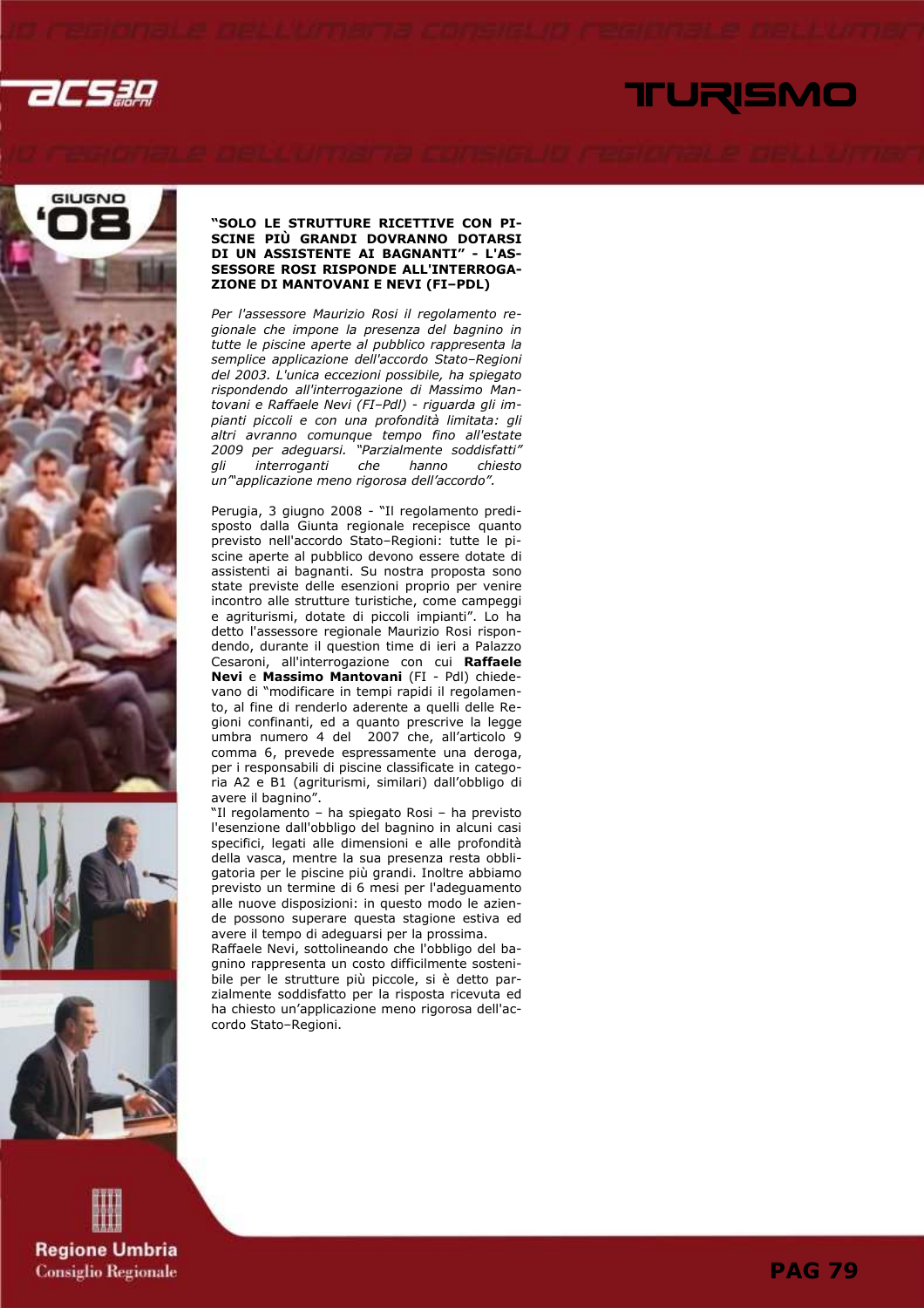

### URBANISTICA/EDILIZIA









### "RIVITALIZZAZIONE, RIQUALIFICAZIONE E VALORIZZAZIONE DEI CENTRI STORICI" – LA II COMMISSIONE HA APPROVATO A MAGGIORANZA IL DISEGNO DI LEGGE DEL-LA GIUNTA REGIONALE.

Rivitalizzare, riqualificare e valorizzare i centri storici dell'Umbria. È quanto si prefigge la Giunta regionale con un disegno di legge approvato stamani dalla II Commissione consiliare di Palazzo Cesaroni, con i voti favorevoli della maggioranza e l'astensione della minoranza. Il presidente della stessa Commissione, Franco Tomassoni (PD), che sarà relatore di maggioranza in Aula, ha definito la legge "innovativa e coraggiosa", mentre Armando Fronduti (FI-PdL), relatore di minoranza, pur definendola "una legge importante e significativa" vi ravvisa "alcune criticità"..

Perugia 23 giugno 2008 – "Favorire la realizzazione di programmi, progetti, azioni ed interventi di rivitalizzazione, riqualificazione e valorizzazione dei centri storici". Sono questi gli obiettivi contenuti nel disegno di legge della Giunta regionale "Norme per centri e nuclei storici" approvato stamani dalla II Commissione consiliare - con i voti della maggioranza e l'astensione dei commissari del centrodestra - che approderà in Aula entro il prossimo mese di luglio.

La legge mira a realizzare le condizioni ambientali, sociali ed economiche per la permanenza o il reinserimento di famiglie residenti, di operatori economici e di turisti. Altri obiettivi importanti riguardano: il recupero edilizio ed urbanistico; la valorizzazione e la tutela degli edifici storici; la riqualificazione degli spazi pubblici e privati esistenti; la riduzione della vulnerabilità sismica; il miglioramento dell'accessibilità e della mobilità; l'adeguamento dei fabbricati, dei loro impianti e dei servizi pubblici puntuali e a rete; il raggiungimento, negli spazi pubblici di livelli di sicurezza adeguati per ogni fascia di età; il mantenimento, insediamento e valorizzazione di attività artigiane, turistico-ricettive, direzionali, commerciali, di servizi, sociali, ricreative e culturali; il recupero, manutenzione, restauro e conservazione dei beni culturali e dei luoghi storico-artistici; l'individuazione di percorsi culturali e museali; la realizzazione di punti informativi attraverso l'uso di tecnologie informatiche, telematiche e satellitari.

Per tutti coloro che interverranno nella ristrutturazione di situazioni di degrado del complesso immobiliare, sia privato che pubblico, all'interno dei centri storici, sono previste delle "premialità". Saranno direttamente i Comuni ad individuare, per mezzo di specifici strumenti, le zone di degrado e quelle su cui attivare le "premialità" previste.

Il presidente della Commissione, Franco Tomassoni (PD), che sarà anche il relatore di maggioranza, in Aula, ha espresso la sua "soddisfazione" per la conclusione dei lavori che "sono stati – ha detto – particolarmente impegnativi data la complessità della legge. La Commissione,

– ha aggiunto - grazie alla preziosa collaborazione dei dirigenti degli assessorati, degli stessi assessori regionali e dei nostri uffici del Consiglio, ha effettuato una rivisitazione dell'articolato apportando alcune importanti indicazioni nel suo contesto. Si tratta – ha sottolineato Tomassoni – di una legge innovativa e coraggiosa. L'obiettivo è quello di invertire la tendenza di stagnazione in cui versano la maggior parte dei centro storici dell'Umbria. Tutelandone il contesto ambientale, storico ed artistico in cui i centri storici sono ubicati, è necessario migliorare la loro funzionalità, la qualità dei servizi, attraverso alcune liberalizzazioni del commercio e dell'artigianato".

Per Armando Fronduti (FI-PdL), che sarà relatore di minoranza, "si tratta di una legge importante e significativa che potrà portare importanti benefici a moltissimi cittadini umbri e soprattutto ai proprietari privati. Il nostro giudizio sulla legge, – ha detto – nella sua filosofia di fondo, è positivo. Abbiamo però individuato alcune criticità per le quali occorrerà un approfondimento in Aula. Per questo, in Commissione, ci siamo astenuti. Va attentamente valutata – ha spiegato Fronduti – la premialità concessa al soggetto attuatore dell'intervento all'interno del centro storico, che può essere utilizzata al di fuori del centro storico stesso. La nostra perplessità deriva anche dalla valorizzazione di un uso multifunzionale della legge che dovrebbe, invece, essere finalizzata particolarmente alla tutela del centro storico. Il fatto che l'utilizzo e l'obiettivo della legge è quello di recuperare i cittadini verso il centro storico è indubbiamente interessante. Il nostro dubbio – ha concluso Fronduti - è se potranno beneficiarne soltanto i centri storici delle maggiori città e non anche quelli di superficie minore ai 14 ettari".

### "CAMBIARE IL MODELLO DI SVILUPPO BA-SATO SUL CICLO DEL MATTONE" – CONFE-RENZA STAMPA DI RIFONDAZIONE COMU-NISTA SUGLI ASPETTI INNOVATIVI DELLA LEGGE SUI CENTRI STORICI, MARTEDI IN AULA

I consiglieri regionali di Rifondazione comunista, Stefano Vinti e Pavilio Lupini, hanno illustrato in una conferenza stampa i miglioramenti apportati al disegno di legge "Norme per i centri e nuclei storici", che martedì verrà discusso in Consiglio. Definiti limiti precisi alla premialità edificativa che spetta a chi compie interventi di recupero nei centri storici, che non potrà riguardare nuove superfici a destinazione commerciale. Attenzione puntata anche sulla tutela delle aree verdi e sugli edifici di pregio e di interesse storico ed architettonico. Ma soprattutto "rafforzare la centralità dei consigli comunali – ha sottolineato Vinti - ai quali i privati dovranno sottoporre i diritti edificatori acquisiti".

Perugia, 27 giugno 2008 – Approderà in aula martedi prossimo il disegno di legge "Norme per i centri e nuclei storici", che mira riqualificare e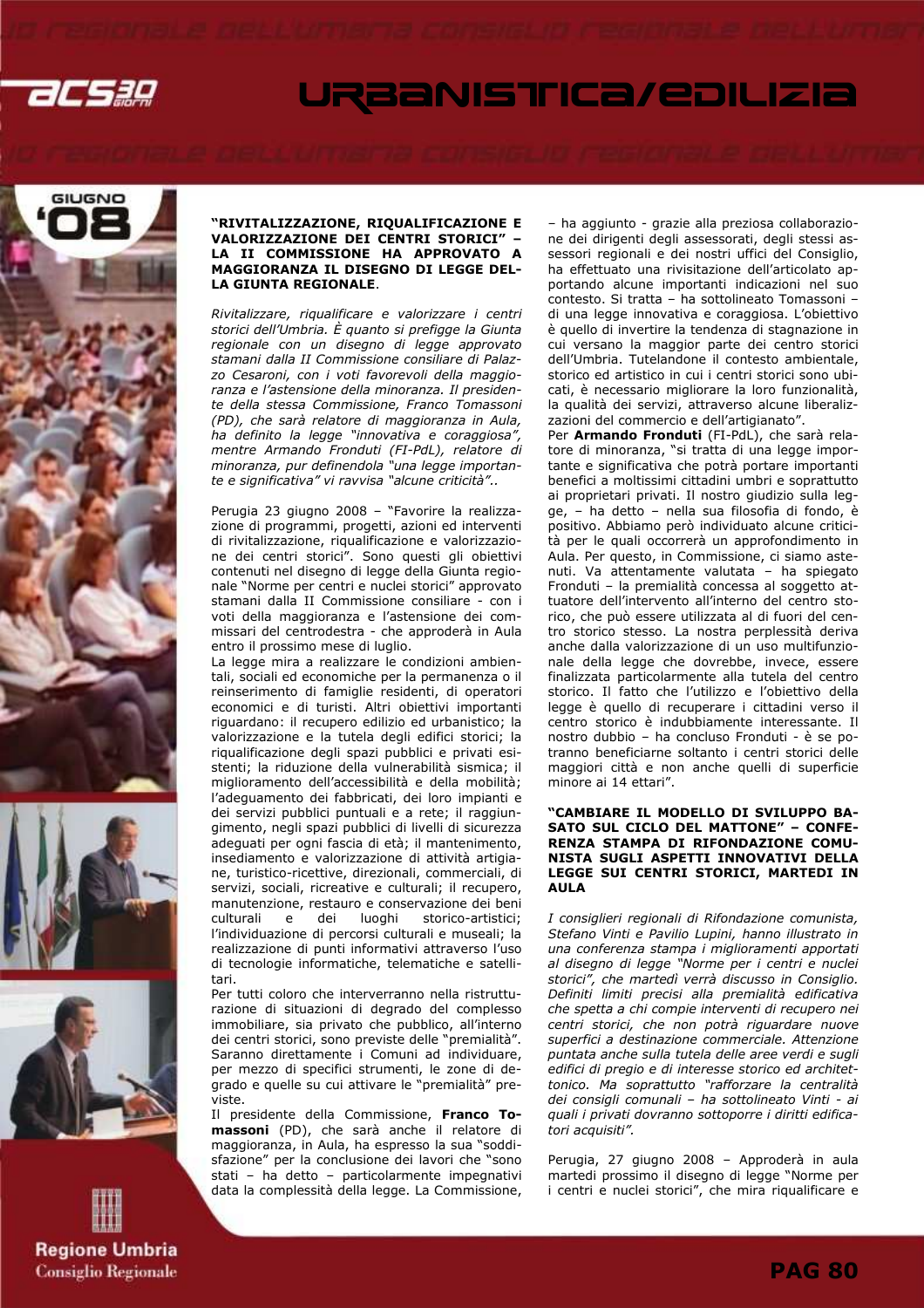

### URBANISTICA/EDILIZIA









valorizzare il tessuto edilizio storico e monumentale dell'Umbria puntando sul recupero funzionale e conservativo degli edifici e sulla promozione delle attività economiche, culturali, sociali e dei servizi. Per i soggetti privati che interverranno nelle ristrutturazioni all'interno dei centri storici sono previste delle premialità, ovvero dei volumi edificatori di cui poter usufruire in altre aree, ed è su questo che ha lavorato a lungo Rifondazione comunista, per mezzo del suo rappresentante in Seconda commissione, Pavilio Lupini, affinché si arrivasse ad una legge con dei paletti ben precisi, tali da scongiurare una gestione delle premialità "non condivisibile", come l'ha definita il capogruppo del Prc, Stefano Vinti, se dovesse premiare una politica di sviluppo basata sul ciclo del mattone che porti ad una sofferenza dei territori e allo svuotamento del ruolo dei centri storici".

Fra le caratteristiche del disegno di legge che sarà discusso martedì in Consiglio regionale c'è l'eliminazione del Registro delle quantità edificatorie premiali, "che affidava ai privati l'esclusiva gestione dei volumi – ha detto Vinti – rafforzando invece la centralità dei Consigli comunali, ai quali i privati dovranno sottoporre i diritti edificatori acquisiti". Saranno dunque i Comuni ad autorizzare non solo gli interventi di recupero nei centri storici ma anche quelli edificatori premiali, in aree già residenziali e in equilibrio con i limiti di volumi previsti dal proprio programma urbanistico.

Inoltre la premialità non può riguardare nuove superfici a destinazione commerciale, e questo è un altro "punto irrinunciabile – secondo Vinti – perché altrimenti si entrerebbe in contrasto con lo spirito della legge che deve tutelare le attività del centro storico e non gli elementi di concorrenza. Non siamo disposti – ha aggiunto - a sostenere emendamenti in aula per un meccanismo di premialità atto a bypassare i Comuni in favore di strutture commerciali". Infine le quantità premiali sono riconosciute solo nel caso in cui il costo degli interventi sia per almeno l'80 per cento destinato a restauro, risanamento conservativo e ristrutturazione edilizia degli immobili, e gli edifici ristrutturati debbono essere locati solo a canone concordato per otto anni.

"Quando questo disegno di legge arrivò in Commissione – ha spiegato Lupini – era poco praticabile e con molti rischi per le periferie urbane, perché i volumi che si ottenevano in premio per lavori nel centro storico incombevano sulle periferie stesse, che invece devono essere ricompresse nei progetti di riqualificazione. Inoltre – ha aggiunto - il precedente testo di legge non insisteva abbastanza sul principio di tutela dei centri storici, un aspetto ora ampiamente recuperato ove si parla di tutela delle aree verdi, anche se private, degli immobili di pregio e di interesse storico e architettonico, senza la possibilità di sopraelevare edifici nei centri storici per effetto della legge sull'adeguamento igienicosanitario, fatta eccezione per quanto espressamente previsto dai Piani regolatori generali".

Previsti anche incentivi per eliminare superfetazioni edilizie, cioè quei volumi aggiunti negli anni Cinquanta e Sessanta che non hanno pregio architettonico, o per demolire edifici giudicati "incongrui" come quelli costruiti negli anni Sessanta che hanno limitato spazi pubblici o costruito vicoli. Giudizi e decisioni che saranno espressi da un apposito strumento di programmazione e intervento denominato "Quadro strategico di valorizzazione" di cui andranno a dotarsi i Consigli comunali.

### "PUNTARE SU UNA CRESCENTE CULTURA AMBIENTALE" - L'ASSESSORE BOTTINI IN II COMMISSIONE SUL DDL DELLA GIUNTA "NORME SULLA SOSTENIBILITÀ AMBIENTA-LE DEGLI INTERVENTI URBANISTICI ED E-DILIZI"

Ha preso il via, oggi, in II Commissione, con l'audizione dell'assessore Lamberto Bottini, l'esame del disegno di legge della Giunta regionale relativo alle "norme in materia di sostenibilità ambientale degli interventi urbanistici ed edilizi". L'obiettivo della Regione, con questa legge, è quello di riqualificare l'edificazione attraverso l'introduzione delle metodiche orientate secondo i criteri di sviluppo sostenibile e di tutela della salute dell'uomo. Verranno introdotti, nelle nuove costruzioni, criteri progettuali più rispettosi dell'ambiente, adottando ogni accorgimento possibile per migliorare il confort abitativo e l'impatto ambientale degli edifici.

Perugia, 30 giugno 2008 – "La qualità edilizia deve affermarsi sempre più, dobbiamo puntare verso una cultura ambientale crescente". Lo ha detto l'assessore regionale all'Ambiente e allo sviluppo sostenibile, Lamberto Bottini, in audizione nella seduta odierna della II Commissione consiliare, presieduta da Franco Tomassoni (Pd) dove è iniziata la discussione sul disegno di legge della Giunta, concernente "Norme in materia di sostenibilità ambientale degli interventi urbanistici ed edilizi".

L'obiettivo della legge, come ha sottolineato l'assessore, è quello di "riqualificare l'edificazione attraverso l'introduzione delle metodiche orientate secondo i criteri di sviluppo sostenibile e di tutela della salute dell'uomo". Si punta quindi ad introdurre, nelle nuove costruzioni, criteri progettuali più rispettosi dell'ambiente, adottando ogni accorgimento possibile per migliorare il confort abitativo e l'impatto ambientale degli edifici. Un importante elemento caratterizzante della legge è costituito dall'introduzione di un procedimento di certificazione della compatibilità ambientale degli edifici, che verrà rilasciato dall'Arpa (agenzia regionale per l'ambiente), attivabile dai cittadini su base volontaria ed obbligatorio, invece, per gli interventi pubblici.

La valutazione verrà effettuata quantificando le prestazioni rispetto a parametri quali: la qualità dell'ambiente interno ed esterno; il risparmio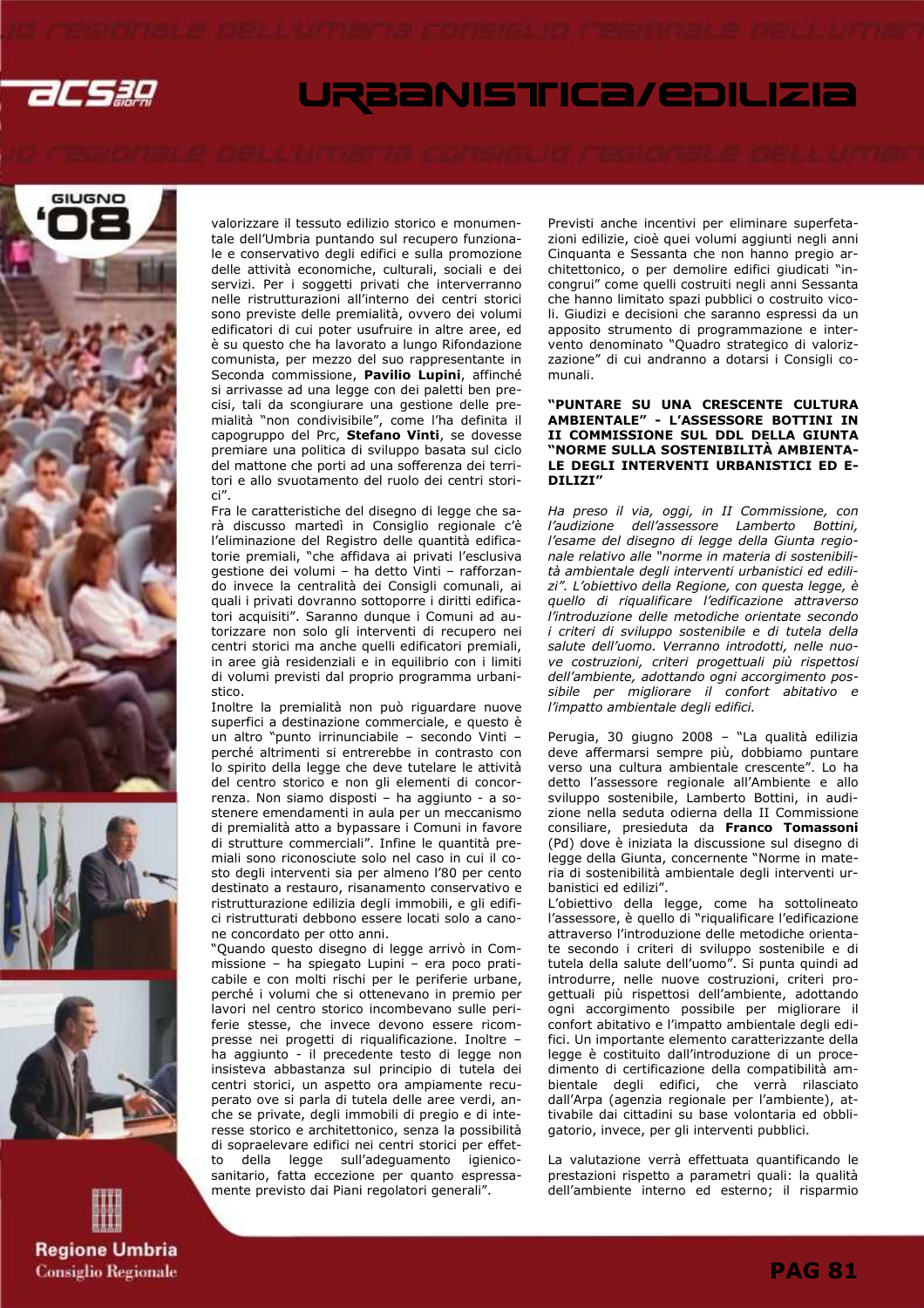

### URBANISTICA/EDILIZIA









delle risorse naturali e la riduzione dei carichi esercitati sull'ambiente. Il certificato accompagnerà gli eventuali passaggi del fabbricato e sarà considerato un qualificante indicatore nel mercato immobiliare. Per gli interventi sottoposti a certificazione, la legge prevede azioni di sostegno e incentivazione messe in atto, sia dalla Regione che dai Comuni, attraverso l'adozione di strumenti di agevolazione fiscale e finanziaria; l'assunzione di criteri di priorità in sede di finanziamento di programmi e progetti edilizi e urbanistici. Secondo gli intendimenti della legge, le nuove costruzioni dovranno essere dotate di vasche di accumulo delle acque piovane per il loro riutilizzo in ambiti compatibili e dotate di sistemi di captazione dell'energia solare. A livello urbanistico vengono introdotti importanti criteri di sostenibilità che passano attraverso una maggiore consapevolezza delle caratteristiche e delle criticità del territorio.

Per il presidente della Commissione, Franco Tomassoni, questa legge "è un ulteriore impegno della Regione per accrescere la sensibilità dei cittadini nei confronti della tutela ambientale e del risparmio energetico e idrico. Una filosofia dello sviluppo urbanistico che coinvolge sia le istituzioni, ma anche i cittadini con apposite misure di incentivazione. Importante è la novità della certificazione degli edifici".

Per Raffaele Nevi (FI-Pdl) "con questa legge, grazie all'uso di strumenti moderni che puntano al risparmio energetico e idrico, si va verso la giusta direzione e porta l'Umbria, seppur in ritardo rispetto ad altre regioni, al passo con i tempi. Per noi, comunque, rimane una legge debole. Il nostro contributo sarà costruttivo e la nostra proposta riguarderà l'incentivazione di meccanismi premiali per i cittadini. Bisogna puntare a un meccanismo virtuoso, a una legge concreta che possa dare riscontri effettivi".

Per venerdì 18 luglio, la Commissione ascolterà, in audizione, le associazioni di categoria, gli ordini professionali e l'Anci.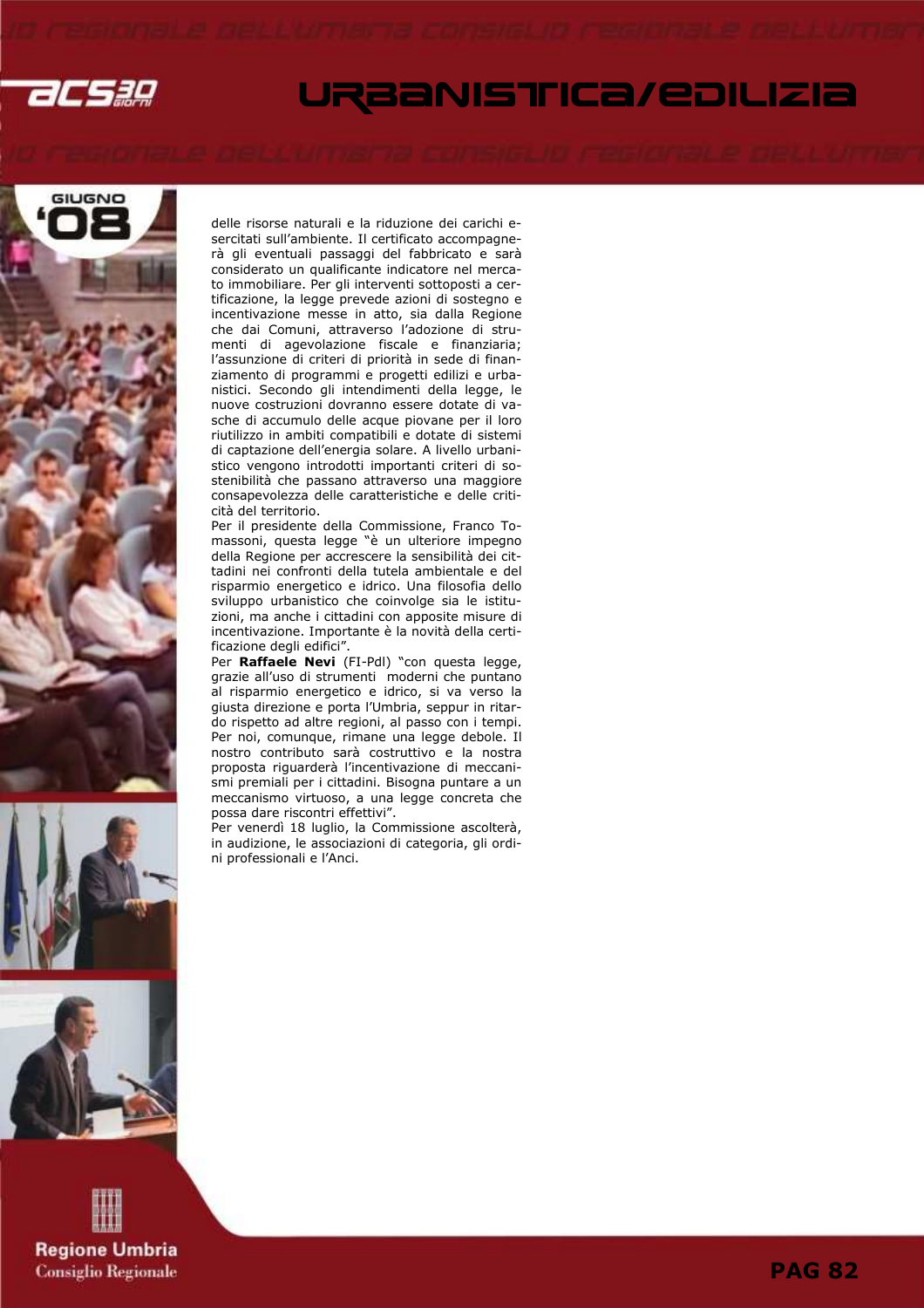VIABILITÀ









# **Regione Umbria Consiglio Regionale**

### "LA REGIONE NON HA FINANZIATO I T-RED" – ZAFFINI (AN-PDL), SODDISFATTO DELLA RISPOSTA DELL'ASSESSORE MA-SCIO, DICE: "ADESSO I CITTADINI SANNO A CHI ADDEBITARE LE COLPE"

"La Regione non ha finanziato i T-red posizionati su alcuni incroci semaforici di Perugia. Il Comune, infatti, ha impiegato diversamente la cifra prevista nel progetto denominato "Più sicurezza". Così ha risposto l'assessore Mascio all'interrogazione del capogruppo An-Pdl, Franco Zaffini, il quale si è dichiarato "straordinariamente soddisfatto", perché "adesso i cittadini sanno che i T-red non sono stati pagati né dalla Regione, né dal Comune di Perugia, ma da loro stessi attraverso le multe, e sapranno a chi addebitare le colpe".

Perugia, 4 giugno 2008 – Il capogruppo di An-Pdl, Franco Zaffini, ha presentato ieri, nel corso del question time, un'interrogazione all'assessore Giuseppe Mascio per sapere se, ed in che misura, la Regione ha finanziato il Comune di Perugia nell'installazione dei T-red, che Zaffini ha definito "trappole nei confronti di tutti i cittadini, multati anche per essere passati con il giallo ai semafori". L'interrogazione muoveva dalla considerazione che la Regione ha concesso due diversi finanziamenti all'amministrazione comunale di Perugia per progetti inerenti la sicurezza stradale. A giudizio di Zaffini poi, "tale politica nulla ha a che vedere con la sicurezza, come dimostra il fatto che si sono verificati tamponamenti in prossimità degli impianti semaforici, mentre i cittadini hanno ben percepito il problema delle forti multe elevate".

L'assessore Mascio ha ringraziato Zaffini, perché con l'interrogazione ha dato la possibilità alla Regione Umbria di fare chiarezza sul fatto che il Comune di Perugia ha provveduto ad installare i T-red accettando l'offerta di noleggio della società costruttrice, che ha quindi "sgravato" la Regione, anche se inizialmente era previsto che parte del finanziamento iniziale di 480mila euro, ed esattamente 125mila euro, fosse destinata all'installazione dei T-red, mentre il Comune ha poi destinato tale somma ad opere di completamento di infrastrutture, fra le quali la rotatoria di Ferro di Cavallo in via Firenze".

Il consigliere Zaffini si è dichiarato "straordinariamente soddisfatto", perché "finalmente – ha detto – sappiamo che la Regione non c'entra niente con la vicenda dei T-red, non c'entrano né la maggioranza né l'opposizione. Quindi da oggi i cittadini sanno a chi addebitare le colpe della vicenda T-Red, i cui costi di installazione non sono stati pagati nemmeno dal Comune di Perugia, come si è visto, ma dai cittadini attraverso le multe".